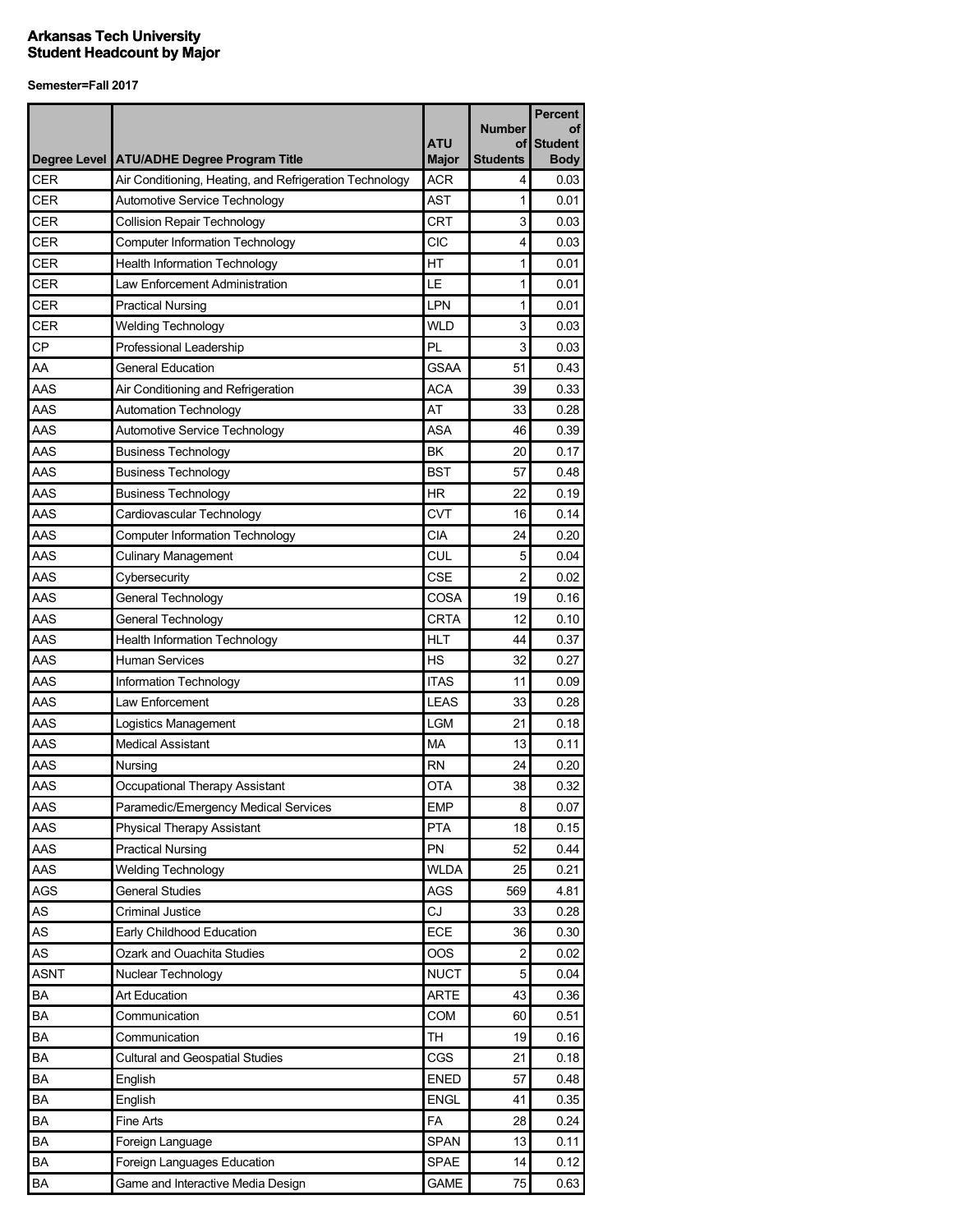|                        |                                              |                            |                    | <b>Percent</b>                |
|------------------------|----------------------------------------------|----------------------------|--------------------|-------------------------------|
|                        |                                              |                            | <b>Number</b>      | οf                            |
|                        | Degree Level   ATU/ADHE Degree Program Title | <b>ATU</b><br><b>Major</b> | οf<br>Students     | <b>Student</b><br><b>Body</b> |
| <b>BA</b>              | <b>Graphic Design</b>                        | GD                         | 100                | 0.85                          |
| <b>BA</b>              | History                                      | <b>HST</b>                 | 63                 | 0.53                          |
| BA                     | <b>International Studies</b>                 | CAF                        | 14                 | 0.12                          |
| BA                     | <b>International Studies</b>                 | PAF                        | 5                  | 0.04                          |
| BA                     | Journalism                                   | <b>BC</b>                  | 43                 | 0.36                          |
| BA                     | Journalism                                   | <b>PR</b>                  | 38                 | 0.32                          |
| BA                     | Journalism                                   | <b>PRT</b>                 | 17                 | 0.14                          |
| BA                     | Music                                        | <b>MUS</b>                 | 26                 | 0.22                          |
| BA                     | <b>Political Science</b>                     | <b>POLS</b>                | 53                 | 0.45                          |
| BA                     | Psychology                                   | <b>PSY</b>                 | 328                | 2.77                          |
| BA                     | <b>Public History</b>                        | PH                         | 10                 | 0.08                          |
| BA                     | <b>Rehabilitation Science</b>                | <b>RS</b>                  | 222                | 1.88                          |
| BA                     | Social Studies                               | <b>HISE</b>                | 53                 | 0.45                          |
| BA                     | Sociology                                    | SOC                        | 82                 | 0.69                          |
| BA                     | Speech                                       | <b>SPED</b>                | 9                  | 0.08                          |
| <b>BAS</b>             | <b>Applied Science</b>                       | <b>BAS</b>                 | 21                 | 0.18                          |
| <b>BFA</b>             | <b>Creative Writing</b>                      | <b>CRWR</b>                | 29                 | 0.25                          |
| <b>BFA</b>             | <b>Creative Writing</b>                      | <b>CWED</b>                | 6                  | 0.05                          |
| <b>BME</b>             | <b>Music Education</b>                       | <b>INS</b>                 | 87                 | 0.74                          |
| <b>BME</b>             | <b>Music Education</b>                       | KBI                        | 1                  | 0.01                          |
| <b>BME</b>             | <b>Music Education</b>                       | <b>KBV</b>                 | 4                  | 0.03                          |
| <b>BME</b>             | <b>Music Education</b>                       | VOC                        | 46                 | 0.39                          |
| <b>BPS</b>             | <b>Professional Studies</b>                  | AB                         | 5                  | 0.04                          |
| <b>BPS</b>             | <b>Professional Studies</b>                  | AL                         | 61                 | 0.52                          |
| <b>BPS</b>             | <b>Professional Studies</b>                  | CD                         | 36                 | 0.30                          |
| <b>BPS</b>             | <b>Professional Studies</b>                  | <b>CRJ</b>                 | 57                 | 0.48                          |
| <b>BPS</b>             | <b>Professional Studies</b>                  | EC                         | 83                 | 0.70                          |
| <b>BPS</b>             | <b>Professional Studies</b>                  | ID                         | 116                | 0.98                          |
| <b>BPS</b>             | <b>Professional Studies</b>                  | <b>IFT</b>                 | 25                 | 0.21                          |
| <b>BPS</b>             | <b>Professional Studies</b>                  | <b>IOP</b>                 | 45                 | 0.38                          |
| <b>BPS</b>             | Professional Studies                         | <b>PBR</b>                 | 37                 | 0.31                          |
| <b>BPS</b>             | <b>Professional Studies</b>                  | WT                         | 12                 | 0.10                          |
| <b>BS</b>              | Agricultural Education                       | AGED                       | 51                 | 0.43                          |
| <b>BS</b>              | <b>Agriculture Business</b>                  | AGFM                       | 3                  | 0.03                          |
| <b>BS</b>              | <b>Agriculture Business</b>                  | AGPR                       | 11                 | 0.09                          |
| <b>BS</b>              | <b>Agriculture Business</b>                  | ANS                        | 49                 | 0.41                          |
| <b>BS</b>              | <b>Agriculture Business</b>                  | <b>BUS</b>                 | 114                | 0.96                          |
| <b>BS</b>              | <b>Agriculture Business</b>                  | <b>HRB</b>                 | 12                 | 0.10                          |
| <b>BS</b>              | <b>Agriculture Business</b>                  | <b>VET</b>                 | 56                 | 0.47                          |
| <b>BS</b>              | Biology                                      | BI                         | 201                | 1.70                          |
| <b>BS</b>              | Biology                                      | <b>BIOL</b>                | 110                | 0.93                          |
| <b>BS</b>              |                                              | ENB                        | 1                  | 0.01                          |
| BS                     | Biology<br><b>Business Education</b>         | <b>BUED</b>                | 24                 | 0.20                          |
| BS                     |                                              | <b>BIOC</b>                | 53                 |                               |
|                        | Chemistry                                    |                            |                    | 0.45                          |
| <b>BS</b><br><b>BS</b> | Chemistry                                    | <b>CHEM</b>                | 19<br>$\mathbf{1}$ | 0.16                          |
|                        | Chemistry                                    | <b>ENC</b>                 |                    | 0.01                          |
| BS                     | Chemistry                                    | <b>PRC</b>                 | 3                  | 0.03                          |
| <b>BS</b>              | <b>Chemistry Education</b>                   | CHD                        | $\mathbf{1}$       | 0.01                          |
| BS                     | <b>Computer Science</b>                      | COMS                       | 137                | 1.16                          |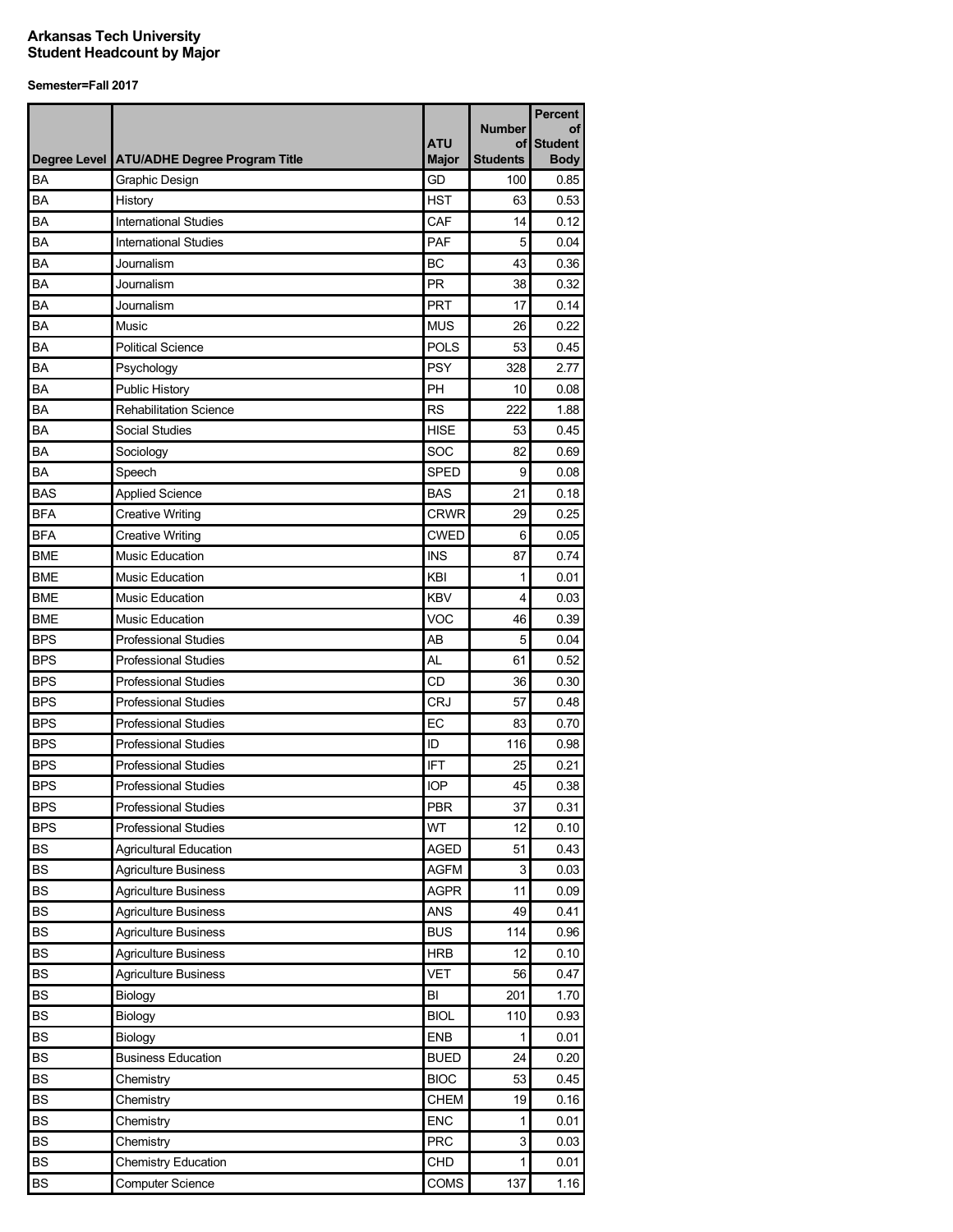| <b>Number</b><br><b>ATU</b><br>οf<br>Degree Level   ATU/ADHE Degree Program Title<br><b>Major</b><br><b>Students</b><br><b>CSED</b><br><b>BS</b><br><b>Computer Science Education</b><br>5 | οf<br><b>Student</b><br><b>Body</b><br>0.04<br>0.26 |
|--------------------------------------------------------------------------------------------------------------------------------------------------------------------------------------------|-----------------------------------------------------|
|                                                                                                                                                                                            |                                                     |
|                                                                                                                                                                                            |                                                     |
|                                                                                                                                                                                            |                                                     |
| <b>CSEC</b><br><b>BS</b><br>Cybersecurity<br>31                                                                                                                                            |                                                     |
| <b>BS</b><br>Early Childhood Education<br><b>ECED</b><br>3                                                                                                                                 | 0.03                                                |
| <b>BS</b><br><b>Elementary Education</b><br>EED<br>280                                                                                                                                     | 2.37                                                |
| <b>BS</b><br><b>Emergency Administration and Management</b><br><b>EAM</b><br>174                                                                                                           | 1.47                                                |
| <b>BS</b><br><b>ENPH</b><br>13<br><b>Engineering Physics</b>                                                                                                                               | 0.11                                                |
| BS<br><b>ENVS</b><br>12<br><b>Environmental Science</b>                                                                                                                                    | 0.10                                                |
| <b>FW</b><br><b>BS</b><br><b>Fisheries and Wildlife Biology</b><br>122                                                                                                                     | 1.03                                                |
| <b>FWF</b><br><b>BS</b><br>5<br>Fisheries and Wildlife Biology                                                                                                                             | 0.04                                                |
| <b>BS</b><br><b>ENV</b><br>16<br>Geology                                                                                                                                                   | 0.14                                                |
| <b>BS</b><br><b>PET</b><br>Geology<br>11                                                                                                                                                   | 0.09                                                |
| <b>BS</b><br><b>PRO</b><br>Geology<br>8                                                                                                                                                    | 0.07                                                |
| <b>BS</b><br><b>HIM</b><br>Health Information Management<br>68                                                                                                                             | 0.57                                                |
| <b>TC</b><br><b>BS</b><br>210<br>Health and Physical Education                                                                                                                             | 1.78                                                |
| <b>BS</b><br>WF<br>115<br>Health and Physical Education                                                                                                                                    | 0.97                                                |
| <b>BS</b><br><b>FBM</b><br>16<br><b>Hospitality Administration</b>                                                                                                                         | 0.14                                                |
| <b>BS</b><br><b>LCM</b><br><b>Hospitality Administration</b><br>25                                                                                                                         | 0.21                                                |
| <b>BS</b><br><b>TEM</b><br>46<br><b>Hospitality Administration</b>                                                                                                                         | 0.39                                                |
| <b>BS</b><br>IS<br><b>Information Systems</b><br>31                                                                                                                                        | 0.26                                                |
| <b>BS</b><br>IT<br>Information Technology<br>118                                                                                                                                           | 1.00                                                |
| LED<br><b>BS</b><br>Life Science and Earth Science<br>12                                                                                                                                   | 0.10                                                |
| <b>MAED</b><br><b>BS</b><br>Mathematics<br>27                                                                                                                                              | 0.23                                                |
| <b>BS</b><br><b>MATH</b><br>Mathematics<br>20                                                                                                                                              | 0.17                                                |
| <b>BS</b><br><b>MEDT</b><br>5<br><b>Medical Technology</b>                                                                                                                                 | 0.04                                                |
| ESS<br><b>BS</b><br>Middle Level Education<br>12                                                                                                                                           | 0.10                                                |
| <b>MEN</b><br><b>BS</b><br>9<br>Middle Level Education                                                                                                                                     | 0.08                                                |
| <b>BS</b><br><b>MS</b><br>Middle Level Education<br>17                                                                                                                                     | 0.14                                                |
| <b>BS</b><br><b>MSS</b><br>Middle Level Education<br>7                                                                                                                                     | 0.06                                                |
| <b>BS</b><br><b>SE</b><br>Middle Level Education<br>1                                                                                                                                      | 0.01                                                |
| <b>BS</b><br>SSS<br>7<br>Middle Level Education                                                                                                                                            | 0.06                                                |
| <b>BS</b><br><b>NU</b><br><b>Nuclear Physics</b><br>5                                                                                                                                      | 0.04                                                |
| <b>PSCI</b><br><b>BS</b><br><b>Physical Science</b><br>4                                                                                                                                   | 0.03                                                |
| <b>BS</b><br>Physical Science and Earth Science<br><b>PED</b><br>1                                                                                                                         | 0.01                                                |
| <b>BS</b><br><b>PHYS</b><br>Physics<br>10                                                                                                                                                  | 0.08                                                |
| IN<br>BS<br>Recreation and Park Administration<br>7                                                                                                                                        | 0.06                                                |
| <b>BS</b><br><b>NR</b><br>Recreation and Park Administration<br>41                                                                                                                         | 0.35                                                |
| <b>BS</b><br><b>RSM</b><br>Recreation and Park Administration<br>18                                                                                                                        | 0.15                                                |
| <b>BS</b><br>TR<br>Recreation and Park Administration<br>17                                                                                                                                | 0.14                                                |
| <b>BSBA</b><br><b>ACCT</b><br>Accounting<br>155                                                                                                                                            | 1.31                                                |
| <b>BSBA</b><br><b>Business Data Analytics</b><br>BDA<br>56                                                                                                                                 | 0.47                                                |
| <b>BSBA</b><br><b>ECON</b><br><b>Economics and Finance</b><br>80                                                                                                                           | 0.68                                                |
| <b>ENT</b><br>BSBA<br>39<br>Management and Marketing                                                                                                                                       | 0.33                                                |
| <b>BSBA</b><br>IB<br>21<br>Management and Marketing                                                                                                                                        | 0.18                                                |
| BSBA<br>Mgmk<br>433<br>Management and Marketing                                                                                                                                            | 3.66                                                |
| <b>BSBA</b><br><b>MGT</b><br>Management and Marketing<br>12                                                                                                                                | 0.10                                                |
| BSBA<br>MKT<br>5<br>Management and Marketing                                                                                                                                               | 0.04                                                |
| CC<br><b>BSEE</b><br>56<br><b>Electrical Engineering</b>                                                                                                                                   | 0.47                                                |
| <b>BSEE</b><br>EEBI<br><b>Electrical Engineering</b><br>14                                                                                                                                 | 0.12                                                |
| <b>BSEE</b><br><b>ELEG</b><br>135<br><b>Electrical Engineering</b>                                                                                                                         | 1.14                                                |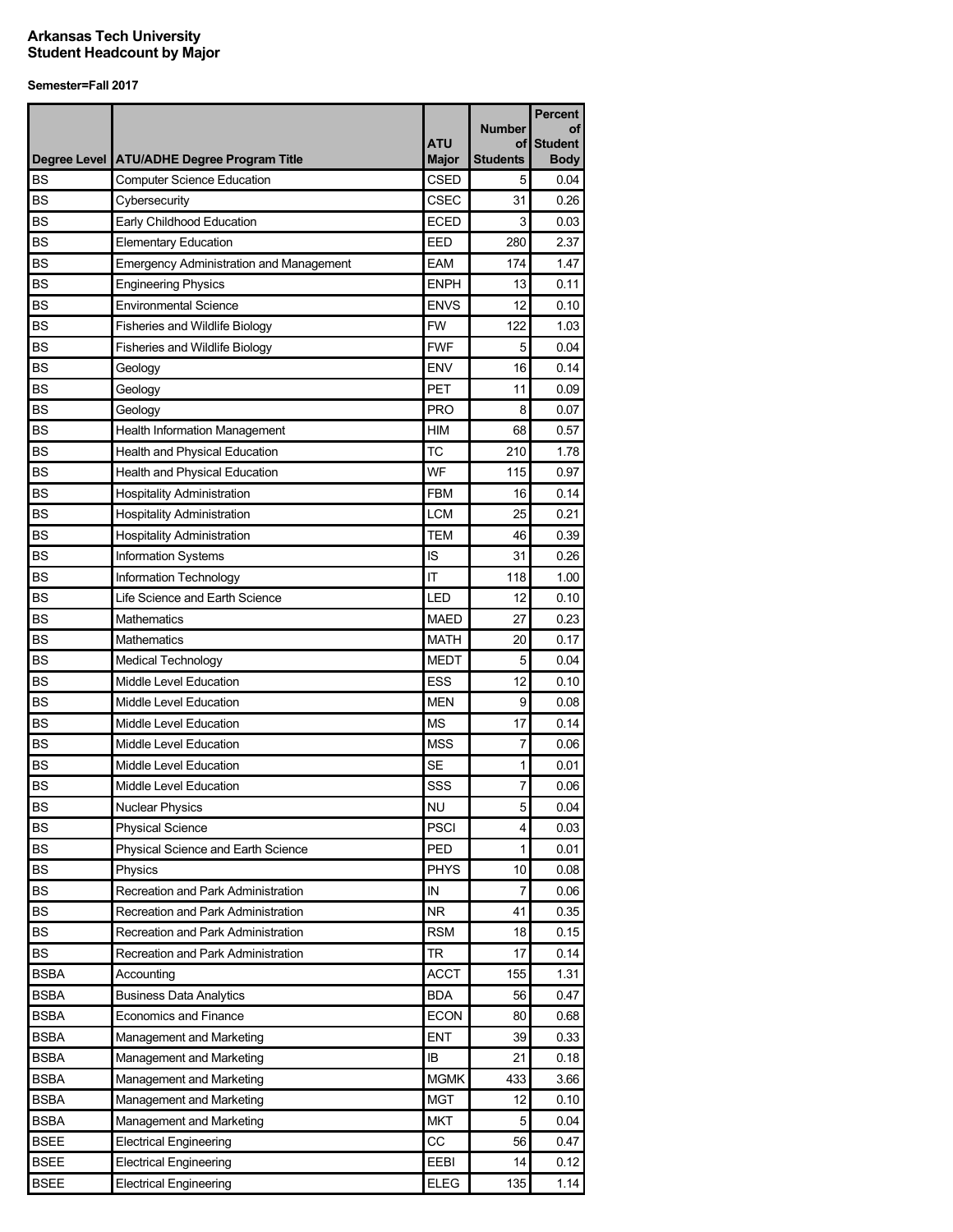|              |                                                   | <b>ATU</b>   | <b>Number</b><br>οf     | <b>Percent</b><br>οf<br><b>Student</b> |
|--------------|---------------------------------------------------|--------------|-------------------------|----------------------------------------|
|              | Degree Level   ATU/ADHE Degree Program Title      | <b>Major</b> | <b>Students</b>         | <b>Body</b>                            |
| <b>BSME</b>  | <b>Mechanical Engineering</b>                     | <b>MCEG</b>  | 382                     | 3.23                                   |
| <b>BSN</b>   | Nursing                                           | <b>NURN</b>  | 97                      | 0.82                                   |
| <b>BSN</b>   | Nursing                                           | <b>NURS</b>  | 603                     | 5.10                                   |
| GC           | <b>Advising Certificate</b>                       | <b>ADV</b>   | 18                      | 0.15                                   |
| MA           | English                                           | <b>ENLM</b>  | 15                      | 0.13                                   |
| MA           | English                                           | TL           | 15                      | 0.13                                   |
| MA           | History                                           | <b>HISM</b>  | 12                      | 0.10                                   |
| MA           | Multi-Media Journalism                            | <b>MMJR</b>  | 12                      | 0.10                                   |
| MA           | Tch. English to Speakers of Other Lang.           | <b>TESL</b>  | 68                      | 0.57                                   |
| <b>MAT</b>   | Teaching                                          | <b>TMS</b>   | 62                      | 0.52                                   |
| <b>MBA</b>   | <b>Business Administration</b>                    | <b>BAD</b>   | 43                      | 0.36                                   |
| <b>MED</b>   | <b>Educational Leadership</b>                     | <b>EDLD</b>  | 33                      | 0.28                                   |
| <b>MED</b>   | <b>Elementary Education</b>                       | <b>SPE</b>   | 1                       | 0.01                                   |
| <b>MED</b>   | Instructional Technology                          | IDT          | 13                      | 0.11                                   |
| <b>MED</b>   | Instructional Technology                          | LM           | 50                      | 0.42                                   |
| <b>MED</b>   | School Counseling and Leadership                  | COUN         | 33                      | 0.28                                   |
| <b>MED</b>   | Special Education K-12                            | <b>SED</b>   | 39                      | 0.33                                   |
| <b>MED</b>   | Teaching, Learning, and Leadership                | <b>MTLL</b>  | 5                       | 0.04                                   |
| <b>MED</b>   | Teaching, Learning, and Leadership                | <b>NTL</b>   | 26                      | 0.22                                   |
| <b>MENGR</b> | <b>Electrical Engineering</b>                     | <b>ELE</b>   | 4                       | 0.03                                   |
| <b>MENGR</b> | Master of Engineering                             | EE           | 4                       | 0.03                                   |
| <b>MENGR</b> | Master of Engineering                             | <b>MEF</b>   | 4                       | 0.03                                   |
| <b>MENGR</b> | <b>Mechanical Engineering</b>                     | MCE          | 1                       | 0.01                                   |
| <b>MLA</b>   | <b>Liberal Arts</b>                               | <b>COMM</b>  | 9                       | 0.08                                   |
| <b>MLA</b>   | <b>Liberal Arts</b>                               | <b>FNAR</b>  | 8                       | 0.07                                   |
| <b>MS</b>    | <b>Applied Sociology</b>                          | ASCJ         | 5                       | 0.04                                   |
| <b>MS</b>    | <b>Applied Sociology</b>                          | <b>ASGT</b>  | 1                       | 0.01                                   |
| <b>MS</b>    | <b>College Student Personnel Services</b>         | <b>CSP</b>   | 132                     | 1.12                                   |
| <b>MS</b>    | <b>Emergency Management and Homeland Security</b> | <b>EMHS</b>  | 61                      | 0.52                                   |
| <b>MS</b>    | <b>Fisheries and Wildlife Science</b>             | <b>FWMS</b>  | 13                      | 0.11                                   |
| <b>MS</b>    | <b>Health Informatics</b>                         | H            | 27                      | 0.23                                   |
| <b>MS</b>    | Information Technology                            | <b>INFT</b>  | 39                      | 0.33                                   |
| <b>MS</b>    | Psychology                                        | <b>PSYM</b>  | 12                      | 0.10                                   |
| <b>MS</b>    | Strength and Conditioning Studies                 | SCS          | 23                      | 0.19                                   |
| <b>MSBA</b>  | <b>Business Administration</b>                    | <b>BUAD</b>  | 3                       | 0.03                                   |
| <b>MSN</b>   |                                                   | <b>NUR</b>   | 19                      | 0.16                                   |
| <b>EDS</b>   | Nursing<br>Educational Leadership                 | <b>EDLS</b>  | 19                      | 0.16                                   |
| <b>EDD</b>   |                                                   | <b>SL</b>    |                         | 0.33                                   |
|              | School Leadership                                 |              | 39                      |                                        |
| N/A          | Biology                                           | <b>PMDB</b>  | $\overline{2}$          | 0.02                                   |
| N/A          | Biology                                           | <b>PPT</b>   | $\overline{\mathbf{c}}$ | 0.02                                   |
| N/A          | Chemistry                                         | <b>PDEN</b>  | $\overline{c}$          | 0.02                                   |
| N/A          | Chemistry                                         | <b>PDH</b>   | $\overline{\mathbf{c}}$ | 0.02                                   |
| N/A          | Chemistry                                         | <b>PMDC</b>  | 1                       | 0.01                                   |
| N/A          | Chemistry                                         | PPHA         | $\mathsf 3$             | 0.03                                   |
| N/A          | History                                           | <b>PLAW</b>  | 1                       | 0.01                                   |
| N/A          | Undeclared                                        | <b>NDG</b>   | 779                     | 6.58                                   |
| N/A          | Undeclared                                        | <b>NDGR</b>  | 160                     | 1.35                                   |
| N/A          | Undeclared                                        | NDUG         | 1748                    | 14.78                                  |
| N/A          | Undeclared                                        | <b>TCG</b>   | 20                      | 0.17                                   |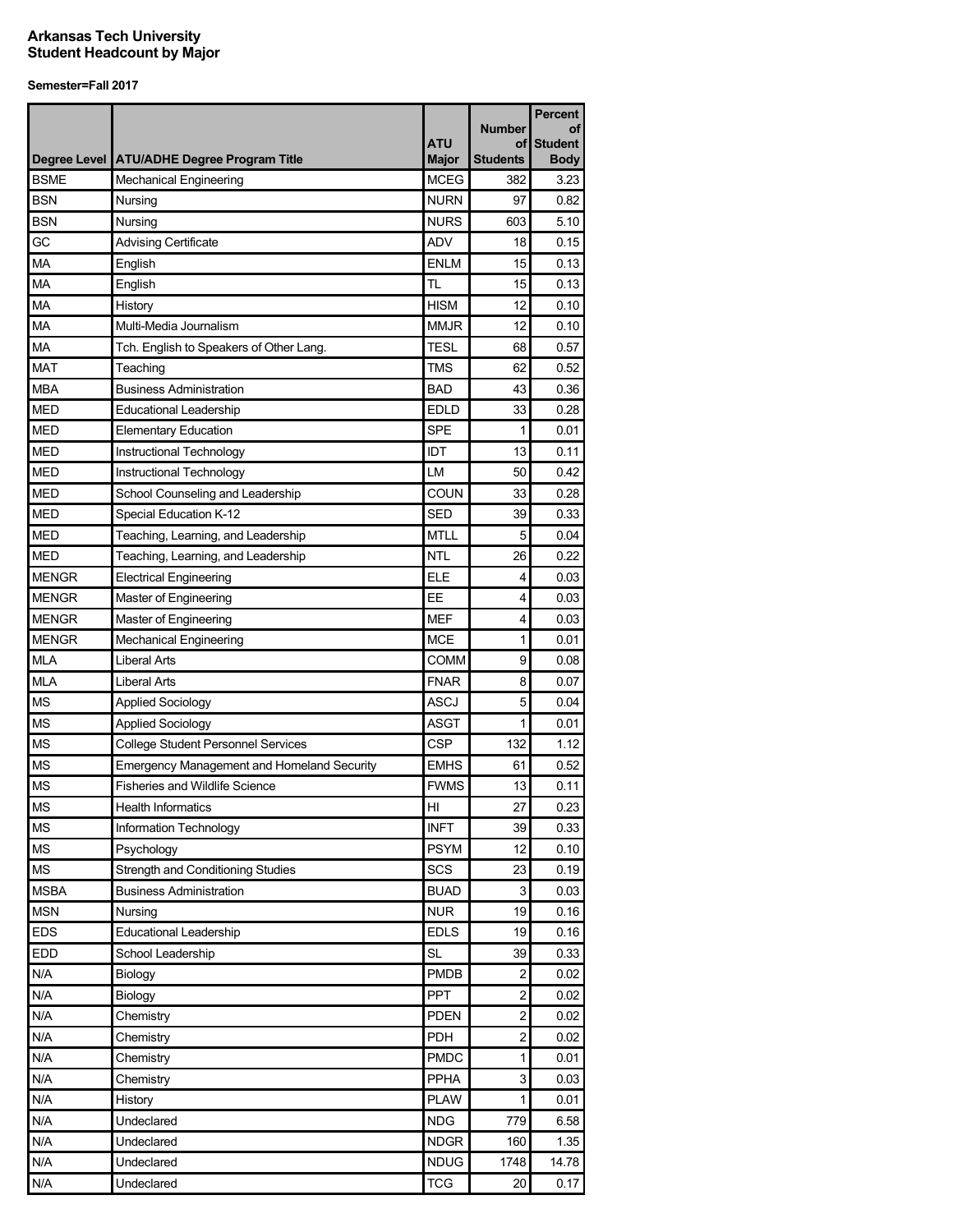|      | Degree Level ATU/ADHE Degree Program Title | <b>ATU</b><br><b>Major</b> | <b>Number</b><br><b>Students</b> | <b>Percent</b><br><b>of</b><br>of Student<br><b>Body</b> |
|------|--------------------------------------------|----------------------------|----------------------------------|----------------------------------------------------------|
| IN/A | Undeclared                                 | <b>TRGR</b>                |                                  | 0.01                                                     |
| IN/A | Undeclared                                 | <b>TRUG</b>                |                                  | 0.06                                                     |
| N/A  | Undeclared                                 | <b>UNDE</b>                | 335                              | 2.83                                                     |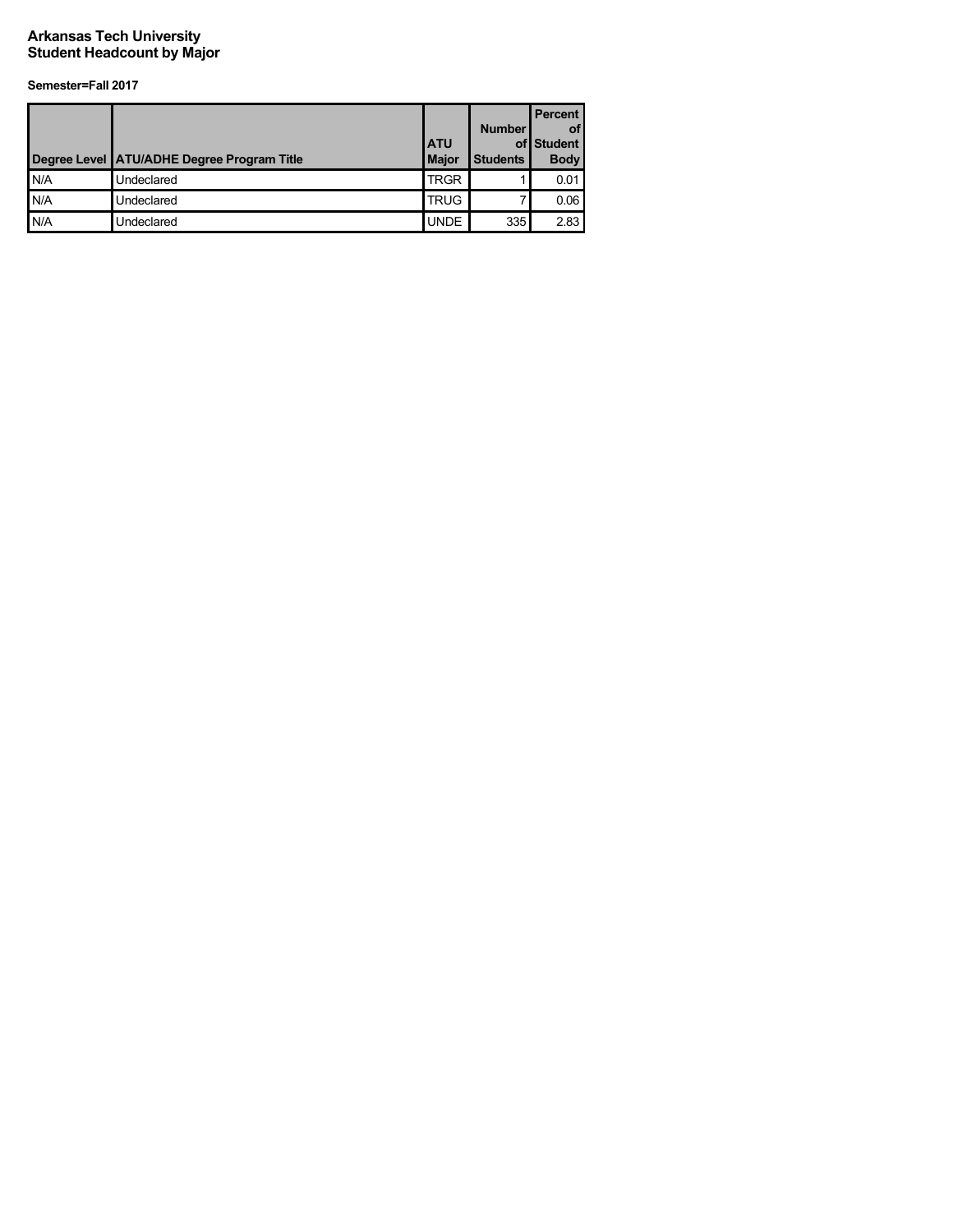|             |                                                         | <b>ATU</b>   | <b>Number</b><br>οf | <b>Percent</b><br>οf<br><b>Student</b> |
|-------------|---------------------------------------------------------|--------------|---------------------|----------------------------------------|
|             | Degree Level   ATU/ADHE Degree Program Title            | <b>Major</b> | <b>Students</b>     | <b>Body</b>                            |
| <b>CER</b>  | Air Conditioning, Heating, and Refrigeration Technology | <b>ACR</b>   | 5                   | 0.04                                   |
| <b>CER</b>  | Automotive Service Technology                           | <b>AST</b>   | 4                   | 0.03                                   |
| <b>CER</b>  | <b>Business Technology</b>                              | <b>BKN</b>   | 1                   | 0.01                                   |
| <b>CER</b>  | <b>Business Technology</b>                              | BT           | 2                   | 0.02                                   |
| CER         | <b>Collision Repair Technology</b>                      | <b>CRT</b>   | 2                   | 0.02                                   |
| <b>CER</b>  | Enology                                                 | <b>ENO</b>   | 1                   | 0.01                                   |
| <b>CER</b>  | <b>Health Information Technology</b>                    | HT           | 1                   | 0.01                                   |
| <b>CER</b>  | Industrial Control Systems                              | <b>ICS</b>   | 1                   | 0.01                                   |
| <b>CER</b>  | <b>Practical Nursing</b>                                | LPN          | 1                   | 0.01                                   |
| <b>CER</b>  | Viticulture                                             | VIT          | 1                   | 0.01                                   |
| <b>CER</b>  | <b>Welding Technology</b>                               | <b>WLD</b>   | 1                   | 0.01                                   |
| AA          | <b>General Education</b>                                | <b>GSAA</b>  | 52                  | 0.44                                   |
| AAS         | <b>Automation Technology</b>                            | AT           | 28                  | 0.24                                   |
| AAS         | <b>Business Technology</b>                              | BK           | 19                  | 0.16                                   |
| AAS         | <b>Business Technology</b>                              | <b>BST</b>   | 49                  | 0.41                                   |
| AAS         | <b>Business Technology</b>                              | <b>HR</b>    | 23                  | 0.19                                   |
| AAS         | <b>Business Technology</b>                              | <b>SCM</b>   | 1                   | 0.01                                   |
| AAS         | Cardiovascular Technology                               | <b>CVT</b>   | 16                  | 0.13                                   |
| AAS         | <b>Culinary Management</b>                              | <b>CUL</b>   | 9                   | 0.08                                   |
| AAS         | General Technology                                      | <b>ACRA</b>  | 38                  | 0.32                                   |
| AAS         | General Technology                                      | <b>ASTA</b>  | 44                  | 0.37                                   |
| AAS         | General Technology                                      | <b>CISA</b>  | 25                  | 0.21                                   |
| AAS         | General Technology                                      | COSA         | 25                  | 0.21                                   |
| AAS         | General Technology                                      | <b>CRTA</b>  | 17                  | 0.14                                   |
| AAS         | General Technology                                      | LEA          | 40                  | 0.34                                   |
| AAS         | General Technology                                      | WELD         | 46                  | 0.39                                   |
| AAS         | <b>Health Information Technology</b>                    | <b>HLT</b>   | 45                  | 0.38                                   |
| AAS         | <b>Human Services</b>                                   | <b>HS</b>    | 30                  | 0.25                                   |
| AAS         | Information Technology                                  | <b>ITAS</b>  | 8                   | 0.07                                   |
| AAS         | Logistics Management                                    | <b>LGM</b>   | 17                  | 0.14                                   |
| AAS         | <b>Medical Assistant</b>                                | MA           | 14                  | 0.12                                   |
| AAS         | Nursing                                                 | <b>RN</b>    | 23                  | 0.19                                   |
| AAS         | Occupational Therapy Assistant                          | <b>OTA</b>   | 39                  | 0.33                                   |
| AAS         | Paramedic/Emergency Medical Services                    | <b>EMP</b>   | 7                   | 0.06                                   |
| AAS         | <b>Physical Therapy Assistant</b>                       | <b>PTA</b>   | 17                  | 0.14                                   |
| AAS         | <b>Practical Nursing</b>                                | PN           | 56                  | 0.47                                   |
| <b>AGS</b>  | <b>General Studies</b>                                  | <b>AGS</b>   | 583                 | 4.90                                   |
| AS          | <b>Criminal Justice</b>                                 | CJ           | 60                  | 0.50                                   |
| AS          | Early Childhood Education                               | ECE          | 42                  | 0.35                                   |
| AS          | Ozark and Ouachita Studies                              | <b>OOS</b>   | 1                   | 0.01                                   |
| <b>ASNT</b> | Nuclear Technology                                      | <b>NUCT</b>  | 6                   | 0.05                                   |
| BA          | Art Education                                           | <b>ARTE</b>  | 37                  | 0.31                                   |
| BA          | Communication                                           | COM          | 74                  | 0.62                                   |
| BA          | Communication                                           | TН           | 17                  | 0.14                                   |
| BA          |                                                         | CGS          | 19                  | 0.16                                   |
| BA          | <b>Cultural and Geospatial Studies</b><br>English       | <b>ENED</b>  | 55                  | 0.46                                   |
| BA          |                                                         | <b>ENGL</b>  |                     |                                        |
|             | English                                                 |              | 45                  | 0.38                                   |
| BA<br>BA    | Fine Arts                                               | FA<br>SPAN   | 31<br>13            | 0.26                                   |
|             | Foreign Language                                        |              |                     | 0.11                                   |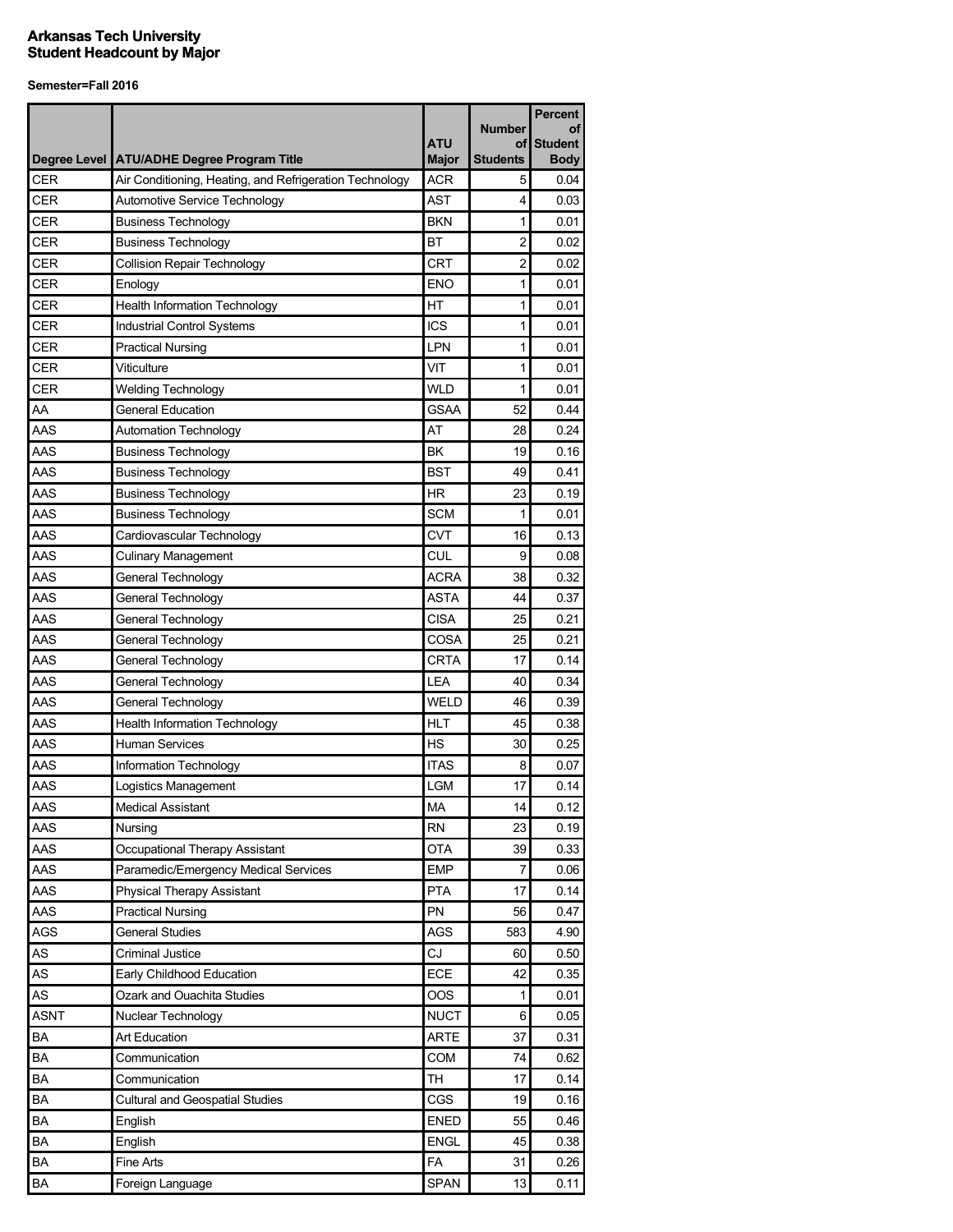|            |                                              | <b>ATU</b>   | <b>Number</b><br>οf | <b>Percent</b><br>οf<br><b>Student</b> |
|------------|----------------------------------------------|--------------|---------------------|----------------------------------------|
|            | Degree Level   ATU/ADHE Degree Program Title | <b>Major</b> | <b>Students</b>     | <b>Body</b>                            |
| BA         | Foreign Languages Education                  | <b>SPAE</b>  | 20                  | 0.17                                   |
| <b>BA</b>  | Game and Interactive Media Design            | <b>GAME</b>  | 32                  | 0.27                                   |
| BA         | Graphic Design                               | GD           | 98                  | 0.82                                   |
| BA         | History                                      | <b>HST</b>   | 47                  | 0.40                                   |
| BA         | <b>International Studies</b>                 | CAF          | 15                  | 0.13                                   |
| BA         | <b>International Studies</b>                 | PAF          | 4                   | 0.03                                   |
| BA         | Journalism                                   | ВC           | 56                  | 0.47                                   |
| BA         | Journalism                                   | <b>PR</b>    | 34                  | 0.29                                   |
| BA         | Journalism                                   | <b>PRT</b>   | 15                  | 0.13                                   |
| BA         | Music                                        | <b>MUS</b>   | 19                  | 0.16                                   |
| BA         | <b>Political Science</b>                     | <b>POLS</b>  | 42                  | 0.35                                   |
| BA         | Psychology                                   | <b>PSY</b>   | 337                 | 2.83                                   |
| BA         | <b>Public History</b>                        | PH           | 6                   | 0.05                                   |
| BA         | <b>Rehabilitation Science</b>                | <b>RS</b>    | 200                 | 1.68                                   |
| BA         | Social Studies                               | <b>HISE</b>  | 60                  | 0.50                                   |
| BA         | Sociology                                    | SOC          | 75                  | 0.63                                   |
| BA         | Speech                                       | <b>SPED</b>  | 12                  | 0.10                                   |
| <b>BFA</b> | <b>Creative Writing</b>                      | <b>CRWR</b>  | 23                  | 0.19                                   |
| <b>BFA</b> | <b>Creative Writing</b>                      | <b>CWED</b>  | 6                   | 0.05                                   |
| <b>BME</b> | <b>Music Education</b>                       | <b>INS</b>   | 89                  | 0.75                                   |
| <b>BME</b> | <b>Music Education</b>                       | KBI          | 1                   | 0.01                                   |
| <b>BME</b> | <b>Music Education</b>                       | <b>KBV</b>   | 2                   | 0.02                                   |
| <b>BME</b> | <b>Music Education</b>                       | VOC          | 48                  | 0.40                                   |
| <b>BPS</b> | <b>Professional Studies</b>                  | AB           | 5                   | 0.04                                   |
| <b>BPS</b> | <b>Professional Studies</b>                  | AL           | 79                  | 0.66                                   |
| <b>BPS</b> | <b>Professional Studies</b>                  | <b>CRJ</b>   | 72                  | 0.61                                   |
| <b>BPS</b> | <b>Professional Studies</b>                  | EC           | 147                 | 1.24                                   |
| <b>BPS</b> | <b>Professional Studies</b>                  | ID           | 111                 | 0.93                                   |
| <b>BPS</b> | <b>Professional Studies</b>                  | <b>IFT</b>   | 66                  | 0.55                                   |
| <b>BPS</b> | <b>Professional Studies</b>                  | <b>IOP</b>   | 70                  | 0.59                                   |
| <b>BPS</b> | <b>Professional Studies</b>                  | <b>PBR</b>   | 66                  | 0.55                                   |
| <b>BPS</b> | <b>Professional Studies</b>                  | WT           | 13                  | 0.11                                   |
| <b>BS</b>  | <b>Agricultural Education</b>                | AGED         | 47                  | 0.40                                   |
| <b>BS</b>  | <b>Agriculture Business</b>                  | <b>AGFM</b>  | 1                   | 0.01                                   |
| <b>BS</b>  | <b>Agriculture Business</b>                  | <b>AGPR</b>  | 5                   | 0.04                                   |
| <b>BS</b>  | <b>Agriculture Business</b>                  | ANS          | 43                  | 0.36                                   |
| <b>BS</b>  |                                              | <b>BUS</b>   | 133                 | 1.12                                   |
| <b>BS</b>  | <b>Agriculture Business</b>                  | <b>HRB</b>   |                     |                                        |
|            | <b>Agriculture Business</b>                  |              | 14                  | 0.12                                   |
| <b>BS</b>  | <b>Agriculture Business</b>                  | <b>VET</b>   | 48                  | 0.40                                   |
| <b>BS</b>  | Biology                                      | BI           | 210                 | 1.77                                   |
| <b>BS</b>  | Biology                                      | <b>BIOL</b>  | 98                  | 0.82                                   |
| <b>BS</b>  | Biology                                      | ENB          | 5                   | 0.04                                   |
| BS         | <b>Business Education</b>                    | <b>BUED</b>  | 31                  | 0.26                                   |
| BS         | Chemistry                                    | <b>BIOC</b>  | 51                  | 0.43                                   |
| <b>BS</b>  | Chemistry                                    | <b>CHEM</b>  | 19                  | 0.16                                   |
| <b>BS</b>  | Chemistry                                    | <b>ENC</b>   | 1                   | 0.01                                   |
| BS         | Chemistry                                    | <b>PRC</b>   | 4                   | 0.03                                   |
| <b>BS</b>  | <b>Chemistry Education</b>                   | CHD          | 1                   | 0.01                                   |
| BS         | <b>Computer Science</b>                      | COMS         | 129                 | 1.08                                   |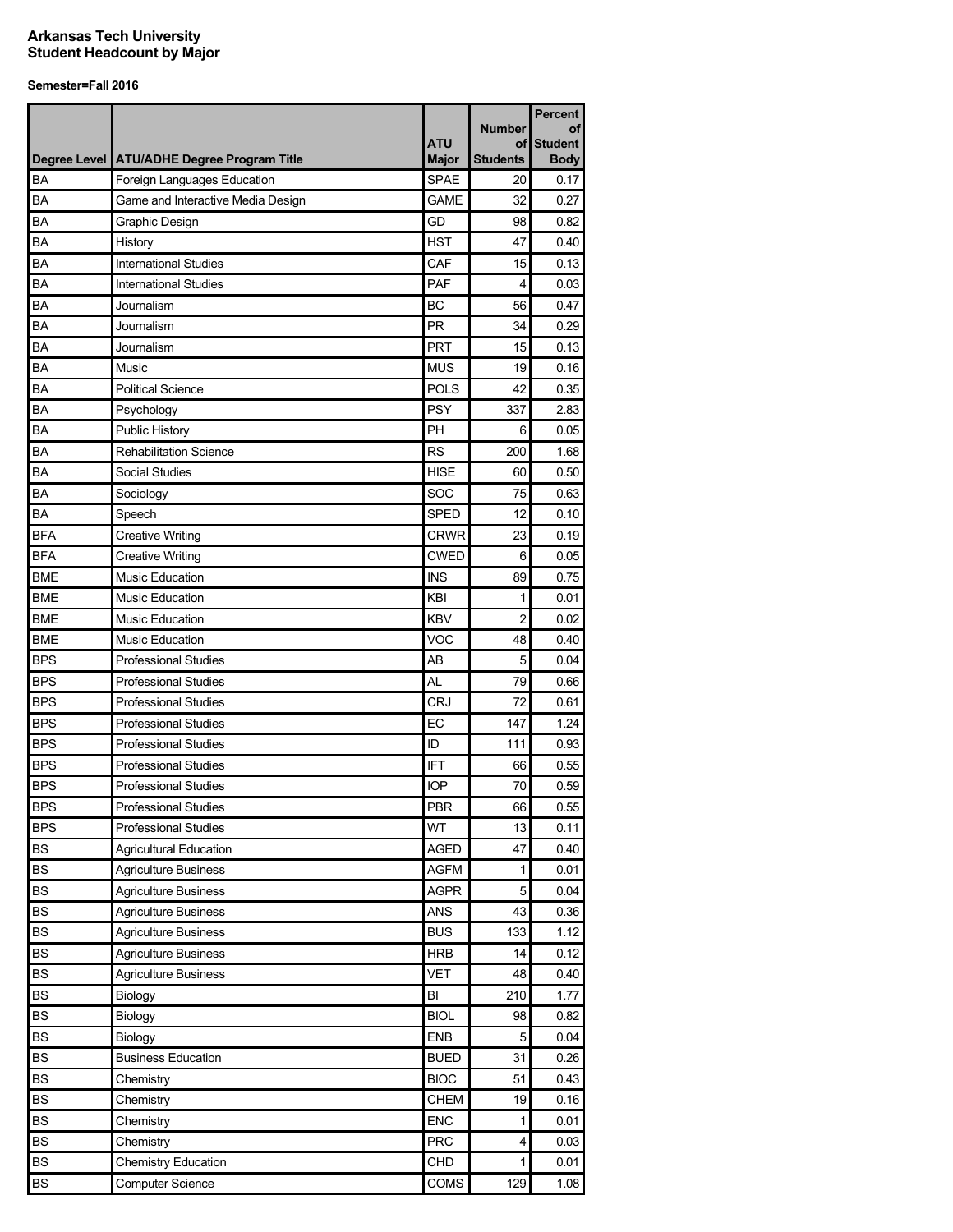|             |                                                |                            |                | <b>Percent</b>                |
|-------------|------------------------------------------------|----------------------------|----------------|-------------------------------|
|             |                                                |                            | <b>Number</b>  | οf                            |
|             | Degree Level   ATU/ADHE Degree Program Title   | <b>ATU</b><br><b>Major</b> | οf<br>Students | <b>Student</b><br><b>Body</b> |
| <b>BS</b>   | <b>Computer Science Education</b>              | <b>CSED</b>                | 3              | 0.03                          |
| <b>BS</b>   | Early Childhood Education                      | <b>ECED</b>                | 94             | 0.79                          |
| <b>BS</b>   | <b>Elementary Education</b>                    | EED                        | 217            | 1.82                          |
| <b>BS</b>   | <b>Emergency Administration and Management</b> | <b>EAM</b>                 | 193            | 1.62                          |
| <b>BS</b>   | <b>Engineering Physics</b>                     | <b>ENPH</b>                | 8              | 0.07                          |
| <b>BS</b>   | <b>Environmental Science</b>                   | <b>ENVS</b>                | 4              | 0.03                          |
| <b>BS</b>   | Fisheries and Wildlife Biology                 | <b>FW</b>                  | 134            | 1.13                          |
| <b>BS</b>   | Geology                                        | <b>ENV</b>                 | 16             | 0.13                          |
| <b>BS</b>   | Geology                                        | PET                        | 19             | 0.16                          |
| <b>BS</b>   | Geology                                        | <b>PRO</b>                 | 10             | 0.08                          |
| <b>BS</b>   | Health Information Management                  | <b>HIM</b>                 | 70             | 0.59                          |
| <b>BS</b>   | Health and Physical Education                  | <b>TC</b>                  | 238            | 2.00                          |
| <b>BS</b>   | Health and Physical Education                  | WF                         | 124            | 1.04                          |
| <b>BS</b>   | <b>Hospitality Administration</b>              | <b>FBM</b>                 | 16             | 0.13                          |
| <b>BS</b>   | <b>Hospitality Administration</b>              | <b>LCM</b>                 | 19             | 0.16                          |
| <b>BS</b>   | <b>Hospitality Administration</b>              | <b>TEM</b>                 | 43             | 0.36                          |
| <b>BS</b>   | Information Systems                            | IS                         | 42             | 0.35                          |
| <b>BS</b>   | Information Technology                         | IT                         | 98             | 0.82                          |
| <b>BS</b>   | Life Science and Earth Science                 | LED                        | 8              | 0.07                          |
| <b>BS</b>   | Mathematics                                    | <b>MAED</b>                | 27             | 0.23                          |
| <b>BS</b>   | Mathematics                                    | <b>MATH</b>                | 20             | 0.17                          |
| <b>BS</b>   | Middle Level Education                         | <b>ESS</b>                 | 22             | 0.18                          |
| <b>BS</b>   | Middle Level Education                         | MEN                        | 8              | 0.07                          |
| <b>BS</b>   | Middle Level Education                         | <b>MS</b>                  | 13             | 0.11                          |
| <b>BS</b>   | Middle Level Education                         | <b>MSS</b>                 | 5              | 0.04                          |
| <b>BS</b>   | Middle Level Education                         | <b>SE</b>                  | $\overline{c}$ | 0.02                          |
| <b>BS</b>   | Middle Level Education                         | SSS                        | 6              | 0.05                          |
| <b>BS</b>   | <b>Nuclear Physics</b>                         | NU                         | 4              | 0.03                          |
| <b>BS</b>   | <b>Physical Science</b>                        | <b>PSCI</b>                | 1              | 0.01                          |
| <b>BS</b>   | Physical Science and Earth Science             | PED                        | 6              | 0.05                          |
| <b>BS</b>   | Physics                                        | <b>PHYS</b>                | 15             | 0.13                          |
| <b>BS</b>   | Recreation and Park Administration             | IN                         | 7              | 0.06                          |
| <b>BS</b>   | Recreation and Park Administration             | NR.                        | 48             | 0.40                          |
| <b>BS</b>   | Recreation and Park Administration             | <b>RSM</b>                 | 14             | 0.12                          |
| <b>BS</b>   | Recreation and Park Administration             | TR                         | 22             | 0.18                          |
| <b>BSBA</b> | Accounting                                     | <b>ACCT</b>                | 166            | 1.40                          |
| <b>BSBA</b> | <b>Business Data Analytics</b>                 | <b>BDA</b>                 | 57             | 0.48                          |
| <b>BSBA</b> | Economics and Finance                          | <b>ECON</b>                | 81             | 0.68                          |
| BSBA        | Management and Marketing                       | <b>ENT</b>                 | 29             | 0.24                          |
| <b>BSBA</b> | Management and Marketing                       | IB                         | 20             | 0.17                          |
| <b>BSBA</b> | Management and Marketing                       | <b>MGMK</b>                | 452            | 3.80                          |
| BSBA        | Management and Marketing                       | MGT                        | 15             | 0.13                          |
| <b>BSBA</b> | Management and Marketing                       | <b>MKT</b>                 | 9              | 0.08                          |
| <b>BSEE</b> | <b>Electrical Engineering</b>                  | CС                         | 44             | 0.37                          |
| <b>BSEE</b> | <b>Electrical Engineering</b>                  | <b>EEBI</b>                | 5              | 0.04                          |
| <b>BSEE</b> | <b>Electrical Engineering</b>                  | <b>ELEG</b>                | 140            | 1.18                          |
| <b>BSME</b> | Mechanical Engineering                         | <b>MCEG</b>                | 366            | 3.08                          |
| <b>BSN</b>  | Nursing                                        | NURN                       | 119            | 1.00                          |
| <b>BSN</b>  | Nursing                                        | <b>NURS</b>                | 630            | 5.30                          |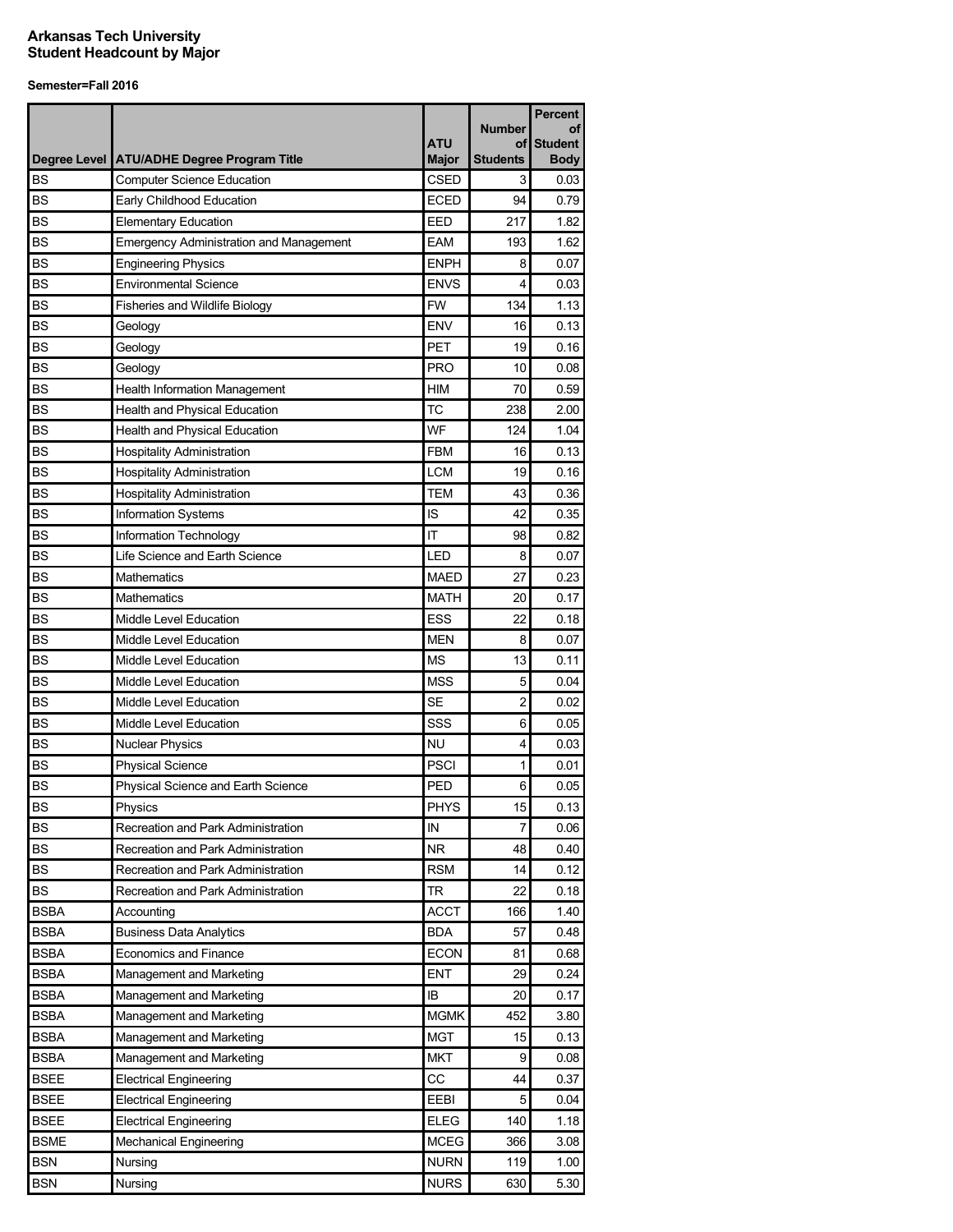| <b>ATU</b><br><b>Student</b><br>οf<br>Degree Level   ATU/ADHE Degree Program Title<br><b>Major</b><br><b>Students</b><br><b>Body</b><br><b>MA</b><br><b>ENLM</b><br>English<br>13<br>0.11<br>MA<br>TL<br>English<br>14<br>0.12<br>MA<br><b>HISM</b><br>History<br>19<br>0.16<br>МA<br>Multi-Media Journalism<br><b>MMJR</b><br>0.09<br>11<br>MA<br>Tch. English to Speakers of Other Lang.<br>TESL<br>78<br>0.66<br><b>MAT</b><br>TMS<br>53<br>Teaching<br>0.45<br><b>MED</b><br>48<br><b>Educational Leadership</b><br>EDLD<br>0.40<br><b>SPE</b><br><b>MED</b><br>0.13<br><b>Elementary Education</b><br>16<br><b>MED</b><br>IDT<br>12<br>Instructional Technology<br>0.10<br><b>MED</b><br>LM<br>Instructional Technology<br>31<br>0.26<br><b>MED</b><br>COUN<br>School Counseling and Leadership<br>29<br>0.24<br><b>MED</b><br>Special Education K-12<br><b>SED</b><br>18<br>0.15<br><b>MED</b><br>Teaching, Learning, and Leadership<br><b>MTLL</b><br>6<br>0.05<br><b>MED</b><br>Teaching, Learning, and Leadership<br><b>NTL</b><br>0.29<br>35<br><b>MENGR</b><br>Master of Engineering<br>EE<br>0.03<br>4<br><b>MEF</b><br><b>MENGR</b><br>$\mathbf{1}$<br>0.01<br>Master of Engineering<br>COMM<br><b>MLA</b><br><b>Liberal Arts</b><br>7<br>0.06<br><b>MLA</b><br><b>FNAR</b><br>Liberal Arts<br>8<br>0.07<br><b>MLA</b><br><b>Liberal Arts</b><br>SOSC<br>$\overline{c}$<br>0.02<br><b>MS</b><br><b>ASCJ</b><br>7<br><b>Applied Sociology</b><br>0.06<br><b>CSP</b><br><b>MS</b><br><b>College Student Personnel Services</b><br>129<br>1.08<br><b>MS</b><br><b>EMHS</b><br><b>Emergency Management and Homeland Security</b><br>66<br>0.55<br><b>MS</b><br><b>Fisheries and Wildlife Science</b><br><b>FWMS</b><br>16<br>0.13<br><b>MS</b><br><b>Health Informatics</b><br>HI<br>27<br>0.23<br><b>MS</b><br>CBI<br>Information Technology<br>1<br>0.01<br><b>MS</b><br><b>INFT</b><br>Information Technology<br>50<br>0.42<br><b>MS</b><br><b>PSYM</b><br>Psychology<br>18<br>0.15<br><b>MS</b><br>SCS<br>Strength and Conditioning Studies<br>20<br>0.17<br><b>MSBA</b><br><b>Business Administration</b><br><b>BUAD</b><br>0.22<br>26<br><b>MSN</b><br><b>NUR</b><br>15<br>0.13<br>Nursing<br><b>EDS</b><br>Educational Leadership<br><b>EDLS</b><br>12<br>0.10<br><b>EDD</b><br>School Leadership<br><b>SL</b><br>24<br>0.20<br><b>PMDB</b><br>N/A<br>Biology<br>2<br>0.02<br>PPT<br>5<br>N/A<br>Biology<br>0.04<br>N/A<br>Chemistry<br><b>PDEN</b><br>$\mathbf{1}$<br>0.01<br>N/A<br><b>PDH</b><br>$\mathbf{1}$<br>Chemistry<br>0.01<br>PPHA<br>N/A<br>Chemistry<br>$\mathbf{1}$<br>0.01<br><b>PLAW</b><br>$\overline{2}$<br>N/A<br>History<br>0.02<br>N/A<br>Undeclared<br><b>NDG</b><br>818<br>6.88<br>N/A<br>Undeclared<br><b>NDGR</b><br>14<br>N/A<br><b>NDUG</b><br>1769<br>Undeclared<br>14.87<br><b>TCG</b><br>N/A<br>Undeclared<br>10<br>0.08<br>N/A<br>Undeclared<br><b>TRGR</b><br>0.01<br>1<br>N/A<br><b>TRUG</b><br>3<br>Undeclared<br>0.03<br>N/A<br>Undeclared<br><b>UND</b><br>1<br>0.01 |     |            |             | <b>Number</b> | <b>Percent</b><br>οf |
|--------------------------------------------------------------------------------------------------------------------------------------------------------------------------------------------------------------------------------------------------------------------------------------------------------------------------------------------------------------------------------------------------------------------------------------------------------------------------------------------------------------------------------------------------------------------------------------------------------------------------------------------------------------------------------------------------------------------------------------------------------------------------------------------------------------------------------------------------------------------------------------------------------------------------------------------------------------------------------------------------------------------------------------------------------------------------------------------------------------------------------------------------------------------------------------------------------------------------------------------------------------------------------------------------------------------------------------------------------------------------------------------------------------------------------------------------------------------------------------------------------------------------------------------------------------------------------------------------------------------------------------------------------------------------------------------------------------------------------------------------------------------------------------------------------------------------------------------------------------------------------------------------------------------------------------------------------------------------------------------------------------------------------------------------------------------------------------------------------------------------------------------------------------------------------------------------------------------------------------------------------------------------------------------------------------------------------------------------------------------------------------------------------------------------------------------------------------------------------------------------------------------------------------------------------------------------------------------------------------------------------------------------------------------------------------------------------------------------------------------------------------------------------------------------------------------------------------------------------------------------------------------------------------------------------------------------------------------------------------------------------------------------|-----|------------|-------------|---------------|----------------------|
|                                                                                                                                                                                                                                                                                                                                                                                                                                                                                                                                                                                                                                                                                                                                                                                                                                                                                                                                                                                                                                                                                                                                                                                                                                                                                                                                                                                                                                                                                                                                                                                                                                                                                                                                                                                                                                                                                                                                                                                                                                                                                                                                                                                                                                                                                                                                                                                                                                                                                                                                                                                                                                                                                                                                                                                                                                                                                                                                                                                                                          |     |            |             |               |                      |
|                                                                                                                                                                                                                                                                                                                                                                                                                                                                                                                                                                                                                                                                                                                                                                                                                                                                                                                                                                                                                                                                                                                                                                                                                                                                                                                                                                                                                                                                                                                                                                                                                                                                                                                                                                                                                                                                                                                                                                                                                                                                                                                                                                                                                                                                                                                                                                                                                                                                                                                                                                                                                                                                                                                                                                                                                                                                                                                                                                                                                          |     |            |             |               |                      |
|                                                                                                                                                                                                                                                                                                                                                                                                                                                                                                                                                                                                                                                                                                                                                                                                                                                                                                                                                                                                                                                                                                                                                                                                                                                                                                                                                                                                                                                                                                                                                                                                                                                                                                                                                                                                                                                                                                                                                                                                                                                                                                                                                                                                                                                                                                                                                                                                                                                                                                                                                                                                                                                                                                                                                                                                                                                                                                                                                                                                                          |     |            |             |               |                      |
|                                                                                                                                                                                                                                                                                                                                                                                                                                                                                                                                                                                                                                                                                                                                                                                                                                                                                                                                                                                                                                                                                                                                                                                                                                                                                                                                                                                                                                                                                                                                                                                                                                                                                                                                                                                                                                                                                                                                                                                                                                                                                                                                                                                                                                                                                                                                                                                                                                                                                                                                                                                                                                                                                                                                                                                                                                                                                                                                                                                                                          |     |            |             |               |                      |
|                                                                                                                                                                                                                                                                                                                                                                                                                                                                                                                                                                                                                                                                                                                                                                                                                                                                                                                                                                                                                                                                                                                                                                                                                                                                                                                                                                                                                                                                                                                                                                                                                                                                                                                                                                                                                                                                                                                                                                                                                                                                                                                                                                                                                                                                                                                                                                                                                                                                                                                                                                                                                                                                                                                                                                                                                                                                                                                                                                                                                          |     |            |             |               |                      |
|                                                                                                                                                                                                                                                                                                                                                                                                                                                                                                                                                                                                                                                                                                                                                                                                                                                                                                                                                                                                                                                                                                                                                                                                                                                                                                                                                                                                                                                                                                                                                                                                                                                                                                                                                                                                                                                                                                                                                                                                                                                                                                                                                                                                                                                                                                                                                                                                                                                                                                                                                                                                                                                                                                                                                                                                                                                                                                                                                                                                                          |     |            |             |               |                      |
|                                                                                                                                                                                                                                                                                                                                                                                                                                                                                                                                                                                                                                                                                                                                                                                                                                                                                                                                                                                                                                                                                                                                                                                                                                                                                                                                                                                                                                                                                                                                                                                                                                                                                                                                                                                                                                                                                                                                                                                                                                                                                                                                                                                                                                                                                                                                                                                                                                                                                                                                                                                                                                                                                                                                                                                                                                                                                                                                                                                                                          |     |            |             |               |                      |
|                                                                                                                                                                                                                                                                                                                                                                                                                                                                                                                                                                                                                                                                                                                                                                                                                                                                                                                                                                                                                                                                                                                                                                                                                                                                                                                                                                                                                                                                                                                                                                                                                                                                                                                                                                                                                                                                                                                                                                                                                                                                                                                                                                                                                                                                                                                                                                                                                                                                                                                                                                                                                                                                                                                                                                                                                                                                                                                                                                                                                          |     |            |             |               |                      |
|                                                                                                                                                                                                                                                                                                                                                                                                                                                                                                                                                                                                                                                                                                                                                                                                                                                                                                                                                                                                                                                                                                                                                                                                                                                                                                                                                                                                                                                                                                                                                                                                                                                                                                                                                                                                                                                                                                                                                                                                                                                                                                                                                                                                                                                                                                                                                                                                                                                                                                                                                                                                                                                                                                                                                                                                                                                                                                                                                                                                                          |     |            |             |               |                      |
|                                                                                                                                                                                                                                                                                                                                                                                                                                                                                                                                                                                                                                                                                                                                                                                                                                                                                                                                                                                                                                                                                                                                                                                                                                                                                                                                                                                                                                                                                                                                                                                                                                                                                                                                                                                                                                                                                                                                                                                                                                                                                                                                                                                                                                                                                                                                                                                                                                                                                                                                                                                                                                                                                                                                                                                                                                                                                                                                                                                                                          |     |            |             |               |                      |
|                                                                                                                                                                                                                                                                                                                                                                                                                                                                                                                                                                                                                                                                                                                                                                                                                                                                                                                                                                                                                                                                                                                                                                                                                                                                                                                                                                                                                                                                                                                                                                                                                                                                                                                                                                                                                                                                                                                                                                                                                                                                                                                                                                                                                                                                                                                                                                                                                                                                                                                                                                                                                                                                                                                                                                                                                                                                                                                                                                                                                          |     |            |             |               |                      |
|                                                                                                                                                                                                                                                                                                                                                                                                                                                                                                                                                                                                                                                                                                                                                                                                                                                                                                                                                                                                                                                                                                                                                                                                                                                                                                                                                                                                                                                                                                                                                                                                                                                                                                                                                                                                                                                                                                                                                                                                                                                                                                                                                                                                                                                                                                                                                                                                                                                                                                                                                                                                                                                                                                                                                                                                                                                                                                                                                                                                                          |     |            |             |               |                      |
|                                                                                                                                                                                                                                                                                                                                                                                                                                                                                                                                                                                                                                                                                                                                                                                                                                                                                                                                                                                                                                                                                                                                                                                                                                                                                                                                                                                                                                                                                                                                                                                                                                                                                                                                                                                                                                                                                                                                                                                                                                                                                                                                                                                                                                                                                                                                                                                                                                                                                                                                                                                                                                                                                                                                                                                                                                                                                                                                                                                                                          |     |            |             |               |                      |
|                                                                                                                                                                                                                                                                                                                                                                                                                                                                                                                                                                                                                                                                                                                                                                                                                                                                                                                                                                                                                                                                                                                                                                                                                                                                                                                                                                                                                                                                                                                                                                                                                                                                                                                                                                                                                                                                                                                                                                                                                                                                                                                                                                                                                                                                                                                                                                                                                                                                                                                                                                                                                                                                                                                                                                                                                                                                                                                                                                                                                          |     |            |             |               |                      |
|                                                                                                                                                                                                                                                                                                                                                                                                                                                                                                                                                                                                                                                                                                                                                                                                                                                                                                                                                                                                                                                                                                                                                                                                                                                                                                                                                                                                                                                                                                                                                                                                                                                                                                                                                                                                                                                                                                                                                                                                                                                                                                                                                                                                                                                                                                                                                                                                                                                                                                                                                                                                                                                                                                                                                                                                                                                                                                                                                                                                                          |     |            |             |               |                      |
|                                                                                                                                                                                                                                                                                                                                                                                                                                                                                                                                                                                                                                                                                                                                                                                                                                                                                                                                                                                                                                                                                                                                                                                                                                                                                                                                                                                                                                                                                                                                                                                                                                                                                                                                                                                                                                                                                                                                                                                                                                                                                                                                                                                                                                                                                                                                                                                                                                                                                                                                                                                                                                                                                                                                                                                                                                                                                                                                                                                                                          |     |            |             |               |                      |
|                                                                                                                                                                                                                                                                                                                                                                                                                                                                                                                                                                                                                                                                                                                                                                                                                                                                                                                                                                                                                                                                                                                                                                                                                                                                                                                                                                                                                                                                                                                                                                                                                                                                                                                                                                                                                                                                                                                                                                                                                                                                                                                                                                                                                                                                                                                                                                                                                                                                                                                                                                                                                                                                                                                                                                                                                                                                                                                                                                                                                          |     |            |             |               |                      |
|                                                                                                                                                                                                                                                                                                                                                                                                                                                                                                                                                                                                                                                                                                                                                                                                                                                                                                                                                                                                                                                                                                                                                                                                                                                                                                                                                                                                                                                                                                                                                                                                                                                                                                                                                                                                                                                                                                                                                                                                                                                                                                                                                                                                                                                                                                                                                                                                                                                                                                                                                                                                                                                                                                                                                                                                                                                                                                                                                                                                                          |     |            |             |               |                      |
|                                                                                                                                                                                                                                                                                                                                                                                                                                                                                                                                                                                                                                                                                                                                                                                                                                                                                                                                                                                                                                                                                                                                                                                                                                                                                                                                                                                                                                                                                                                                                                                                                                                                                                                                                                                                                                                                                                                                                                                                                                                                                                                                                                                                                                                                                                                                                                                                                                                                                                                                                                                                                                                                                                                                                                                                                                                                                                                                                                                                                          |     |            |             |               |                      |
|                                                                                                                                                                                                                                                                                                                                                                                                                                                                                                                                                                                                                                                                                                                                                                                                                                                                                                                                                                                                                                                                                                                                                                                                                                                                                                                                                                                                                                                                                                                                                                                                                                                                                                                                                                                                                                                                                                                                                                                                                                                                                                                                                                                                                                                                                                                                                                                                                                                                                                                                                                                                                                                                                                                                                                                                                                                                                                                                                                                                                          |     |            |             |               |                      |
|                                                                                                                                                                                                                                                                                                                                                                                                                                                                                                                                                                                                                                                                                                                                                                                                                                                                                                                                                                                                                                                                                                                                                                                                                                                                                                                                                                                                                                                                                                                                                                                                                                                                                                                                                                                                                                                                                                                                                                                                                                                                                                                                                                                                                                                                                                                                                                                                                                                                                                                                                                                                                                                                                                                                                                                                                                                                                                                                                                                                                          |     |            |             |               |                      |
|                                                                                                                                                                                                                                                                                                                                                                                                                                                                                                                                                                                                                                                                                                                                                                                                                                                                                                                                                                                                                                                                                                                                                                                                                                                                                                                                                                                                                                                                                                                                                                                                                                                                                                                                                                                                                                                                                                                                                                                                                                                                                                                                                                                                                                                                                                                                                                                                                                                                                                                                                                                                                                                                                                                                                                                                                                                                                                                                                                                                                          |     |            |             |               |                      |
|                                                                                                                                                                                                                                                                                                                                                                                                                                                                                                                                                                                                                                                                                                                                                                                                                                                                                                                                                                                                                                                                                                                                                                                                                                                                                                                                                                                                                                                                                                                                                                                                                                                                                                                                                                                                                                                                                                                                                                                                                                                                                                                                                                                                                                                                                                                                                                                                                                                                                                                                                                                                                                                                                                                                                                                                                                                                                                                                                                                                                          |     |            |             |               |                      |
|                                                                                                                                                                                                                                                                                                                                                                                                                                                                                                                                                                                                                                                                                                                                                                                                                                                                                                                                                                                                                                                                                                                                                                                                                                                                                                                                                                                                                                                                                                                                                                                                                                                                                                                                                                                                                                                                                                                                                                                                                                                                                                                                                                                                                                                                                                                                                                                                                                                                                                                                                                                                                                                                                                                                                                                                                                                                                                                                                                                                                          |     |            |             |               |                      |
|                                                                                                                                                                                                                                                                                                                                                                                                                                                                                                                                                                                                                                                                                                                                                                                                                                                                                                                                                                                                                                                                                                                                                                                                                                                                                                                                                                                                                                                                                                                                                                                                                                                                                                                                                                                                                                                                                                                                                                                                                                                                                                                                                                                                                                                                                                                                                                                                                                                                                                                                                                                                                                                                                                                                                                                                                                                                                                                                                                                                                          |     |            |             |               |                      |
|                                                                                                                                                                                                                                                                                                                                                                                                                                                                                                                                                                                                                                                                                                                                                                                                                                                                                                                                                                                                                                                                                                                                                                                                                                                                                                                                                                                                                                                                                                                                                                                                                                                                                                                                                                                                                                                                                                                                                                                                                                                                                                                                                                                                                                                                                                                                                                                                                                                                                                                                                                                                                                                                                                                                                                                                                                                                                                                                                                                                                          |     |            |             |               |                      |
|                                                                                                                                                                                                                                                                                                                                                                                                                                                                                                                                                                                                                                                                                                                                                                                                                                                                                                                                                                                                                                                                                                                                                                                                                                                                                                                                                                                                                                                                                                                                                                                                                                                                                                                                                                                                                                                                                                                                                                                                                                                                                                                                                                                                                                                                                                                                                                                                                                                                                                                                                                                                                                                                                                                                                                                                                                                                                                                                                                                                                          |     |            |             |               |                      |
|                                                                                                                                                                                                                                                                                                                                                                                                                                                                                                                                                                                                                                                                                                                                                                                                                                                                                                                                                                                                                                                                                                                                                                                                                                                                                                                                                                                                                                                                                                                                                                                                                                                                                                                                                                                                                                                                                                                                                                                                                                                                                                                                                                                                                                                                                                                                                                                                                                                                                                                                                                                                                                                                                                                                                                                                                                                                                                                                                                                                                          |     |            |             |               |                      |
|                                                                                                                                                                                                                                                                                                                                                                                                                                                                                                                                                                                                                                                                                                                                                                                                                                                                                                                                                                                                                                                                                                                                                                                                                                                                                                                                                                                                                                                                                                                                                                                                                                                                                                                                                                                                                                                                                                                                                                                                                                                                                                                                                                                                                                                                                                                                                                                                                                                                                                                                                                                                                                                                                                                                                                                                                                                                                                                                                                                                                          |     |            |             |               |                      |
|                                                                                                                                                                                                                                                                                                                                                                                                                                                                                                                                                                                                                                                                                                                                                                                                                                                                                                                                                                                                                                                                                                                                                                                                                                                                                                                                                                                                                                                                                                                                                                                                                                                                                                                                                                                                                                                                                                                                                                                                                                                                                                                                                                                                                                                                                                                                                                                                                                                                                                                                                                                                                                                                                                                                                                                                                                                                                                                                                                                                                          |     |            |             |               |                      |
|                                                                                                                                                                                                                                                                                                                                                                                                                                                                                                                                                                                                                                                                                                                                                                                                                                                                                                                                                                                                                                                                                                                                                                                                                                                                                                                                                                                                                                                                                                                                                                                                                                                                                                                                                                                                                                                                                                                                                                                                                                                                                                                                                                                                                                                                                                                                                                                                                                                                                                                                                                                                                                                                                                                                                                                                                                                                                                                                                                                                                          |     |            |             |               |                      |
|                                                                                                                                                                                                                                                                                                                                                                                                                                                                                                                                                                                                                                                                                                                                                                                                                                                                                                                                                                                                                                                                                                                                                                                                                                                                                                                                                                                                                                                                                                                                                                                                                                                                                                                                                                                                                                                                                                                                                                                                                                                                                                                                                                                                                                                                                                                                                                                                                                                                                                                                                                                                                                                                                                                                                                                                                                                                                                                                                                                                                          |     |            |             |               |                      |
|                                                                                                                                                                                                                                                                                                                                                                                                                                                                                                                                                                                                                                                                                                                                                                                                                                                                                                                                                                                                                                                                                                                                                                                                                                                                                                                                                                                                                                                                                                                                                                                                                                                                                                                                                                                                                                                                                                                                                                                                                                                                                                                                                                                                                                                                                                                                                                                                                                                                                                                                                                                                                                                                                                                                                                                                                                                                                                                                                                                                                          |     |            |             |               |                      |
|                                                                                                                                                                                                                                                                                                                                                                                                                                                                                                                                                                                                                                                                                                                                                                                                                                                                                                                                                                                                                                                                                                                                                                                                                                                                                                                                                                                                                                                                                                                                                                                                                                                                                                                                                                                                                                                                                                                                                                                                                                                                                                                                                                                                                                                                                                                                                                                                                                                                                                                                                                                                                                                                                                                                                                                                                                                                                                                                                                                                                          |     |            |             |               |                      |
|                                                                                                                                                                                                                                                                                                                                                                                                                                                                                                                                                                                                                                                                                                                                                                                                                                                                                                                                                                                                                                                                                                                                                                                                                                                                                                                                                                                                                                                                                                                                                                                                                                                                                                                                                                                                                                                                                                                                                                                                                                                                                                                                                                                                                                                                                                                                                                                                                                                                                                                                                                                                                                                                                                                                                                                                                                                                                                                                                                                                                          |     |            |             |               |                      |
|                                                                                                                                                                                                                                                                                                                                                                                                                                                                                                                                                                                                                                                                                                                                                                                                                                                                                                                                                                                                                                                                                                                                                                                                                                                                                                                                                                                                                                                                                                                                                                                                                                                                                                                                                                                                                                                                                                                                                                                                                                                                                                                                                                                                                                                                                                                                                                                                                                                                                                                                                                                                                                                                                                                                                                                                                                                                                                                                                                                                                          |     |            |             |               |                      |
|                                                                                                                                                                                                                                                                                                                                                                                                                                                                                                                                                                                                                                                                                                                                                                                                                                                                                                                                                                                                                                                                                                                                                                                                                                                                                                                                                                                                                                                                                                                                                                                                                                                                                                                                                                                                                                                                                                                                                                                                                                                                                                                                                                                                                                                                                                                                                                                                                                                                                                                                                                                                                                                                                                                                                                                                                                                                                                                                                                                                                          |     |            |             |               |                      |
|                                                                                                                                                                                                                                                                                                                                                                                                                                                                                                                                                                                                                                                                                                                                                                                                                                                                                                                                                                                                                                                                                                                                                                                                                                                                                                                                                                                                                                                                                                                                                                                                                                                                                                                                                                                                                                                                                                                                                                                                                                                                                                                                                                                                                                                                                                                                                                                                                                                                                                                                                                                                                                                                                                                                                                                                                                                                                                                                                                                                                          |     |            |             |               |                      |
|                                                                                                                                                                                                                                                                                                                                                                                                                                                                                                                                                                                                                                                                                                                                                                                                                                                                                                                                                                                                                                                                                                                                                                                                                                                                                                                                                                                                                                                                                                                                                                                                                                                                                                                                                                                                                                                                                                                                                                                                                                                                                                                                                                                                                                                                                                                                                                                                                                                                                                                                                                                                                                                                                                                                                                                                                                                                                                                                                                                                                          |     |            |             |               |                      |
|                                                                                                                                                                                                                                                                                                                                                                                                                                                                                                                                                                                                                                                                                                                                                                                                                                                                                                                                                                                                                                                                                                                                                                                                                                                                                                                                                                                                                                                                                                                                                                                                                                                                                                                                                                                                                                                                                                                                                                                                                                                                                                                                                                                                                                                                                                                                                                                                                                                                                                                                                                                                                                                                                                                                                                                                                                                                                                                                                                                                                          |     |            |             |               |                      |
|                                                                                                                                                                                                                                                                                                                                                                                                                                                                                                                                                                                                                                                                                                                                                                                                                                                                                                                                                                                                                                                                                                                                                                                                                                                                                                                                                                                                                                                                                                                                                                                                                                                                                                                                                                                                                                                                                                                                                                                                                                                                                                                                                                                                                                                                                                                                                                                                                                                                                                                                                                                                                                                                                                                                                                                                                                                                                                                                                                                                                          |     |            |             |               |                      |
|                                                                                                                                                                                                                                                                                                                                                                                                                                                                                                                                                                                                                                                                                                                                                                                                                                                                                                                                                                                                                                                                                                                                                                                                                                                                                                                                                                                                                                                                                                                                                                                                                                                                                                                                                                                                                                                                                                                                                                                                                                                                                                                                                                                                                                                                                                                                                                                                                                                                                                                                                                                                                                                                                                                                                                                                                                                                                                                                                                                                                          |     |            |             |               | 0.12                 |
|                                                                                                                                                                                                                                                                                                                                                                                                                                                                                                                                                                                                                                                                                                                                                                                                                                                                                                                                                                                                                                                                                                                                                                                                                                                                                                                                                                                                                                                                                                                                                                                                                                                                                                                                                                                                                                                                                                                                                                                                                                                                                                                                                                                                                                                                                                                                                                                                                                                                                                                                                                                                                                                                                                                                                                                                                                                                                                                                                                                                                          |     |            |             |               |                      |
|                                                                                                                                                                                                                                                                                                                                                                                                                                                                                                                                                                                                                                                                                                                                                                                                                                                                                                                                                                                                                                                                                                                                                                                                                                                                                                                                                                                                                                                                                                                                                                                                                                                                                                                                                                                                                                                                                                                                                                                                                                                                                                                                                                                                                                                                                                                                                                                                                                                                                                                                                                                                                                                                                                                                                                                                                                                                                                                                                                                                                          |     |            |             |               |                      |
|                                                                                                                                                                                                                                                                                                                                                                                                                                                                                                                                                                                                                                                                                                                                                                                                                                                                                                                                                                                                                                                                                                                                                                                                                                                                                                                                                                                                                                                                                                                                                                                                                                                                                                                                                                                                                                                                                                                                                                                                                                                                                                                                                                                                                                                                                                                                                                                                                                                                                                                                                                                                                                                                                                                                                                                                                                                                                                                                                                                                                          |     |            |             |               |                      |
|                                                                                                                                                                                                                                                                                                                                                                                                                                                                                                                                                                                                                                                                                                                                                                                                                                                                                                                                                                                                                                                                                                                                                                                                                                                                                                                                                                                                                                                                                                                                                                                                                                                                                                                                                                                                                                                                                                                                                                                                                                                                                                                                                                                                                                                                                                                                                                                                                                                                                                                                                                                                                                                                                                                                                                                                                                                                                                                                                                                                                          |     |            |             |               |                      |
|                                                                                                                                                                                                                                                                                                                                                                                                                                                                                                                                                                                                                                                                                                                                                                                                                                                                                                                                                                                                                                                                                                                                                                                                                                                                                                                                                                                                                                                                                                                                                                                                                                                                                                                                                                                                                                                                                                                                                                                                                                                                                                                                                                                                                                                                                                                                                                                                                                                                                                                                                                                                                                                                                                                                                                                                                                                                                                                                                                                                                          |     |            |             |               |                      |
|                                                                                                                                                                                                                                                                                                                                                                                                                                                                                                                                                                                                                                                                                                                                                                                                                                                                                                                                                                                                                                                                                                                                                                                                                                                                                                                                                                                                                                                                                                                                                                                                                                                                                                                                                                                                                                                                                                                                                                                                                                                                                                                                                                                                                                                                                                                                                                                                                                                                                                                                                                                                                                                                                                                                                                                                                                                                                                                                                                                                                          | N/A | Undeclared | <b>UNDE</b> | 340           | 2.86                 |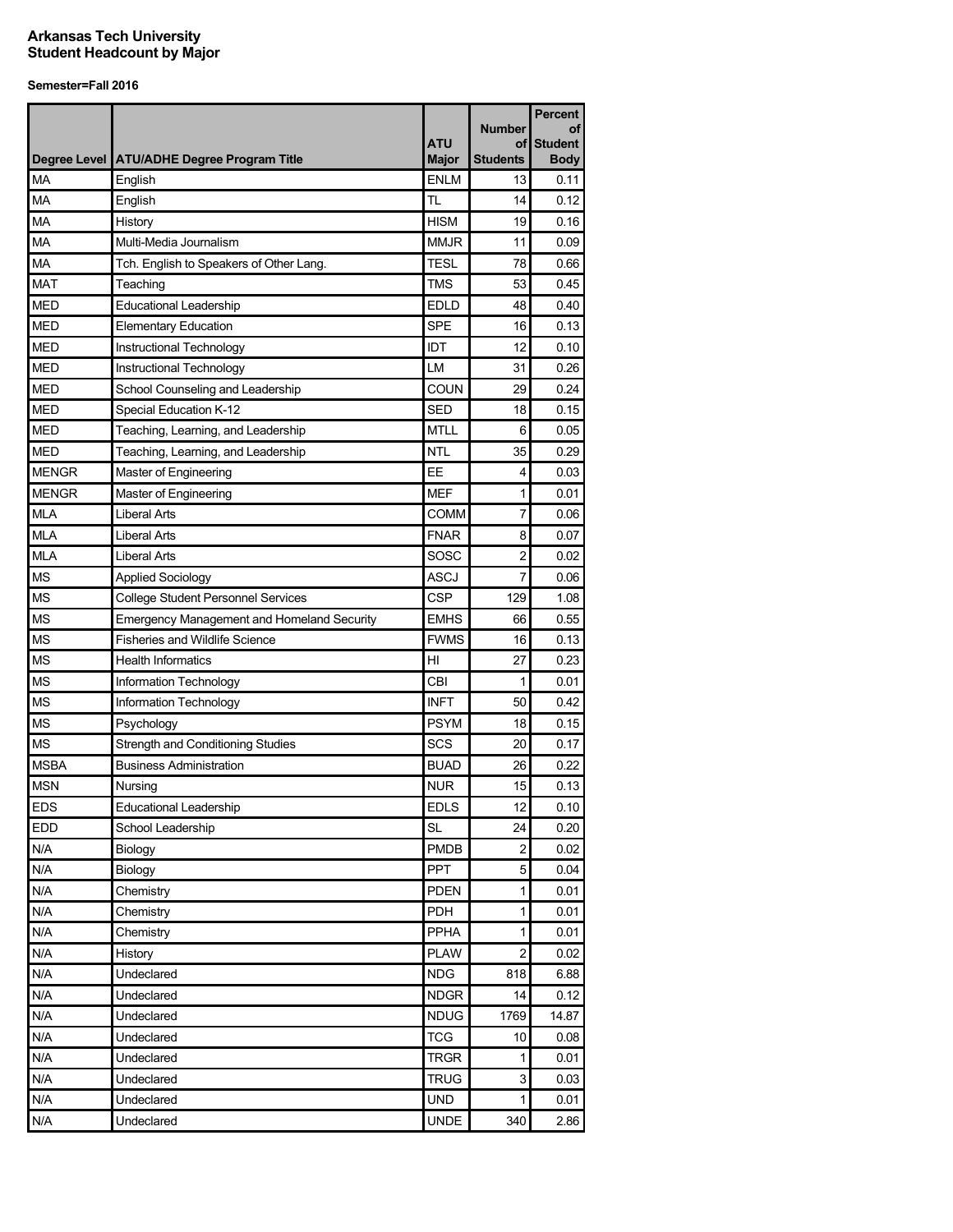|             |                                                              |                            |                                 | <b>Percent</b>                      |
|-------------|--------------------------------------------------------------|----------------------------|---------------------------------|-------------------------------------|
|             | Degree Level   ATU/ADHE Degree Program Title                 | <b>ATU</b><br><b>Major</b> | <b>Number</b><br>οf<br>Students | οf<br><b>Student</b><br><b>Body</b> |
| <b>CER</b>  | Air Conditioning, Heating, and Refrigeration Technology      | <b>ACR</b>                 | 5                               | 0.04                                |
| CER         | Automotive Service Technology                                | <b>AST</b>                 | 7                               | 0.06                                |
| CER         | <b>Business Technology</b>                                   | <b>BT</b>                  | 4                               | 0.03                                |
| <b>CER</b>  | <b>Collision Repair Technology</b>                           | <b>CRT</b>                 | 3                               | 0.02                                |
| <b>CER</b>  | <b>Computer Information Systems</b>                          | CIS                        | 3                               | 0.02                                |
| <b>CER</b>  | Cosmetology                                                  | COS                        | $\overline{c}$                  | 0.02                                |
| <b>CER</b>  | Enology                                                      | <b>ENO</b>                 | $\overline{c}$                  | 0.02                                |
| <b>CER</b>  | <b>Health Information Technology</b>                         | HT                         | 3                               | 0.02                                |
| CER         |                                                              | <b>ICS</b>                 | 4                               | 0.03                                |
| CER         | Industrial Control Systems<br>Law Enforcement Administration | LE                         | $\overline{c}$                  | 0.02                                |
| <b>CER</b>  | Viticulture                                                  | VIT                        | 2                               | 0.02                                |
| <b>CER</b>  |                                                              | <b>WLD</b>                 | 8                               | 0.07                                |
| AA          | <b>Welding Technology</b><br><b>General Education</b>        | <b>GSAA</b>                | 46                              | 0.38                                |
| AAS         |                                                              |                            |                                 |                                     |
| AAS         | <b>Business Technology</b>                                   | ΒK                         | 20                              | 0.17                                |
|             | <b>Business Technology</b>                                   | BST                        | 61                              | 0.51                                |
| AAS         | <b>Business Technology</b>                                   | <b>HR</b>                  | 13                              | 0.11                                |
| AAS         | <b>Business Technology</b>                                   | <b>SCM</b>                 | 6                               | 0.05                                |
| AAS         | Cardiovascular Technology                                    | <b>CVT</b>                 | 13                              | 0.11                                |
| AAS         | <b>Culinary Management</b>                                   | CUL                        | 10                              | 0.08                                |
| AAS         | General Technology                                           | <b>ACRA</b>                | 26                              | 0.22                                |
| AAS         | General Technology                                           | <b>ASTA</b>                | 32                              | 0.27                                |
| AAS         | General Technology                                           | <b>CISA</b>                | 33                              | 0.27                                |
| AAS         | General Technology                                           | COSA                       | 26                              | 0.22                                |
| AAS         | General Technology                                           | <b>CRTA</b>                | 17                              | 0.14                                |
| AAS         | General Technology                                           | LEA                        | 33                              | 0.27                                |
| AAS         | General Technology                                           | <b>WELD</b>                | 44                              | 0.37                                |
| AAS         | <b>Health Information Technology</b>                         | HLT                        | 54                              | 0.45                                |
| AAS         | <b>Human Services</b>                                        | <b>HS</b>                  | 49                              | 0.41                                |
| AAS         | Industrial Control Systems                                   | <b>ICSS</b>                | 38                              | 0.32                                |
| AAS         | Information Technology                                       | <b>ITAS</b>                | 14                              | 0.12                                |
| AAS         | <b>Medical Assistant</b>                                     | MA                         | 13                              | 0.11                                |
| AAS         | Nursing                                                      | <b>RN</b>                  | 24                              | 0.20                                |
| <b>AAS</b>  | Occupational Therapy Assistant                               | <b>OTA</b>                 | 34                              | 0.28                                |
| AAS         | Paramedic/Emergency Medical Services                         | <b>EMP</b>                 | 4                               | 0.03                                |
| AAS         | <b>Physical Therapy Assistant</b>                            | PTA                        | 18                              | 0.15                                |
| AAS         | <b>Practical Nursing</b>                                     | PN                         | 54                              | 0.45                                |
| AGS         | <b>General Studies</b>                                       | AGS                        | 613                             | 5.09                                |
| AS          | <b>Criminal Justice</b>                                      | CJ                         | 135                             | 1.12                                |
| AS          | Early Childhood Education                                    | ECE                        | 48                              | 0.40                                |
| AS          | Ozark and Ouachita Studies                                   | OOS                        | 3                               | 0.02                                |
| <b>ASNT</b> | Nuclear Technology                                           | <b>NUCT</b>                | 26                              | 0.22                                |
| BA          | Art Education                                                | <b>ARTE</b>                | 31                              | 0.26                                |
| BA          | Communication                                                | COM                        | 74                              | 0.61                                |
| BA          | Communication                                                | <b>TH</b>                  | 18                              | 0.15                                |
| BA          | <b>Cultural and Geospatial Studies</b>                       | CGS                        | 5                               | 0.04                                |
| BA          | English                                                      | <b>ENED</b>                | 59                              | 0.49                                |
| BA          | English                                                      | <b>ENGL</b>                | 48                              | 0.40                                |
| BA          | Fine Arts                                                    | <b>FA</b>                  | 31                              | 0.26                                |
| BA          | Foreign Language                                             | <b>SPAN</b>                | 13                              | 0.11                                |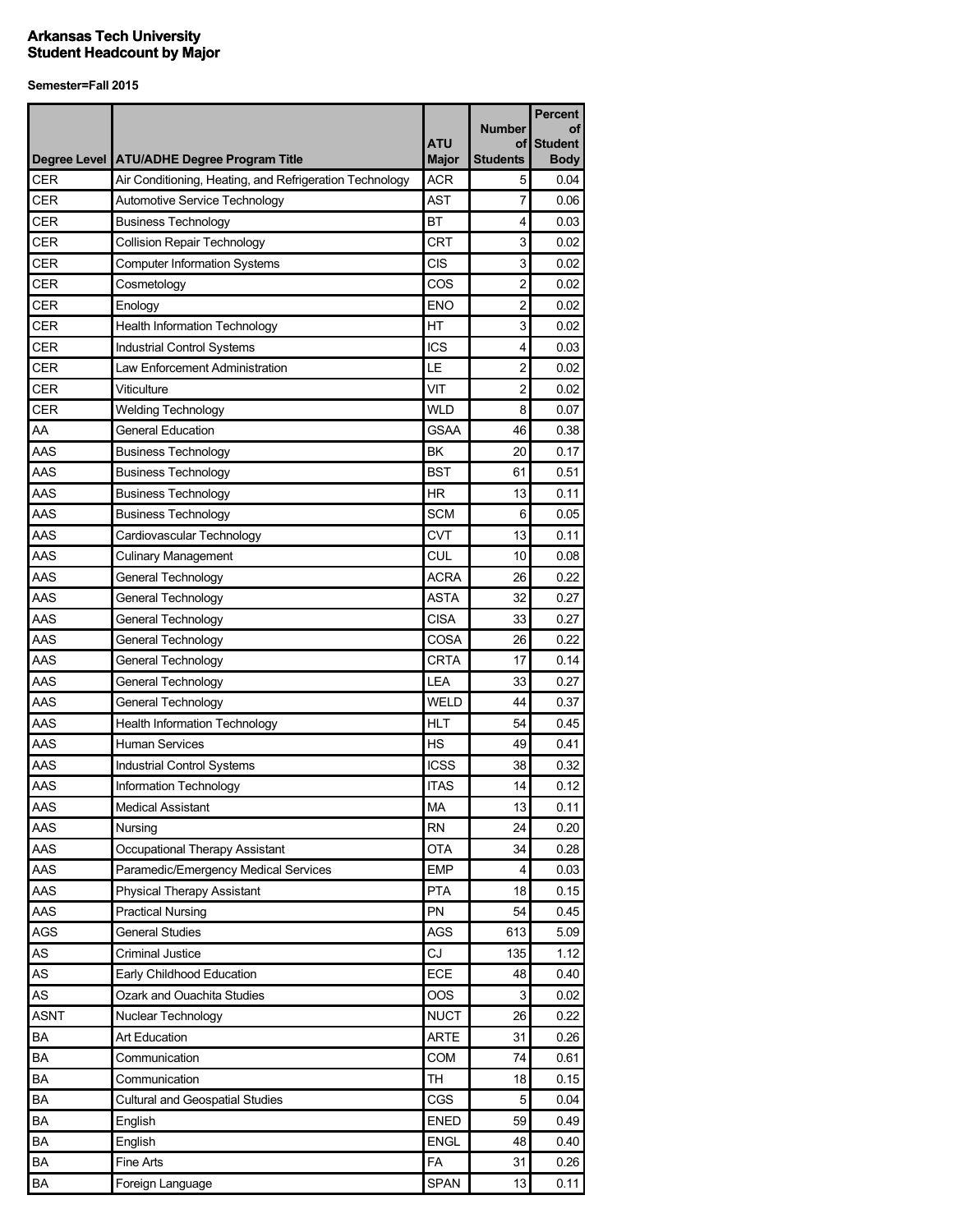|            |                                                |                            | <b>Number</b>         | <b>Percent</b><br>οf          |
|------------|------------------------------------------------|----------------------------|-----------------------|-------------------------------|
|            | Degree Level   ATU/ADHE Degree Program Title   | <b>ATU</b><br><b>Major</b> | οf<br><b>Students</b> | <b>Student</b><br><b>Body</b> |
| BA         | Foreign Languages Education                    | <b>SPAE</b>                | 18                    | 0.15                          |
| <b>BA</b>  | Graphic Design                                 | GD                         | 100                   | 0.83                          |
| BA         | History                                        | <b>HST</b>                 | 56                    | 0.46                          |
| BA         | <b>International Studies</b>                   | CAF                        | 13                    | 0.11                          |
| BA         | <b>International Studies</b>                   | PAF                        | 5                     | 0.04                          |
| BA         | Journalism                                     | <b>BC</b>                  | 66                    | 0.55                          |
| BA         | Journalism                                     | <b>PR</b>                  | 38                    | 0.32                          |
| BA         | Journalism                                     | <b>PRT</b>                 | 23                    | 0.19                          |
| BA         | Music                                          | <b>MUS</b>                 | 27                    | 0.22                          |
| BA         | <b>Political Science</b>                       | <b>POLS</b>                | 36                    | 0.30                          |
| BA         | Psychology                                     | <b>PSY</b>                 | 314                   | 2.60                          |
| BA         | Public History                                 | PH                         | 8                     | 0.07                          |
| BA         | <b>Rehabilitation Science</b>                  | <b>RS</b>                  | 174                   | 1.44                          |
| BA         | Social Studies                                 | <b>HISE</b>                | 66                    | 0.55                          |
| BA         | Sociology                                      | SOC                        | 51                    | 0.42                          |
| BA         | Speech                                         | <b>SPED</b>                | 14                    | 0.12                          |
| BFA        | <b>Creative Writing</b>                        | <b>CRWR</b>                | 26                    | 0.22                          |
| <b>BFA</b> | <b>Creative Writing</b>                        | <b>CWED</b>                | 7                     | 0.06                          |
| <b>BME</b> | <b>Music Education</b>                         | INS                        | 77                    | 0.64                          |
| <b>BME</b> | <b>Music Education</b>                         | <b>KBV</b>                 | 1                     | 0.01                          |
| <b>BME</b> | <b>Music Education</b>                         | VOC                        | 52                    | 0.43                          |
| <b>BPS</b> | <b>Professional Studies</b>                    | AB                         | 4                     | 0.03                          |
| <b>BPS</b> | <b>Professional Studies</b>                    | AL                         | 52                    | 0.43                          |
| <b>BPS</b> | <b>Professional Studies</b>                    | <b>CRJ</b>                 | 86                    | 0.71                          |
| <b>BPS</b> | <b>Professional Studies</b>                    | EC                         | 145                   | 1.20                          |
| <b>BPS</b> | <b>Professional Studies</b>                    | ID                         | 124                   | 1.03                          |
| <b>BPS</b> | <b>Professional Studies</b>                    | <b>IFT</b>                 | 129                   | 1.07                          |
| <b>BPS</b> | <b>Professional Studies</b>                    | <b>IOP</b>                 | 84                    | 0.70                          |
| <b>BPS</b> | <b>Professional Studies</b>                    | <b>PBR</b>                 | 82                    | 0.68                          |
| <b>BS</b>  | <b>Agricultural Education</b>                  | <b>AGED</b>                | 45                    | 0.37                          |
| <b>BS</b>  | <b>Agriculture Business</b>                    | <b>AGFM</b>                | 3                     | 0.02                          |
| <b>BS</b>  | <b>Agriculture Business</b>                    | <b>AGPR</b>                | 5                     | 0.04                          |
| <b>BS</b>  | <b>Agriculture Business</b>                    | <b>ANS</b>                 | 48                    | 0.40                          |
| <b>BS</b>  | <b>Agriculture Business</b>                    | <b>BUS</b>                 | 141                   | 1.17                          |
| <b>BS</b>  | <b>Agriculture Business</b>                    | <b>HRB</b>                 | 10                    | 0.08                          |
| <b>BS</b>  | <b>Agriculture Business</b>                    | <b>VET</b>                 | 40                    | 0.33                          |
| <b>BS</b>  | Biology                                        | BI                         | 228                   | 1.89                          |
| <b>BS</b>  | Biology                                        | <b>BIOL</b>                | 104                   | 0.86                          |
| <b>BS</b>  | Biology                                        | <b>ENB</b>                 | 9                     | 0.07                          |
| <b>BS</b>  | <b>Business Education</b>                      | <b>BUED</b>                | 29                    | 0.24                          |
| <b>BS</b>  | Chemistry                                      | <b>BIOC</b>                | 45                    | 0.37                          |
| <b>BS</b>  | Chemistry                                      | CHEM                       | 13                    | 0.11                          |
| BS         | Chemistry                                      | <b>ENC</b>                 | 1                     | 0.01                          |
| BS         | Chemistry                                      | <b>PRC</b>                 | 7                     | 0.06                          |
| <b>BS</b>  | <b>Computer Science</b>                        | COMS                       | 114                   | 0.95                          |
| BS         | Early Childhood Education                      | ECED                       | 237                   | 1.97                          |
| BS         | <b>Elementary Education</b>                    | EED                        | 119                   | 0.99                          |
| <b>BS</b>  | <b>Emergency Administration and Management</b> | EAM                        | 239                   | 1.98                          |
| BS         | <b>Engineering Physics</b>                     | <b>ENPH</b>                | 8                     | 0.07                          |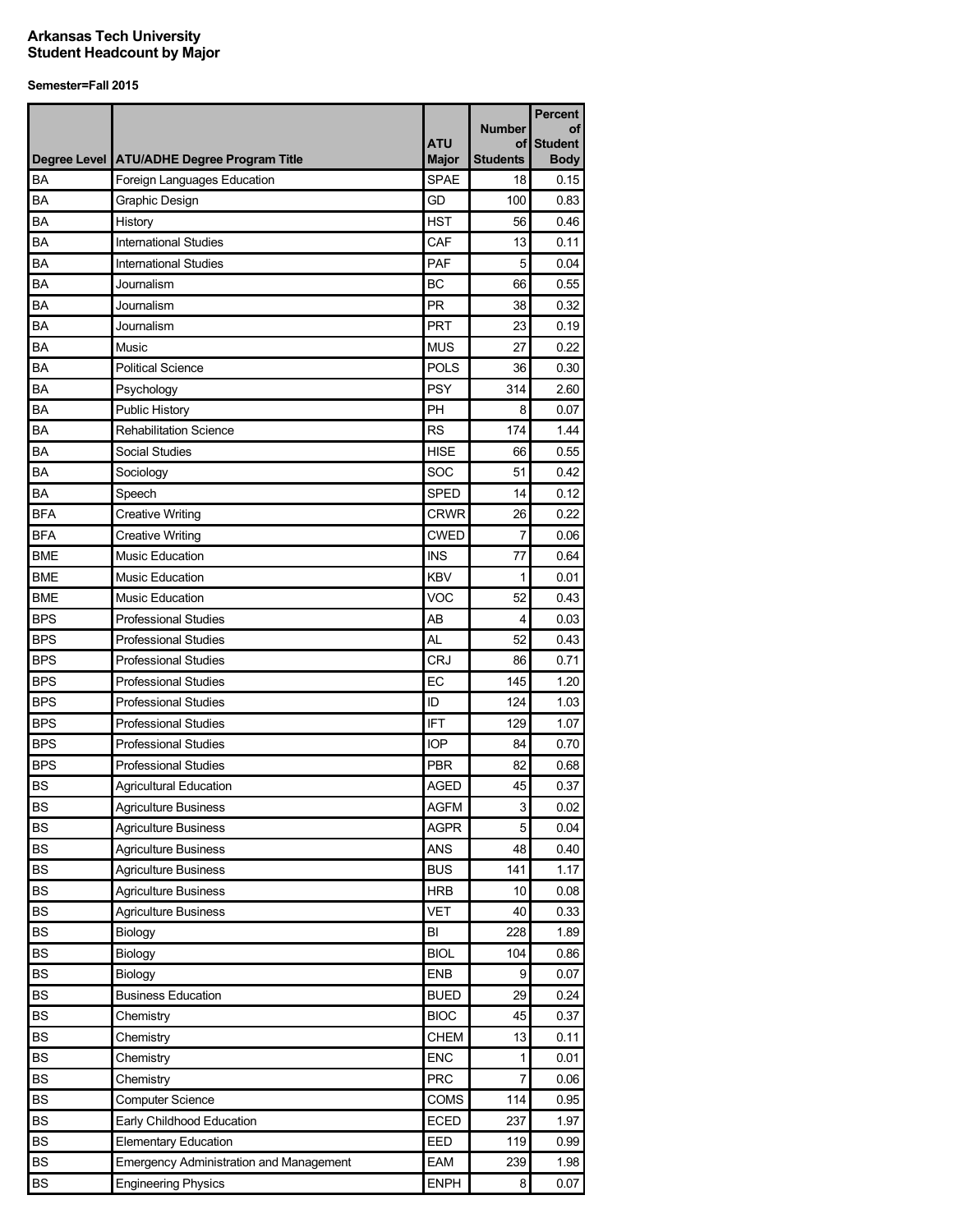|             |                                              |              |                     | Percent              |
|-------------|----------------------------------------------|--------------|---------------------|----------------------|
|             |                                              | <b>ATU</b>   | <b>Number</b><br>οf | οf<br><b>Student</b> |
|             | Degree Level   ATU/ADHE Degree Program Title | <b>Major</b> | <b>Students</b>     | <b>Body</b>          |
| <b>BS</b>   | <b>Fisheries and Wildlife Biology</b>        | <b>FW</b>    | 142                 | 1.18                 |
| <b>BS</b>   | Geology                                      | <b>ENV</b>   | 10                  | 0.08                 |
| <b>BS</b>   | Geology                                      | <b>PET</b>   | 31                  | 0.26                 |
| <b>BS</b>   | Geology                                      | <b>PRO</b>   | 13                  | 0.11                 |
| <b>BS</b>   | Health Information Management                | <b>HIM</b>   | 63                  | 0.52                 |
| <b>BS</b>   | Health and Physical Education                | <b>TC</b>    | 235                 | 1.95                 |
| BS          | Health and Physical Education                | WF           | 112                 | 0.93                 |
| <b>BS</b>   | <b>Hospitality Administration</b>            | <b>FBM</b>   | 23                  | 0.19                 |
| <b>BS</b>   | <b>Hospitality Administration</b>            | <b>LCM</b>   | 16                  | 0.13                 |
| <b>BS</b>   | <b>Hospitality Administration</b>            | <b>TEM</b>   | 39                  | 0.32                 |
| <b>BS</b>   | <b>Information Systems</b>                   | IS           | 60                  | 0.50                 |
| <b>BS</b>   | Information Technology                       | IT           | 89                  | 0.74                 |
| <b>BS</b>   | Life Science and Earth Science               | LED          | 8                   | 0.07                 |
| <b>BS</b>   | <b>Mathematics</b>                           | <b>MAED</b>  | 31                  | 0.26                 |
| <b>BS</b>   | Mathematics                                  | <b>MATH</b>  | 32                  | 0.27                 |
| <b>BS</b>   | <b>Medical Technology</b>                    | <b>MEDT</b>  | 1                   | 0.01                 |
| <b>BS</b>   | Middle Level Education                       | ESS          | 26                  | 0.22                 |
| <b>BS</b>   | Middle Level Education                       | <b>MEN</b>   | 5                   | 0.04                 |
| <b>BS</b>   | Middle Level Education                       | ΜS           | 21                  | 0.17                 |
| <b>BS</b>   | Middle Level Education                       | <b>MSS</b>   | 3                   | 0.02                 |
| <b>BS</b>   | Middle Level Education                       | <b>SE</b>    | 4                   | 0.03                 |
| <b>BS</b>   | Middle Level Education                       | SSS          | 5                   | 0.04                 |
| <b>BS</b>   | <b>Nuclear Physics</b>                       | NU           | 3                   | 0.02                 |
| <b>BS</b>   | <b>Physical Science</b>                      | <b>PSCI</b>  | 4                   | 0.03                 |
| <b>BS</b>   | Physical Science and Earth Science           | <b>PED</b>   | 6                   | 0.05                 |
| <b>BS</b>   | Physics                                      | <b>PHYS</b>  | 14                  | 0.12                 |
| <b>BS</b>   | Recreation and Park Administration           | IN           | 6                   | 0.05                 |
| <b>BS</b>   | Recreation and Park Administration           | <b>NR</b>    | 57                  | 0.47                 |
| <b>BS</b>   | Recreation and Park Administration           | <b>RSM</b>   | 17                  | 0.14                 |
| <b>BS</b>   | Recreation and Park Administration           | <b>TR</b>    | 24                  | 0.20                 |
| <b>BSBA</b> | Accounting                                   | <b>ACCT</b>  | 187                 | 1.55                 |
| <b>BSBA</b> | <b>Business Data Analytics</b>               | BDA          | 55                  | 0.46                 |
| <b>BSBA</b> | Economics and Finance                        | <b>ECON</b>  | 79                  | 0.66                 |
| <b>BSBA</b> | Management and Marketing                     | <b>ENT</b>   | 27                  | 0.22                 |
| <b>BSBA</b> | Management and Marketing                     | IB           | 21                  | 0.17                 |
| <b>BSBA</b> | Management and Marketing                     | <b>MGMK</b>  | 414                 | 3.43                 |
| <b>BSBA</b> | Management and Marketing                     | <b>MGT</b>   | 21                  | 0.17                 |
| <b>BSBA</b> | Management and Marketing                     | <b>MKT</b>   | 10                  | 0.08                 |
| <b>BSEE</b> | <b>Electrical Engineering</b>                | CC           | 40                  | 0.33                 |
| <b>BSEE</b> | <b>Electrical Engineering</b>                | <b>ELEG</b>  | 163                 | 1.35                 |
| <b>BSME</b> | <b>Mechanical Engineering</b>                | <b>MCEG</b>  | 360                 | 2.99                 |
| <b>BSN</b>  | Nursing                                      | NURN         | 134                 | 1.11                 |
| <b>BSN</b>  | Nursing                                      | <b>NURS</b>  | 617                 | 5.12                 |
| МA          | English                                      | <b>ENLM</b>  | 14                  | 0.12                 |
| MA          | English                                      | TL           | 16                  | 0.13                 |
| МA          | History                                      | <b>HISM</b>  | 17                  | 0.14                 |
| MA          | Multi-Media Journalism                       | <b>MMJR</b>  | 13                  | 0.11                 |
| MA          | Tch. English to Speakers of Other Lang.      | <b>TESL</b>  | 80                  | 0.66                 |
| <b>MAT</b>  | Teaching                                     | <b>TEC</b>   | 5                   | 0.04                 |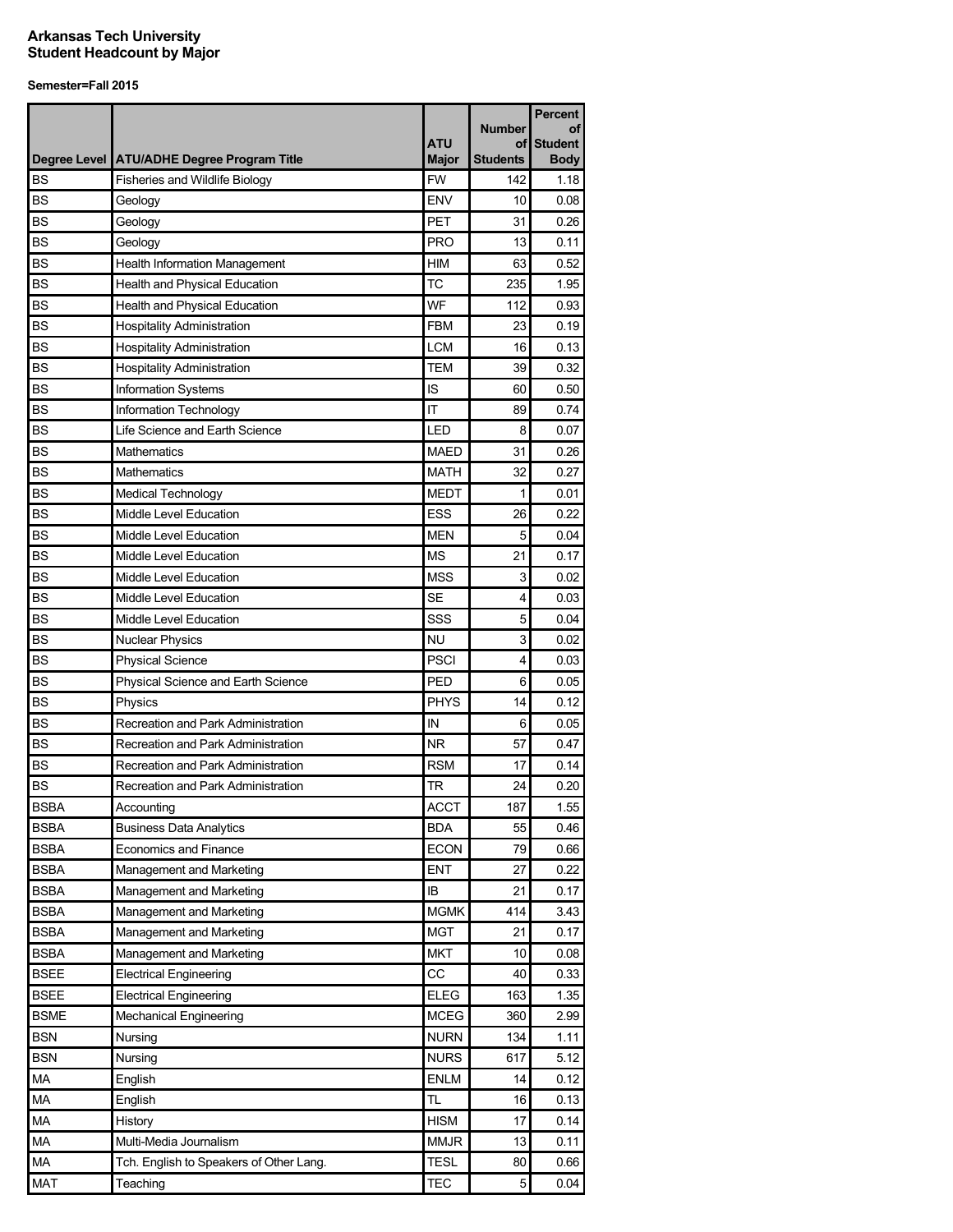|              |                                                   |              | <b>Number</b>   | <b>Percent</b><br>οf |
|--------------|---------------------------------------------------|--------------|-----------------|----------------------|
|              |                                                   | <b>ATU</b>   | οf              | <b>Student</b>       |
|              | Degree Level ATU/ADHE Degree Program Title        | <b>Major</b> | <b>Students</b> | <b>Body</b>          |
| <b>MAT</b>   | Teaching                                          | TMS          | 77              | 0.64                 |
| <b>MED</b>   | <b>Educational Leadership</b>                     | <b>EDLD</b>  | 61              | 0.51                 |
| <b>MED</b>   | <b>Elementary Education</b>                       | <b>ELEM</b>  | $\mathbf{1}$    | 0.01                 |
| <b>MED</b>   | <b>Elementary Education</b>                       | <b>SPE</b>   | 24              | 0.20                 |
| <b>MED</b>   | Instructional Technology                          | IDT          | 3               | 0.02                 |
| <b>MED</b>   | Instructional Technology                          | LM           | 22              | 0.18                 |
| <b>MED</b>   | School Counseling and Leadership                  | <b>COUN</b>  | 34              | 0.28                 |
| <b>MED</b>   | Teaching, Learning, and Leadership                | <b>MTLL</b>  | 8               | 0.07                 |
| <b>MED</b>   | Teaching, Learning, and Leadership                | <b>NTL</b>   | 32              | 0.27                 |
| <b>MENGR</b> | Master of Engineering                             | EE           | 6               | 0.05                 |
| <b>MLA</b>   | Liberal Arts                                      | COMM         | 8               | 0.07                 |
| <b>MLA</b>   | <b>Liberal Arts</b>                               | <b>FNAR</b>  | 10              | 0.08                 |
| <b>MLA</b>   | <b>Liberal Arts</b>                               | SOSC         | 3               | 0.02                 |
| <b>MS</b>    | <b>Applied Sociology</b>                          | ASCJ         | 5               | 0.04                 |
| <b>MS</b>    | <b>Applied Sociology</b>                          | ASGT         | 2               | 0.02                 |
| <b>MS</b>    | <b>College Student Personnel Services</b>         | CSP          | 127             | 1.05                 |
| <b>MS</b>    | <b>Emergency Management and Homeland Security</b> | <b>EMHS</b>  | 57              | 0.47                 |
| <b>MS</b>    | <b>Fisheries and Wildlife Science</b>             | <b>FWMS</b>  | 16              | 0.13                 |
| <b>MS</b>    | <b>Health Informatics</b>                         | HI           | 20              | 0.17                 |
| <b>MS</b>    | Information Technology                            | CBI          | 2               | 0.02                 |
| <b>MS</b>    | Information Technology                            | <b>INFT</b>  | 42              | 0.35                 |
| ΜS           | Psychology                                        | <b>PSYM</b>  | 13              | 0.11                 |
| <b>MS</b>    | Strength and Conditioning Studies                 | SCS          | 17              | 0.14                 |
| <b>MSBA</b>  | <b>Business Administration</b>                    | <b>BUAD</b>  | 66              | 0.55                 |
| <b>MSN</b>   | Nursing                                           | <b>NUR</b>   | 20              | 0.17                 |
| <b>EDS</b>   | <b>Educational Leadership</b>                     | <b>EDLS</b>  | 7               | 0.06                 |
| <b>EDD</b>   | School Leadership                                 | SL           | 14              | 0.12                 |
| N/A          | Biology                                           | <b>PMDB</b>  | 2               | 0.02                 |
| N/A          | Biology                                           | <b>PPT</b>   | 3               | 0.02                 |
| N/A          | Undeclared                                        | <b>NDG</b>   | 851             | 7.06                 |
| N/A          | Undeclared                                        | <b>NDGR</b>  | 21              | 0.17                 |
| N/A          | Undeclared                                        | <b>NDUG</b>  | 1536            | 12.74                |
| N/A          | Undeclared                                        | TRUG         | 5               | 0.04                 |
| N/A          | Undeclared                                        | <b>UNDE</b>  | 412             | 3.42                 |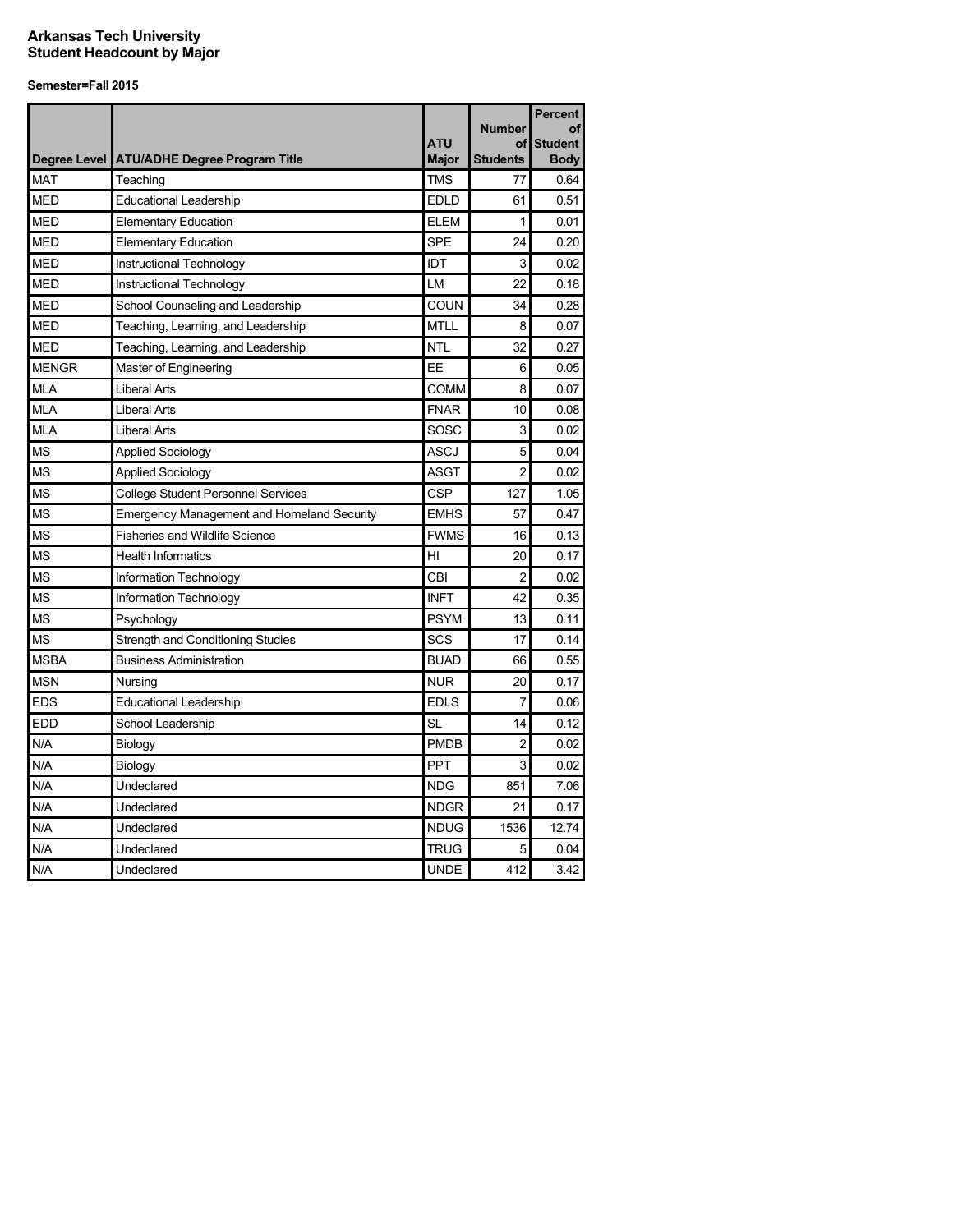|             |                                                         |              |                     | <b>Percent</b>       |
|-------------|---------------------------------------------------------|--------------|---------------------|----------------------|
|             |                                                         | <b>ATU</b>   | <b>Number</b><br>οf | οf<br><b>Student</b> |
|             | Degree Level ATU/ADHE Degree Program Title              | <b>Major</b> | <b>Students</b>     | <b>Body</b>          |
| <b>CER</b>  | Air Conditioning, Heating, and Refrigeration Technology | <b>ACR</b>   | 11                  | 0.09                 |
| CER         | Automotive Service Technology                           | <b>AST</b>   | 10                  | 0.08                 |
| <b>CER</b>  | <b>Business Technology</b>                              | BT           | 4                   | 0.03                 |
| CER         | <b>Collision Repair Technology</b>                      | <b>CRT</b>   | 11                  | 0.09                 |
| CER         | <b>Computer Information Systems</b>                     | <b>CIS</b>   | 3                   | 0.02                 |
| <b>CER</b>  | Cosmetology                                             | COS          | 3                   | 0.02                 |
| <b>CER</b>  | Enology                                                 | <b>ENO</b>   | 1                   | 0.01                 |
| <b>CER</b>  | <b>Health Information Technology</b>                    | HT           | $\overline{c}$      | 0.02                 |
| <b>CER</b>  | Industrial Control Systems                              | <b>ICS</b>   | 5                   | 0.04                 |
| <b>CER</b>  | Law Enforcement Administration                          | LE           | $\overline{c}$      | 0.02                 |
| <b>CER</b>  | <b>Welding Technology</b>                               | <b>WLD</b>   | 12                  | 0.10                 |
| AA          | <b>General Education</b>                                | <b>GSAA</b>  | 54                  | 0.45                 |
| AAS         | <b>Business Technology</b>                              | <b>BK</b>    | 19                  | 0.16                 |
| AAS         | <b>Business Technology</b>                              | <b>BST</b>   | 86                  | 0.72                 |
| AAS         | <b>Business Technology</b>                              | <b>HR</b>    | 15                  | 0.12                 |
| AAS         | <b>Business Technology</b>                              | <b>SCM</b>   | 8                   | 0.07                 |
| AAS         | Cardiovascular Technology                               | <b>CVT</b>   | 15                  | 0.12                 |
| AAS         | <b>Culinary Management</b>                              | <b>CUL</b>   | 15                  | 0.12                 |
| AAS         | General Technology                                      | GT           | 226                 | 1.88                 |
| AAS         | <b>Health Information Technology</b>                    | <b>HLT</b>   | 83                  | 0.69                 |
| AAS         | <b>Human Services</b>                                   | <b>HS</b>    | 54                  | 0.45                 |
| AAS         | Industrial Control Systems                              | <b>ICSS</b>  | 41                  | 0.34                 |
| AAS         | Information Technology                                  | <b>ITAS</b>  | 15                  | 0.12                 |
| AAS         | <b>Medical Assistant</b>                                | <b>MA</b>    | 18                  | 0.15                 |
| AAS         | Nursing                                                 | <b>RN</b>    | 22                  | 0.18                 |
| AAS         | Occupational Therapy Assistant                          | OTA          | 19                  | 0.16                 |
| AAS         | Paramedic/Emergency Medical Services                    | <b>EMP</b>   | 18                  | 0.15                 |
| AAS         | <b>Physical Therapy Assistant</b>                       | <b>PTA</b>   | 17                  | 0.14                 |
| AAS         | <b>Practical Nursing</b>                                | PN           | 40                  | 0.33                 |
| AGS         | General Studies                                         | <b>AGS</b>   | 674                 | 5.62                 |
| AS          | <b>Criminal Justice</b>                                 | CJ           | 93                  | 0.77                 |
| AS          | Early Childhood Education                               | ECE          | 25                  | 0.21                 |
| AS          | Ozark and Ouachita Studies                              | OOS          | 4                   | 0.03                 |
| <b>ASNT</b> | Nuclear Technology                                      | <b>NUCT</b>  | 30                  | 0.25                 |
| ΒA          | <b>Art Education</b>                                    | <b>ARTE</b>  | 28                  | 0.23                 |
| <b>BA</b>   | Communication                                           | COM          | 63                  | 0.52                 |
| BA          | Communication                                           | <b>TH</b>    | 19                  | 0.16                 |
| BA          | English                                                 | <b>ENED</b>  | 55                  | 0.46                 |
| BA          | English                                                 | <b>ENGL</b>  | 49                  | 0.41                 |
| BA          | Fine Arts                                               | <b>FA</b>    | 20                  | 0.17                 |
| BA          | Foreign Language                                        | <b>SPAN</b>  | 14                  | 0.12                 |
| BA          | Foreign Languages Education                             | <b>SPAE</b>  | 16                  | 0.13                 |
| BA          | Graphic Design                                          | GD           | 93                  | 0.77                 |
| BA          | History                                                 | HST          | 73                  | 0.61                 |
| BA          | <b>International Studies</b>                            | CAF          | 17                  | 0.14                 |
| BA          | <b>International Studies</b>                            | PAF          | 7                   | 0.06                 |
| BA          | Journalism                                              | <b>BC</b>    | 69                  | 0.57                 |
| BA          | Journalism                                              | <b>PR</b>    | 29                  | 0.24                 |
| BA          | Journalism                                              | PRT          | 21                  | 0.17                 |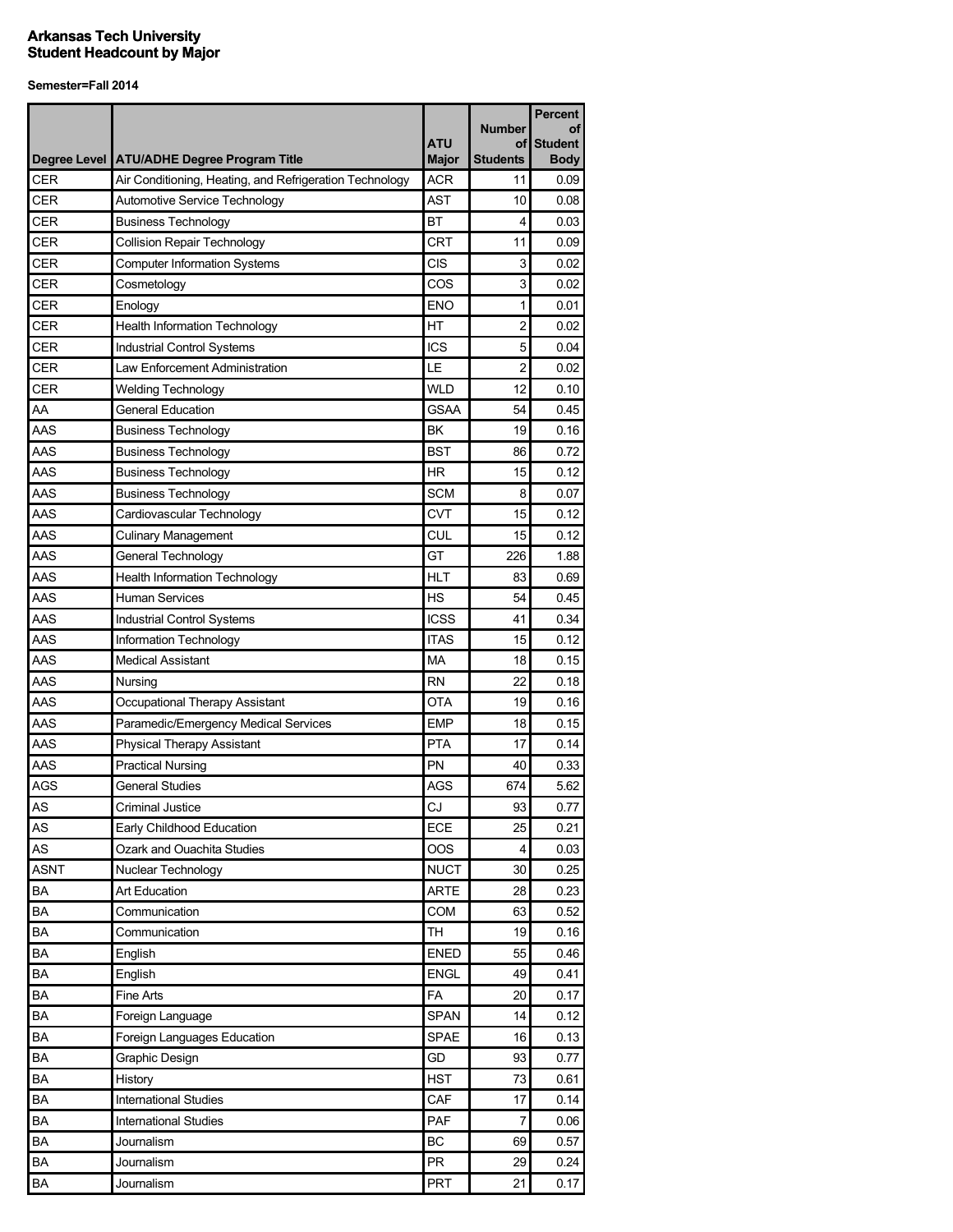|            |                                                | <b>ATU</b>   | <b>Number</b><br>οf | <b>Percent</b><br>οf<br><b>Student</b> |
|------------|------------------------------------------------|--------------|---------------------|----------------------------------------|
|            | Degree Level ATU/ADHE Degree Program Title     | <b>Major</b> | <b>Students</b>     | <b>Body</b>                            |
| BA         | Music                                          | <b>MUS</b>   | 26                  | 0.22                                   |
| <b>BA</b>  | <b>Political Science</b>                       | <b>POLS</b>  | 34                  | 0.28                                   |
| BA         | Psychology                                     | <b>PSY</b>   | 274                 | 2.28                                   |
| BA         | Public History                                 | PH           | 10                  | 0.08                                   |
| BA         | <b>Rehabilitation Science</b>                  | <b>RS</b>    | 162                 | 1.35                                   |
| BA         | Social Studies                                 | <b>HISE</b>  | 80                  | 0.67                                   |
| BA         | Sociology                                      | SOC          | 56                  | 0.47                                   |
| BA         | Speech                                         | <b>SPED</b>  | 11                  | 0.09                                   |
| <b>BFA</b> | <b>Creative Writing</b>                        | <b>CRWR</b>  | 21                  | 0.17                                   |
| <b>BFA</b> | <b>Creative Writing</b>                        | <b>CWED</b>  | 6                   | 0.05                                   |
| <b>BME</b> | <b>Music Education</b>                         | <b>INS</b>   | 70                  | 0.58                                   |
| <b>BME</b> | <b>Music Education</b>                         | KBI          | 1                   | 0.01                                   |
| <b>BME</b> | Music Education                                | <b>KBV</b>   | $\overline{2}$      | 0.02                                   |
| <b>BME</b> | <b>Music Education</b>                         | VOC          | 60                  | 0.50                                   |
| <b>BPS</b> | <b>Professional Studies</b>                    | AB           | $\overline{7}$      | 0.06                                   |
| <b>BPS</b> | <b>Professional Studies</b>                    | <b>AL</b>    | 28                  | 0.23                                   |
| <b>BPS</b> | <b>Professional Studies</b>                    | <b>CRJ</b>   | 101                 | 0.84                                   |
| <b>BPS</b> | <b>Professional Studies</b>                    | EC           | 155                 | 1.29                                   |
| <b>BPS</b> | <b>Professional Studies</b>                    | ID           | 147                 | 1.22                                   |
| <b>BPS</b> | <b>Professional Studies</b>                    | <b>IFT</b>   | 152                 | 1.27                                   |
| <b>BPS</b> | <b>Professional Studies</b>                    | <b>IOP</b>   | 84                  | 0.70                                   |
| <b>BPS</b> | <b>Professional Studies</b>                    | <b>PBR</b>   | 123                 | 1.02                                   |
| <b>BS</b>  | <b>Agricultural Education</b>                  | <b>AGED</b>  | 35                  | 0.29                                   |
| <b>BS</b>  | <b>Agriculture Business</b>                    | <b>AGFM</b>  | 3                   | 0.02                                   |
| <b>BS</b>  | <b>Agriculture Business</b>                    | <b>AGPR</b>  | 4                   | 0.03                                   |
| <b>BS</b>  | <b>Agriculture Business</b>                    | <b>ANS</b>   | 47                  | 0.39                                   |
| <b>BS</b>  | <b>Agriculture Business</b>                    | <b>BUS</b>   | 116                 | 0.97                                   |
| <b>BS</b>  | <b>Agriculture Business</b>                    | <b>HRB</b>   | 12                  | 0.10                                   |
| <b>BS</b>  | <b>Agriculture Business</b>                    | <b>VET</b>   | 47                  | 0.39                                   |
| <b>BS</b>  | Biology                                        | BI           | 189                 | 1.57                                   |
| <b>BS</b>  | Biology                                        | <b>BIOL</b>  | 91                  | 0.76                                   |
| <b>BS</b>  | Biology                                        | <b>ENB</b>   | 2                   | 0.02                                   |
| <b>BS</b>  | <b>Business Education</b>                      | <b>BUED</b>  | 22                  | 0.18                                   |
| <b>BS</b>  | Chemistry                                      | <b>BIOC</b>  | 63                  | 0.52                                   |
| <b>BS</b>  | Chemistry                                      | <b>CHEM</b>  | 26                  | 0.22                                   |
| BS         | Chemistry                                      | <b>PRC</b>   | 7                   | 0.06                                   |
| <b>BS</b>  | <b>Computer Science</b>                        | COMS         | 113                 | 0.94                                   |
| <b>BS</b>  | Early Childhood Education                      | <b>ECED</b>  | 418                 | 3.48                                   |
| <b>BS</b>  | <b>Emergency Administration and Management</b> | EAM          | 254                 | 2.12                                   |
| <b>BS</b>  | <b>Engineering Physics</b>                     | <b>ENPH</b>  | 11                  | 0.09                                   |
| <b>BS</b>  | Fisheries and Wildlife Biology                 | <b>FW</b>    | 131                 | 1.09                                   |
| <b>BS</b>  | Geology                                        | <b>ENV</b>   | 8                   | 0.07                                   |
| BS         | Geology                                        | PET          | 26                  | 0.22                                   |
| BS         | Geology                                        | PRO          | 12                  | 0.10                                   |
| BS         | Health Information Management                  | HIM          | 62                  | 0.52                                   |
| BS         | Health and Physical Education                  | ТC           | 233                 | 1.94                                   |
| BS         | Health and Physical Education                  | WF           | 104                 | 0.87                                   |
| BS         | <b>Hospitality Administration</b>              | <b>FBM</b>   | 30                  | 0.25                                   |
| BS         | <b>Hospitality Administration</b>              | <b>LCM</b>   | 22                  | 0.18                                   |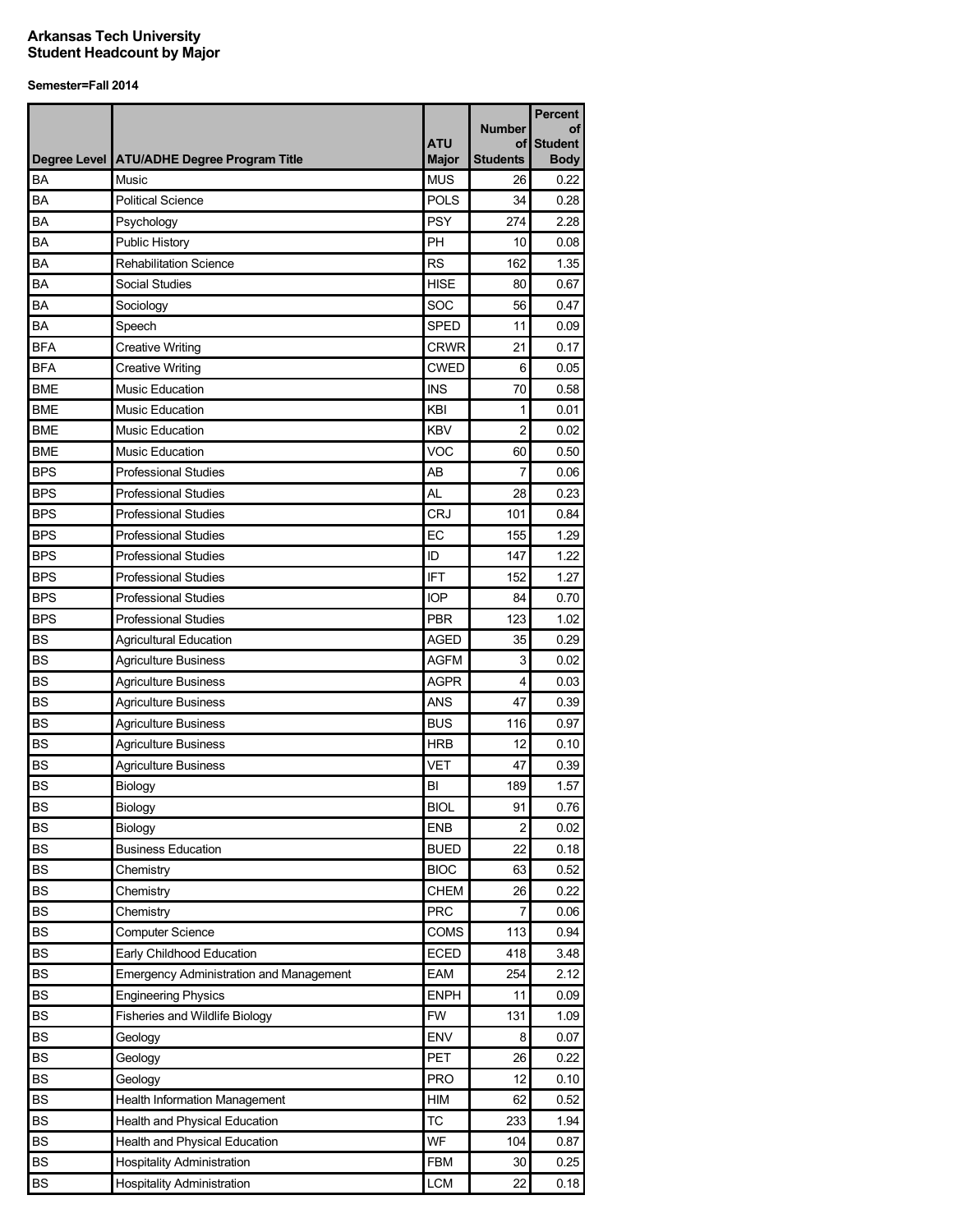|              |                                              |              |                     | <b>Percent</b>       |
|--------------|----------------------------------------------|--------------|---------------------|----------------------|
|              |                                              | <b>ATU</b>   | <b>Number</b><br>οf | οf<br><b>Student</b> |
|              | Degree Level   ATU/ADHE Degree Program Title | <b>Major</b> | Students            | <b>Body</b>          |
| <b>BS</b>    | <b>Hospitality Administration</b>            | <b>TEM</b>   | 36                  | 0.30                 |
| <b>BS</b>    | Information Systems                          | IS           | 56                  | 0.47                 |
| <b>BS</b>    | Information Technology                       | ΙT           | 95                  | 0.79                 |
| <b>BS</b>    | Life Science and Earth Science               | <b>LSED</b>  | 10                  | 0.08                 |
| <b>BS</b>    | Mathematics                                  | <b>MAED</b>  | 39                  | 0.32                 |
| <b>BS</b>    | Mathematics                                  | <b>MATH</b>  | 24                  | 0.20                 |
| <b>BS</b>    | <b>Medical Technology</b>                    | <b>MEDT</b>  | 16                  | 0.13                 |
| <b>BS</b>    | Middle Level Education                       | <b>ESS</b>   | 34                  | 0.28                 |
| <b>BS</b>    | Middle Level Education                       | <b>MS</b>    | 24                  | 0.20                 |
| <b>BS</b>    | <b>Nuclear Physics</b>                       | NU           | 4                   | 0.03                 |
| <b>BS</b>    | <b>Physical Science</b>                      | <b>PSCI</b>  | 4                   | 0.03                 |
| <b>BS</b>    | Physical Science and Earth Science           | <b>PSED</b>  | 3                   | 0.02                 |
| <b>BS</b>    | Physics                                      | <b>PHYS</b>  | 15                  | 0.12                 |
| <b>BS</b>    | Recreation and Park Administration           | IN           | 3                   | 0.02                 |
| <b>BS</b>    | Recreation and Park Administration           | <b>NR</b>    | 39                  | 0.32                 |
| <b>BS</b>    | Recreation and Park Administration           | <b>RA</b>    | 22                  | 0.18                 |
| <b>BS</b>    | Recreation and Park Administration           | TM           | 12                  | 0.10                 |
| <b>BS</b>    | Recreation and Park Administration           | TR           | 24                  | 0.20                 |
| <b>BSBA</b>  | Accounting                                   | <b>ACCT</b>  | 183                 | 1.52                 |
| <b>BSBA</b>  | <b>Business Data Analytics</b>               | <b>BDA</b>   | 47                  | 0.39                 |
| <b>BSBA</b>  | <b>Economics and Finance</b>                 | <b>ECON</b>  | 74                  | 0.62                 |
| <b>BSBA</b>  | Management and Marketing                     | ENT          | 32                  | 0.27                 |
| <b>BSBA</b>  | Management and Marketing                     | ΙB           | 22                  | 0.18                 |
| <b>BSBA</b>  | Management and Marketing                     | <b>MGMK</b>  | 338                 | 2.82                 |
| <b>BSBA</b>  | Management and Marketing                     | MGT          | 18                  | 0.15                 |
| <b>BSBA</b>  | Management and Marketing                     | <b>MKT</b>   | 11                  | 0.09                 |
| <b>BSEE</b>  | <b>Electrical Engineering</b>                | CC           | 31                  | 0.26                 |
| <b>BSEE</b>  | <b>Electrical Engineering</b>                | <b>ELEG</b>  | 162                 | 1.35                 |
| <b>BSME</b>  | <b>Mechanical Engineering</b>                | <b>MCEG</b>  | 319                 | 2.66                 |
| <b>BSN</b>   | Nursing                                      | <b>NURN</b>  | 157                 | 1.31                 |
| <b>BSN</b>   | Nursing                                      | <b>NURS</b>  | 570                 | 4.75                 |
| MA           | English                                      | <b>ENLM</b>  | 15                  | 0.12                 |
| MA           | English                                      | TL           | 21                  | 0.17                 |
| MA           | History                                      | <b>HISM</b>  | 22                  | 0.18                 |
| MA           | Multi-Media Journalism                       | <b>MMJR</b>  | 13                  | 0.11                 |
| MA           | Tch. English to Speakers of Other Lang.      | <b>TESL</b>  | 66                  | 0.55                 |
| <b>MAT</b>   | Teaching                                     | TEC          | 25                  | 0.21                 |
| <b>MAT</b>   | Teaching                                     | <b>TMS</b>   | 68                  | 0.57                 |
| <b>MED</b>   | <b>Educational Leadership</b>                | EDLD         | 65                  | 0.54                 |
| <b>MED</b>   | <b>Elementary Education</b>                  | <b>ELEM</b>  | 2                   | 0.02                 |
| <b>MED</b>   | <b>Elementary Education</b>                  | <b>SPE</b>   | 24                  | 0.20                 |
| <b>MED</b>   | Instructional Technology                     | IDT          | 2                   | 0.02                 |
| <b>MED</b>   | Instructional Technology                     | LM           | 25                  | 0.21                 |
| <b>MED</b>   | <b>Physical Education</b>                    | PE           | 4                   | 0.03                 |
| <b>MED</b>   | School Counseling and Leadership             | COUN         | 44                  | 0.37                 |
| <b>MED</b>   | Teaching, Learning, and Leadership           | <b>MTLL</b>  | 9                   | 0.07                 |
| MED          | Teaching, Learning, and Leadership           | <b>NTL</b>   | 28                  | 0.23                 |
| <b>MENGR</b> | Master of Engineering                        | EE.          | 7                   | 0.06                 |
| <b>MENGR</b> | Master of Engineering                        | <b>MEF</b>   | 5                   | 0.04                 |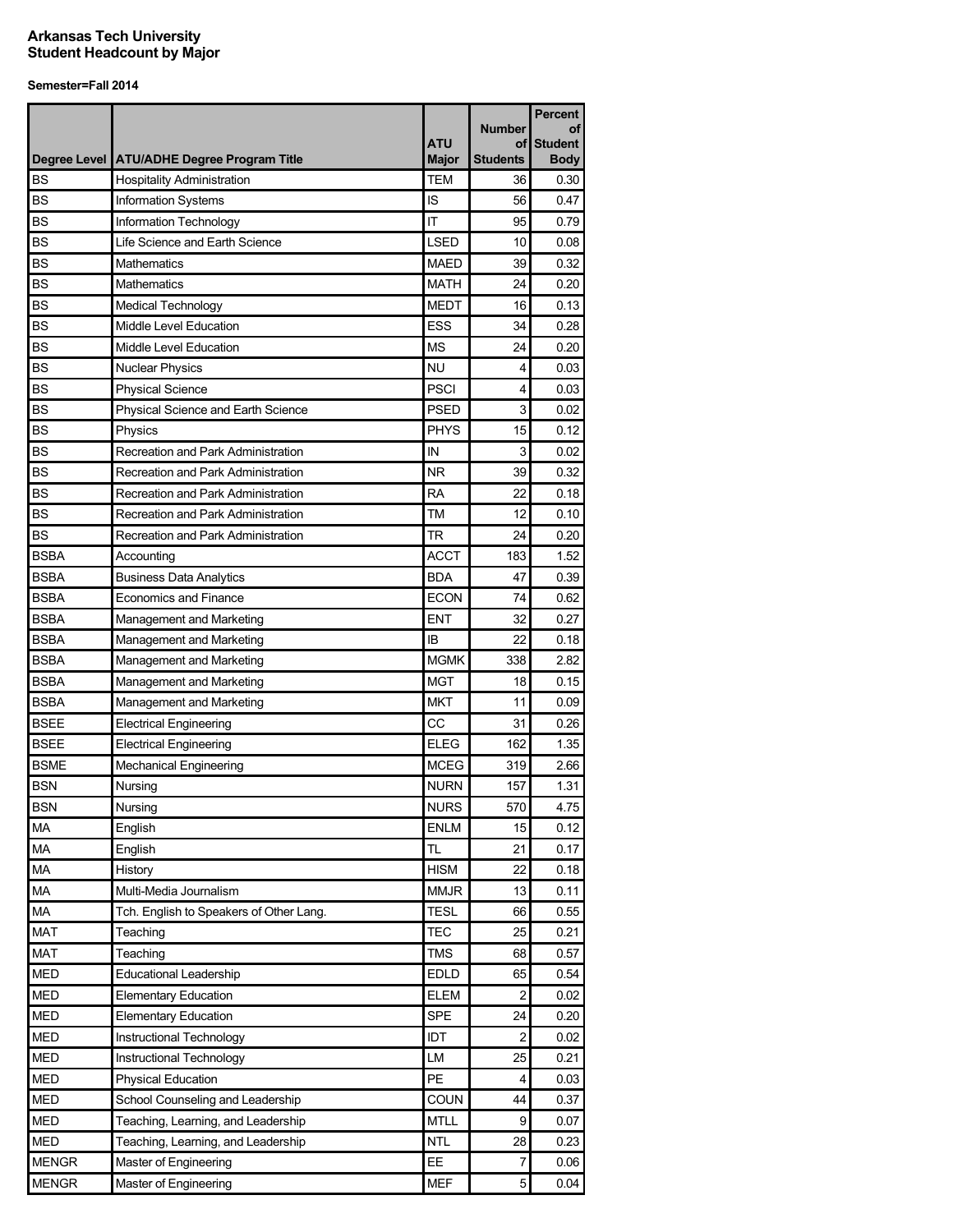|             | Degree Level ATU/ADHE Degree Program Title        | <b>ATU</b><br><b>Major</b> | <b>Number</b><br>Οf<br><b>Students</b> | <b>Percent</b><br>οf<br><b>Student</b><br><b>Body</b> |
|-------------|---------------------------------------------------|----------------------------|----------------------------------------|-------------------------------------------------------|
| <b>MLA</b>  | <b>Liberal Arts</b>                               | COMM                       | 9                                      | 0.07                                                  |
| <b>MLA</b>  | <b>Liberal Arts</b>                               | <b>FNAR</b>                | 9                                      | 0.07                                                  |
| <b>MLA</b>  | <b>Liberal Arts</b>                               | SOSC                       | 4                                      | 0.03                                                  |
| <b>MS</b>   | <b>Applied Sociology</b>                          | <b>ASCJ</b>                | 1                                      | 0.01                                                  |
| <b>MS</b>   | <b>Applied Sociology</b>                          | <b>ASGT</b>                | 1                                      | 0.01                                                  |
| <b>MS</b>   | <b>College Student Personnel Services</b>         | <b>CSP</b>                 | 149                                    | 1.24                                                  |
| <b>MS</b>   | <b>Emergency Management and Homeland Security</b> | <b>EMHS</b>                | 63                                     | 0.52                                                  |
| <b>MS</b>   | <b>Fisheries and Wildlife Science</b>             | <b>FWMS</b>                | 11                                     | 0.09                                                  |
| <b>MS</b>   | <b>Health Informatics</b>                         | HI                         | 28                                     | 0.23                                                  |
| <b>MS</b>   | Information Technology                            | CBI                        | 1                                      | 0.01                                                  |
| <b>MS</b>   | Information Technology                            | <b>INFT</b>                | 55                                     | 0.46                                                  |
| <b>MS</b>   | Psychology                                        | <b>PSYM</b>                | 14                                     | 0.12                                                  |
| <b>MS</b>   | <b>Strength and Conditioning Studies</b>          | SCS                        | 11                                     | 0.09                                                  |
| <b>MSBA</b> | <b>Business Administration</b>                    | <b>BUAD</b>                | 52                                     | 0.43                                                  |
| <b>MSN</b>  | Nursing                                           | <b>NUR</b>                 | 17                                     | 0.14                                                  |
| <b>EDS</b>  | Educational Leadership                            | <b>EDLS</b>                | 11                                     | 0.09                                                  |
| N/A         | Biology                                           | <b>PMDB</b>                | 1                                      | 0.01                                                  |
| N/A         | Biology                                           | PPT                        | $\overline{2}$                         | 0.02                                                  |
| N/A         | Chemistry                                         | <b>PDH</b>                 | 1                                      | 0.01                                                  |
| N/A         | Chemistry                                         | PPHA                       | 1                                      | 0.01                                                  |
| N/A         | Undeclared                                        | <b>NDG</b>                 | 750                                    | 6.25                                                  |
| N/A         | Undeclared                                        | <b>NDGR</b>                | 21                                     | 0.17                                                  |
| N/A         | Undeclared                                        | <b>NDUG</b>                | 1500                                   | 12.50                                                 |
| N/A         | Undeclared                                        | <b>TRGR</b>                | 1                                      | 0.01                                                  |
| N/A         | Undeclared                                        | <b>TRUG</b>                | 4                                      | 0.03                                                  |
| N/A         | Undeclared                                        | <b>UNDE</b>                | 490                                    | 4.08                                                  |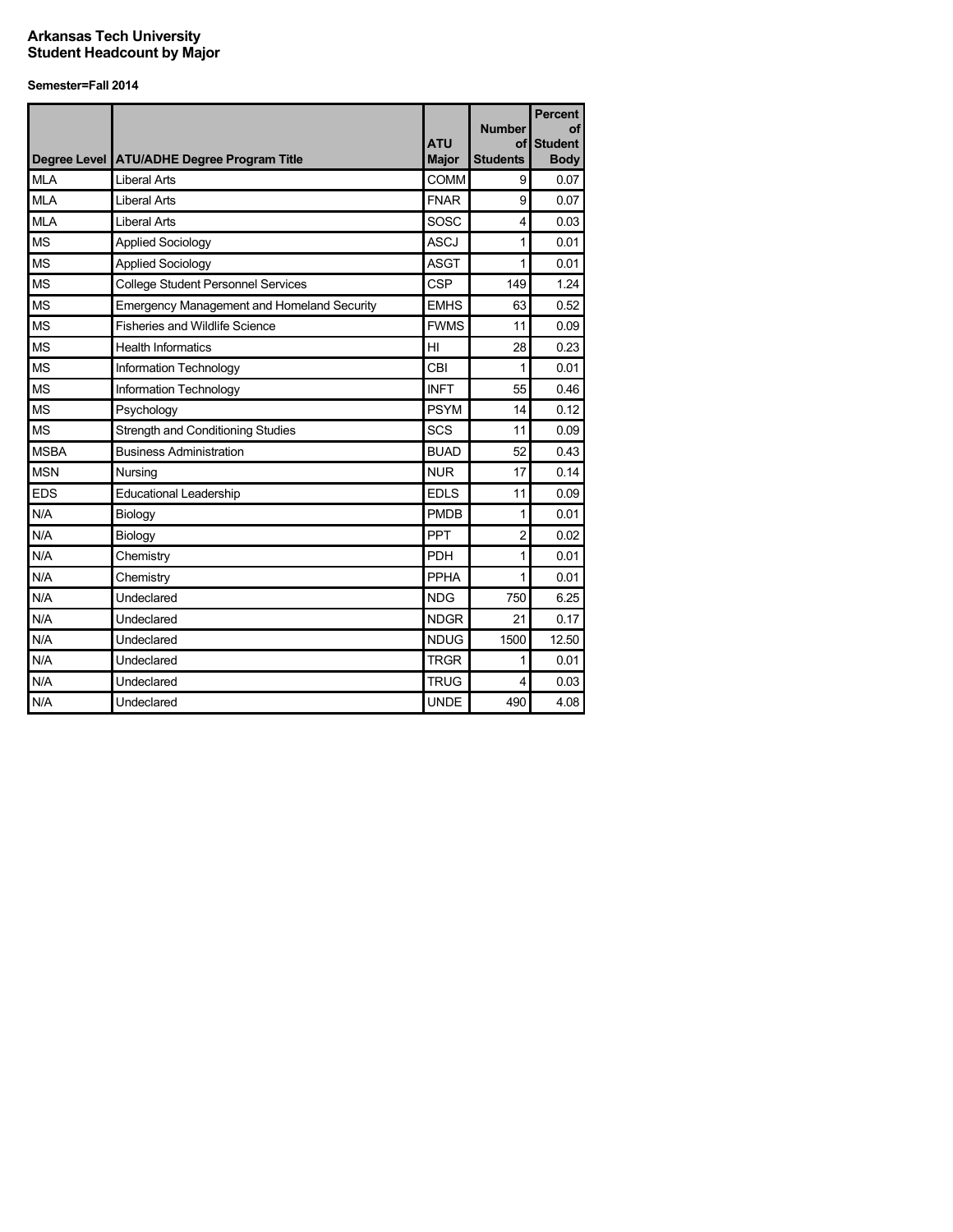|             |                                                                                                         |                            | <b>Number</b>         | <b>Percent</b><br>οf |
|-------------|---------------------------------------------------------------------------------------------------------|----------------------------|-----------------------|----------------------|
|             |                                                                                                         | <b>ATU</b><br><b>Major</b> | οf<br><b>Students</b> | <b>Student</b>       |
| CER         | Degree Level   ATU/ADHE Degree Program Title<br>Air Conditioning, Heating, and Refrigeration Technology | <b>ACR</b>                 | 16                    | <b>Body</b><br>0.14  |
| CER         | Automotive Service Technology                                                                           | <b>AST</b>                 | 17                    | 0.15                 |
| CER         | <b>Business Technology</b>                                                                              | <b>BT</b>                  | 3                     | 0.03                 |
| <b>CER</b>  | <b>Collision Repair Technology</b>                                                                      | CRT                        | 8                     | 0.07                 |
| <b>CER</b>  | <b>Computer Information Systems</b>                                                                     | CIS                        | 3                     | 0.03                 |
| CER         | Cosmetology                                                                                             | COS                        | $\overline{c}$        | 0.02                 |
| <b>CER</b>  | Enology                                                                                                 | <b>ENO</b>                 | 3                     | 0.03                 |
| <b>CER</b>  | <b>Health Information Technology</b>                                                                    | HT                         | 4                     | 0.04                 |
| CER         | Industrial Control Systems                                                                              | <b>ICS</b>                 | 2                     | 0.02                 |
| CER         | Law Enforcement Administration                                                                          | LE                         | 4                     | 0.04                 |
| <b>CER</b>  | <b>Practical Nursing</b>                                                                                | LPN                        | 1                     | 0.01                 |
| <b>CER</b>  | Viticulture                                                                                             | VIT                        | 2                     | 0.02                 |
| <b>CER</b>  | <b>Welding Technology</b>                                                                               | <b>WLD</b>                 | 27                    | 0.24                 |
| AA          | <b>General Education</b>                                                                                | <b>GSAA</b>                | 26                    | 0.23                 |
| AAS         | <b>Allied Health</b>                                                                                    | AH                         | 184                   | 1.62                 |
| AAS         | <b>Business Technology</b>                                                                              | <b>BST</b>                 | 98                    | 0.86                 |
| AAS         |                                                                                                         | <b>HR</b>                  | 1                     | 0.01                 |
| AAS         | <b>Business Technology</b><br><b>Business Technology</b>                                                | <b>SCM</b>                 | 6                     | 0.05                 |
| AAS         | Cardiovascular Technology                                                                               | <b>CVT</b>                 | 19                    | 0.17                 |
| AAS         | <b>Culinary Management</b>                                                                              | <b>CUL</b>                 | 14                    | 0.12                 |
| AAS         |                                                                                                         | GT                         | 240                   | 2.11                 |
| AAS         | General Technology<br>Human Services                                                                    | НS                         | 43                    | 0.38                 |
| AAS         | <b>Industrial Control Systems</b>                                                                       | <b>ICSS</b>                | 34                    | 0.30                 |
| AAS         | Information Technology                                                                                  | <b>ITAS</b>                | 15                    | 0.13                 |
| AAS         | Nursing                                                                                                 | <b>RN</b>                  | 4                     | 0.04                 |
| AAS         | Occupational Therapy Assistant                                                                          | <b>OTA</b>                 | 21                    | 0.18                 |
| AAS         | Physical Therapy Assistant                                                                              | <b>PTA</b>                 | 4                     | 0.04                 |
| <b>AGS</b>  | <b>General Studies</b>                                                                                  | <b>AGS</b>                 | 626                   | 5.51                 |
| AS          | Criminal Justice                                                                                        | CJ                         | 58                    | 0.51                 |
| AS          | Early Childhood Education                                                                               | <b>ECE</b>                 | 34                    | 0.30                 |
| AS          | Ozark and Ouachita Studies                                                                              | OOS                        | 6                     | 0.05                 |
| <b>ASNT</b> | Nuclear Technology                                                                                      | <b>NUCT</b>                | 31                    | 0.27                 |
| BA          | Art                                                                                                     | FA                         | 27                    | 0.24                 |
| <b>BA</b>   | Art                                                                                                     | GD                         | 92                    | 0.81                 |
| BA          | Art Education                                                                                           | <b>ARTE</b>                | 29                    | 0.26                 |
| BA          | Communication                                                                                           | COM                        | 42                    | 0.37                 |
| ΒA          | Communication                                                                                           | <b>TH</b>                  | 22                    | 0.19                 |
| BA          | English                                                                                                 | <b>ENED</b>                | 69                    | 0.61                 |
| BA          | English                                                                                                 | <b>ENGL</b>                | 51                    | 0.45                 |
| BA          | Foreign Language                                                                                        | <b>GER</b>                 | 1                     | 0.01                 |
| BA          | Foreign Language                                                                                        | <b>SPAN</b>                | 13                    | 0.11                 |
| BA          | Foreign Languages Education                                                                             | <b>SPAE</b>                | 14                    | 0.12                 |
| BA          | History                                                                                                 | <b>HIST</b>                | 4                     | 0.04                 |
| BA          | History                                                                                                 | <b>HST</b>                 | 75                    | 0.66                 |
| BA          | International Studies                                                                                   | CAF                        | 20                    | 0.18                 |
| BA          | <b>International Studies</b>                                                                            | PAF                        | 6                     | 0.05                 |
| BA          | Journalism                                                                                              | <b>BC</b>                  | 71                    | 0.62                 |
| BA          | Journalism                                                                                              | <b>PR</b>                  | 30                    | 0.26                 |
| BA          | Journalism                                                                                              | PRT                        | 20                    | 0.18                 |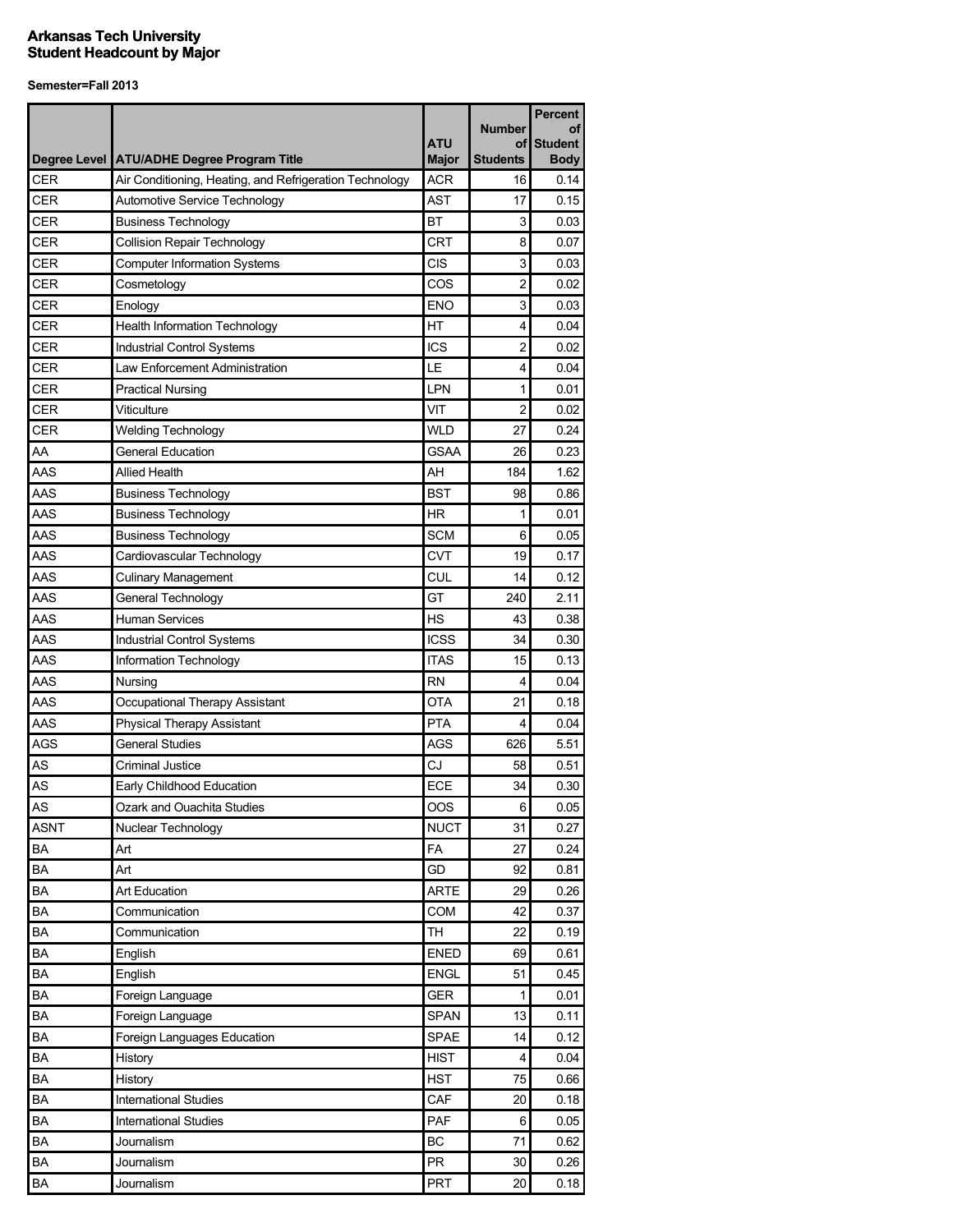|            |                                                |                            |                       | <b>Percent</b>                |
|------------|------------------------------------------------|----------------------------|-----------------------|-------------------------------|
|            |                                                |                            | <b>Number</b>         | οf                            |
|            | Degree Level ATU/ADHE Degree Program Title     | <b>ATU</b><br><b>Major</b> | οf<br><b>Students</b> | <b>Student</b><br><b>Body</b> |
| BA         | Music                                          | <b>MUS</b>                 | 33                    | 0.29                          |
| BA         | <b>Political Science</b>                       | <b>POLS</b>                | 44                    | 0.39                          |
| BA         | Psychology                                     | <b>PSY</b>                 | 268                   | 2.36                          |
| BA         | Public History                                 | PH                         | 14                    | 0.12                          |
| BA         | <b>Rehabilitation Science</b>                  | <b>RS</b>                  | 127                   | 1.12                          |
| BA         | Social Studies                                 | <b>HISE</b>                | 75                    | 0.66                          |
| BA         | Sociology                                      | SOC                        | 60                    | 0.53                          |
| BA         | Speech                                         | <b>SPED</b>                | 7                     | 0.06                          |
| <b>BFA</b> | <b>Creative Writing</b>                        | <b>CRWR</b>                | 22                    | 0.19                          |
| <b>BFA</b> | <b>Creative Writing</b>                        | <b>CWED</b>                | 7                     | 0.06                          |
| <b>BME</b> | <b>Music Education</b>                         | <b>INS</b>                 | 66                    | 0.58                          |
| <b>BME</b> | <b>Music Education</b>                         | KBI                        | 1                     | 0.01                          |
| <b>BME</b> | <b>Music Education</b>                         | <b>KBV</b>                 | 3                     | 0.03                          |
| <b>BME</b> | <b>Music Education</b>                         | VOC                        | 58                    | 0.51                          |
| <b>BPS</b> | <b>Professional Studies</b>                    | AB                         | 14                    | 0.12                          |
| <b>BPS</b> | <b>Professional Studies</b>                    | <b>CRJ</b>                 |                       |                               |
| <b>BPS</b> |                                                |                            | 109                   | 0.96                          |
|            | <b>Professional Studies</b>                    | EC                         | 169<br>111            | 1.49                          |
| <b>BPS</b> | <b>Professional Studies</b>                    | ID                         |                       | 0.98                          |
| <b>BPS</b> | <b>Professional Studies</b>                    | <b>IFT</b>                 | 138                   | 1.21                          |
| <b>BPS</b> | <b>Professional Studies</b>                    | <b>IOP</b>                 | 105                   | 0.92                          |
| <b>BPS</b> | <b>Professional Studies</b>                    | <b>PBR</b>                 | 151                   | 1.33                          |
| <b>BS</b>  | <b>Agricultural Education</b>                  | <b>AGED</b>                | 26                    | 0.23                          |
| <b>BS</b>  | <b>Agriculture Business</b>                    | <b>ANS</b>                 | 48                    | 0.42                          |
| <b>BS</b>  | <b>Agriculture Business</b>                    | <b>BUS</b>                 | 94                    | 0.83                          |
| <b>BS</b>  | <b>Agriculture Business</b>                    | <b>HRB</b>                 | 6                     | 0.05                          |
| <b>BS</b>  | <b>Agriculture Business</b>                    | <b>VET</b>                 | 42                    | 0.37                          |
| <b>BS</b>  | Biology                                        | BI                         | 148                   | 1.30                          |
| <b>BS</b>  | Biology                                        | <b>BIOL</b>                | 94                    | 0.83                          |
| <b>BS</b>  | Biology                                        | <b>ENB</b>                 | 8                     | 0.07                          |
| <b>BS</b>  | <b>Business Education</b>                      | <b>BUED</b>                | 29                    | 0.26                          |
| BS         | Chemistry                                      | <b>BIOC</b>                | 40                    | 0.35                          |
| <b>BS</b>  | Chemistry                                      | <b>CHEM</b>                | 20                    | 0.18                          |
| <b>BS</b>  | Chemistry                                      | <b>PRC</b>                 | 7                     | 0.06                          |
| <b>BS</b>  | <b>Computer Science</b>                        | <b>COMS</b>                | 94                    | 0.83                          |
| ВS         | Early Childhood Education                      | <b>ECED</b>                | 437                   | 3.84                          |
| <b>BS</b>  | <b>Emergency Administration and Management</b> | EAM                        | 259                   | 2.28                          |
| <b>BS</b>  | <b>Engineering Physics</b>                     | <b>ENPH</b>                | 12                    | 0.11                          |
| BS         | Fisheries and Wildlife Biology                 | <b>FW</b>                  | 123                   | 1.08                          |
| BS         | Geology                                        | <b>ENV</b>                 | 10                    | 0.09                          |
| BS         | Geology                                        | PET                        | 13                    | 0.11                          |
| BS         | Geology                                        | <b>PRO</b>                 | 22                    | 0.19                          |
| <b>BS</b>  | <b>Health Information Management</b>           | HIM                        | 60                    | 0.53                          |
| <b>BS</b>  | Health and Physical Education                  | <b>TC</b>                  | 251                   | 2.21                          |
| <b>BS</b>  | Health and Physical Education                  | WF                         | 100                   | 0.88                          |
| <b>BS</b>  | <b>Hospitality Administration</b>              | <b>FBM</b>                 | 36                    | 0.32                          |
| <b>BS</b>  | <b>Hospitality Administration</b>              | HA                         | $\overline{2}$        | 0.02                          |
| <b>BS</b>  | <b>Hospitality Administration</b>              | <b>LCM</b>                 | 26                    | 0.23                          |
| BS         | <b>Hospitality Administration</b>              | <b>TEM</b>                 | 26                    | 0.23                          |
| BS         | Information Systems                            | IS                         | 47                    | 0.41                          |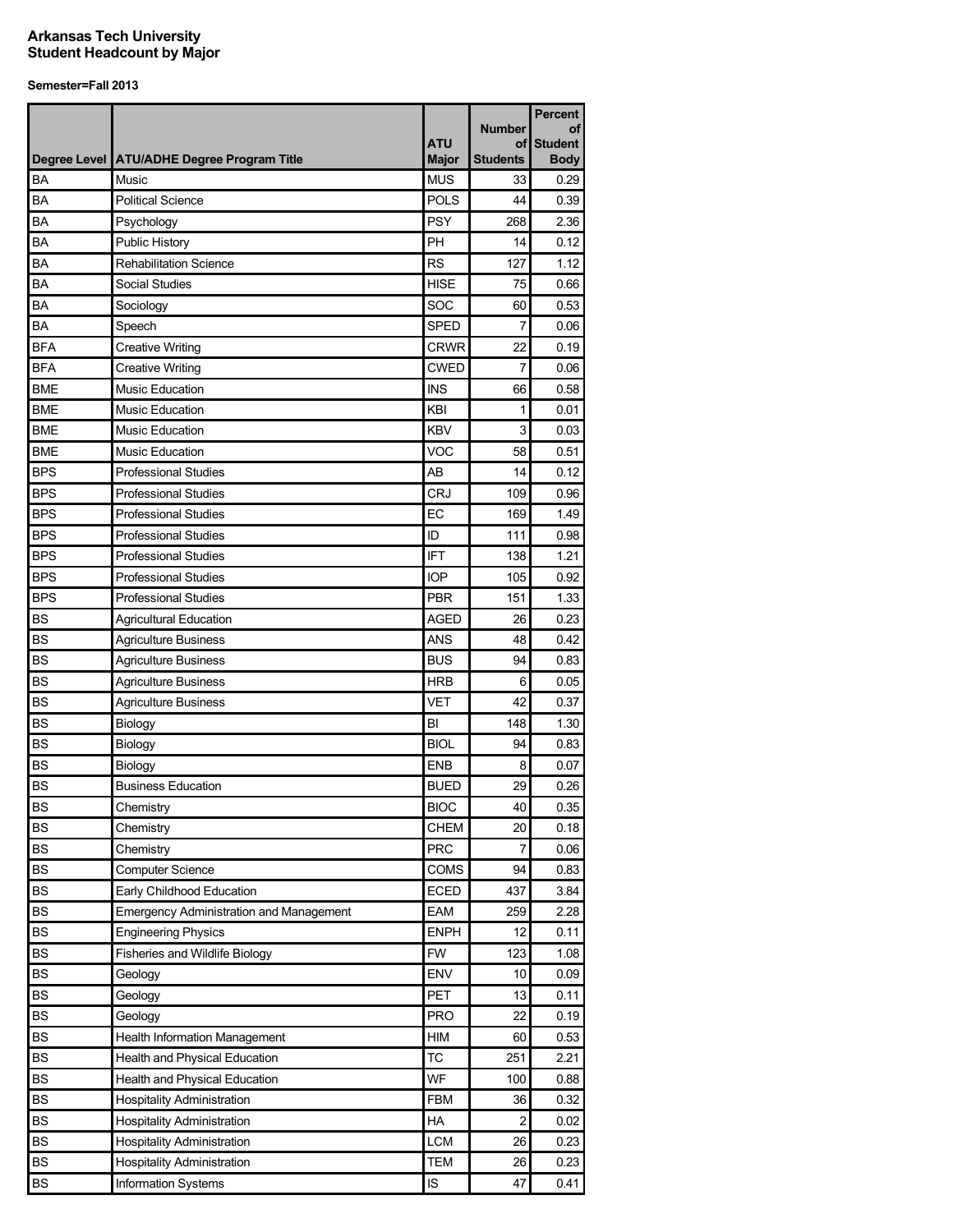|             |                                              |                            | <b>Number</b>         | <b>Percent</b><br>οf |
|-------------|----------------------------------------------|----------------------------|-----------------------|----------------------|
|             |                                              | <b>ATU</b><br><b>Major</b> | οf<br><b>Students</b> | <b>Student</b>       |
| <b>BS</b>   | Degree Level   ATU/ADHE Degree Program Title | IT                         | 117                   | <b>Body</b>          |
|             | Information Technology                       |                            |                       | 1.03                 |
| <b>BS</b>   | Life Science and Earth Science               | <b>LSED</b>                | 12                    | 0.11                 |
| <b>BS</b>   | Mathematics                                  | <b>MAED</b>                | 40                    | 0.35                 |
| <b>BS</b>   | Mathematics                                  | <b>MATH</b>                | 23                    | 0.20                 |
| <b>BS</b>   | <b>Medical Technology</b>                    | <b>MEDT</b>                | 20                    | 0.18                 |
| <b>BS</b>   | Middle Level Education                       | <b>ESS</b>                 | 33                    | 0.29                 |
| <b>BS</b>   | Middle Level Education                       | <b>MS</b>                  | 33                    | 0.29                 |
| <b>BS</b>   | <b>Nuclear Physics</b>                       | NU                         | 5                     | 0.04                 |
| <b>BS</b>   | <b>Physical Science</b>                      | <b>PSCI</b>                | 2                     | 0.02                 |
| <b>BS</b>   | Physical Science and Earth Science           | <b>PSED</b>                | 5                     | 0.04                 |
| <b>BS</b>   | Physics                                      | <b>PHYS</b>                | 12                    | 0.11                 |
| <b>BS</b>   | Recreation and Park Administration           | IN                         | 6                     | 0.05                 |
| <b>BS</b>   | Recreation and Park Administration           | <b>NR</b>                  | 55                    | 0.48                 |
| <b>BS</b>   | Recreation and Park Administration           | <b>RA</b>                  | 27                    | 0.24                 |
| <b>BS</b>   | Recreation and Park Administration           | TM                         | 11                    | 0.10                 |
| <b>BS</b>   | Recreation and Park Administration           | <b>TR</b>                  | 19                    | 0.17                 |
| <b>BSBA</b> | Accounting                                   | <b>ACCT</b>                | 170                   | 1.50                 |
| <b>BSBA</b> | <b>Business Data Analytics</b>               | <b>BDA</b>                 | 21                    | 0.18                 |
| <b>BSBA</b> | <b>Economics and Finance</b>                 | <b>ECON</b>                | 86                    | 0.76                 |
| <b>BSBA</b> | Management and Marketing                     | <b>ENT</b>                 | 32                    | 0.28                 |
| <b>BSBA</b> | Management and Marketing                     | IB                         | 25                    | 0.22                 |
| <b>BSBA</b> | Management and Marketing                     | <b>MGMK</b>                | 297                   | 2.61                 |
| <b>BSBA</b> | Management and Marketing                     | <b>MGT</b>                 | 33                    | 0.29                 |
| <b>BSBA</b> | Management and Marketing                     | <b>MKT</b>                 | 14                    | 0.12                 |
| <b>BSEE</b> | <b>Electrical Engineering</b>                | CC                         | 28                    | 0.25                 |
| <b>BSEE</b> | <b>Electrical Engineering</b>                | <b>ELEG</b>                | 154                   | 1.35                 |
| <b>BSME</b> | <b>Mechanical Engineering</b>                | <b>MCEG</b>                | 255                   | 2.24                 |
| <b>BSN</b>  | Nursing                                      | <b>NURN</b>                | 166                   | 1.46                 |
| <b>BSN</b>  | Nursing                                      | <b>NURS</b>                | 503                   | 4.42                 |
| <b>MA</b>   | English                                      | <b>ENLM</b>                | 13                    | 0.11                 |
| MA          | English                                      | <b>TL</b>                  | 18                    | 0.16                 |
| <b>MA</b>   | History                                      | <b>HISM</b>                | 21                    | 0.18                 |
| MA          | Multi-Media Journalism                       | <b>MMJR</b>                | 11                    | 0.10                 |
| MA          | Spanish                                      | <b>SPMA</b>                | 4                     | 0.04                 |
| MA          | Tch. English to Speakers of Other Lang.      | <b>TESL</b>                | 43                    | 0.38                 |
| <b>MAT</b>  | Teaching                                     | <b>TEC</b>                 | 45                    | 0.40                 |
| <b>MAT</b>  | Teaching                                     | <b>TMS</b>                 | 64                    | 0.56                 |
| <b>MED</b>  | <b>Educational Leadership</b>                | <b>EDLD</b>                | 46                    | 0.40                 |
| <b>MED</b>  | <b>Elementary Education</b>                  | <b>ELEM</b>                | 1                     | 0.01                 |
| <b>MED</b>  | <b>Elementary Education</b>                  | <b>MEC</b>                 | 1                     | 0.01                 |
| <b>MED</b>  | <b>Elementary Education</b>                  | <b>SPE</b>                 | 26                    | 0.23                 |
| <b>MED</b>  | Instructional Improvement                    | IC                         | 2                     | 0.02                 |
| <b>MED</b>  | Instructional Improvement                    | <b>RE</b>                  | 3                     | 0.03                 |
| <b>MED</b>  | Instructional Improvement                    | TE                         | $\boldsymbol{2}$      | 0.02                 |
| <b>MED</b>  | Instructional Technology                     | <b>IDT</b>                 | $\overline{c}$        | 0.02                 |
| <b>MED</b>  | Instructional Technology                     | LM                         | 32                    | 0.28                 |
| MED         | <b>Physical Education</b>                    | PE                         | 12                    | 0.11                 |
| <b>MED</b>  | School Counseling and Leadership             | COUN                       | 42                    | 0.37                 |
| <b>MED</b>  | Teaching, Learning, and Leadership           | IF                         | 2                     | 0.02                 |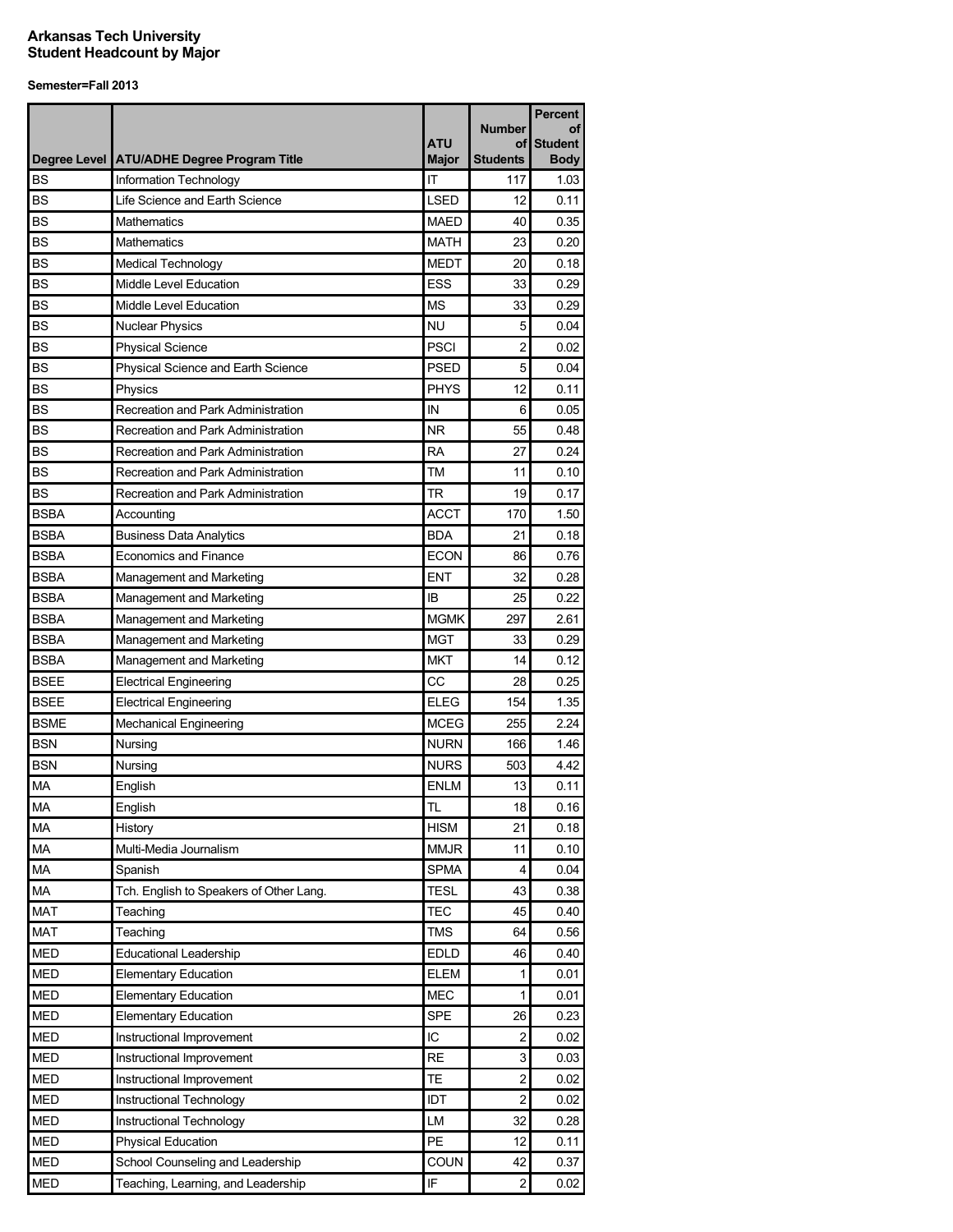|              | Degree Level ATU/ADHE Degree Program Title        | <b>ATU</b><br><b>Major</b> | <b>Number</b><br>Οf<br><b>Students</b> | <b>Percent</b><br>οf<br><b>Student</b><br><b>Body</b> |
|--------------|---------------------------------------------------|----------------------------|----------------------------------------|-------------------------------------------------------|
| <b>MFD</b>   | Teaching, Learning, and Leadership                | <b>MTLL</b>                | 13                                     | 0.11                                                  |
| <b>MED</b>   | Teaching, Learning, and Leadership                | <b>NTL</b>                 | 27                                     | 0.24                                                  |
| <b>MENGR</b> | Master of Engineering                             | EE                         | 7                                      | 0.06                                                  |
| <b>MENGR</b> | Master of Engineering                             | <b>MEF</b>                 | 6                                      | 0.05                                                  |
| <b>MLA</b>   | Liberal Arts                                      | <b>COMM</b>                | 9                                      | 0.08                                                  |
| <b>MLA</b>   | Liberal Arts                                      | <b>FNAR</b>                | 6                                      | 0.05                                                  |
| <b>MLA</b>   | <b>Liberal Arts</b>                               | SOSC                       | 3                                      | 0.03                                                  |
| <b>MS</b>    | <b>College Student Personnel Services</b>         | <b>CSP</b>                 | 172                                    | 1.51                                                  |
| MS           | <b>Emergency Management and Homeland Security</b> | <b>EMHS</b>                | 66                                     | 0.58                                                  |
| <b>MS</b>    | <b>Fisheries and Wildlife Science</b>             | <b>FWMS</b>                | 16                                     | 0.14                                                  |
| <b>MS</b>    | <b>Health Informatics</b>                         | HI                         | 35                                     | 0.31                                                  |
| <b>MS</b>    | Information Technology                            | <b>INFT</b>                | 31                                     | 0.27                                                  |
| <b>MS</b>    | Psychology                                        | <b>PSYM</b>                | 17                                     | 0.15                                                  |
| <b>MSBA</b>  | <b>Business Administration</b>                    | <b>BUAD</b>                | 34                                     | 0.30                                                  |
| <b>MSN</b>   | Nursing                                           | <b>NUR</b>                 | 19                                     | 0.17                                                  |
| <b>EDS</b>   | <b>Educational Leadership</b>                     | <b>EDLS</b>                | 14                                     | 0.12                                                  |
| N/A          | Biology                                           | <b>PMDB</b>                | 7                                      | 0.06                                                  |
| N/A          | Biology                                           | PPT                        | 25                                     | 0.22                                                  |
| N/A          | Chemistry                                         | <b>PDEN</b>                | 4                                      | 0.04                                                  |
| N/A          | Chemistry                                         | <b>PDH</b>                 | 15                                     | 0.13                                                  |
| N/A          | Chemistry                                         | PPHA                       | 14                                     | 0.12                                                  |
| N/A          | History                                           | <b>PLAW</b>                | 7                                      | 0.06                                                  |
| N/A          | Undeclared                                        | <b>NDG</b>                 | 725                                    | 6.38                                                  |
| N/A          | Undeclared                                        | <b>NDGR</b>                | 20                                     | 0.18                                                  |
| N/A          | Undeclared                                        | <b>NDUG</b>                | 1021                                   | 8.98                                                  |
| N/A          | Undeclared                                        | <b>TRGR</b>                | $\overline{c}$                         | 0.02                                                  |
| N/A          | Undeclared                                        | <b>TRUG</b>                | $\overline{2}$                         | 0.02                                                  |
| N/A          | Undeclared                                        | <b>UND</b>                 | 59                                     | 0.52                                                  |
| N/A          | Undeclared                                        | <b>UNDE</b>                | 595                                    | 5.23                                                  |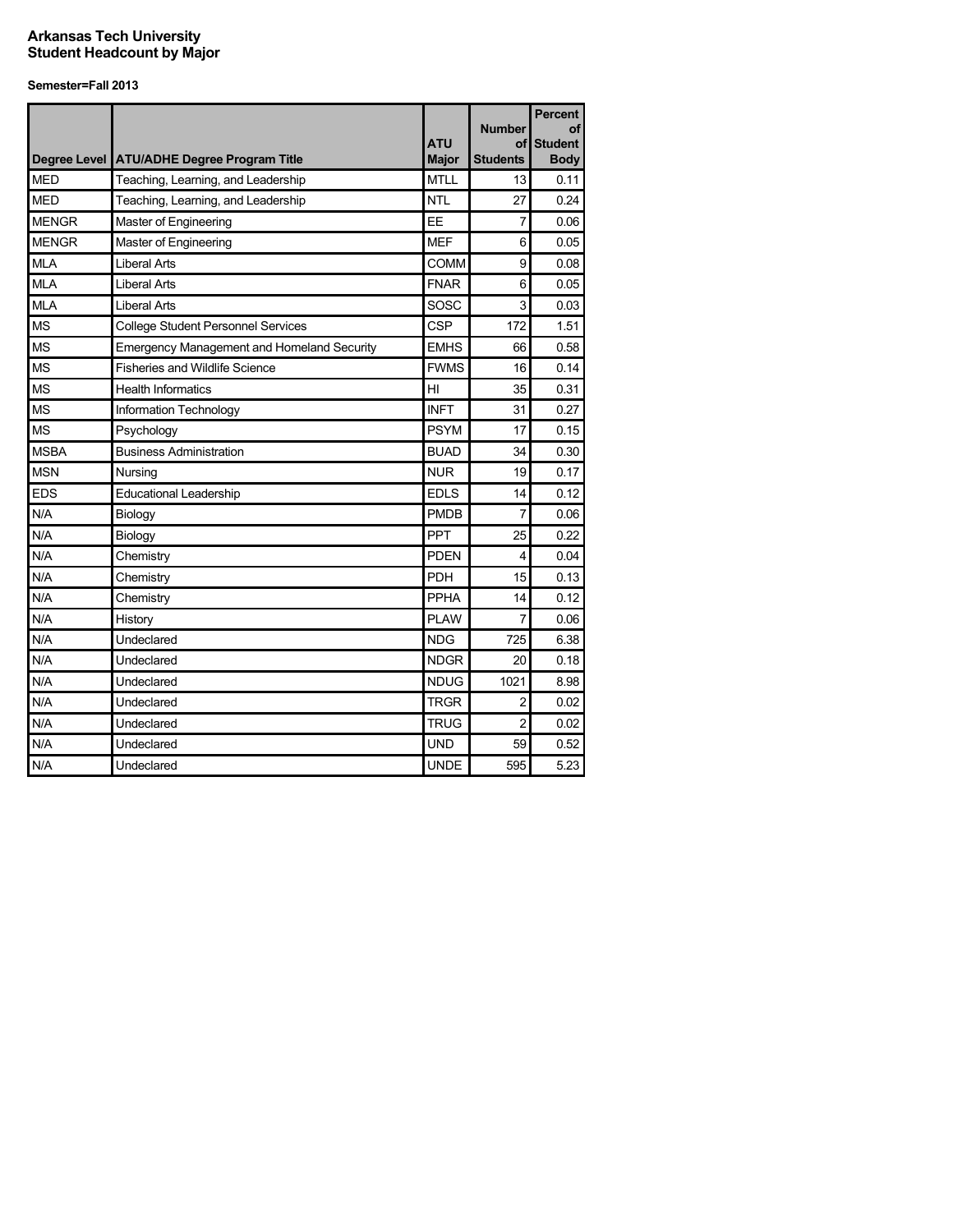|             |                                                         |                   |                     | <b>Percent</b>       |
|-------------|---------------------------------------------------------|-------------------|---------------------|----------------------|
|             |                                                         | <b>ATU</b>        | <b>Number</b><br>οf | οf<br><b>Student</b> |
|             | Degree Level   ATU/ADHE Degree Program Title            | <b>Major</b>      | <b>Students</b>     | <b>Body</b>          |
| <b>CER</b>  | Air Conditioning, Heating, and Refrigeration Technology | <b>ACR</b>        | 22                  | 0.20                 |
| <b>CER</b>  | Automotive Service Technology                           | <b>AST</b>        | 12                  | 0.11                 |
| <b>CER</b>  | <b>Business Technology</b>                              | <b>BT</b>         | 8                   | 0.07                 |
| <b>CER</b>  | <b>Collision Repair Technology</b>                      | <b>CRT</b>        | 7                   | 0.06                 |
| <b>CER</b>  | <b>Computer Information Systems</b>                     | <b>CIS</b>        | 10                  | 0.09                 |
| <b>CER</b>  | Enology                                                 | <b>ENO</b>        | 4                   | 0.04                 |
| <b>CER</b>  | <b>Health Information Technology</b>                    | HT                | 3                   | 0.03                 |
| <b>CER</b>  | Industrial Control Systems                              | <b>ICS</b>        | 5                   | 0.05                 |
| CER         | Industrial Electronic Technology                        | <b>INET</b>       | 1                   | 0.01                 |
| <b>CER</b>  | Law Enforcement Administration                          | LE                | 3                   | 0.03                 |
| <b>CER</b>  | <b>Practical Nursing</b>                                | LPN               | 1                   | 0.01                 |
| <b>CER</b>  | Viticulture                                             | VIT               | 1                   | 0.01                 |
| <b>CER</b>  | <b>Welding Technology</b>                               | <b>WLD</b>        | 16                  | 0.15                 |
| AA          | Criminal Justice                                        | CJ                | 64                  | 0.58                 |
| AA          | General Education                                       | <b>GSAA</b>       | 12                  | 0.11                 |
| AAS         | <b>Allied Health</b>                                    | AH                | 212                 | 1.94                 |
| AAS         | <b>Business Technology</b>                              | <b>BST</b>        | 108                 | 0.99                 |
| AAS         | <b>Culinary Management</b>                              | <b>CUL</b>        | 17                  | 0.16                 |
| AAS         | General Technology                                      | GT                | 264                 | 2.41                 |
| AAS         | Human Services                                          | <b>HS</b>         | 5                   | 0.05                 |
| AAS         | Industrial Systems Technology                           | <b>INDS</b>       | 10                  | 0.09                 |
| AAS         | Information Technology                                  | <b>ITAS</b>       | 16                  | 0.15                 |
| AAS         | <b>Medical Assistant</b>                                | <b>MEDA</b>       | 5                   | 0.05                 |
| AAS         | Nursing                                                 | <b>RN</b>         | 17                  | 0.16                 |
| AAS         | Occupational Therapy Assistant                          | <b>OTA</b>        | 18                  | 0.16                 |
| AAS         | <b>Physical Therapy Assistant</b>                       | <b>PTA</b>        | 26                  | 0.24                 |
| AGS         | <b>General Studies</b>                                  | AGS               | 475                 | 4.34                 |
| AS          | <b>Criminal Justice</b>                                 | CJ                | 1                   | 0.01                 |
| AS          | Early Childhood Education                               | ECE               | 32                  | 0.29                 |
| <b>ASNT</b> | Nuclear Technology                                      | <b>NUCT</b>       | 30                  | 0.27                 |
| <b>BA</b>   | Art                                                     | FA                | 30                  | 0.27                 |
| <b>BA</b>   | Art                                                     | GD                | 99                  | 0.90                 |
| BA          | Art Education                                           | <b>ARTE</b>       | 38                  | 0.35                 |
| BA          | Communication                                           | COM               | 33                  | 0.30                 |
| BA          | Communication                                           | TН                | 25                  | 0.23                 |
| BA          | English                                                 | <b>ENED</b>       | 83                  | 0.76                 |
| BA          | English                                                 | <b>ENGL</b>       | 33                  | 0.30                 |
| BA          | Foreign Language                                        | <b>GER</b>        | 1                   | 0.01                 |
| BA          | Foreign Language                                        | MI                | $\overline{c}$      | 0.02                 |
| BA          | Foreign Language                                        | <b>SPAN</b>       | 15                  | 0.14                 |
| BA          | Foreign Languages Education                             | <b>GERE</b>       | 1                   | 0.01                 |
| BA          | Foreign Languages Education                             | <b>SPAE</b>       | 11                  | 0.10                 |
| BA          | History                                                 | <b>HIST</b>       | 17                  | 0.16                 |
| BA          | History                                                 | <b>HST</b>        | 72                  | 0.66                 |
| BA          | <b>International Studies</b>                            | CAF               | 16                  | 0.15                 |
| BA          | <b>International Studies</b>                            | <b>INST</b>       | 7                   | 0.06                 |
| BA          | <b>International Studies</b>                            | PAF               | 5                   |                      |
|             |                                                         |                   |                     | 0.05                 |
| BA<br>BA    | Journalism                                              | BC<br><b>JOUR</b> | 75<br>1             | 0.68<br>0.01         |
|             | Journalism                                              |                   |                     |                      |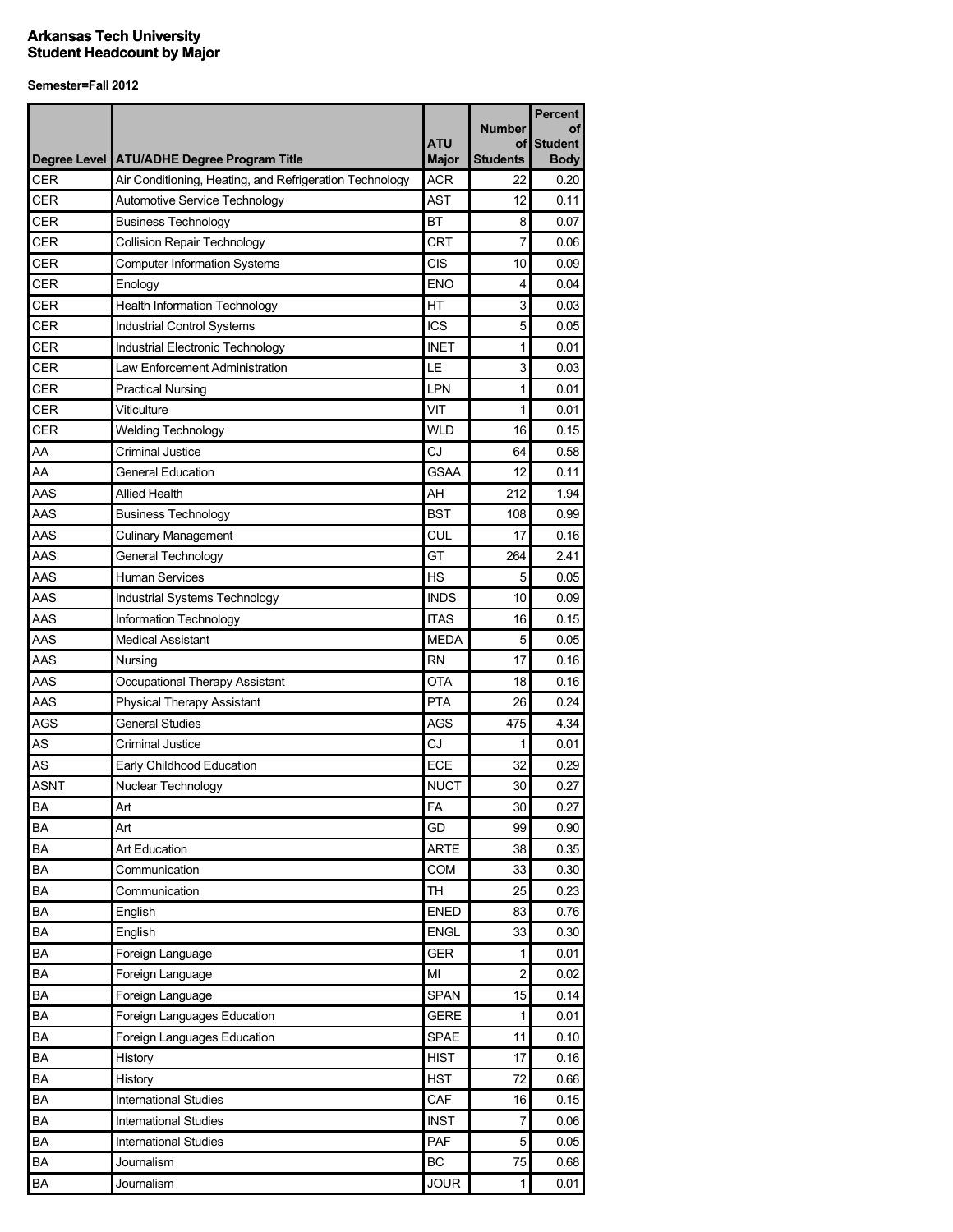|            |                                                | <b>ATU</b>   | <b>Number</b><br>οf | Percent<br>οf<br><b>Student</b> |
|------------|------------------------------------------------|--------------|---------------------|---------------------------------|
|            | Degree Level   ATU/ADHE Degree Program Title   | <b>Major</b> | <b>Students</b>     | <b>Body</b>                     |
| BA         | Journalism                                     | PR           | 41                  | 0.37                            |
| BA         | Journalism                                     | <b>PRT</b>   | 21                  | 0.19                            |
| BA         | Music                                          | <b>MUS</b>   | 23                  | 0.21                            |
| BA         | <b>Political Science</b>                       | <b>POLS</b>  | 33                  | 0.30                            |
| BA         | Psychology                                     | <b>PSY</b>   | 261                 | 2.38                            |
| BA         | <b>Public History</b>                          | PH           | 11                  | 0.10                            |
| BA         | <b>Rehabilitation Science</b>                  | <b>RS</b>    | 108                 | 0.99                            |
| BA         | Social Studies                                 | <b>HISE</b>  | 88                  | 0.80                            |
| BA         | Sociology                                      | SOC          | 72                  | 0.66                            |
| <b>BA</b>  | Speech                                         | <b>SPED</b>  | 12                  | 0.11                            |
| <b>BFA</b> | <b>Creative Writing</b>                        | <b>CRWR</b>  | 34                  | 0.31                            |
| <b>BFA</b> | <b>Creative Writing</b>                        | <b>CWED</b>  | 8                   | 0.07                            |
| <b>BME</b> | Music Education                                | <b>INS</b>   | 69                  | 0.63                            |
| <b>BME</b> | <b>Music Education</b>                         | <b>KBV</b>   | $\overline{c}$      | 0.02                            |
| <b>BME</b> | <b>Music Education</b>                         | <b>MUED</b>  | 15                  | 0.14                            |
| <b>BME</b> | <b>Music Education</b>                         | VOC          | 52                  | 0.47                            |
| <b>BPS</b> | <b>Professional Studies</b>                    | AB           | 14                  | 0.13                            |
| <b>BPS</b> | <b>Professional Studies</b>                    | <b>CRJ</b>   | 109                 | 1.00                            |
| <b>BPS</b> | <b>Professional Studies</b>                    | EC           | 198                 | 1.81                            |
| <b>BPS</b> | <b>Professional Studies</b>                    | ID           | 67                  | 0.61                            |
| <b>BPS</b> | <b>Professional Studies</b>                    | <b>IFT</b>   | 120                 | 1.10                            |
| <b>BPS</b> | <b>Professional Studies</b>                    | <b>IOP</b>   | 109                 | 1.00                            |
| <b>BPS</b> | <b>Professional Studies</b>                    | <b>PBR</b>   | 186                 | 1.70                            |
| <b>BS</b>  | <b>Agricultural Education</b>                  | <b>AGED</b>  | 22                  | 0.20                            |
| <b>BS</b>  | <b>Agriculture Business</b>                    | <b>ANS</b>   | 29                  | 0.26                            |
| <b>BS</b>  | <b>Agriculture Business</b>                    | <b>BUS</b>   | 77                  | 0.70                            |
| <b>BS</b>  | <b>Agriculture Business</b>                    | <b>HRB</b>   | 5                   | 0.05                            |
| <b>BS</b>  | <b>Agriculture Business</b>                    | <b>PM</b>    | 3                   | 0.03                            |
| <b>BS</b>  | <b>Agriculture Business</b>                    | <b>VET</b>   | 50                  | 0.46                            |
| <b>BS</b>  | Biology                                        | BI           | 138                 | 1.26                            |
| <b>BS</b>  | Biology                                        | <b>BIOL</b>  | 106                 | 0.97                            |
| <b>BS</b>  | Biology                                        | <b>ENB</b>   | 9                   | 0.08                            |
| <b>BS</b>  |                                                | <b>BUED</b>  |                     |                                 |
|            | <b>Business Education</b>                      |              | 30                  | 0.27                            |
| <b>BS</b>  | Chemistry                                      | <b>BIOC</b>  | 34                  | 0.31                            |
| <b>BS</b>  | Chemistry                                      | <b>CHEM</b>  | 31                  | 0.28                            |
| <b>BS</b>  | Chemistry                                      | <b>ENC</b>   | 1                   | 0.01                            |
| <b>BS</b>  | Chemistry                                      | <b>PRC</b>   | 8                   | 0.07                            |
| <b>BS</b>  | <b>Computer Science</b>                        | COMS         | 66                  | 0.60                            |
| <b>BS</b>  | Early Childhood Education                      | <b>ECED</b>  | 455                 | 4.16                            |
| <b>BS</b>  | <b>Emergency Administration and Management</b> | EAM          | 227                 | 2.07                            |
| <b>BS</b>  | <b>Engineering Physics</b>                     | <b>ENPH</b>  | 16                  | 0.15                            |
| <b>BS</b>  | Fisheries and Wildlife Biology                 | <b>FW</b>    | 122                 | 1.11                            |
| <b>BS</b>  | Geology                                        | ENV          | 8                   | 0.07                            |
| <b>BS</b>  | Geology                                        | <b>PET</b>   | 14                  | 0.13                            |
| <b>BS</b>  | Geology                                        | <b>PRO</b>   | 29                  | 0.26                            |
| <b>BS</b>  | Health Information Management                  | HIM          | 51                  | 0.47                            |
| <b>BS</b>  | Health and Physical Education                  | <b>TC</b>    | 244                 | 2.23                            |
| <b>BS</b>  | Health and Physical Education                  | WF           | 106                 | 0.97                            |
| BS         | <b>Hospitality Administration</b>              | <b>FBM</b>   | 40                  | 0.37                            |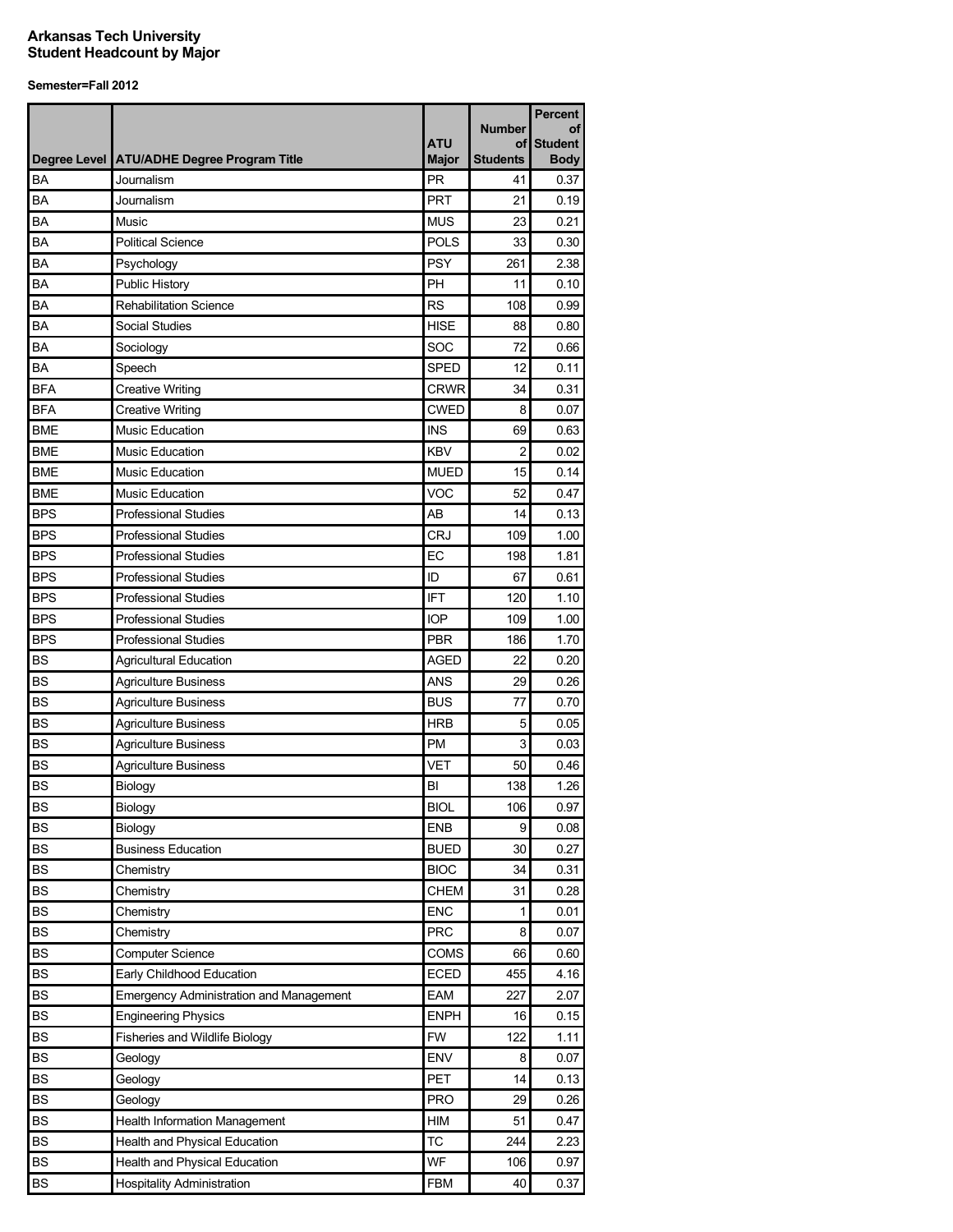|             |                                              |                     |                       | <b>Percent</b>                |
|-------------|----------------------------------------------|---------------------|-----------------------|-------------------------------|
|             |                                              |                     | <b>Number</b>         | οf                            |
|             | Degree Level   ATU/ADHE Degree Program Title | ATU<br><b>Major</b> | οf<br><b>Students</b> | <b>Student</b><br><b>Body</b> |
| <b>BS</b>   | <b>Hospitality Administration</b>            | HA                  | 8                     | 0.07                          |
| <b>BS</b>   | <b>Hospitality Administration</b>            | <b>LCM</b>          | 32                    | 0.29                          |
| <b>BS</b>   | <b>Hospitality Administration</b>            | <b>TEM</b>          | 40                    | 0.37                          |
| <b>BS</b>   | Information Systems                          | IS                  | 44                    | 0.40                          |
| <b>BS</b>   | Information Technology                       | IT                  | 124                   | 1.13                          |
| <b>BS</b>   | Life Science and Earth Science               | <b>LSED</b>         | 9                     | 0.08                          |
| <b>BS</b>   | <b>Mathematics</b>                           | <b>MAED</b>         | 55                    | 0.50                          |
| <b>BS</b>   | <b>Mathematics</b>                           | <b>MATH</b>         | 20                    | 0.18                          |
| <b>BS</b>   | Medical Technology                           | <b>MEDT</b>         | 20                    | 0.18                          |
| <b>BS</b>   | Middle Level Education                       | <b>ESS</b>          | 45                    | 0.41                          |
| <b>BS</b>   | Middle Level Education                       | ΜS                  | 25                    | 0.23                          |
| <b>BS</b>   | <b>Nuclear Physics</b>                       | <b>NU</b>           | 3                     | 0.03                          |
| <b>BS</b>   | Physical Science and Earth Science           | <b>PSED</b>         | 4                     | 0.04                          |
| <b>BS</b>   | Physics                                      | <b>PHYS</b>         | 9                     | 0.08                          |
| <b>BS</b>   | Recreation and Park Administration           | IN                  | 5                     | 0.05                          |
| <b>BS</b>   | Recreation and Park Administration           | ΝR                  | 62                    | 0.57                          |
| BS          | Recreation and Park Administration           | RA                  | 24                    | 0.22                          |
| <b>BS</b>   | Recreation and Park Administration           | <b>RPA</b>          | $\overline{c}$        | 0.02                          |
| <b>BS</b>   | Recreation and Park Administration           | ТM                  | 8                     | 0.07                          |
| <b>BS</b>   | Recreation and Park Administration           | <b>TR</b>           | 15                    | 0.14                          |
| <b>BSBA</b> | Accounting                                   | <b>ACCT</b>         | 146                   | 1.33                          |
| <b>BSBA</b> | <b>Business Data Analytics</b>               | <b>BDA</b>          | 2                     | 0.02                          |
| <b>BSBA</b> | <b>Economics and Finance</b>                 | <b>ECON</b>         | 64                    | 0.58                          |
| <b>BSBA</b> | Management and Marketing                     | ENT                 | 21                    | 0.19                          |
| <b>BSBA</b> | Management and Marketing                     | IB                  | 14                    | 0.13                          |
| <b>BSBA</b> | Management and Marketing                     | <b>MGMK</b>         | 270                   | 2.47                          |
| <b>BSBA</b> | Management and Marketing                     | <b>MGT</b>          | 41                    | 0.37                          |
| <b>BSBA</b> | Management and Marketing                     | <b>MKT</b>          | 26                    | 0.24                          |
| <b>BSEE</b> | <b>Electrical Engineering</b>                | CC                  | 38                    | 0.35                          |
| <b>BSEE</b> | <b>Electrical Engineering</b>                | <b>ELEG</b>         | 164                   | 1.50                          |
| <b>BSME</b> | <b>Mechanical Engineering</b>                | <b>MCEG</b>         | 224                   | 2.05                          |
| <b>BSN</b>  | Nursing                                      | <b>NURN</b>         | 134                   | 1.22                          |
| <b>BSN</b>  | Nursing                                      | <b>NURS</b>         | 508                   | 4.64                          |
| МA          | English                                      | <b>ENLM</b>         | 14                    | 0.13                          |
| MA          | English                                      | TL                  | 25                    | 0.23                          |
| МA          | History                                      | <b>HISM</b>         | 16                    | 0.15                          |
| MA          | Multi-Media Journalism                       | <b>MMJR</b>         | 12                    | 0.11                          |
| МA          | Spanish                                      | <b>SPMA</b>         | 6                     | 0.05                          |
| MA          | Tch. English to Speakers of Other Lang.      | <b>TESL</b>         | 22                    | 0.20                          |
| <b>MAT</b>  | Teaching                                     | <b>TEC</b>          | 41                    | 0.37                          |
| MAT         | Teaching                                     | <b>TMS</b>          | 68                    | 0.62                          |
| <b>MED</b>  | <b>Educational Leadership</b>                | <b>EDLD</b>         | 35                    | 0.32                          |
| <b>MED</b>  | <b>Elementary Education</b>                  | ELEM                | 5                     | 0.05                          |
| <b>MED</b>  | <b>Elementary Education</b>                  | <b>MEC</b>          | 5                     | 0.05                          |
| <b>MED</b>  | <b>Elementary Education</b>                  | <b>SPE</b>          | 33                    | 0.30                          |
| <b>MED</b>  | English                                      | <b>ENEM</b>         | $\mathbf{1}$          | 0.01                          |
| <b>MED</b>  | Instructional Improvement                    | IC                  | $\overline{c}$        | 0.02                          |
| <b>MED</b>  | Instructional Improvement                    | RE                  | 3                     | 0.03                          |
| <b>MED</b>  | Instructional Improvement                    | TE                  | $\mathbf{1}$          | 0.01                          |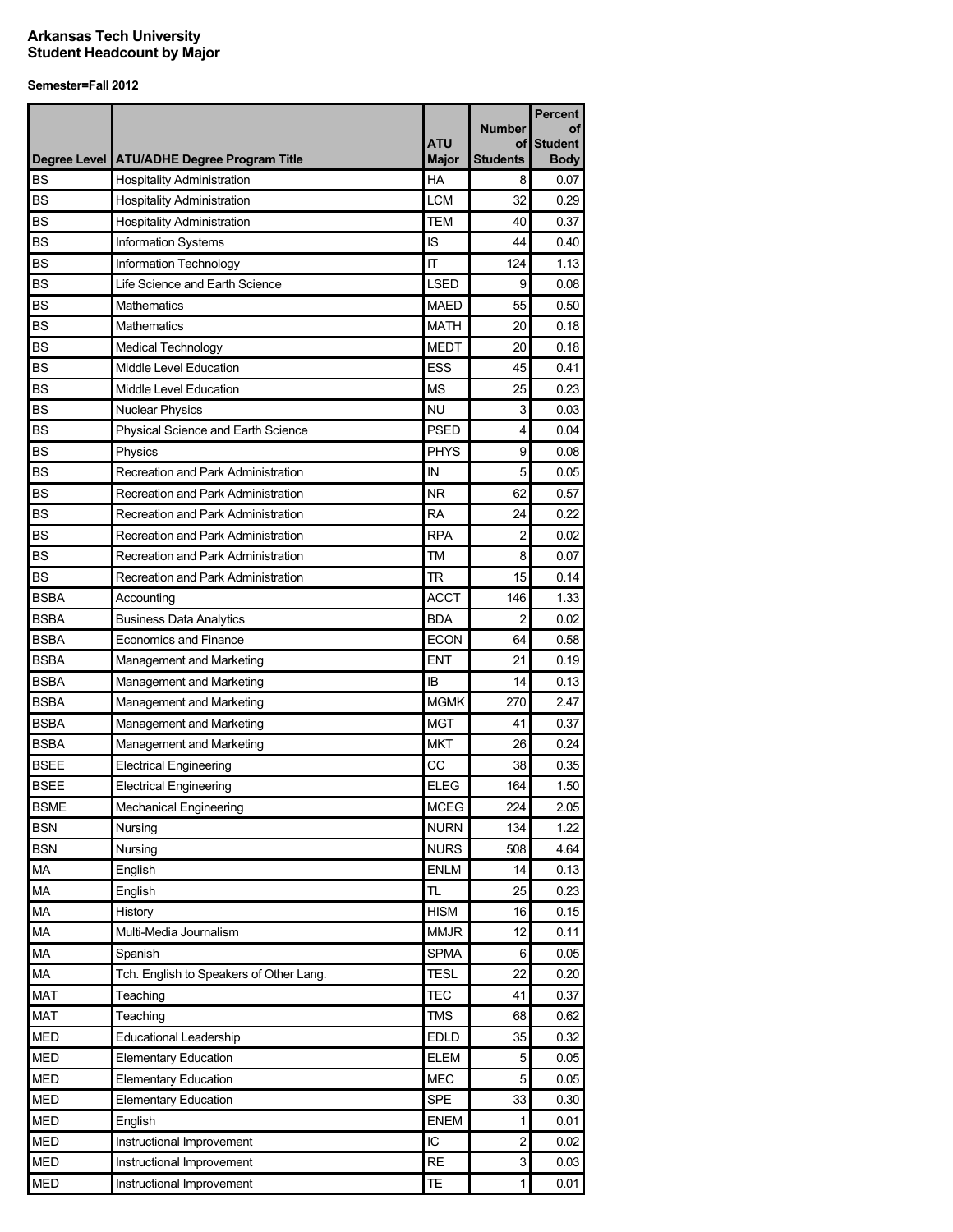|              |                                                   |              | <b>Number</b>   | <b>Percent</b><br>οf |
|--------------|---------------------------------------------------|--------------|-----------------|----------------------|
|              |                                                   | <b>ATU</b>   | οf              | <b>Student</b>       |
|              | Degree Level ATU/ADHE Degree Program Title        | <b>Major</b> | <b>Students</b> | <b>Body</b>          |
| <b>MED</b>   | Instructional Technology                          | IDT          | 6               | 0.05                 |
| <b>MED</b>   | Instructional Technology                          | LM           | 36              | 0.33                 |
| <b>MED</b>   | <b>Physical Education</b>                         | PE           | 10              | 0.09                 |
| <b>MED</b>   | School Counseling and Leadership                  | COUN         | 32              | 0.29                 |
| <b>MED</b>   | Teaching, Learning, and Leadership                | IF           | 1               | 0.01                 |
| <b>MED</b>   | Teaching, Learning, and Leadership                | <b>MTLL</b>  | 11              | 0.10                 |
| MED          | Teaching, Learning, and Leadership                | <b>NTL</b>   | 27              | 0.25                 |
| <b>MENGR</b> | Master of Engineering                             | EE           | 4               | 0.04                 |
| <b>MENGR</b> | Master of Engineering                             | <b>MSEG</b>  | 4               | 0.04                 |
| <b>MLA</b>   | <b>Liberal Arts</b>                               | <b>COMM</b>  | 3               | 0.03                 |
| <b>MLA</b>   | <b>Liberal Arts</b>                               | <b>FNAR</b>  | 3               | 0.03                 |
| <b>MLA</b>   | <b>Liberal Arts</b>                               | SOSC         | 4               | 0.04                 |
| <b>MS</b>    | <b>College Student Personnel Services</b>         | CSP          | 187             | 1.71                 |
| <b>MS</b>    | <b>Emergency Management and Homeland Security</b> | <b>EMHS</b>  | 91              | 0.83                 |
| <b>MS</b>    | <b>Fisheries and Wildlife Science</b>             | <b>FWMS</b>  | 14              | 0.13                 |
| <b>MS</b>    | <b>Health Informatics</b>                         | HI           | 26              | 0.24                 |
| <b>MS</b>    | Information Technology                            | <b>INFT</b>  | 45              | 0.41                 |
| <b>MS</b>    | Psychology                                        | <b>PSYM</b>  | 13              | 0.12                 |
| <b>MSN</b>   | Nursing                                           | <b>NUR</b>   | 22              | 0.20                 |
| <b>EDS</b>   | <b>Educational Leadership</b>                     | <b>EDLS</b>  | 20              | 0.18                 |
| N/A          | Biology                                           | <b>PMDB</b>  | 7               | 0.06                 |
| N/A          | Biology                                           | <b>PPT</b>   | 34              | 0.31                 |
| N/A          | Chemistry                                         | <b>PDEN</b>  | 6               | 0.05                 |
| N/A          | Chemistry                                         | <b>PDH</b>   | 12              | 0.11                 |
| N/A          | Chemistry                                         | <b>PMDC</b>  | $\mathbf{1}$    | 0.01                 |
| N/A          | Chemistry                                         | <b>PPHA</b>  | 16              | 0.15                 |
| N/A          | History                                           | <b>PLAW</b>  | 16              | 0.15                 |
| N/A          | Undeclared                                        | <b>NDG</b>   | 703             | 6.42                 |
| N/A          | Undeclared                                        | <b>NDGR</b>  | 12              | 0.11                 |
| N/A          | Undeclared                                        | <b>NDUG</b>  | 742             | 6.78                 |
| N/A          | Undeclared                                        | <b>TRGR</b>  | 1               | 0.01                 |
| N/A          | Undeclared                                        | <b>TRUG</b>  | 1               | 0.01                 |
| N/A          | Undeclared                                        | UND          | 102             | 0.93                 |
| N/A          | Undeclared                                        | <b>UNDE</b>  | 700             | 6.39                 |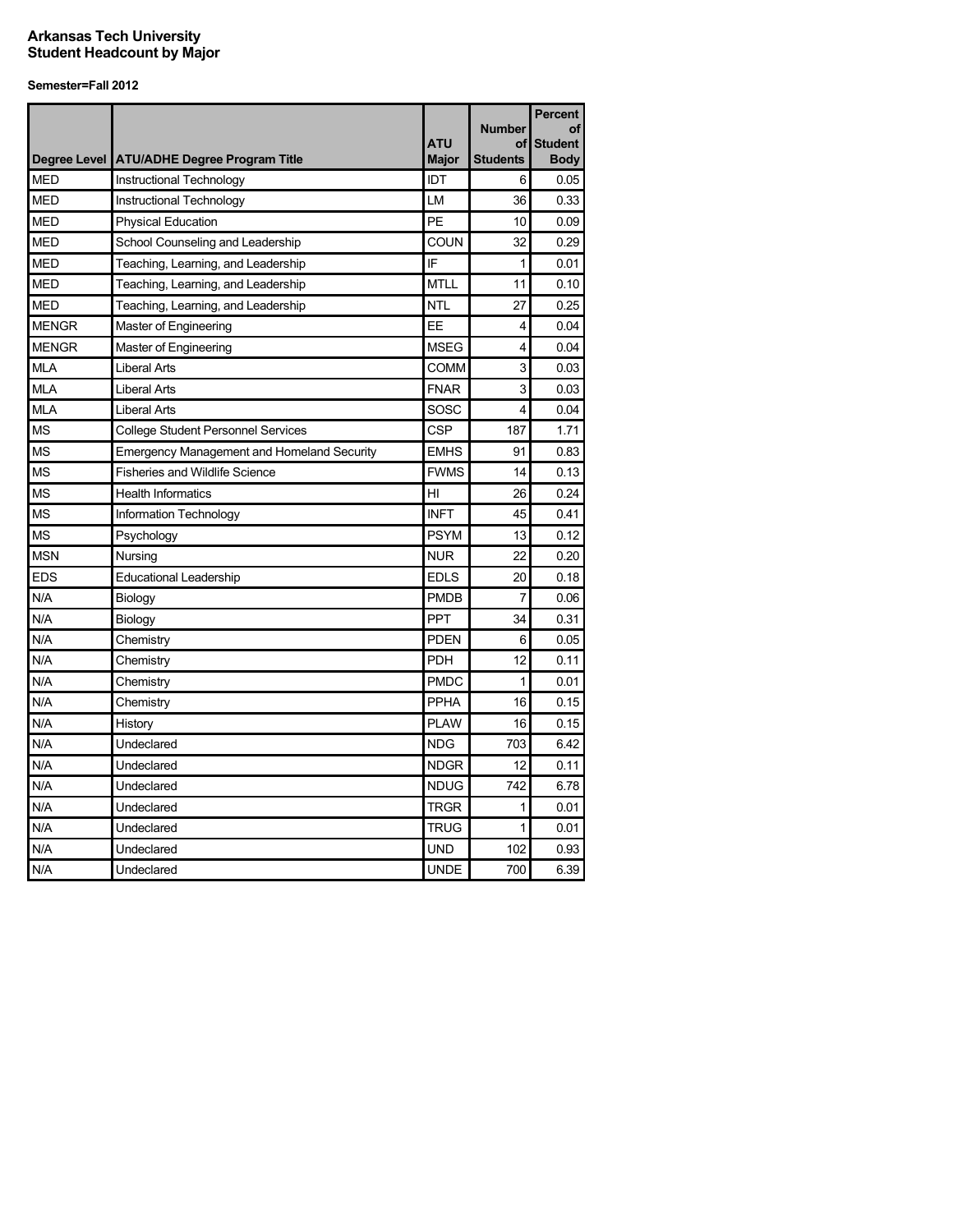|             |                                                         | <b>ATU</b>   | <b>Number</b><br>οf | <b>Percent</b><br>οf<br><b>Student</b> |
|-------------|---------------------------------------------------------|--------------|---------------------|----------------------------------------|
|             | Degree Level ATU/ADHE Degree Program Title              | <b>Major</b> | <b>Students</b>     | <b>Body</b>                            |
| CER         | Air Conditioning, Heating, and Refrigeration Technology | <b>ACR</b>   | 16                  | 0.15                                   |
| CER         | Automotive Service Technology                           | <b>AST</b>   | 25                  | 0.24                                   |
| CER         | <b>Business Technology</b>                              | <b>BT</b>    | 7                   | 0.07                                   |
| <b>CER</b>  | <b>Collision Repair Technology</b>                      | <b>CRT</b>   | 6                   | 0.06                                   |
| CER         | <b>Computer Information Systems</b>                     | <b>CIS</b>   | 10                  | 0.10                                   |
| <b>CER</b>  | Cosmetology                                             | COS          | 12                  | 0.11                                   |
| <b>CER</b>  | <b>EMT/Paramedic</b>                                    | <b>EMTP</b>  | 17                  | 0.16                                   |
| <b>CER</b>  | Enology                                                 | <b>ENO</b>   | 2                   | 0.02                                   |
| CER         | <b>Health Information Technology</b>                    | HT           | 7                   | 0.07                                   |
| <b>CER</b>  | <b>Industrial Control Systems</b>                       | <b>ICS</b>   | 6                   | 0.06                                   |
| <b>CER</b>  | Law Enforcement Administration                          | LE           | 6                   | 0.06                                   |
| <b>CER</b>  | <b>Practical Nursing</b>                                | LPN          | 39                  | 0.37                                   |
| <b>CER</b>  | Viticulture                                             | VIT          | 4                   | 0.04                                   |
| CER         | <b>Welding Technology</b>                               | <b>WLD</b>   | 11                  | 0.11                                   |
| <b>CP</b>   | <b>Emergency Medical Technician, Basic</b>              | <b>EMTB</b>  | 1                   | 0.01                                   |
| AA          | <b>Criminal Justice</b>                                 | CJ           | 36                  | 0.34                                   |
| AA          | <b>General Education</b>                                | <b>GSAA</b>  | 15                  | 0.14                                   |
| AAS         | <b>Allied Health</b>                                    | AH           | 358                 | 3.42                                   |
| AAS         | <b>Business Technology</b>                              | <b>BST</b>   | 110                 | 1.05                                   |
| AAS         | <b>Culinary Management</b>                              | <b>CUL</b>   | 17                  | 0.16                                   |
| AAS         | General Technology                                      | GT           | 277                 | 2.65                                   |
| AAS         | Industrial Systems Technology                           | <b>INDS</b>  | 21                  | 0.20                                   |
| AAS         | Information Technology                                  | <b>ITAS</b>  | 11                  | 0.11                                   |
| AAS         | <b>Medical Assistant</b>                                | <b>MEDA</b>  | 16                  | 0.15                                   |
| AAS         | Occupational Therapy Assistant                          | <b>OTA</b>   | 24                  | 0.23                                   |
| AAS         | <b>Physical Therapy Assistant</b>                       | <b>PTA</b>   | 151                 | 1.44                                   |
| AS          | Early Childhood Education                               | <b>ECE</b>   | 46                  | 0.44                                   |
| <b>ASNT</b> | Nuclear Technology                                      | <b>NUCT</b>  | 20                  | 0.19                                   |
| ВA          | Art                                                     | ART          | 2                   | 0.02                                   |
| <b>BA</b>   | Art                                                     | FA           | 30                  | 0.29                                   |
| BA          | Art                                                     | GD           | 105                 | 1.00                                   |
| BA          | Art Education                                           | <b>ARTE</b>  | 40                  | 0.38                                   |
| BA          | Communication                                           | COM          | 40                  | 0.38                                   |
| BA          | Communication                                           | <b>TH</b>    | 31                  | 0.30                                   |
| BA          | English                                                 | <b>ENED</b>  | 81                  | 0.77                                   |
| BA          | English                                                 | <b>ENGL</b>  | 52                  | 0.50                                   |
| BA          | Foreign Language                                        | <b>FR</b>    | $\overline{c}$      | 0.02                                   |
| <b>BA</b>   | Foreign Language                                        | <b>GER</b>   | 1                   | 0.01                                   |
| BA          | Foreign Language                                        | <b>SPAN</b>  | 10                  | 0.10                                   |
| BA          | Foreign Languages Education                             | <b>GERE</b>  | 1                   | 0.01                                   |
| BA          | Foreign Languages Education                             | <b>SPAE</b>  | 15                  | 0.14                                   |
| BA          | <b>General Studies</b>                                  | GS           | 11                  | 0.11                                   |
| BA          | History                                                 | <b>HIST</b>  | 42                  | 0.40                                   |
| BA          | History                                                 | <b>HST</b>   | 74                  | 0.71                                   |
| BA          | <b>International Studies</b>                            | CAF          | 1                   | 0.01                                   |
| BA          | <b>International Studies</b>                            | <b>INST</b>  | 22                  | 0.21                                   |
| BA          | Journalism                                              | BC           | 74                  | 0.71                                   |
| BA          | Journalism                                              | <b>JOUR</b>  | 2                   | 0.02                                   |
| BA          | Journalism                                              | ${\sf PR}$   | 46                  | 0.44                                   |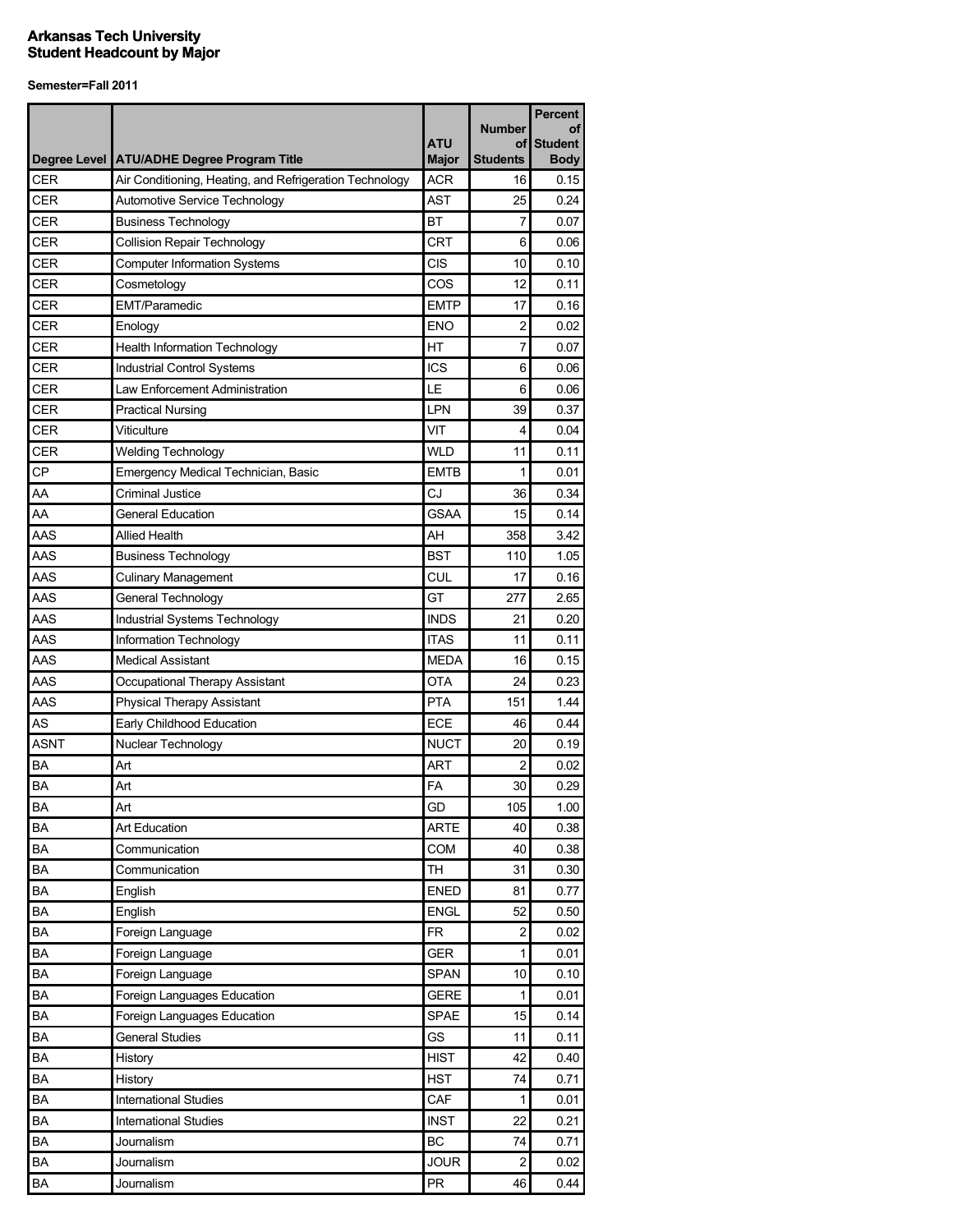|            |                                                | <b>ATU</b>                 | <b>Number</b><br>οf | <b>Percent</b><br>οf<br><b>Student</b> |
|------------|------------------------------------------------|----------------------------|---------------------|----------------------------------------|
|            | Degree Level   ATU/ADHE Degree Program Title   | <b>Major</b><br><b>PRT</b> | <b>Students</b>     | <b>Body</b>                            |
| BA<br>BA   | Journalism<br>Music                            | <b>MUS</b>                 | 19<br>19            | 0.18<br>0.18                           |
| BA         |                                                | <b>POLS</b>                | 24                  | 0.23                                   |
|            | <b>Political Science</b>                       | <b>PSY</b>                 |                     |                                        |
| BA         | Psychology                                     |                            | 274                 | 2.62                                   |
| BA         | Public History                                 | PH                         | 5                   | 0.05                                   |
| BA         | <b>Rehabilitation Science</b>                  | <b>RS</b>                  | 99                  | 0.95                                   |
| BA         | Social Studies                                 | <b>HISE</b>                | 97                  | 0.93                                   |
| <b>BA</b>  | Sociology                                      | SOC                        | 115                 | 1.10                                   |
| BA         | Speech                                         | <b>SPED</b>                | 10                  | 0.10                                   |
| <b>BFA</b> | <b>Creative Writing</b>                        | <b>CRWR</b>                | 36                  | 0.34                                   |
| <b>BFA</b> | <b>Creative Writing</b>                        | <b>CWED</b>                | 4                   | 0.04                                   |
| <b>BME</b> | <b>Music Education</b>                         | <b>INS</b>                 | 55                  | 0.53                                   |
| <b>BME</b> | <b>Music Education</b>                         | KBI                        | 1                   | 0.01                                   |
| <b>BME</b> | <b>Music Education</b>                         | <b>KBV</b>                 | $\overline{2}$      | 0.02                                   |
| <b>BME</b> | <b>Music Education</b>                         | <b>MUED</b>                | 43                  | 0.41                                   |
| <b>BME</b> | <b>Music Education</b>                         | VOC                        | 40                  | 0.38                                   |
| <b>BPS</b> | <b>Professional Studies</b>                    | AB                         | 10                  | 0.10                                   |
| <b>BPS</b> | <b>Professional Studies</b>                    | <b>CRJ</b>                 | 81                  | 0.77                                   |
| <b>BPS</b> | <b>Professional Studies</b>                    | EC                         | 163                 | 1.56                                   |
| <b>BPS</b> | <b>Professional Studies</b>                    | ID                         | 3                   | 0.03                                   |
| <b>BPS</b> | <b>Professional Studies</b>                    | <b>IFT</b>                 | 66                  | 0.63                                   |
| <b>BPS</b> | <b>Professional Studies</b>                    | <b>IOP</b>                 | 64                  | 0.61                                   |
| <b>BPS</b> | <b>Professional Studies</b>                    | <b>PBR</b>                 | 169                 | 1.62                                   |
| <b>BS</b>  | <b>Agricultural Education</b>                  | <b>AGED</b>                | 4                   | 0.04                                   |
| <b>BS</b>  | <b>Agriculture Business</b>                    | <b>ANS</b>                 | 27                  | 0.26                                   |
| <b>BS</b>  | <b>Agriculture Business</b>                    | <b>BUS</b>                 | 83                  | 0.79                                   |
| <b>BS</b>  | <b>Agriculture Business</b>                    | <b>HRB</b>                 | 8                   | 0.08                                   |
| <b>BS</b>  | <b>Agriculture Business</b>                    | <b>PM</b>                  | 3                   | 0.03                                   |
| <b>BS</b>  | <b>Agriculture Business</b>                    | <b>VET</b>                 | 53                  | 0.51                                   |
| <b>BS</b>  | Biology                                        | BI                         | 93                  | 0.89                                   |
| <b>BS</b>  | Biology                                        | <b>BIOL</b>                | 116                 | 1.11                                   |
| <b>BS</b>  | Biology                                        | <b>ENB</b>                 | 9                   | 0.09                                   |
| <b>BS</b>  | <b>Business Education</b>                      | <b>BUED</b>                | 39                  | 0.37                                   |
| <b>BS</b>  | Chemistry                                      | <b>BIOC</b>                | 37                  | 0.35                                   |
| <b>BS</b>  | Chemistry                                      | <b>CHEM</b>                | 42                  | 0.40                                   |
| <b>BS</b>  | Chemistry                                      | <b>ENC</b>                 | $\overline{2}$      | 0.02                                   |
| <b>BS</b>  | Chemistry                                      | <b>PRC</b>                 | 6                   | 0.06                                   |
| <b>BS</b>  | Computer Science                               | COMS                       | 67                  | 0.64                                   |
| <b>BS</b>  | Early Childhood Education                      | <b>ECED</b>                | 457                 | 4.37                                   |
| <b>BS</b>  | <b>Emergency Administration and Management</b> | EAM                        | 220                 | 2.10                                   |
| <b>BS</b>  | <b>Engineering Physics</b>                     | <b>ENPH</b>                | 21                  | 0.20                                   |
| <b>BS</b>  | Fisheries and Wildlife Biology                 | <b>FW</b>                  | 112                 | 1.07                                   |
| <b>BS</b>  | Geology                                        | ENV                        | 8                   | 0.08                                   |
| <b>BS</b>  | Geology                                        | <b>PET</b>                 | 9                   | 0.09                                   |
| <b>BS</b>  | Geology                                        | <b>PRO</b>                 | 26                  | 0.25                                   |
| <b>BS</b>  | Health Information Management                  | HIM                        | 45                  | 0.43                                   |
| <b>BS</b>  | Health and Physical Education                  | <b>HPE</b>                 | 1                   | 0.01                                   |
| <b>BS</b>  | Health and Physical Education                  | ТC                         | 244                 | 2.33                                   |
| BS         | Health and Physical Education                  | WF                         | 103                 | 0.98                                   |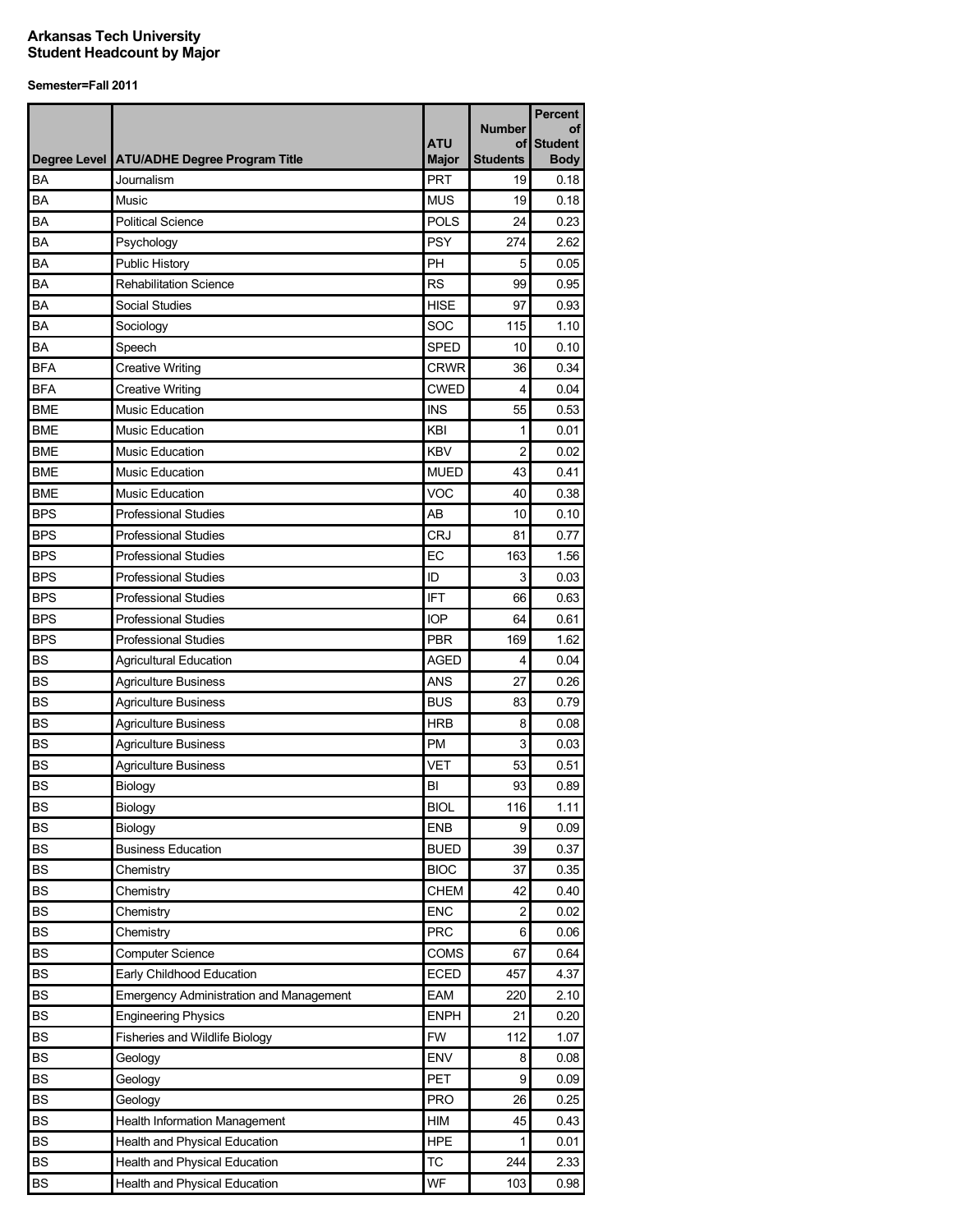|             |                                              |                            | <b>Number</b>         | Percent<br>οf                 |
|-------------|----------------------------------------------|----------------------------|-----------------------|-------------------------------|
|             | Degree Level   ATU/ADHE Degree Program Title | <b>ATU</b><br><b>Major</b> | οf<br><b>Students</b> | <b>Student</b><br><b>Body</b> |
| <b>BS</b>   | <b>Hospitality Administration</b>            | <b>FBM</b>                 | 28                    | 0.27                          |
| <b>BS</b>   | <b>Hospitality Administration</b>            | <b>HA</b>                  | 25                    | 0.24                          |
| <b>BS</b>   | <b>Hospitality Administration</b>            | <b>LCM</b>                 | 24                    | 0.23                          |
| <b>BS</b>   | <b>Hospitality Administration</b>            | <b>TEM</b>                 | 32                    | 0.31                          |
| <b>BS</b>   | Information Systems                          | IS                         | 51                    | 0.49                          |
| <b>BS</b>   | Information Technology                       | IT                         | 111                   | 1.06                          |
| <b>BS</b>   | Life Science and Earth Science               | <b>LSED</b>                | 15                    | 0.14                          |
| <b>BS</b>   | <b>Mathematics</b>                           | <b>MAED</b>                | 51                    | 0.49                          |
| <b>BS</b>   | <b>Mathematics</b>                           | <b>MATH</b>                | 24                    | 0.23                          |
| <b>BS</b>   | Medical Technology                           | <b>MEDT</b>                | 14                    | 0.13                          |
| <b>BS</b>   | Middle Level Education                       | <b>ESS</b>                 | 31                    | 0.30                          |
| <b>BS</b>   | Middle Level Education                       | <b>MLED</b>                | 1                     | 0.01                          |
| <b>BS</b>   | Middle Level Education                       | <b>MS</b>                  | 29                    | 0.28                          |
| <b>BS</b>   | <b>Physical Science</b>                      | <b>NUC</b>                 | 3                     | 0.03                          |
| <b>BS</b>   | <b>Physical Science</b>                      | <b>PHY</b>                 | 3                     | 0.03                          |
| <b>BS</b>   | <b>Physical Science</b>                      | <b>PSCI</b>                | 4                     | 0.04                          |
| <b>BS</b>   | Physical Science and Earth Science           | <b>PSED</b>                | 7                     | 0.07                          |
| <b>BS</b>   | Recreation and Park Administration           | IN                         | 3                     | 0.03                          |
| <b>BS</b>   | Recreation and Park Administration           | <b>NR</b>                  | 58                    | 0.55                          |
| <b>BS</b>   | Recreation and Park Administration           | <b>RA</b>                  | 21                    | 0.20                          |
| <b>BS</b>   | Recreation and Park Administration           | <b>RPA</b>                 | 8                     | 0.08                          |
| <b>BS</b>   | Recreation and Park Administration           | <b>TM</b>                  | 7                     | 0.07                          |
| <b>BS</b>   | Recreation and Park Administration           | TR                         | 12                    | 0.11                          |
| <b>BSBA</b> | Accounting                                   | <b>ACCT</b>                | 165                   | 1.58                          |
| <b>BSBA</b> | <b>Economics and Finance</b>                 | <b>ECON</b>                | 53                    | 0.51                          |
| <b>BSBA</b> | Management and Marketing                     | <b>ENT</b>                 | 12                    | 0.11                          |
| <b>BSBA</b> | Management and Marketing                     | IB                         | 11                    | 0.11                          |
| <b>BSBA</b> | Management and Marketing                     | <b>MGMK</b>                | 236                   | 2.26                          |
| <b>BSBA</b> | Management and Marketing                     | <b>MGT</b>                 | 83                    | 0.79                          |
| <b>BSBA</b> | Management and Marketing                     | <b>MKT</b>                 | 30                    | 0.29                          |
| <b>BSEE</b> | <b>Electrical Engineering</b>                | СC                         | 24                    | 0.23                          |
| <b>BSEE</b> | <b>Electrical Engineering</b>                | <b>ELEG</b>                | 138                   | 1.32                          |
| <b>BSME</b> | <b>Mechanical Engineering</b>                | <b>MCEG</b>                | 244                   | 2.33                          |
| <b>BSN</b>  | Nursing                                      | <b>NURN</b>                | 109                   | 1.04                          |
| <b>BSN</b>  | Nursing                                      | <b>NURS</b>                | 503                   | 4.81                          |
| MA          | English                                      | <b>ENLM</b>                | 13                    | 0.12                          |
| MA          | English                                      | TL                         | 35                    | 0.33                          |
| MA          | History                                      | <b>HISM</b>                | 12                    | 0.11                          |
| MA          | Multi-Media Journalism                       | <b>MMJR</b>                | 13                    | 0.12                          |
| MA          | Spanish                                      | <b>SPMA</b>                | 3                     | 0.03                          |
| MA          | Tch. English to Speakers of Other Lang.      | <b>TESL</b>                | 23                    | 0.22                          |
| <b>MAT</b>  | Teaching                                     | <b>TEC</b>                 | 14                    | 0.13                          |
| <b>MAT</b>  | Teaching                                     | <b>TMS</b>                 | 46                    | 0.44                          |
| <b>MED</b>  | <b>Educational Leadership</b>                | <b>EDLD</b>                | 30                    | 0.29                          |
| <b>MED</b>  | <b>Elementary Education</b>                  | <b>ELEM</b>                | 9                     | 0.09                          |
| <b>MED</b>  | <b>Elementary Education</b>                  | <b>MEC</b>                 | $\overline{7}$        | 0.07                          |
| MED         | <b>Elementary Education</b>                  | SPE                        | 26                    | 0.25                          |
| <b>MED</b>  | English                                      | ENEM                       | 1                     | 0.01                          |
| <b>MED</b>  | Instructional Improvement                    | $\sf IC$                   | 4                     | 0.04                          |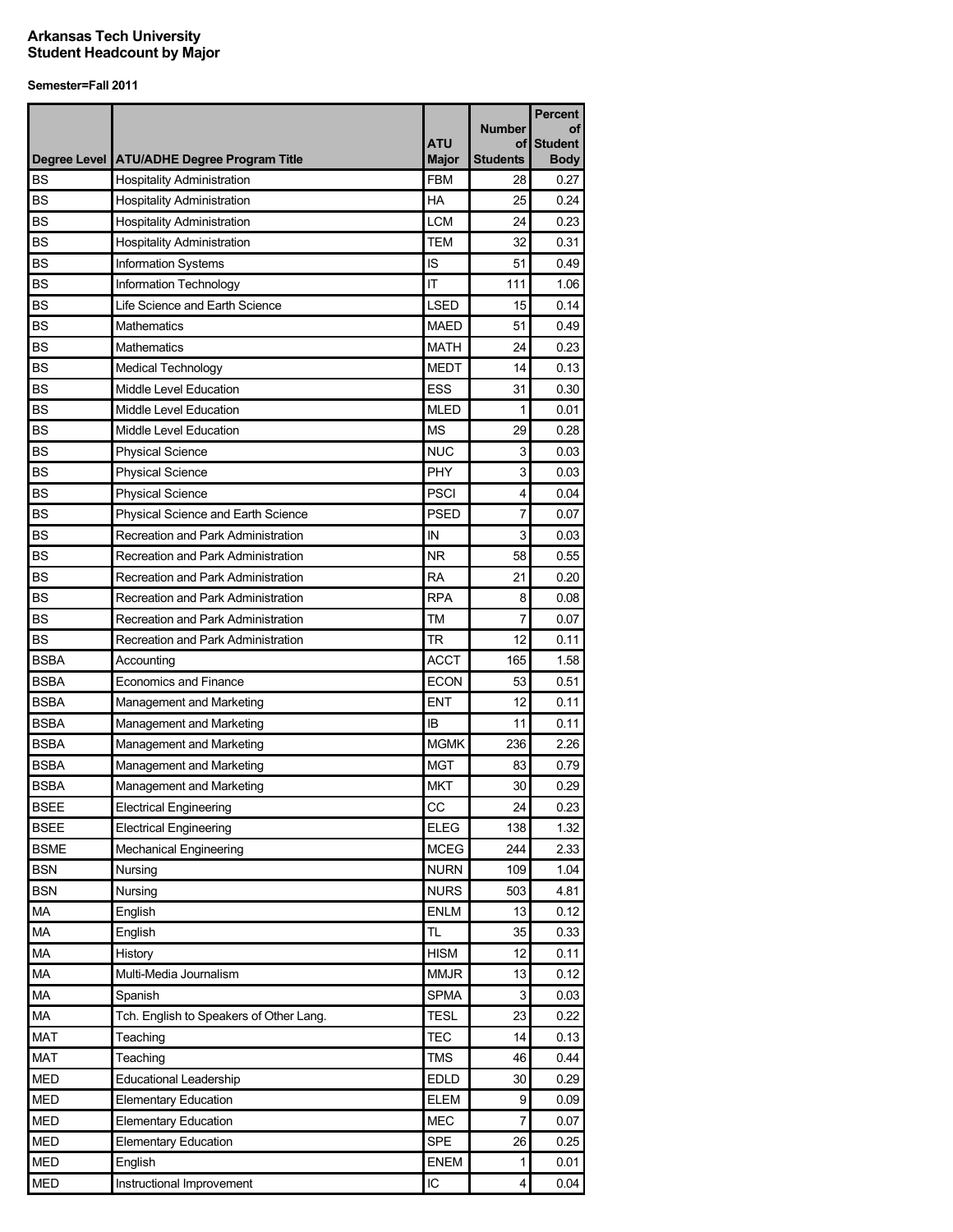|              |                                                   |              |                     | <b>Percent</b>       |
|--------------|---------------------------------------------------|--------------|---------------------|----------------------|
|              |                                                   | <b>ATU</b>   | <b>Number</b><br>οf | οf<br><b>Student</b> |
|              | Degree Level ATU/ADHE Degree Program Title        | <b>Major</b> | <b>Students</b>     | <b>Body</b>          |
| <b>MED</b>   | Instructional Improvement                         | <b>RE</b>    | 3                   | 0.03                 |
| <b>MED</b>   | Instructional Technology                          | IDT          | 3                   | 0.03                 |
| <b>MED</b>   | Instructional Technology                          | <b>ITED</b>  | 1                   | 0.01                 |
| <b>MED</b>   | Instructional Technology                          | LM           | 30                  | 0.29                 |
| <b>MED</b>   | <b>Physical Education</b>                         | PE           | 15                  | 0.14                 |
| <b>MED</b>   | School Counseling and Leadership                  | COUN         | 31                  | 0.30                 |
| <b>MED</b>   | Social Studies                                    | SSTU         | 2                   | 0.02                 |
| <b>MED</b>   | Teaching, Learning, and Leadership                | IF           | 2                   | 0.02                 |
| <b>MED</b>   | Teaching, Learning, and Leadership                | <b>MTLL</b>  | 14                  | 0.13                 |
| <b>MED</b>   | Teaching, Learning, and Leadership                | <b>NTL</b>   | 19                  | 0.18                 |
| <b>MENGR</b> | Master of Engineering                             | EE           | 3                   | 0.03                 |
| <b>MENGR</b> | Master of Engineering                             | <b>MSEG</b>  | 1                   | 0.01                 |
| <b>MLA</b>   | <b>Liberal Arts</b>                               | <b>COMM</b>  | 2                   | 0.02                 |
| <b>MLA</b>   | <b>Liberal Arts</b>                               | <b>FNAR</b>  | 6                   | 0.06                 |
| <b>MLA</b>   | <b>Liberal Arts</b>                               | SOSC         | 4                   | 0.04                 |
| <b>MS</b>    | <b>College Student Personnel Services</b>         | CSP          | 159                 | 1.52                 |
| <b>MS</b>    | <b>Emergency Management and Homeland Security</b> | <b>EMHS</b>  | 78                  | 0.75                 |
| <b>MS</b>    | <b>Fisheries and Wildlife Science</b>             | <b>FWMS</b>  | 10                  | 0.10                 |
| <b>MS</b>    | <b>Health Informatics</b>                         | HI           | 20                  | 0.19                 |
| <b>MS</b>    | Information Technology                            | CBI          | 1                   | 0.01                 |
| <b>MS</b>    | Information Technology                            | <b>INFT</b>  | 51                  | 0.49                 |
| <b>MS</b>    | Psychology                                        | <b>PSYM</b>  | 11                  | 0.11                 |
| <b>MSN</b>   | Nursing                                           | <b>NUR</b>   | 21                  | 0.20                 |
| <b>EDS</b>   | <b>Educational Leadership</b>                     | <b>EDLS</b>  | 19                  | 0.18                 |
| N/A          | Biology                                           | <b>PMDB</b>  | 21                  | 0.20                 |
| N/A          | Biology                                           | PPT          | 44                  | 0.42                 |
| N/A          | Chemistry                                         | <b>PDEN</b>  | 7                   | 0.07                 |
| N/A          | Chemistry                                         | PDH          | 13                  | 0.12                 |
| N/A          | Chemistry                                         | <b>PMDC</b>  | 5                   | 0.05                 |
| N/A          | Chemistry                                         | PPHA         | 27                  | 0.26                 |
| N/A          | History                                           | <b>PLAW</b>  | 20                  | 0.19                 |
| N/A          | Undeclared                                        | <b>NDG</b>   | 536                 | 5.12                 |
| N/A          | Undeclared                                        | <b>NDGR</b>  | 12                  | 0.11                 |
| N/A          | Undeclared                                        | <b>NDUG</b>  | 802                 | 7.66                 |
| N/A          | Undeclared                                        | <b>TRUG</b>  | 3                   | 0.03                 |
| N/A          | Undeclared                                        | <b>UND</b>   | 154                 | 1.47                 |
| N/A          | Undeclared                                        | <b>UNDE</b>  | 721                 | 6.89                 |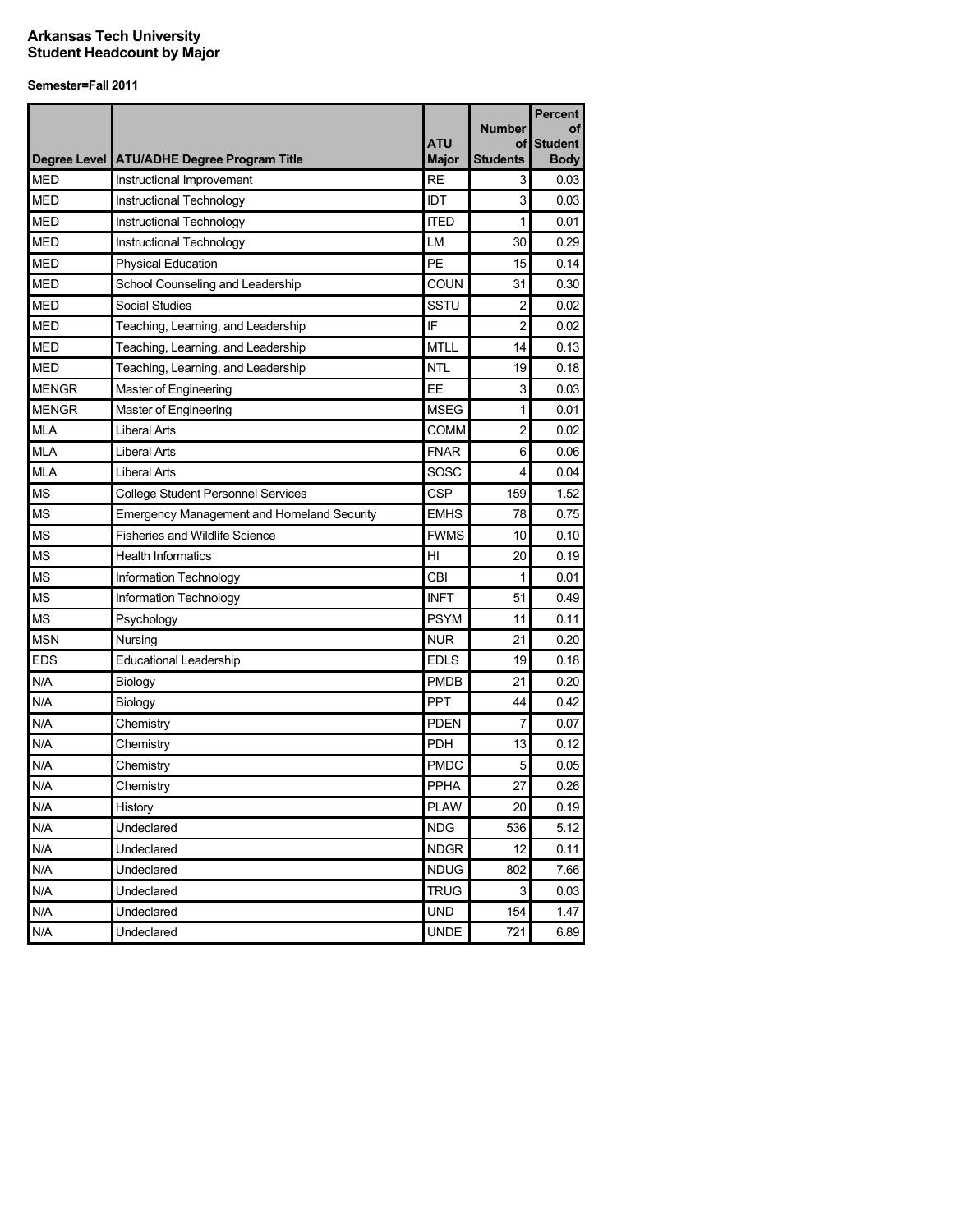|             |                                                         |              |                     | <b>Percent</b>       |
|-------------|---------------------------------------------------------|--------------|---------------------|----------------------|
|             |                                                         | <b>ATU</b>   | <b>Number</b><br>οf | οf<br><b>Student</b> |
|             | Degree Level   ATU/ADHE Degree Program Title            | <b>Major</b> | <b>Students</b>     | <b>Body</b>          |
| <b>CER</b>  | Air Conditioning, Heating, and Refrigeration Technology | <b>ACR</b>   | 24                  | 0.24                 |
| <b>CER</b>  | Automotive Service Technology                           | <b>AST</b>   | 19                  | 0.19                 |
| <b>CER</b>  | <b>Business Technology</b>                              | <b>BT</b>    | 4                   | 0.04                 |
| <b>CER</b>  | <b>Collision Repair Technology</b>                      | <b>CRT</b>   | 17                  | 0.17                 |
| <b>CER</b>  | <b>Computer Information Systems</b>                     | <b>CIS</b>   | 10                  | 0.10                 |
| <b>CER</b>  | Cosmetology                                             | COS          | 15                  | 0.15                 |
| <b>CER</b>  | <b>EMT/Paramedic</b>                                    | <b>EMTP</b>  | 21                  | 0.21                 |
| <b>CER</b>  | <b>Health Information Technology</b>                    | HT           | 12                  | 0.12                 |
| CER         | <b>Industrial Control Systems</b>                       | <b>ICS</b>   | 6                   | 0.06                 |
| <b>CER</b>  | Law Enforcement Administration                          | LE           | 5                   | 0.05                 |
| <b>CER</b>  | <b>Practical Nursing</b>                                | LPN          | 57                  | 0.58                 |
| <b>CER</b>  | Viticulture                                             | VIT          | 4                   | 0.04                 |
| <b>CER</b>  | <b>Welding Technology</b>                               | <b>WLD</b>   | 17                  | 0.17                 |
| AA          | Criminal Justice                                        | CJ           | 34                  | 0.35                 |
| AA          | <b>General Education</b>                                | <b>GSAA</b>  | 15                  | 0.15                 |
| AAS         | <b>Allied Health</b>                                    | AH           | 328                 | 3.34                 |
| AAS         | <b>Business Technology</b>                              | <b>BST</b>   | 119                 | 1.21                 |
| AAS         | <b>Culinary Management</b>                              | CUL          | 11                  | 0.11                 |
| AAS         | General Technology                                      | GT           | 274                 | 2.79                 |
| AAS         | Industrial Systems Technology                           | <b>INDS</b>  | 16                  | 0.16                 |
| AAS         | Information Technology                                  | <b>ITAS</b>  | 14                  | 0.14                 |
| AAS         | <b>Medical Assistant</b>                                | <b>MEDA</b>  | 23                  | 0.23                 |
| AAS         | Physical Therapy Assistant                              | <b>PTA</b>   | 156                 | 1.59                 |
| <b>AS</b>   | Early Childhood Education                               | <b>ECE</b>   | 57                  | 0.58                 |
| <b>ASNT</b> | Nuclear Technology                                      | <b>NUCT</b>  | 28                  | 0.29                 |
| BA          | Art                                                     | <b>ART</b>   | 6                   | 0.06                 |
| BA          | Art                                                     | <b>FA</b>    | 23                  | 0.23                 |
| BA          | Art                                                     | GD           | 105                 | 1.07                 |
| ΒA          | <b>Art Education</b>                                    | <b>ARTE</b>  | 45                  | 0.46                 |
| <b>BA</b>   | Communication                                           | COM          | 38                  | 0.39                 |
| <b>BA</b>   | Communication                                           | <b>SPH</b>   | $\overline{a}$      | 0.02                 |
| BA          | Communication                                           | <b>TH</b>    | 25                  | 0.25                 |
| BA          | English                                                 | <b>ENED</b>  | 81                  | 0.83                 |
| BA          | English                                                 | <b>ENGL</b>  | 41                  | 0.42                 |
| BA          | Foreign Language                                        | <b>FR</b>    | 1                   | 0.01                 |
| BA          | Foreign Language                                        | GER          | 3                   | 0.03                 |
| BA          | Foreign Language                                        | SPAN         | 14                  | 0.14                 |
| BA          | Foreign Languages Education                             | <b>GERE</b>  | 3                   | 0.03                 |
| BA          | Foreign Languages Education                             | <b>SPAE</b>  | 24                  | 0.24                 |
| BA          | <b>General Studies</b>                                  | GS           | 23                  | 0.23                 |
| BA          | History                                                 | <b>HIST</b>  | 116                 | 1.18                 |
| BA          | History                                                 | <b>HST</b>   | 22                  | 0.22                 |
| BA          | <b>International Studies</b>                            | <b>INST</b>  | 27                  | 0.28                 |
| BA          | Journalism                                              | BC           | 69                  | 0.70                 |
| BA          | Journalism                                              | <b>JOUR</b>  | 4                   | 0.04                 |
|             |                                                         |              |                     |                      |
| BA          | Journalism                                              | PR           | 42                  | 0.43                 |
| BA          | Journalism                                              | PRT          | 21                  | 0.21                 |
| BA          | Music                                                   | <b>MUS</b>   | 26                  | 0.26                 |
| BA          | <b>Political Science</b>                                | <b>POLS</b>  | 4                   | 0.04                 |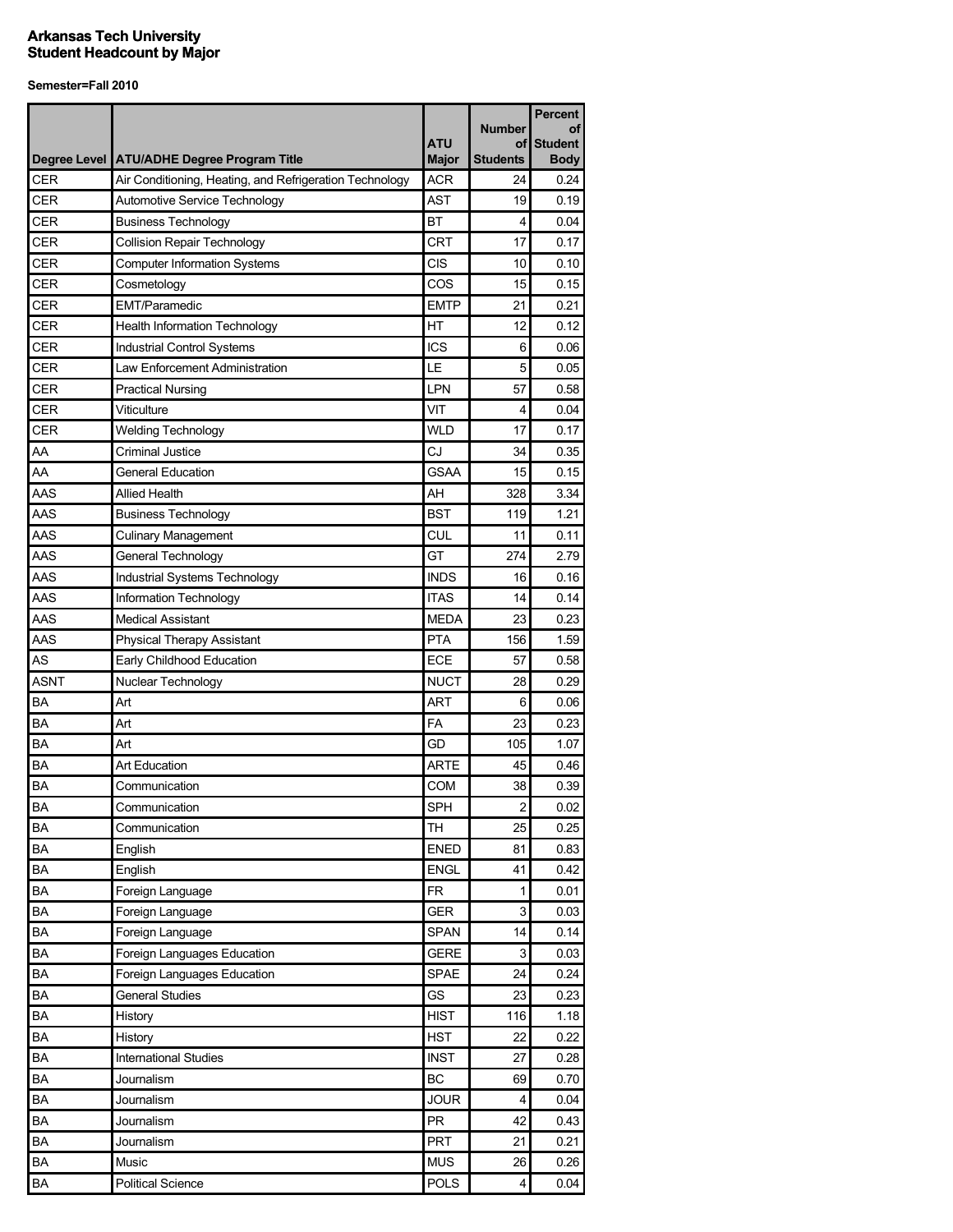|            |                                                | <b>ATU</b>   | <b>Number</b><br>οf | <b>Percent</b><br>οf<br><b>Student</b> |
|------------|------------------------------------------------|--------------|---------------------|----------------------------------------|
|            | Degree Level ATU/ADHE Degree Program Title     | <b>Major</b> | <b>Students</b>     | <b>Body</b>                            |
| BA         | Psychology                                     | <b>PSY</b>   | 226                 | 2.30                                   |
| BA         | <b>Rehabilitation Science</b>                  | <b>RS</b>    | 100                 | 1.02                                   |
| BA         | Social Studies                                 | <b>HISE</b>  | 99                  | 1.01                                   |
| BA         | Sociology                                      | SOC          | 97                  | 0.99                                   |
| BA         | Speech                                         | <b>SPED</b>  | 10                  | 0.10                                   |
| <b>BFA</b> | <b>Creative Writing</b>                        | <b>CRWR</b>  | 37                  | 0.38                                   |
| <b>BFA</b> | <b>Creative Writing</b>                        | <b>CWED</b>  | 3                   | 0.03                                   |
| <b>BME</b> | Music Education                                | <b>INS</b>   | 36                  | 0.37                                   |
| <b>BME</b> | <b>Music Education</b>                         | <b>KBV</b>   | 4                   | 0.04                                   |
| <b>BME</b> | Music Education                                | <b>MUED</b>  | 83                  | 0.85                                   |
| <b>BME</b> | <b>Music Education</b>                         | <b>VOC</b>   | 29                  | 0.30                                   |
| <b>BPS</b> | <b>Professional Studies</b>                    | AB           | 4                   | 0.04                                   |
| <b>BPS</b> | <b>Professional Studies</b>                    | <b>CRJ</b>   | 45                  | 0.46                                   |
| <b>BPS</b> | <b>Professional Studies</b>                    | EC           | 77                  | 0.78                                   |
| <b>BPS</b> | <b>Professional Studies</b>                    | <b>IFT</b>   | 18                  | 0.18                                   |
| <b>BPS</b> | <b>Professional Studies</b>                    | <b>IOP</b>   | 33                  | 0.34                                   |
| <b>BPS</b> | <b>Professional Studies</b>                    | <b>PBR</b>   | 67                  | 0.68                                   |
| <b>BPS</b> | <b>Professional Studies</b>                    | PS           | 3                   | 0.03                                   |
| BS         | <b>Agriculture Business</b>                    | <b>ANS</b>   | 37                  | 0.38                                   |
| <b>BS</b>  | <b>Agriculture Business</b>                    | <b>BUS</b>   | 91                  | 0.93                                   |
| <b>BS</b>  | <b>Agriculture Business</b>                    | <b>HRB</b>   | 7                   | 0.07                                   |
| BS         | <b>Agriculture Business</b>                    | PM           | 3                   | 0.03                                   |
| <b>BS</b>  | <b>Agriculture Business</b>                    | <b>VET</b>   | 40                  | 0.41                                   |
| <b>BS</b>  | Biology                                        | BI           | 13                  | 0.13                                   |
| <b>BS</b>  | Biology                                        | <b>BIOL</b>  | 128                 | 1.30                                   |
| <b>BS</b>  | Biology                                        | <b>ENB</b>   | 1                   | 0.01                                   |
| <b>BS</b>  | <b>Business Education</b>                      | <b>BUED</b>  | 31                  | 0.32                                   |
| <b>BS</b>  | Chemistry                                      | <b>BIOC</b>  | 23                  | 0.23                                   |
| BS         | Chemistry                                      | CHEM         | 53                  | 0.54                                   |
| <b>BS</b>  | Chemistry                                      | <b>ENC</b>   | 2                   | 0.02                                   |
| BS         | Chemistry                                      | <b>PRC</b>   | 3                   | 0.03                                   |
| <b>BS</b>  | <b>Computer Science</b>                        | COMS         | 60                  | 0.61                                   |
| BS         | Early Childhood Education                      | <b>ECED</b>  | 451                 | 4.60                                   |
| BS         | <b>Emergency Administration and Management</b> | EAM          | 206                 | 2.10                                   |
| BS         | <b>Engineering Physics</b>                     | <b>ENPH</b>  | 18                  | 0.18                                   |
| BS         | Fisheries and Wildlife Biology                 | <b>FW</b>    | 103                 | 1.05                                   |
| <b>BS</b>  | Geology                                        | <b>ENV</b>   | 10                  | 0.10                                   |
| <b>BS</b>  | Geology                                        | <b>GEOL</b>  | 1                   | 0.01                                   |
| BS         | Geology                                        | <b>PRO</b>   | 31                  | 0.32                                   |
| <b>BS</b>  | <b>Health Information Management</b>           | HIM          | 46                  | 0.47                                   |
| <b>BS</b>  | Health and Physical Education                  | <b>HPE</b>   | 8                   | 0.08                                   |
| <b>BS</b>  | Health and Physical Education                  | <b>TC</b>    | 259                 | 2.64                                   |
| <b>BS</b>  | Health and Physical Education                  | WF           | 91                  | 0.93                                   |
| <b>BS</b>  | <b>Hospitality Administration</b>              | FBM          | 10                  | 0.10                                   |
| <b>BS</b>  | <b>Hospitality Administration</b>              | HA           | 59                  | 0.60                                   |
| <b>BS</b>  | Hospitality Administration                     | <b>LCM</b>   | 20                  | 0.20                                   |
| <b>BS</b>  | <b>Hospitality Administration</b>              | <b>TEM</b>   | 15                  | 0.15                                   |
| BS         | Information Systems                            | IS           | 58                  | 0.59                                   |
| BS         | Information Technology                         | IT           | 110                 | 1.12                                   |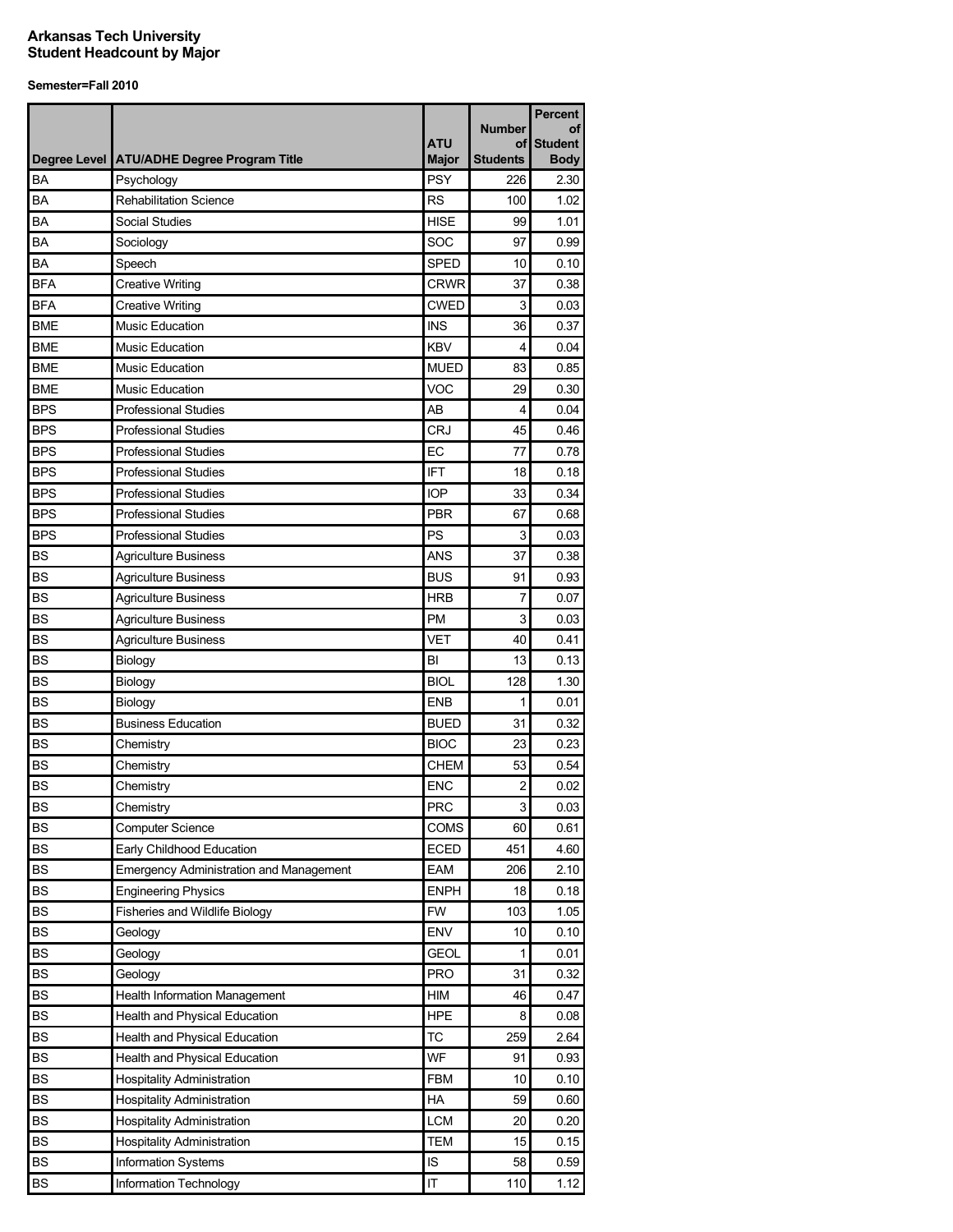|             |                                              | <b>ATU</b>   | <b>Number</b><br>οf | <b>Percent</b><br>οf<br><b>Student</b> |
|-------------|----------------------------------------------|--------------|---------------------|----------------------------------------|
|             | Degree Level   ATU/ADHE Degree Program Title | <b>Major</b> | <b>Students</b>     | <b>Body</b>                            |
| <b>BS</b>   | Life Science and Earth Science               | <b>LSED</b>  | 14                  | 0.14                                   |
| <b>BS</b>   | Mathematics                                  | <b>MAED</b>  | 44                  | 0.45                                   |
| <b>BS</b>   | Mathematics                                  | <b>MATH</b>  | 28                  | 0.29                                   |
| <b>BS</b>   | <b>Medical Technology</b>                    | <b>MEDT</b>  | 15                  | 0.15                                   |
| <b>BS</b>   | Middle Level Education                       | <b>ESS</b>   | 40                  | 0.41                                   |
| <b>BS</b>   | Middle Level Education                       | <b>MLED</b>  | $\overline{2}$      | 0.02                                   |
| <b>BS</b>   | Middle Level Education                       | <b>MS</b>    | 23                  | 0.23                                   |
| <b>BS</b>   | <b>Physical Science</b>                      | <b>NUC</b>   | 3                   | 0.03                                   |
| <b>BS</b>   | <b>Physical Science</b>                      | PHY          | 5                   | 0.05                                   |
| <b>BS</b>   | <b>Physical Science</b>                      | <b>PSCI</b>  | 4                   | 0.04                                   |
| <b>BS</b>   | Physical Science and Earth Science           | <b>PSED</b>  | 6                   | 0.06                                   |
| <b>BS</b>   | Recreation and Park Administration           | IN           | 4                   | 0.04                                   |
| <b>BS</b>   | Recreation and Park Administration           | <b>NR</b>    | 58                  | 0.59                                   |
| <b>BS</b>   | Recreation and Park Administration           | <b>RA</b>    | 21                  | 0.21                                   |
| <b>BS</b>   | Recreation and Park Administration           | <b>RPA</b>   | 22                  | 0.22                                   |
| <b>BS</b>   | Recreation and Park Administration           | TM           | 3                   | 0.03                                   |
| <b>BS</b>   | Recreation and Park Administration           | <b>TR</b>    | 8                   | 0.08                                   |
| <b>BSBA</b> | Accounting                                   | <b>ACCT</b>  | 171                 | 1.74                                   |
| <b>BSBA</b> | <b>Economics and Finance</b>                 | <b>ECON</b>  | 52                  | 0.53                                   |
| <b>BSBA</b> | Management and Marketing                     | <b>ENT</b>   | 11                  | 0.11                                   |
| <b>BSBA</b> | Management and Marketing                     | IB           | 7                   | 0.07                                   |
| <b>BSBA</b> | Management and Marketing                     | <b>MGMK</b>  | 299                 | 3.05                                   |
| <b>BSBA</b> | Management and Marketing                     | <b>MGT</b>   | 67                  | 0.68                                   |
| <b>BSBA</b> | Management and Marketing                     | <b>MKT</b>   | 11                  | 0.11                                   |
| <b>BSEE</b> | <b>Electrical Engineering</b>                | CC           | 11                  | 0.11                                   |
| <b>BSEE</b> | <b>Electrical Engineering</b>                | <b>ELEG</b>  | 156                 | 1.59                                   |
| <b>BSME</b> | <b>Mechanical Engineering</b>                | <b>MCEG</b>  | 246                 | 2.51                                   |
| <b>BSN</b>  | Nursing                                      | <b>NURN</b>  | 118                 | 1.20                                   |
| <b>BSN</b>  | Nursing                                      | <b>NURS</b>  | 522                 | 5.32                                   |
| <b>MA</b>   | English                                      | <b>ENLM</b>  | 18                  | 0.18                                   |
| <b>MA</b>   | English                                      | <b>TL</b>    | 20                  | 0.20                                   |
| <b>MA</b>   | History                                      | <b>HISM</b>  | 14                  | 0.14                                   |
| MA          | Multi-Media Journalism                       | <b>MMJR</b>  | 13                  | 0.13                                   |
| MA          | Spanish                                      | <b>SPMA</b>  | 7                   | 0.07                                   |
| MA          | Tch. English to Speakers of Other Lang.      | <b>TESL</b>  | 27                  | 0.28                                   |
| <b>MAT</b>  | Teaching                                     | <b>TEC</b>   | 4                   | 0.04                                   |
| <b>MAT</b>  | Teaching                                     | <b>TMS</b>   | 17                  | 0.17                                   |
| <b>MED</b>  | <b>Educational Leadership</b>                | <b>EDLD</b>  | 35                  | 0.36                                   |
| <b>MED</b>  | <b>Elementary Education</b>                  | <b>ELEM</b>  | 14                  | 0.14                                   |
| <b>MED</b>  | <b>Elementary Education</b>                  | <b>MEC</b>   | 7                   | 0.07                                   |
| <b>MED</b>  | Elementary Education                         | <b>SPE</b>   | 18                  | 0.18                                   |
| <b>MED</b>  | Instructional Improvement                    | IC           | 3                   | 0.03                                   |
| <b>MED</b>  | Instructional Improvement                    | <b>INIM</b>  | 4                   | 0.04                                   |
| <b>MED</b>  | Instructional Improvement                    | <b>RE</b>    | 1                   | 0.01                                   |
| <b>MED</b>  | Instructional Technology                     | <b>IDT</b>   | 3                   | 0.03                                   |
| <b>MED</b>  | Instructional Technology                     | <b>ITED</b>  | 16                  | 0.16                                   |
| <b>MED</b>  | Instructional Technology                     | LM           | 16                  | 0.16                                   |
| <b>MED</b>  | <b>Physical Education</b>                    | <b>PE</b>    | 14                  | 0.14                                   |
| <b>MED</b>  | School Counseling and Leadership             | COUN         | 38                  | 0.39                                   |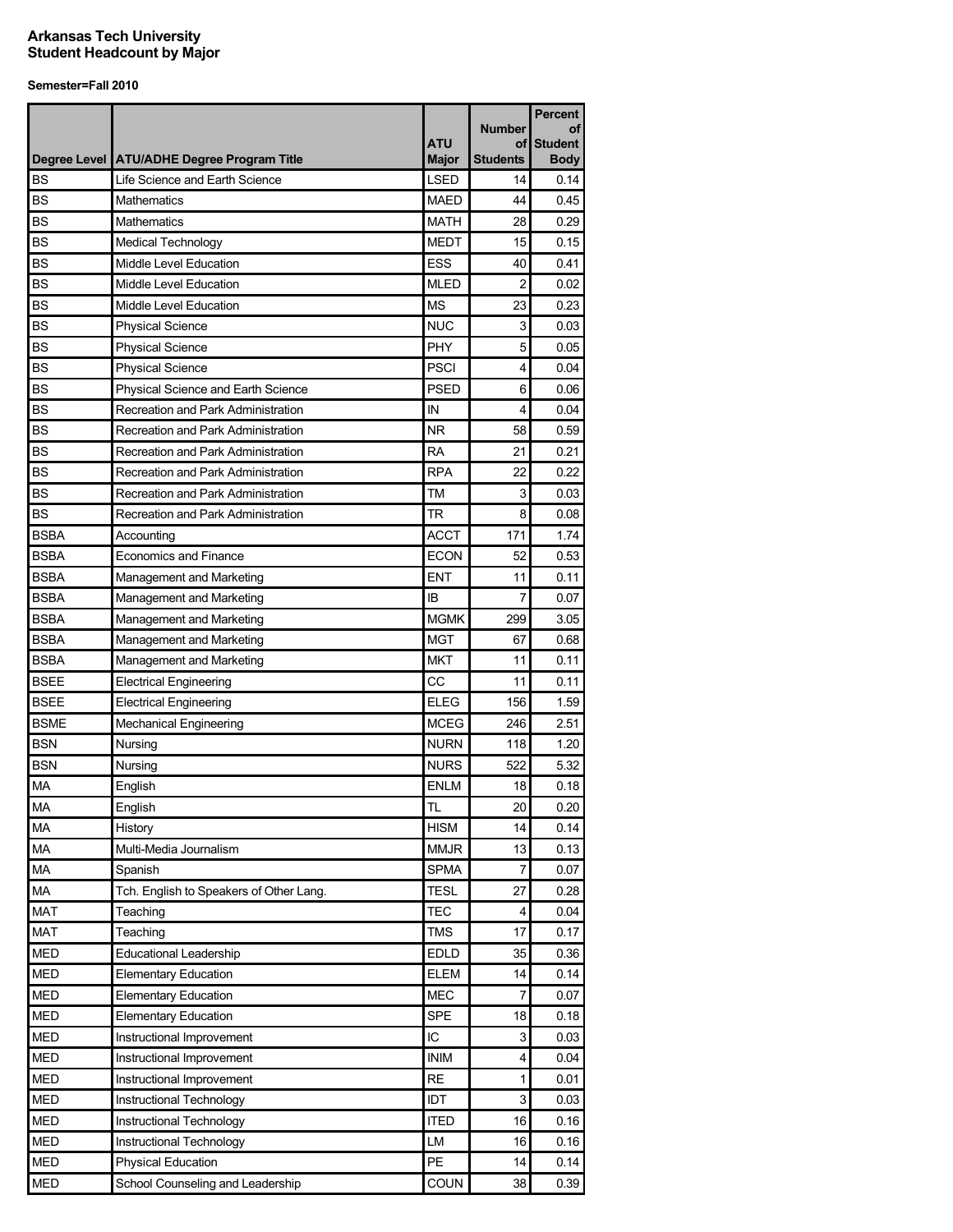| Degree Level | <b>ATU/ADHE Degree Program Title</b>              | <b>ATU</b><br><b>Major</b> | <b>Number</b><br>οf<br>Students | <b>Percent</b><br>оf<br><b>Student</b><br><b>Body</b> |
|--------------|---------------------------------------------------|----------------------------|---------------------------------|-------------------------------------------------------|
| <b>MED</b>   | Social Studies                                    | SSTU                       | 4                               | 0.04                                                  |
| <b>MED</b>   | Teaching, Learning, and Leadership                | IF                         | 8                               | 0.08                                                  |
| <b>MED</b>   | Teaching, Learning, and Leadership                | <b>MTLL</b>                | 19                              | 0.19                                                  |
| <b>MED</b>   | Teaching, Learning, and Leadership                | <b>NTL</b>                 | 5                               | 0.05                                                  |
| <b>MENGR</b> | Master of Engineering                             | EE                         | $\mathbf{1}$                    | 0.01                                                  |
| <b>MENGR</b> | Master of Engineering                             | <b>MSEG</b>                | 8                               | 0.08                                                  |
| <b>MLA</b>   | <b>Liberal Arts</b>                               | <b>COMM</b>                | 3                               | 0.03                                                  |
| <b>MLA</b>   | Liberal Arts                                      | <b>FNAR</b>                | 6                               | 0.06                                                  |
| <b>MLA</b>   | <b>Liberal Arts</b>                               | SOSC                       | 3                               | 0.03                                                  |
| <b>MS</b>    | <b>College Student Personnel Services</b>         | CSP                        | 118                             | 1.20                                                  |
| <b>MS</b>    | <b>Emergency Management and Homeland Security</b> | <b>EMHS</b>                | 74                              | 0.75                                                  |
| <b>MS</b>    | <b>Fisheries and Wildlife Science</b>             | <b>FWMS</b>                | 10                              | 0.10                                                  |
| <b>MS</b>    | <b>Health Informatics</b>                         | HI                         | 9                               | 0.09                                                  |
| <b>MS</b>    | Information Technology                            | <b>INFT</b>                | 56                              | 0.57                                                  |
| <b>MS</b>    | Psychology                                        | <b>PSYM</b>                | 11                              | 0.11                                                  |
| <b>MSE</b>   | Gifted and Talented                               | <b>GTED</b>                | 5                               | 0.05                                                  |
| <b>MSN</b>   | Nursing                                           | <b>NUR</b>                 | 15                              | 0.15                                                  |
| <b>EDS</b>   | <b>Educational Leadership</b>                     | <b>EDLS</b>                | 23                              | 0.23                                                  |
| N/A          | Biology                                           | <b>PMDB</b>                | 59                              | 0.60                                                  |
| N/A          | Biology                                           | <b>PPT</b>                 | 50                              | 0.51                                                  |
| N/A          | Chemistry                                         | <b>PDEN</b>                | 15                              | 0.15                                                  |
| N/A          | Chemistry                                         | <b>PDH</b>                 | 23                              | 0.23                                                  |
| N/A          | Chemistry                                         | <b>PMDC</b>                | 10                              | 0.10                                                  |
| N/A          | Chemistry                                         | PPHA                       | 52                              | 0.53                                                  |
| N/A          | History                                           | <b>PLAW</b>                | 21                              | 0.21                                                  |
| N/A          | Undeclared                                        | <b>NDG</b>                 | 390                             | 3.97                                                  |
| N/A          | Undeclared                                        | <b>NDGR</b>                | 10                              | 0.10                                                  |
| N/A          | Undeclared                                        | <b>NDUG</b>                | 711                             | 7.24                                                  |
| N/A          | Undeclared                                        | <b>TRUG</b>                | 3                               | 0.03                                                  |
| N/A          | Undeclared                                        | UND                        | 142                             | 1.45                                                  |
| N/A          | Undeclared                                        | <b>UNDE</b>                | 681                             | 6.94                                                  |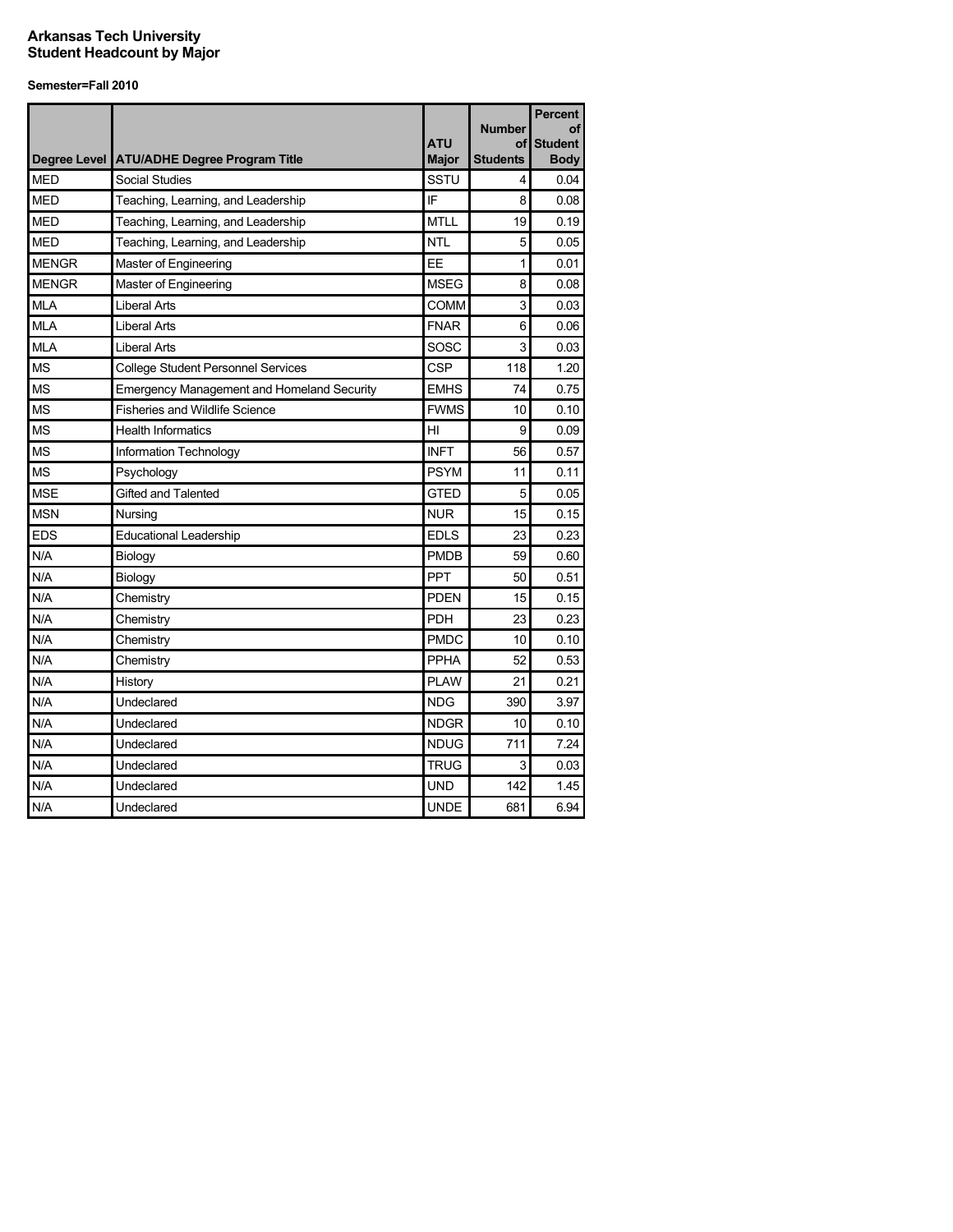| <b>ATU</b><br><b>Student</b><br>οf<br>Degree Level ATU/ADHE Degree Program Title<br><b>Major</b><br><b>Students</b><br><b>ACR</b><br><b>CER</b><br>Air Conditioning, Heating, and Refrigeration Technology<br>30<br><b>CER</b><br><b>AST</b><br>17<br>Automotive Service Technology<br><b>CER</b><br><b>BT</b><br><b>Business Technology</b><br>7<br><b>CER</b><br><b>BTMT</b><br>9<br><b>Business Technology</b><br><b>CRT</b><br>CER<br><b>Collision Repair Technology</b><br>17<br><b>CER</b><br>CIS<br>5<br><b>Computer Information Systems</b><br><b>CER</b><br>COS<br>13<br>Cosmetology<br><b>CER</b><br><b>EMTP</b><br><b>EMT/Paramedic</b><br>16<br><b>CER</b><br><b>ICS</b><br>9<br><b>Industrial Control Systems</b><br><b>CER</b><br>LE<br>5<br>Law Enforcement Administration<br><b>CER</b><br><b>MDTR</b><br><b>Medical Transcription</b><br>1<br><b>CER</b><br><b>LPN</b><br><b>Practical Nursing</b><br>40<br><b>CER</b><br>Viticulture<br>VIT<br>1<br><b>CER</b><br><b>WLD</b><br>21<br><b>Welding Technology</b><br><b>CP</b><br><b>EMTB</b><br>2<br><b>Emergency Medical Technician, Basic</b><br>AA<br><b>Criminal Justice</b><br>CJ<br>19<br>AA<br><b>GSAA</b><br><b>General Education</b><br>14<br>AAS<br><b>Allied Health</b><br>AH<br>209<br>AAS<br><b>BST</b><br><b>Business Technology</b><br>146<br>AAS<br>CUL<br>2<br><b>Culinary Management</b><br>0.02<br>AAS<br>GT<br>General Technology<br>229<br>2.60<br>AAS<br><b>INDS</b><br>Industrial Systems Technology<br>15<br>0.17<br>AAS<br>Information Technology<br><b>ITAS</b><br>5<br>0.06<br>AAS<br><b>Medical Assistant</b><br><b>MEDA</b><br>20<br>0.23<br>AAS<br><b>PTA</b><br>43<br><b>Physical Therapy Assistant</b><br>AS<br>Early Childhood Education<br>ECE<br>41 |             |                    |             |               | <b>Percent</b> |
|---------------------------------------------------------------------------------------------------------------------------------------------------------------------------------------------------------------------------------------------------------------------------------------------------------------------------------------------------------------------------------------------------------------------------------------------------------------------------------------------------------------------------------------------------------------------------------------------------------------------------------------------------------------------------------------------------------------------------------------------------------------------------------------------------------------------------------------------------------------------------------------------------------------------------------------------------------------------------------------------------------------------------------------------------------------------------------------------------------------------------------------------------------------------------------------------------------------------------------------------------------------------------------------------------------------------------------------------------------------------------------------------------------------------------------------------------------------------------------------------------------------------------------------------------------------------------------------------------------------------------------------------------------------------------------------------------------------------------------------------------------|-------------|--------------------|-------------|---------------|----------------|
|                                                                                                                                                                                                                                                                                                                                                                                                                                                                                                                                                                                                                                                                                                                                                                                                                                                                                                                                                                                                                                                                                                                                                                                                                                                                                                                                                                                                                                                                                                                                                                                                                                                                                                                                                         |             |                    |             | <b>Number</b> | οf             |
|                                                                                                                                                                                                                                                                                                                                                                                                                                                                                                                                                                                                                                                                                                                                                                                                                                                                                                                                                                                                                                                                                                                                                                                                                                                                                                                                                                                                                                                                                                                                                                                                                                                                                                                                                         |             |                    |             |               | <b>Body</b>    |
|                                                                                                                                                                                                                                                                                                                                                                                                                                                                                                                                                                                                                                                                                                                                                                                                                                                                                                                                                                                                                                                                                                                                                                                                                                                                                                                                                                                                                                                                                                                                                                                                                                                                                                                                                         |             |                    |             |               | 0.34           |
|                                                                                                                                                                                                                                                                                                                                                                                                                                                                                                                                                                                                                                                                                                                                                                                                                                                                                                                                                                                                                                                                                                                                                                                                                                                                                                                                                                                                                                                                                                                                                                                                                                                                                                                                                         |             |                    |             |               | 0.19           |
|                                                                                                                                                                                                                                                                                                                                                                                                                                                                                                                                                                                                                                                                                                                                                                                                                                                                                                                                                                                                                                                                                                                                                                                                                                                                                                                                                                                                                                                                                                                                                                                                                                                                                                                                                         |             |                    |             |               | 0.08           |
|                                                                                                                                                                                                                                                                                                                                                                                                                                                                                                                                                                                                                                                                                                                                                                                                                                                                                                                                                                                                                                                                                                                                                                                                                                                                                                                                                                                                                                                                                                                                                                                                                                                                                                                                                         |             |                    |             |               | 0.10           |
|                                                                                                                                                                                                                                                                                                                                                                                                                                                                                                                                                                                                                                                                                                                                                                                                                                                                                                                                                                                                                                                                                                                                                                                                                                                                                                                                                                                                                                                                                                                                                                                                                                                                                                                                                         |             |                    |             |               | 0.19           |
|                                                                                                                                                                                                                                                                                                                                                                                                                                                                                                                                                                                                                                                                                                                                                                                                                                                                                                                                                                                                                                                                                                                                                                                                                                                                                                                                                                                                                                                                                                                                                                                                                                                                                                                                                         |             |                    |             |               | 0.06           |
|                                                                                                                                                                                                                                                                                                                                                                                                                                                                                                                                                                                                                                                                                                                                                                                                                                                                                                                                                                                                                                                                                                                                                                                                                                                                                                                                                                                                                                                                                                                                                                                                                                                                                                                                                         |             |                    |             |               | 0.15           |
|                                                                                                                                                                                                                                                                                                                                                                                                                                                                                                                                                                                                                                                                                                                                                                                                                                                                                                                                                                                                                                                                                                                                                                                                                                                                                                                                                                                                                                                                                                                                                                                                                                                                                                                                                         |             |                    |             |               | 0.18           |
|                                                                                                                                                                                                                                                                                                                                                                                                                                                                                                                                                                                                                                                                                                                                                                                                                                                                                                                                                                                                                                                                                                                                                                                                                                                                                                                                                                                                                                                                                                                                                                                                                                                                                                                                                         |             |                    |             |               | 0.10           |
|                                                                                                                                                                                                                                                                                                                                                                                                                                                                                                                                                                                                                                                                                                                                                                                                                                                                                                                                                                                                                                                                                                                                                                                                                                                                                                                                                                                                                                                                                                                                                                                                                                                                                                                                                         |             |                    |             |               | 0.06           |
|                                                                                                                                                                                                                                                                                                                                                                                                                                                                                                                                                                                                                                                                                                                                                                                                                                                                                                                                                                                                                                                                                                                                                                                                                                                                                                                                                                                                                                                                                                                                                                                                                                                                                                                                                         |             |                    |             |               | 0.01           |
|                                                                                                                                                                                                                                                                                                                                                                                                                                                                                                                                                                                                                                                                                                                                                                                                                                                                                                                                                                                                                                                                                                                                                                                                                                                                                                                                                                                                                                                                                                                                                                                                                                                                                                                                                         |             |                    |             |               | 0.45           |
|                                                                                                                                                                                                                                                                                                                                                                                                                                                                                                                                                                                                                                                                                                                                                                                                                                                                                                                                                                                                                                                                                                                                                                                                                                                                                                                                                                                                                                                                                                                                                                                                                                                                                                                                                         |             |                    |             |               | 0.01           |
|                                                                                                                                                                                                                                                                                                                                                                                                                                                                                                                                                                                                                                                                                                                                                                                                                                                                                                                                                                                                                                                                                                                                                                                                                                                                                                                                                                                                                                                                                                                                                                                                                                                                                                                                                         |             |                    |             |               | 0.24           |
|                                                                                                                                                                                                                                                                                                                                                                                                                                                                                                                                                                                                                                                                                                                                                                                                                                                                                                                                                                                                                                                                                                                                                                                                                                                                                                                                                                                                                                                                                                                                                                                                                                                                                                                                                         |             |                    |             |               | 0.02           |
|                                                                                                                                                                                                                                                                                                                                                                                                                                                                                                                                                                                                                                                                                                                                                                                                                                                                                                                                                                                                                                                                                                                                                                                                                                                                                                                                                                                                                                                                                                                                                                                                                                                                                                                                                         |             |                    |             |               | 0.22           |
|                                                                                                                                                                                                                                                                                                                                                                                                                                                                                                                                                                                                                                                                                                                                                                                                                                                                                                                                                                                                                                                                                                                                                                                                                                                                                                                                                                                                                                                                                                                                                                                                                                                                                                                                                         |             |                    |             |               | 0.16           |
|                                                                                                                                                                                                                                                                                                                                                                                                                                                                                                                                                                                                                                                                                                                                                                                                                                                                                                                                                                                                                                                                                                                                                                                                                                                                                                                                                                                                                                                                                                                                                                                                                                                                                                                                                         |             |                    |             |               | 2.37           |
|                                                                                                                                                                                                                                                                                                                                                                                                                                                                                                                                                                                                                                                                                                                                                                                                                                                                                                                                                                                                                                                                                                                                                                                                                                                                                                                                                                                                                                                                                                                                                                                                                                                                                                                                                         |             |                    |             |               | 1.66           |
|                                                                                                                                                                                                                                                                                                                                                                                                                                                                                                                                                                                                                                                                                                                                                                                                                                                                                                                                                                                                                                                                                                                                                                                                                                                                                                                                                                                                                                                                                                                                                                                                                                                                                                                                                         |             |                    |             |               |                |
|                                                                                                                                                                                                                                                                                                                                                                                                                                                                                                                                                                                                                                                                                                                                                                                                                                                                                                                                                                                                                                                                                                                                                                                                                                                                                                                                                                                                                                                                                                                                                                                                                                                                                                                                                         |             |                    |             |               |                |
|                                                                                                                                                                                                                                                                                                                                                                                                                                                                                                                                                                                                                                                                                                                                                                                                                                                                                                                                                                                                                                                                                                                                                                                                                                                                                                                                                                                                                                                                                                                                                                                                                                                                                                                                                         |             |                    |             |               |                |
|                                                                                                                                                                                                                                                                                                                                                                                                                                                                                                                                                                                                                                                                                                                                                                                                                                                                                                                                                                                                                                                                                                                                                                                                                                                                                                                                                                                                                                                                                                                                                                                                                                                                                                                                                         |             |                    |             |               |                |
|                                                                                                                                                                                                                                                                                                                                                                                                                                                                                                                                                                                                                                                                                                                                                                                                                                                                                                                                                                                                                                                                                                                                                                                                                                                                                                                                                                                                                                                                                                                                                                                                                                                                                                                                                         |             |                    |             |               |                |
|                                                                                                                                                                                                                                                                                                                                                                                                                                                                                                                                                                                                                                                                                                                                                                                                                                                                                                                                                                                                                                                                                                                                                                                                                                                                                                                                                                                                                                                                                                                                                                                                                                                                                                                                                         |             |                    |             |               | 0.49           |
|                                                                                                                                                                                                                                                                                                                                                                                                                                                                                                                                                                                                                                                                                                                                                                                                                                                                                                                                                                                                                                                                                                                                                                                                                                                                                                                                                                                                                                                                                                                                                                                                                                                                                                                                                         |             |                    |             |               | 0.47           |
|                                                                                                                                                                                                                                                                                                                                                                                                                                                                                                                                                                                                                                                                                                                                                                                                                                                                                                                                                                                                                                                                                                                                                                                                                                                                                                                                                                                                                                                                                                                                                                                                                                                                                                                                                         | <b>ASNT</b> | Nuclear Technology | <b>NUCT</b> | 28            | 0.32           |
| <b>ART</b><br>BA<br>Art<br>107                                                                                                                                                                                                                                                                                                                                                                                                                                                                                                                                                                                                                                                                                                                                                                                                                                                                                                                                                                                                                                                                                                                                                                                                                                                                                                                                                                                                                                                                                                                                                                                                                                                                                                                          |             |                    |             |               | 1.21           |
| <b>ARTE</b><br>BA<br>Art Education<br>47                                                                                                                                                                                                                                                                                                                                                                                                                                                                                                                                                                                                                                                                                                                                                                                                                                                                                                                                                                                                                                                                                                                                                                                                                                                                                                                                                                                                                                                                                                                                                                                                                                                                                                                |             |                    |             |               | 0.53           |
| <b>SPH</b><br>BA<br>81<br>Communication                                                                                                                                                                                                                                                                                                                                                                                                                                                                                                                                                                                                                                                                                                                                                                                                                                                                                                                                                                                                                                                                                                                                                                                                                                                                                                                                                                                                                                                                                                                                                                                                                                                                                                                 |             |                    |             |               | 0.92           |
| BA<br>English<br><b>ENED</b><br>61                                                                                                                                                                                                                                                                                                                                                                                                                                                                                                                                                                                                                                                                                                                                                                                                                                                                                                                                                                                                                                                                                                                                                                                                                                                                                                                                                                                                                                                                                                                                                                                                                                                                                                                      |             |                    |             |               | 0.69           |
| BA<br><b>ENGL</b><br>English<br>38                                                                                                                                                                                                                                                                                                                                                                                                                                                                                                                                                                                                                                                                                                                                                                                                                                                                                                                                                                                                                                                                                                                                                                                                                                                                                                                                                                                                                                                                                                                                                                                                                                                                                                                      |             |                    |             |               | 0.43           |
| ${\sf FR}$<br>BA<br>Foreign Language<br>1                                                                                                                                                                                                                                                                                                                                                                                                                                                                                                                                                                                                                                                                                                                                                                                                                                                                                                                                                                                                                                                                                                                                                                                                                                                                                                                                                                                                                                                                                                                                                                                                                                                                                                               |             |                    |             |               | 0.01           |
| BA<br>Foreign Language<br>GER<br>3                                                                                                                                                                                                                                                                                                                                                                                                                                                                                                                                                                                                                                                                                                                                                                                                                                                                                                                                                                                                                                                                                                                                                                                                                                                                                                                                                                                                                                                                                                                                                                                                                                                                                                                      |             |                    |             |               | 0.03           |
| BA<br>Foreign Language<br><b>SPAN</b><br>20                                                                                                                                                                                                                                                                                                                                                                                                                                                                                                                                                                                                                                                                                                                                                                                                                                                                                                                                                                                                                                                                                                                                                                                                                                                                                                                                                                                                                                                                                                                                                                                                                                                                                                             |             |                    |             |               | 0.23           |
| BA<br>Foreign Languages Education<br><b>FRED</b><br>1                                                                                                                                                                                                                                                                                                                                                                                                                                                                                                                                                                                                                                                                                                                                                                                                                                                                                                                                                                                                                                                                                                                                                                                                                                                                                                                                                                                                                                                                                                                                                                                                                                                                                                   |             |                    |             |               | 0.01           |
| Foreign Languages Education<br><b>GERE</b><br>BA<br>1                                                                                                                                                                                                                                                                                                                                                                                                                                                                                                                                                                                                                                                                                                                                                                                                                                                                                                                                                                                                                                                                                                                                                                                                                                                                                                                                                                                                                                                                                                                                                                                                                                                                                                   |             |                    |             |               | 0.01           |
| Foreign Languages Education<br><b>SPAE</b><br>12<br>BA                                                                                                                                                                                                                                                                                                                                                                                                                                                                                                                                                                                                                                                                                                                                                                                                                                                                                                                                                                                                                                                                                                                                                                                                                                                                                                                                                                                                                                                                                                                                                                                                                                                                                                  |             |                    |             |               | 0.14           |
| GS<br>BA<br><b>General Studies</b><br>33                                                                                                                                                                                                                                                                                                                                                                                                                                                                                                                                                                                                                                                                                                                                                                                                                                                                                                                                                                                                                                                                                                                                                                                                                                                                                                                                                                                                                                                                                                                                                                                                                                                                                                                |             |                    |             |               | 0.37           |
| BA<br><b>HIST</b><br>130<br>History                                                                                                                                                                                                                                                                                                                                                                                                                                                                                                                                                                                                                                                                                                                                                                                                                                                                                                                                                                                                                                                                                                                                                                                                                                                                                                                                                                                                                                                                                                                                                                                                                                                                                                                     |             |                    |             |               | 1.47           |
| BA<br>International Studies<br><b>INST</b><br>33                                                                                                                                                                                                                                                                                                                                                                                                                                                                                                                                                                                                                                                                                                                                                                                                                                                                                                                                                                                                                                                                                                                                                                                                                                                                                                                                                                                                                                                                                                                                                                                                                                                                                                        |             |                    |             |               | 0.37           |
| <b>JOUR</b><br>BA<br>Journalism<br>119                                                                                                                                                                                                                                                                                                                                                                                                                                                                                                                                                                                                                                                                                                                                                                                                                                                                                                                                                                                                                                                                                                                                                                                                                                                                                                                                                                                                                                                                                                                                                                                                                                                                                                                  |             |                    |             |               | 1.35           |
| BA<br>Music<br><b>MUS</b><br>28                                                                                                                                                                                                                                                                                                                                                                                                                                                                                                                                                                                                                                                                                                                                                                                                                                                                                                                                                                                                                                                                                                                                                                                                                                                                                                                                                                                                                                                                                                                                                                                                                                                                                                                         |             |                    |             |               | 0.32           |
| BA<br><b>PSY</b><br>Psychology<br>191                                                                                                                                                                                                                                                                                                                                                                                                                                                                                                                                                                                                                                                                                                                                                                                                                                                                                                                                                                                                                                                                                                                                                                                                                                                                                                                                                                                                                                                                                                                                                                                                                                                                                                                   |             |                    |             |               | 2.17           |
| BA<br>Rehabilitation Science<br><b>RS</b><br>67                                                                                                                                                                                                                                                                                                                                                                                                                                                                                                                                                                                                                                                                                                                                                                                                                                                                                                                                                                                                                                                                                                                                                                                                                                                                                                                                                                                                                                                                                                                                                                                                                                                                                                         |             |                    |             |               | 0.76           |
| BA<br>Social Studies<br><b>HISE</b><br>90                                                                                                                                                                                                                                                                                                                                                                                                                                                                                                                                                                                                                                                                                                                                                                                                                                                                                                                                                                                                                                                                                                                                                                                                                                                                                                                                                                                                                                                                                                                                                                                                                                                                                                               |             |                    |             |               | 1.02           |
| SOC<br>BA<br>97<br>Sociology                                                                                                                                                                                                                                                                                                                                                                                                                                                                                                                                                                                                                                                                                                                                                                                                                                                                                                                                                                                                                                                                                                                                                                                                                                                                                                                                                                                                                                                                                                                                                                                                                                                                                                                            |             |                    |             |               | 1.10           |
| BA<br><b>SPED</b><br>Speech<br>10                                                                                                                                                                                                                                                                                                                                                                                                                                                                                                                                                                                                                                                                                                                                                                                                                                                                                                                                                                                                                                                                                                                                                                                                                                                                                                                                                                                                                                                                                                                                                                                                                                                                                                                       |             |                    |             |               | 0.11           |
| <b>BFA</b><br><b>Creative Writing</b><br><b>CRWR</b><br>37                                                                                                                                                                                                                                                                                                                                                                                                                                                                                                                                                                                                                                                                                                                                                                                                                                                                                                                                                                                                                                                                                                                                                                                                                                                                                                                                                                                                                                                                                                                                                                                                                                                                                              |             |                    |             |               | 0.42           |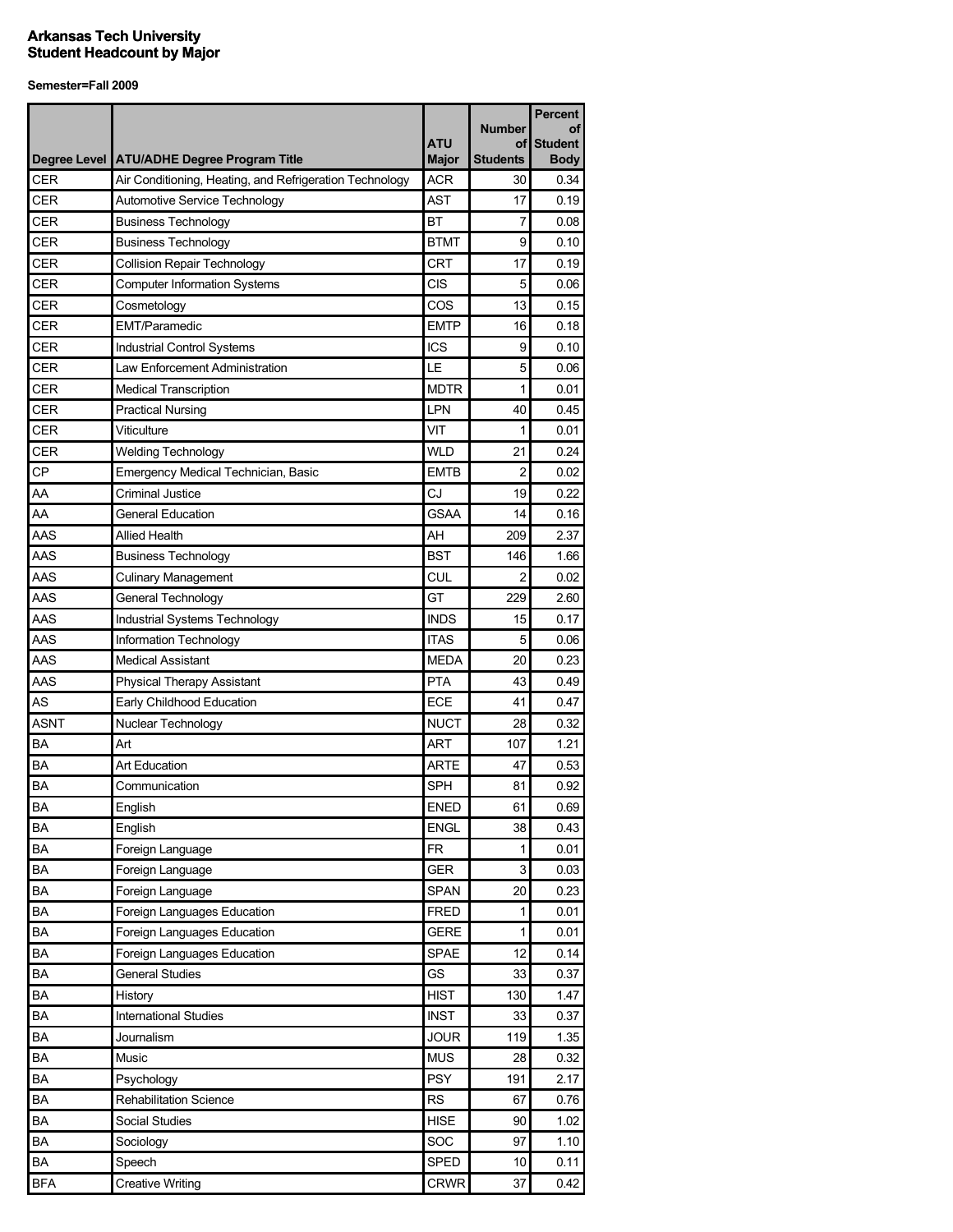|             |                                                |                            |                       | Percent                       |
|-------------|------------------------------------------------|----------------------------|-----------------------|-------------------------------|
|             |                                                |                            | <b>Number</b>         | οf                            |
|             | Degree Level   ATU/ADHE Degree Program Title   | <b>ATU</b><br><b>Major</b> | of<br><b>Students</b> | <b>Student</b><br><b>Body</b> |
| <b>BFA</b>  | <b>Creative Writing</b>                        | <b>CWED</b>                | 4                     | 0.05                          |
| <b>BME</b>  | <b>Music Education</b>                         | <b>MUED</b>                | 124                   | 1.41                          |
| <b>BPS</b>  | <b>Professional Studies</b>                    | PS                         | 164                   | 1.86                          |
| <b>BS</b>   | <b>Agriculture Business</b>                    | <b>AGBU</b>                | 175                   | 1.99                          |
| <b>BS</b>   | <b>Agriculture Business</b>                    | <b>PM</b>                  | 1                     | 0.01                          |
| <b>BS</b>   | Biology                                        | <b>BIOL</b>                | 150                   | 1.70                          |
| <b>BS</b>   | <b>Business Education</b>                      | <b>BUED</b>                | 18                    | 0.20                          |
| <b>BS</b>   | Chemistry                                      | CHEM                       | 54                    | 0.61                          |
| <b>BS</b>   | <b>Computer Science</b>                        | <b>COMS</b>                | 62                    | 0.70                          |
| <b>BS</b>   | Early Childhood Education                      | <b>ECED</b>                | 423                   | 4.80                          |
| <b>BS</b>   | <b>Emergency Administration and Management</b> | <b>EAM</b>                 | 191                   | 2.17                          |
| <b>BS</b>   | <b>Engineering Physics</b>                     | <b>ENPH</b>                | 14                    | 0.16                          |
| <b>BS</b>   | <b>Fisheries and Wildlife Biology</b>          | <b>FW</b>                  | 109                   | 1.24                          |
| <b>BS</b>   | Geology                                        | <b>GEOL</b>                | 41                    | 0.47                          |
| <b>BS</b>   | <b>Health Information Management</b>           | HIM                        | 40                    | 0.45                          |
| <b>BS</b>   | Health and Physical Education                  | <b>HPE</b>                 | 305                   | 3.46                          |
| <b>BS</b>   | <b>Hospitality Administration</b>              | HA                         | 116                   | 1.32                          |
| <b>BS</b>   | Information Systems                            | IS                         | 67                    | 0.76                          |
| <b>BS</b>   | Information Technology                         | IT                         | 91                    | 1.03                          |
| <b>BS</b>   | Life Science and Earth Science                 | <b>LSED</b>                | 16                    | 0.18                          |
| <b>BS</b>   | Mathematics                                    | <b>MAED</b>                | 40                    | 0.45                          |
| <b>BS</b>   | Mathematics                                    | <b>MATH</b>                | 18                    | 0.20                          |
| <b>BS</b>   | Medical Technology                             | <b>MEDT</b>                | 13                    | 0.15                          |
| <b>BS</b>   | Middle Level Education                         | <b>MLED</b>                | 60                    | 0.68                          |
| <b>BS</b>   | Physical Science                               | <b>PSCI</b>                | 16                    | 0.18                          |
| <b>BS</b>   | Physical Science and Earth Science             | <b>PSED</b>                | 6                     | 0.07                          |
| <b>BS</b>   | Recreation and Park Administration             | <b>RPA</b>                 | 99                    | 1.12                          |
| <b>BSBA</b> | Accounting                                     | <b>ACCT</b>                | 161                   | 1.83                          |
| <b>BSBA</b> | <b>Economics and Finance</b>                   | <b>ECON</b>                | 59                    | 0.67                          |
| <b>BSBA</b> | Management and Marketing                       | <b>MGMK</b>                | 390                   | 4.42                          |
| <b>BSEE</b> | <b>Electrical Engineering</b>                  | <b>ELEG</b>                | 129                   | 1.46                          |
| <b>BSME</b> | <b>Mechanical Engineering</b>                  | <b>MCEG</b>                | 264                   | 3.00                          |
| <b>BSN</b>  | Nursing                                        | <b>NURN</b>                | 76                    | 0.86                          |
| <b>BSN</b>  | Nursing                                        | <b>NURS</b>                | 532                   | 6.04                          |
| MA          | English                                        | <b>ENLM</b>                | 43                    | 0.49                          |
| MA          | History                                        | <b>HISM</b>                | 12                    | 0.14                          |
| MA          | Multi-Media Journalism                         | <b>MMJR</b>                | 6                     | 0.07                          |
| <b>MA</b>   | Spanish                                        | <b>SPMA</b>                | 5                     | 0.06                          |
| MA          | Tch. English to Speakers of Other Lang.        | <b>TESL</b>                | 29                    | 0.33                          |
| <b>MED</b>  | <b>Educational Leadership</b>                  | <b>EDLD</b>                | 34                    | 0.39                          |
| <b>MED</b>  | <b>Elementary Education</b>                    | <b>ELEM</b>                | 20                    | 0.23                          |
| <b>MED</b>  | English                                        | <b>ENEM</b>                | $\overline{c}$        | 0.02                          |
| <b>MED</b>  | Instructional Improvement                      | <b>INIM</b>                | 10                    | 0.11                          |
| <b>MED</b>  | Instructional Technology                       | <b>ITED</b>                | 31                    | 0.35                          |
| <b>MED</b>  | Mathematics                                    | <b>MEM</b>                 | 1                     | 0.01                          |
| <b>MED</b>  | Physical Education                             | PE                         | 13                    | 0.15                          |
| <b>MED</b>  | School Counseling and Leadership               | COUN                       | 30                    | 0.34                          |
| <b>MED</b>  | Social Studies                                 | <b>SSTU</b>                | 4                     | 0.05                          |
| <b>MED</b>  | Teaching, Learning, and Leadership             | <b>MTLL</b>                | 32                    | 0.36                          |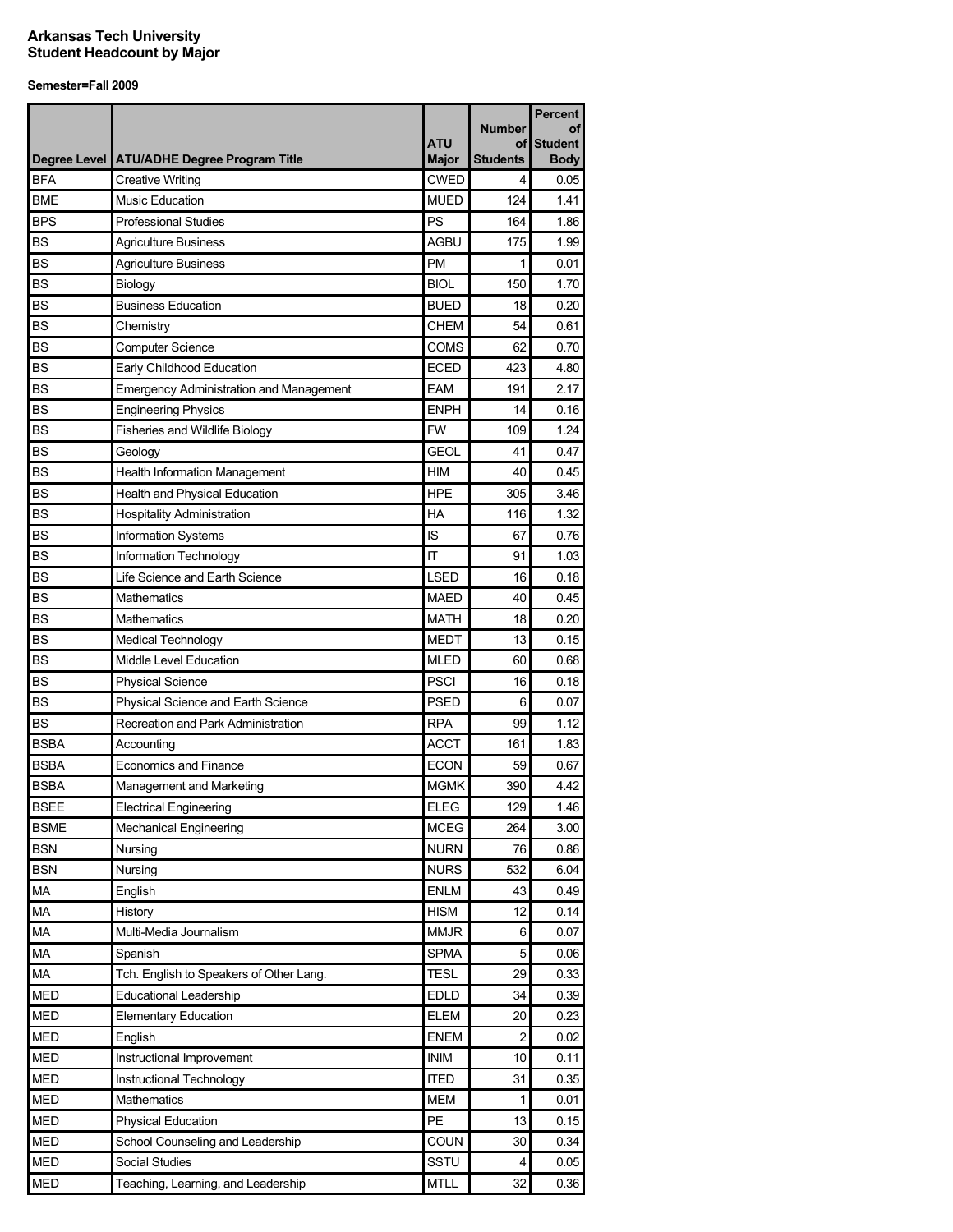| <b>Degree Level</b> | <b>ATU/ADHE Degree Program Title</b>              | <b>ATU</b><br><b>Major</b> | <b>Number</b><br>of<br><b>Students</b> | <b>Percent</b><br>οf<br><b>Student</b><br><b>Body</b> |
|---------------------|---------------------------------------------------|----------------------------|----------------------------------------|-------------------------------------------------------|
| <b>MENGR</b>        | Master of Engineering                             | <b>MSEG</b>                | 7                                      | 0.08                                                  |
| MI A                | <b>Liberal Arts</b>                               | COMM                       | 3                                      | 0.03                                                  |
| <b>MLA</b>          | <b>Liberal Arts</b>                               | <b>FNAR</b>                | $\overline{2}$                         | 0.02                                                  |
| <b>MLA</b>          | <b>Liberal Arts</b>                               | SOSC                       | 5                                      | 0.06                                                  |
| <b>MS</b>           | College Student Personnel Services                | <b>CSP</b>                 | 92                                     | 1.04                                                  |
| <b>MS</b>           | <b>Emergency Management and Homeland Security</b> | <b>EMHS</b>                | 58                                     | 0.66                                                  |
| <b>MS</b>           | <b>Fisheries and Wildlife Science</b>             | <b>FWMS</b>                | 9                                      | 0.10                                                  |
| <b>MS</b>           | Information Technology                            | <b>INFT</b>                | 58                                     | 0.66                                                  |
| <b>MS</b>           | Psychology                                        | <b>PSYM</b>                | 8                                      | 0.09                                                  |
| <b>MSE</b>          | Gifted and Talented                               | <b>GTED</b>                | 9                                      | 0.10                                                  |
| <b>MSN</b>          | Nursing                                           | <b>NUR</b>                 | 8                                      | 0.09                                                  |
| <b>EDS</b>          | <b>Educational Leadership</b>                     | <b>EDLS</b>                | 14                                     | 0.16                                                  |
| N/A                 | Biology                                           | <b>PMDB</b>                | 82                                     | 0.93                                                  |
| N/A                 | Biology                                           | <b>PPT</b>                 | 38                                     | 0.43                                                  |
| N/A                 | Chemistry                                         | <b>PDEN</b>                | 12                                     | 0.14                                                  |
| N/A                 | Chemistry                                         | <b>PDH</b>                 | 23                                     | 0.26                                                  |
| N/A                 | Chemistry                                         | <b>PMDC</b>                | 16                                     | 0.18                                                  |
| N/A                 | Chemistry                                         | PPHA                       | 57                                     | 0.65                                                  |
| N/A                 | History                                           | <b>PLAW</b>                | 16                                     | 0.18                                                  |
| N/A                 | Undeclared                                        | <b>NDG</b>                 | 245                                    | 2.78                                                  |
| N/A                 | Undeclared                                        | <b>NDGR</b>                | 16                                     | 0.18                                                  |
| N/A                 | Undeclared                                        | <b>NDUG</b>                | 673                                    | 7.64                                                  |
| N/A                 | Undeclared                                        | <b>TRUG</b>                | 4                                      | 0.05                                                  |
| N/A                 | Undeclared                                        | <b>UND</b>                 | 201                                    | 2.28                                                  |
| N/A                 | Undeclared                                        | <b>UNDE</b>                | 687                                    | 7.79                                                  |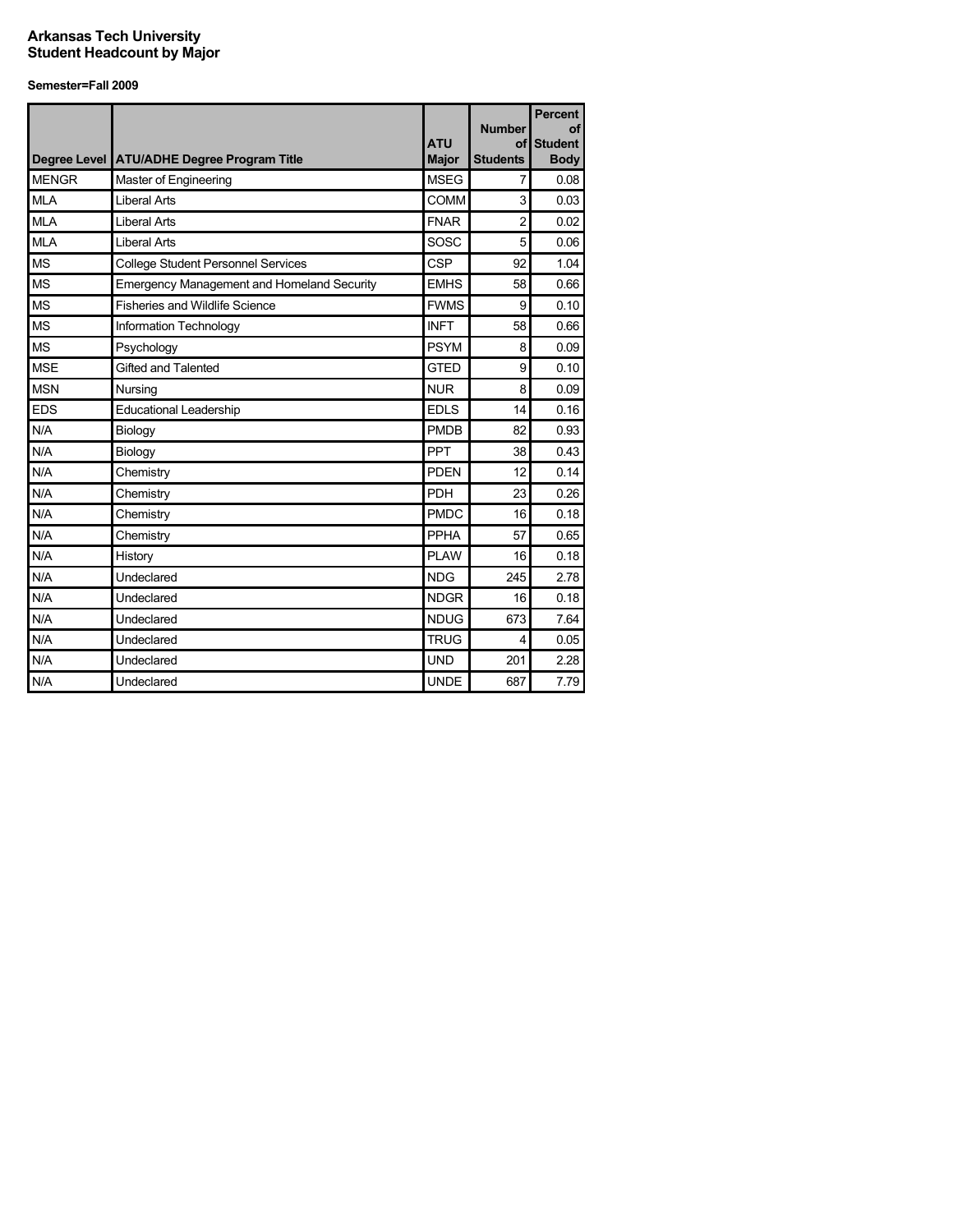|             |                                                         | <b>ATU</b>   | <b>Number</b><br>οf | <b>Percent</b><br>οf<br><b>Student</b> |
|-------------|---------------------------------------------------------|--------------|---------------------|----------------------------------------|
|             | Degree Level   ATU/ADHE Degree Program Title            | <b>Major</b> | <b>Students</b>     | <b>Body</b>                            |
| <b>CER</b>  | Air Conditioning, Heating, and Refrigeration Technology | <b>ACR</b>   | 13                  | 0.17                                   |
| <b>CER</b>  | Automotive Service Technology                           | <b>AST</b>   | 13                  | 0.17                                   |
| <b>CER</b>  | <b>Business Technology</b>                              | BT           | 12                  | 0.16                                   |
| <b>CER</b>  | <b>Business Technology</b>                              | <b>BTMT</b>  | 5                   | 0.07                                   |
| CER         | <b>Collision Repair Technology</b>                      | <b>CRT</b>   | 11                  | 0.15                                   |
| <b>CER</b>  | <b>Computer Information Systems</b>                     | CIS          | 7                   | 0.09                                   |
| <b>CER</b>  | Cosmetology                                             | COS          | 11                  | 0.15                                   |
| <b>CER</b>  | <b>EMT/Paramedic</b>                                    | <b>EMTP</b>  | 13                  | 0.17                                   |
| <b>CER</b>  | <b>Industrial Control Systems</b>                       | <b>ICS</b>   | 6                   | 0.08                                   |
| <b>CER</b>  | Law Enforcement Administration                          | LE           | $\overline{2}$      | 0.03                                   |
| <b>CER</b>  | <b>Practical Nursing</b>                                | LPN          | 31                  | 0.41                                   |
| <b>CER</b>  | <b>Welding Technology</b>                               | <b>WLD</b>   | 18                  | 0.24                                   |
| AA          | <b>Criminal Justice</b>                                 | CJ           | 21                  | 0.28                                   |
| AA          | <b>General Education</b>                                | <b>GSAA</b>  | 14                  | 0.19                                   |
| AAS         | <b>Allied Health</b>                                    | AH           | 165                 | 2.20                                   |
| AAS         | <b>Business Technology</b>                              | <b>BST</b>   | 151                 | 2.02                                   |
| AAS         | General Technology                                      | GT           | 170                 | 2.27                                   |
| AAS         | Industrial Systems Technology                           | <b>INDS</b>  | 15                  | 0.20                                   |
| AAS         | Information Technology                                  | <b>ITAS</b>  | 11                  | 0.15                                   |
| AAS         | <b>Medical Assistant</b>                                | <b>MEDA</b>  | 9                   | 0.12                                   |
| AS          | Early Childhood Education                               | <b>ECE</b>   | 33                  | 0.44                                   |
| <b>ASNT</b> | Nuclear Technology                                      | <b>NUCT</b>  | 18                  | 0.24                                   |
| ΒA          | Art                                                     | ART          | 133                 | 1.78                                   |
| BA          | <b>Art Education</b>                                    | ARTE         | 33                  | 0.44                                   |
| BA          | Communication                                           | <b>SPH</b>   | 96                  | 1.28                                   |
| BA          | English                                                 | <b>ENED</b>  | 46                  | 0.61                                   |
| BA          | English                                                 | <b>ENGL</b>  | 40                  | 0.53                                   |
| BA          | Foreign Language                                        | <b>FR</b>    | 1                   | 0.01                                   |
| ΒA          | Foreign Language                                        | <b>GER</b>   | 1                   | 0.01                                   |
| BA          | Foreign Language                                        | <b>SPAN</b>  | 28                  | 0.37                                   |
| BA          | Foreign Languages Education                             | <b>GERE</b>  | 1                   | 0.01                                   |
| BA          | Foreign Languages Education                             | <b>SPAE</b>  | 2                   | 0.03                                   |
| BA          | <b>General Studies</b>                                  | GS           | 39                  | 0.52                                   |
| BA          | History                                                 | <b>HIST</b>  | 129                 | 1.72                                   |
| BA          | <b>International Studies</b>                            | <b>INST</b>  | 36                  | 0.48                                   |
| BA          | Journalism                                              | <b>JOUR</b>  | 117                 | 1.56                                   |
| BA          | Music                                                   | <b>MUS</b>   | 39                  | 0.52                                   |
| BA          | Psychology                                              | <b>PSY</b>   | 190                 | 2.54                                   |
| BA          | Rehabilitation Science                                  | <b>RS</b>    | 55                  | 0.73                                   |
| BA          | Social Studies                                          | <b>HISE</b>  | 92                  | 1.23                                   |
| BA          | Sociology                                               | SOC          | 85                  | 1.13                                   |
| BA          | Speech                                                  | <b>SPED</b>  | 14                  | 0.19                                   |
| <b>BFA</b>  | <b>Creative Writing</b>                                 | <b>CRWR</b>  | 34                  | 0.45                                   |
| <b>BFA</b>  | <b>Creative Writing</b>                                 | <b>CWED</b>  | 2                   | 0.03                                   |
| <b>BME</b>  | Music Education                                         | <b>MUED</b>  | 125                 | 1.67                                   |
| <b>BPS</b>  | Professional Studies                                    | PS           | 86                  | 1.15                                   |
| <b>BS</b>   | <b>Agriculture Business</b>                             | AGBU         | 172                 | 2.30                                   |
| <b>BS</b>   | Biology                                                 | <b>BIOL</b>  | 121                 | 1.62                                   |
| <b>BS</b>   | <b>Business Education</b>                               | <b>BUED</b>  | 19                  | 0.25                                   |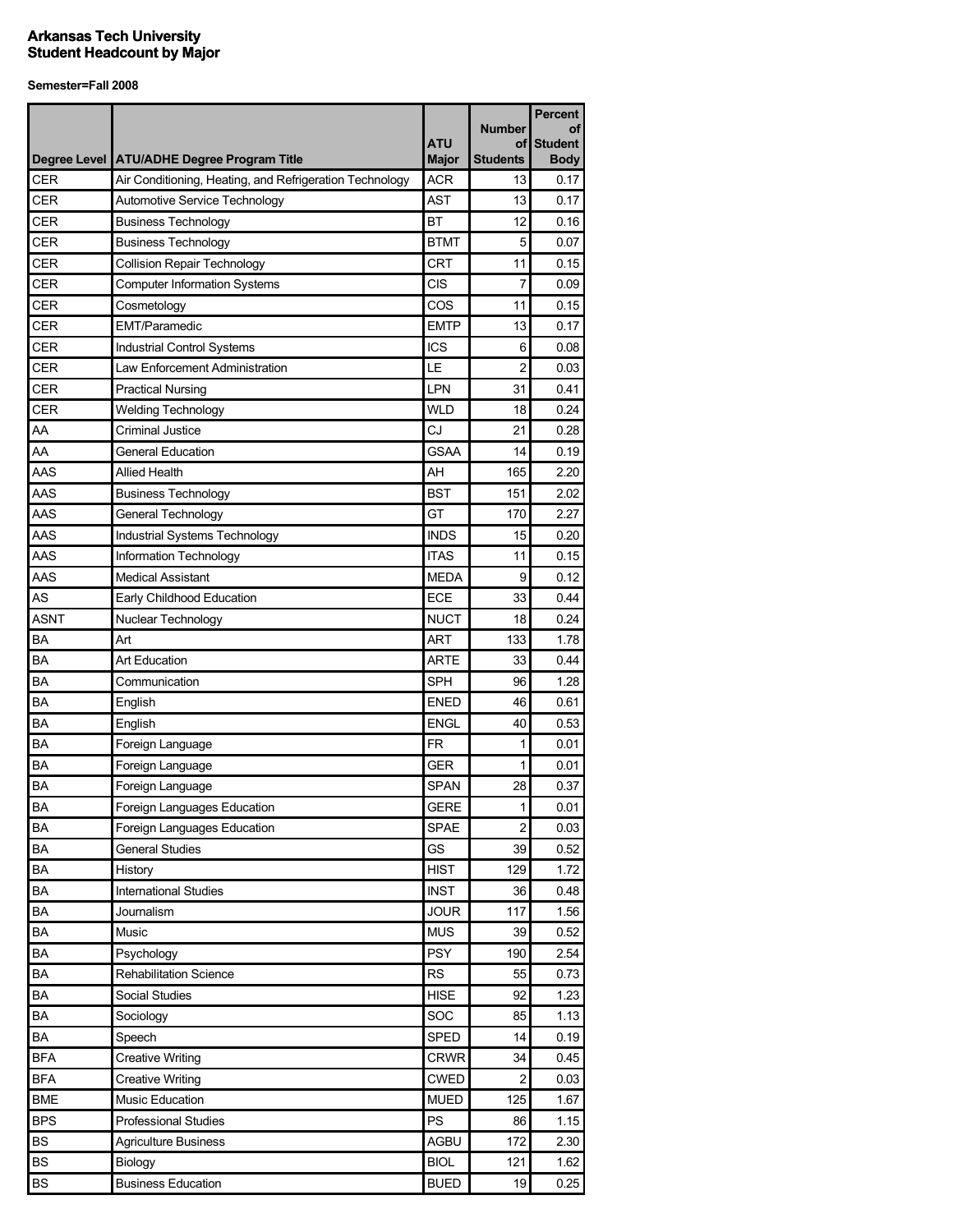|              |                                                |                     |                       | <b>Percent</b>                |
|--------------|------------------------------------------------|---------------------|-----------------------|-------------------------------|
|              |                                                |                     | Number                | οf                            |
| Degree Level | <b>ATU/ADHE Degree Program Title</b>           | ATU<br><b>Major</b> | of<br><b>Students</b> | <b>Student</b><br><b>Body</b> |
| <b>BS</b>    | Chemistry                                      | <b>BIOC</b>         | 1                     | 0.01                          |
| <b>BS</b>    | Chemistry                                      | <b>CHEM</b>         | 45                    | 0.60                          |
| <b>BS</b>    | <b>Computer Science</b>                        | COMS                | 62                    | 0.83                          |
| <b>BS</b>    | Early Childhood Education                      | <b>ECED</b>         | 413                   | 5.51                          |
| <b>BS</b>    | <b>Emergency Administration and Management</b> | <b>EAM</b>          | 181                   | 2.42                          |
| <b>BS</b>    | <b>Engineering Physics</b>                     | <b>ENPH</b>         | 12                    | 0.16                          |
| <b>BS</b>    | Fisheries and Wildlife Biology                 | <b>FW</b>           | 102                   | 1.36                          |
| <b>BS</b>    | Geology                                        | <b>GEOL</b>         | 25                    | 0.33                          |
| <b>BS</b>    | <b>Health Information Management</b>           | <b>HIM</b>          | 42                    | 0.56                          |
| <b>BS</b>    | Health and Physical Education                  | <b>HPE</b>          | 292                   | 3.90                          |
| <b>BS</b>    | <b>Hospitality Administration</b>              | <b>HA</b>           | 86                    | 1.15                          |
| <b>BS</b>    |                                                | IS                  | 59                    | 0.79                          |
| <b>BS</b>    | Information Systems                            | IT                  |                       |                               |
|              | Information Technology                         |                     | 87                    | 1.16                          |
| <b>BS</b>    | Life Science and Earth Science                 | <b>LSED</b>         | 8                     | 0.11                          |
| <b>BS</b>    | Mathematics                                    | <b>MAED</b>         | 35                    | 0.47                          |
| <b>BS</b>    | <b>Mathematics</b>                             | <b>MATH</b>         | 9                     | 0.12                          |
| BS           | Medical Technology                             | <b>MEDT</b>         | 11                    | 0.15                          |
| <b>BS</b>    | Middle Level Education                         | <b>MLED</b>         | 46                    | 0.61                          |
| <b>BS</b>    | <b>Physical Science</b>                        | <b>PSCI</b>         | 18                    | 0.24                          |
| <b>BS</b>    | Physical Science and Earth Science             | <b>PSED</b>         | 7                     | 0.09                          |
| <b>BS</b>    | Recreation and Park Administration             | <b>RPA</b>          | 72                    | 0.96                          |
| <b>BSBA</b>  | Accounting                                     | <b>ACCT</b>         | 179                   | 2.39                          |
| <b>BSBA</b>  | <b>Economics and Finance</b>                   | <b>ECON</b>         | 77                    | 1.03                          |
| <b>BSBA</b>  | Management and Marketing                       | <b>MGMK</b>         | 379                   | 5.06                          |
| <b>BSEE</b>  | <b>Electrical Engineering</b>                  | <b>ELEG</b>         | 106                   | 1.41                          |
| <b>BSME</b>  | <b>Mechanical Engineering</b>                  | <b>MCEG</b>         | 252                   | 3.36                          |
| <b>BSN</b>   | Nursing                                        | <b>NURN</b>         | $\overline{c}$        | 0.03                          |
| <b>BSN</b>   | Nursing                                        | <b>NURS</b>         | 515                   | 6.87                          |
| MA           | English                                        | <b>ENLM</b>         | 40                    | 0.53                          |
| <b>MA</b>    | History                                        | <b>HISM</b>         | 9                     | 0.12                          |
| MA           | Multi-Media Journalism                         | <b>MMJR</b>         | 7                     | 0.09                          |
| <b>MA</b>    | Spanish                                        | <b>SPMA</b>         | 1                     | 0.01                          |
| MA           | Tch. English to Speakers of Other Lang.        | <b>TESL</b>         | 34                    | 0.45                          |
| <b>MED</b>   | <b>Educational Leadership</b>                  | <b>EDLD</b>         | 31                    | 0.41                          |
| <b>MED</b>   | <b>Elementary Education</b>                    | <b>ELEM</b>         | 9                     | 0.12                          |
| <b>MED</b>   | English                                        | ENEM                | 2                     | 0.03                          |
| <b>MED</b>   | Instructional Improvement                      | <b>INIM</b>         | 5                     | 0.07                          |
| <b>MED</b>   | Instructional Technology                       | <b>ITED</b>         | 50                    | 0.67                          |
| <b>MED</b>   | Mathematics                                    | <b>MEM</b>          | 2                     | 0.03                          |
| <b>MED</b>   | <b>Physical Education</b>                      | PE                  | 12                    | 0.16                          |
| <b>MED</b>   | School Counseling and Leadership               | COUN                | 25                    | 0.33                          |
| MED          | Social Studies                                 | <b>SSTU</b>         | 2                     | 0.03                          |
| <b>MED</b>   | Teaching, Learning, and Leadership             | <b>MTLL</b>         | 33                    | 0.44                          |
| <b>MENGR</b> | Master of Engineering                          | <b>MSEG</b>         | 4                     | 0.05                          |
| <b>MLA</b>   | <b>Liberal Arts</b>                            | COMM                | 6                     | 0.08                          |
| <b>MLA</b>   | <b>Liberal Arts</b>                            | <b>FNAR</b>         | 5                     | 0.07                          |
| <b>MLA</b>   | <b>Liberal Arts</b>                            | SOSC                | 5                     | 0.07                          |
| MS           | <b>College Student Personnel Services</b>      | <b>CSP</b>          | 69                    | 0.92                          |
| <b>MS</b>    | Emergency Management and Homeland Security     | <b>EMHS</b>         | 51                    | 0.68                          |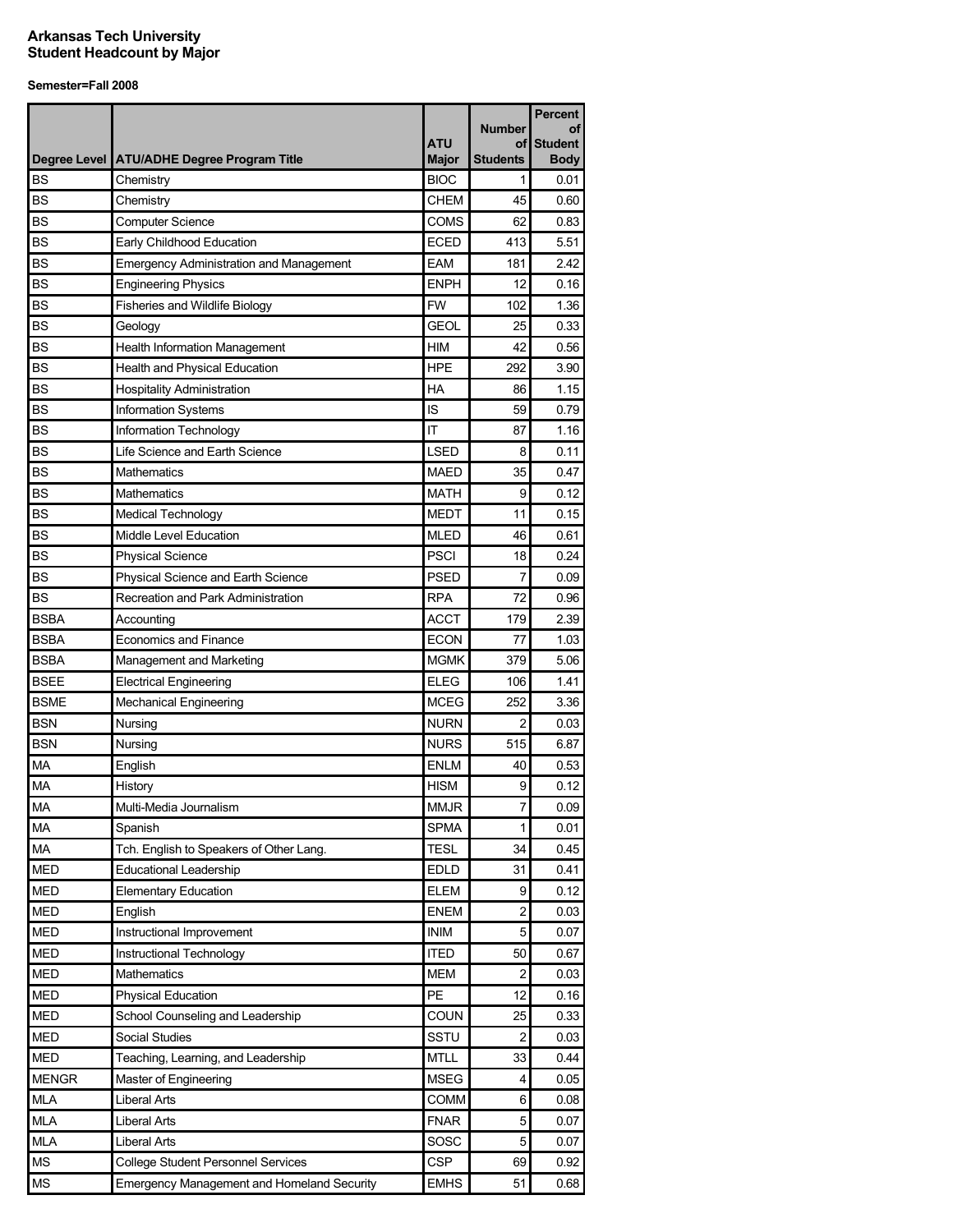|            | Degree Level ATU/ADHE Degree Program Title | <b>ATU</b><br><b>Major</b> | <b>Number</b><br>of<br><b>Students</b> | <b>Percent</b><br><b>of</b><br><b>Student</b><br><b>Body</b> |
|------------|--------------------------------------------|----------------------------|----------------------------------------|--------------------------------------------------------------|
| <b>MS</b>  | <b>Fisheries and Wildlife Science</b>      | <b>FWMS</b>                | 9                                      | 0.12                                                         |
| <b>MS</b>  | Information Technology                     | <b>INFT</b>                | 59                                     | 0.79                                                         |
| <b>MS</b>  | Psychology                                 | <b>PSYM</b>                | 10                                     | 0.13                                                         |
| <b>MSE</b> | Gifted and Talented                        | <b>GTED</b>                | 11                                     | 0.15                                                         |
| <b>MSN</b> | Nursing                                    | <b>NUR</b>                 | 4                                      | 0.05                                                         |
| <b>EDS</b> | Educational Leadership                     | <b>EDLS</b>                | 17                                     | 0.23                                                         |
| N/A        | Biology                                    | <b>PMDB</b>                | 86                                     | 1.15                                                         |
| N/A        | Biology                                    | <b>PPT</b>                 | 6                                      | 0.08                                                         |
| N/A        | Chemistry                                  | <b>PDEN</b>                | 13                                     | 0.17                                                         |
| N/A        | Chemistry                                  | PDH                        | 22                                     | 0.29                                                         |
| N/A        | Chemistry                                  | <b>PMDC</b>                | 12                                     | 0.16                                                         |
| N/A        | Chemistry                                  | <b>PPHA</b>                | 44                                     | 0.59                                                         |
| N/A        | History                                    | <b>PLAW</b>                | 14                                     | 0.19                                                         |
| N/A        | Undeclared                                 | <b>NDG</b>                 | 61                                     | 0.81                                                         |
| N/A        | Undeclared                                 | <b>NDGR</b>                | 20                                     | 0.27                                                         |
| N/A        | Undeclared                                 | <b>NDUG</b>                | 311                                    | 4.15                                                         |
| N/A        | Undeclared                                 | <b>TRUG</b>                | 4                                      | 0.05                                                         |
| N/A        | Undeclared                                 | <b>UND</b>                 | 89                                     | 1.19                                                         |
| N/A        | Undeclared                                 | <b>UNDE</b>                | 690                                    | 9.21                                                         |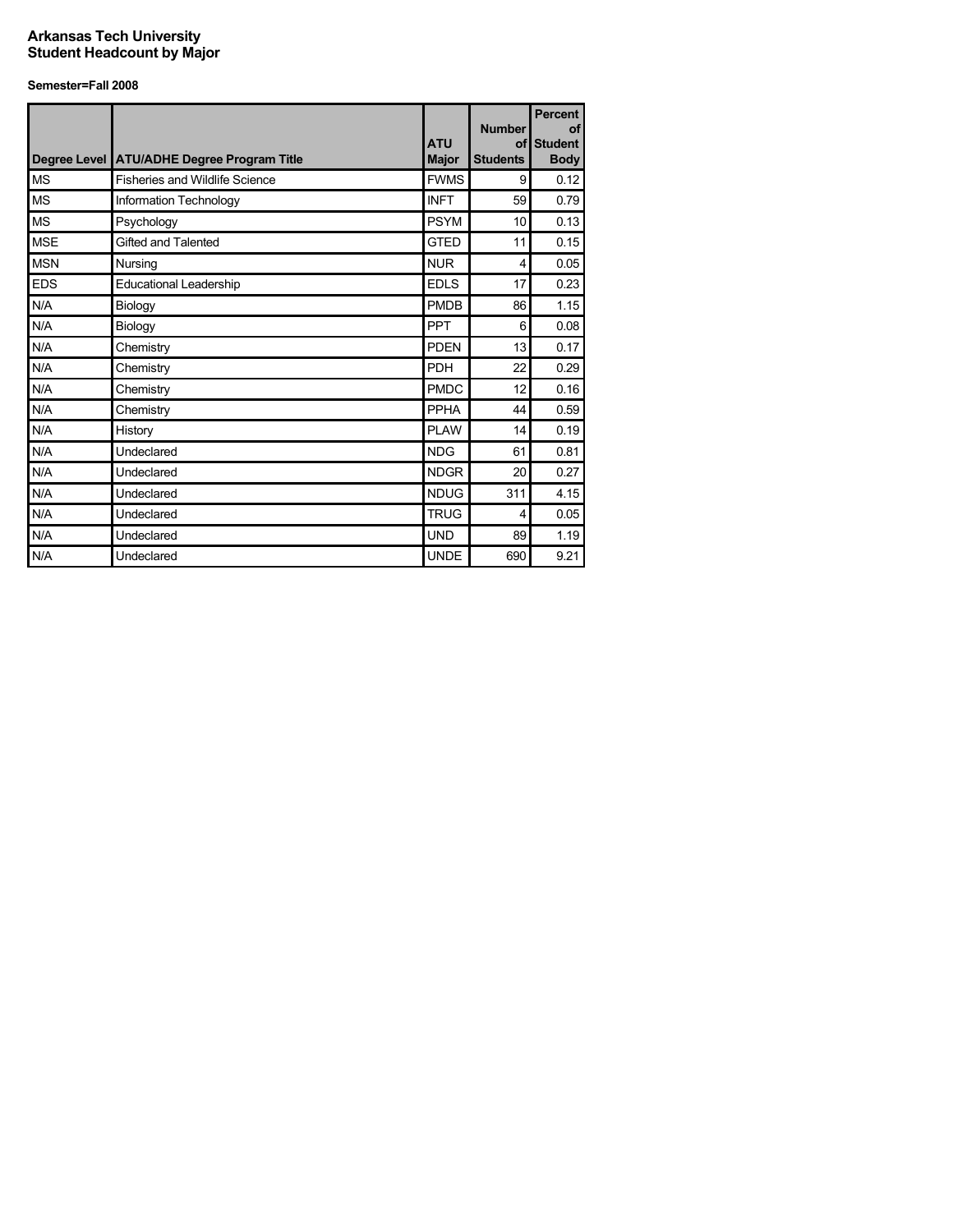|             |                                                         | <b>ATU</b>   | <b>Number</b><br>οf | <b>Percent</b><br>οf<br><b>Student</b> |
|-------------|---------------------------------------------------------|--------------|---------------------|----------------------------------------|
|             | Degree Level   ATU/ADHE Degree Program Title            | <b>Major</b> | <b>Students</b>     | <b>Body</b>                            |
| <b>CER</b>  | Air Conditioning, Heating, and Refrigeration Technology | <b>ACR</b>   | 8                   | 0.11                                   |
| CER         | Automotive Service Technology                           | <b>AST</b>   | 11                  | 0.15                                   |
| <b>CER</b>  | <b>Business Technology</b>                              | <b>BT</b>    | 22                  | 0.29                                   |
| CER         | <b>Business Technology</b>                              | <b>BTMT</b>  | 4                   | 0.05                                   |
| CER         | <b>Collision Repair Technology</b>                      | <b>CRT</b>   | 11                  | 0.15                                   |
| <b>CER</b>  | <b>Computer Information Systems</b>                     | CIS          | 6                   | 0.08                                   |
| <b>CER</b>  | Cosmetology                                             | COS          | 14                  | 0.19                                   |
| <b>CER</b>  | <b>EMT/Paramedic</b>                                    | <b>EMTP</b>  | 30                  | 0.40                                   |
| <b>CER</b>  | Industrial Control Systems                              | <b>ICS</b>   | 6                   | 0.08                                   |
| <b>CER</b>  | <b>Medical Transcription</b>                            | <b>MDTR</b>  | $\overline{c}$      | 0.03                                   |
| <b>CER</b>  | <b>Practical Nursing</b>                                | <b>LPN</b>   | 38                  | 0.51                                   |
| <b>CER</b>  | <b>Welding Technology</b>                               | <b>WLD</b>   | 9                   | 0.12                                   |
| AA          | Criminal Justice                                        | CJ           | 29                  | 0.39                                   |
| AA          | <b>General Education</b>                                | <b>GSAA</b>  | 14                  | 0.19                                   |
| AAS         | <b>Allied Health</b>                                    | AH           | 154                 | 2.06                                   |
| AAS         | <b>Business Technology</b>                              | <b>BST</b>   | 141                 | 1.89                                   |
| AAS         | General Technology                                      | GT           | 141                 | 1.89                                   |
| AAS         | Industrial Systems Technology                           | <b>INDS</b>  | 12                  | 0.16                                   |
| AAS         | Information Technology                                  | <b>ITAS</b>  | 7                   | 0.09                                   |
| AAS         | <b>Medical Assistant</b>                                | <b>MEDA</b>  | 10                  | 0.13                                   |
| AS          | Early Childhood Education                               | ECE          | 24                  | 0.32                                   |
| <b>ASNT</b> | Nuclear Technology                                      | <b>NUCT</b>  | 18                  | 0.24                                   |
| ΒA          | Art                                                     | ART          | 130                 | 1.74                                   |
| BA          | <b>Art Education</b>                                    | <b>ARTE</b>  | 38                  | 0.51                                   |
| BA          | Communication                                           | <b>SPH</b>   | 109                 | 1.46                                   |
| BA          | English                                                 | <b>ENED</b>  | 46                  | 0.62                                   |
| BA          | English                                                 | <b>ENGL</b>  | 44                  | 0.59                                   |
| BA          | Foreign Language                                        | <b>FR</b>    | 1                   | 0.01                                   |
| BA          | Foreign Language                                        | GER          | 1                   | 0.01                                   |
| BA          | Foreign Language                                        | <b>SPAN</b>  | 29                  | 0.39                                   |
| <b>BA</b>   | Foreign Languages Education                             | <b>GERE</b>  | 2                   | 0.03                                   |
| BA          | Foreign Languages Education                             | SPAE         | 3                   | 0.04                                   |
| BA          | <b>General Studies</b>                                  | GS           | 45                  | 0.60                                   |
| BA          | History                                                 | <b>HIST</b>  | 134                 | 1.79                                   |
| BA          | <b>International Studies</b>                            | <b>INST</b>  | 26                  | 0.35                                   |
| BA          | Journalism                                              | <b>JOUR</b>  | 114                 | 1.52                                   |
| BA          | Music                                                   | <b>MUS</b>   | 31                  | 0.41                                   |
| BA          | Psychology                                              | <b>PSY</b>   | 174                 | 2.33                                   |
| BA          | <b>Rehabilitation Science</b>                           | <b>RS</b>    | 75                  | 1.00                                   |
| BA          | Social Studies                                          | <b>HISE</b>  | 93                  | 1.24                                   |
| BA          | Sociology                                               | SOC          | 95                  | 1.27                                   |
| BA          | Speech                                                  | <b>SPED</b>  | 15                  | 0.20                                   |
| <b>BFA</b>  | <b>Creative Writing</b>                                 | <b>CRWR</b>  | 35                  | 0.47                                   |
| <b>BFA</b>  | <b>Creative Writing</b>                                 | <b>CWED</b>  | 4                   | 0.05                                   |
| <b>BME</b>  | Music Education                                         | <b>MUED</b>  | 138                 | 1.85                                   |
| <b>BPS</b>  | <b>Professional Studies</b>                             | PS           | 28                  | 0.37                                   |
| <b>BS</b>   | <b>Agriculture Business</b>                             | AGBU         | 177                 | 2.37                                   |
| BS          | Biology                                                 | <b>BIOL</b>  | 128                 | 1.71                                   |
| BS          | <b>Business Education</b>                               | <b>BUED</b>  | 16                  | 0.21                                   |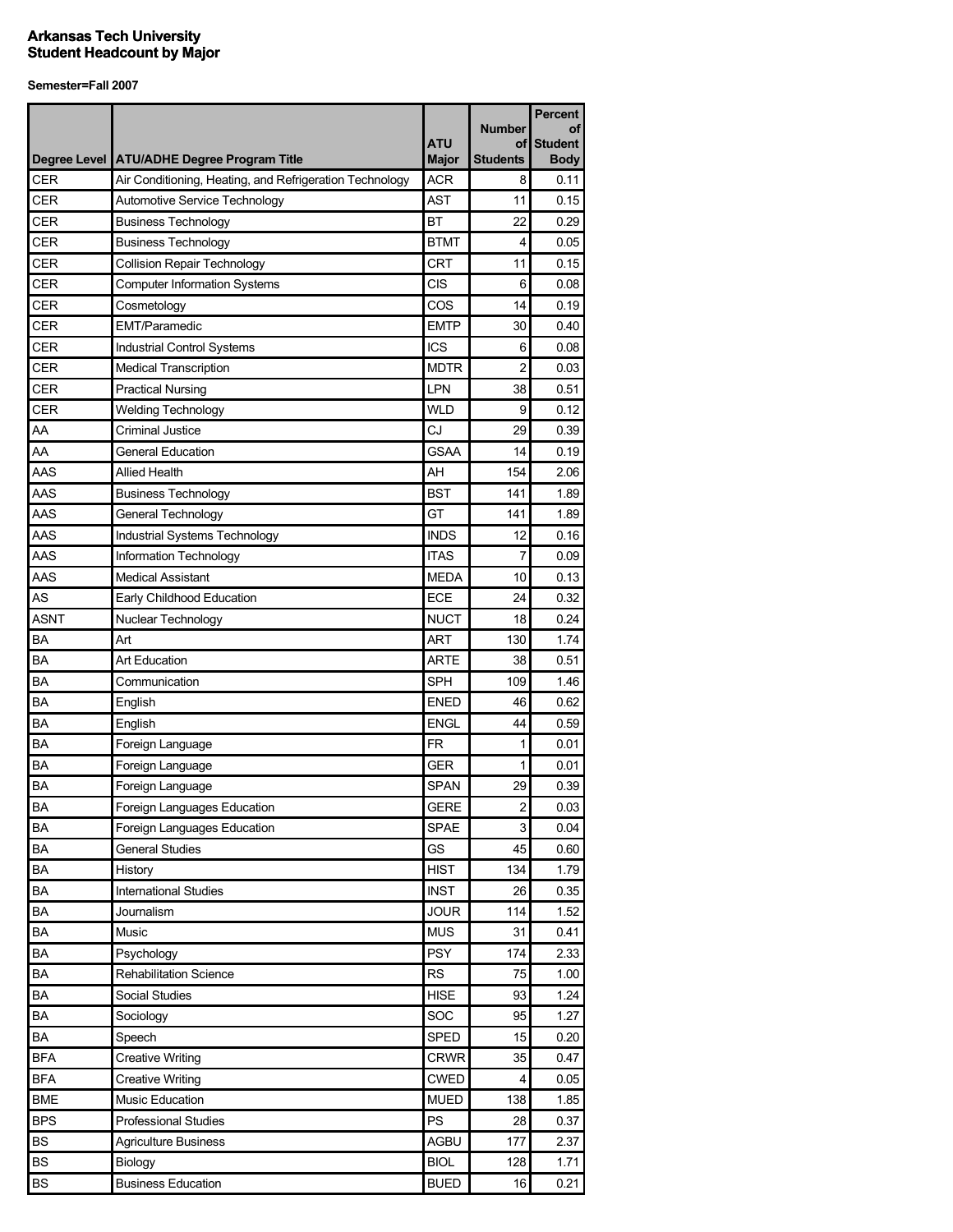|              |                                                   |                            |                       | <b>Percent</b>                |
|--------------|---------------------------------------------------|----------------------------|-----------------------|-------------------------------|
|              |                                                   |                            | <b>Number</b>         | οf                            |
| Degree Level | <b>ATU/ADHE Degree Program Title</b>              | <b>ATU</b><br><b>Major</b> | οf<br><b>Students</b> | <b>Student</b><br><b>Body</b> |
| <b>BS</b>    | Chemistry                                         | <b>CHEM</b>                | 52                    | 0.70                          |
| <b>BS</b>    | <b>Computer Science</b>                           | COMS                       | 72                    | 0.96                          |
| <b>BS</b>    | Early Childhood Education                         | <b>ECED</b>                | 430                   | 5.75                          |
| <b>BS</b>    | <b>Emergency Administration and Management</b>    | <b>EAM</b>                 | 183                   | 2.45                          |
| <b>BS</b>    | <b>Engineering Physics</b>                        | <b>ENPH</b>                | 13                    | 0.17                          |
| <b>BS</b>    | <b>Fisheries and Wildlife Biology</b>             | <b>FW</b>                  | 114                   | 1.52                          |
| <b>BS</b>    | Geology                                           | <b>GEOL</b>                | 20                    | 0.27                          |
| <b>BS</b>    | <b>Health Information Management</b>              | <b>HIM</b>                 | 59                    | 0.79                          |
| <b>BS</b>    | Health and Physical Education                     | <b>HPE</b>                 | 285                   | 3.81                          |
| <b>BS</b>    | <b>Hospitality Administration</b>                 | HA                         | 87                    | 1.16                          |
| <b>BS</b>    | <b>Information Systems</b>                        | IS                         | 76                    | 1.02                          |
| <b>BS</b>    | Information Technology                            | IT                         | 75                    | 1.00                          |
| <b>BS</b>    | Life Science and Earth Science                    | <b>LSED</b>                | 6                     | 0.08                          |
| <b>BS</b>    | <b>Mathematics</b>                                | <b>MAED</b>                | 42                    | 0.56                          |
| <b>BS</b>    | Mathematics                                       | <b>MATH</b>                | 11                    | 0.15                          |
| <b>BS</b>    | <b>Medical Technology</b>                         | <b>MEDT</b>                | 9                     | 0.12                          |
| <b>BS</b>    | Middle Level Education                            | <b>MLED</b>                | 47                    | 0.63                          |
| <b>BS</b>    | <b>Physical Science</b>                           | <b>PSCI</b>                | 14                    | 0.19                          |
| <b>BS</b>    | Physical Science and Earth Science                | <b>PSED</b>                | 7                     | 0.09                          |
| <b>BS</b>    | Recreation and Park Administration                | NR.                        | 1                     | 0.01                          |
| <b>BS</b>    | Recreation and Park Administration                | <b>RPA</b>                 | 86                    | 1.15                          |
| <b>BSBA</b>  | Accounting                                        | <b>ACCT</b>                | 166                   | 2.22                          |
| <b>BSBA</b>  | <b>Economics and Finance</b>                      | ECON                       | 75                    | 1.00                          |
| <b>BSBA</b>  | Management and Marketing                          | <b>MGMK</b>                | 426                   | 5.70                          |
| <b>BSEE</b>  | <b>Electrical Engineering</b>                     | <b>ELEG</b>                | 102                   | 1.36                          |
| <b>BSME</b>  | <b>Mechanical Engineering</b>                     | <b>MCEG</b>                | 223                   | 2.98                          |
| <b>BSN</b>   | Nursing                                           | <b>NURS</b>                | 474                   | 6.34                          |
| MA           | English                                           | <b>ENLM</b>                | 53                    | 0.71                          |
| MA           | History                                           | <b>HISM</b>                | 14                    | 0.19                          |
| <b>MA</b>    | Multi-Media Journalism                            | <b>MMJR</b>                | 6                     | 0.08                          |
| MA           | Spanish                                           | <b>SPMA</b>                | 1                     | 0.01                          |
| <b>MA</b>    | Tch. English to Speakers of Other Lang.           | <b>TESL</b>                | 38                    | 0.51                          |
| <b>MED</b>   | <b>Educational Leadership</b>                     | <b>EDLD</b>                | 46                    | 0.62                          |
| <b>MED</b>   | <b>Elementary Education</b>                       | <b>ELEM</b>                | 6                     | 0.08                          |
| <b>MED</b>   | English                                           | <b>ENEM</b>                | 3                     | 0.04                          |
| <b>MED</b>   | Instructional Improvement                         | <b>INIM</b>                | 8                     | 0.11                          |
| <b>MED</b>   | Instructional Technology                          | <b>ITED</b>                | 67                    | 0.90                          |
| <b>MED</b>   | Mathematics                                       | <b>MEM</b>                 | 1                     | 0.01                          |
| <b>MED</b>   | <b>Physical Education</b>                         | <b>PE</b>                  | 11                    | 0.15                          |
| <b>MED</b>   | School Counseling and Leadership                  | <b>COUN</b>                | 29                    | 0.39                          |
| <b>MED</b>   | Teaching, Learning, and Leadership                | <b>MTLL</b>                | 33                    | 0.44                          |
| <b>MENGR</b> | Master of Engineering                             | <b>MSEG</b>                | 1                     | 0.01                          |
| <b>MLA</b>   | <b>Liberal Arts</b>                               | COMM                       | 5                     | 0.07                          |
| MLA          | Liberal Arts                                      | <b>FNAR</b>                | $\mathbf{1}$          | 0.01                          |
| <b>MLA</b>   | <b>Liberal Arts</b>                               | SOSC                       | 3                     | 0.04                          |
| <b>MS</b>    | <b>College Student Personnel Services</b>         | <b>CSP</b>                 | 53                    | 0.71                          |
| <b>MS</b>    | <b>Emergency Management and Homeland Security</b> | <b>EMHS</b>                | 41                    | 0.55                          |
| <b>MS</b>    | <b>Fisheries and Wildlife Science</b>             | <b>FWMS</b>                | 11                    | 0.15                          |
| <b>MS</b>    | Information Technology                            | <b>INFT</b>                | 68                    | 0.91                          |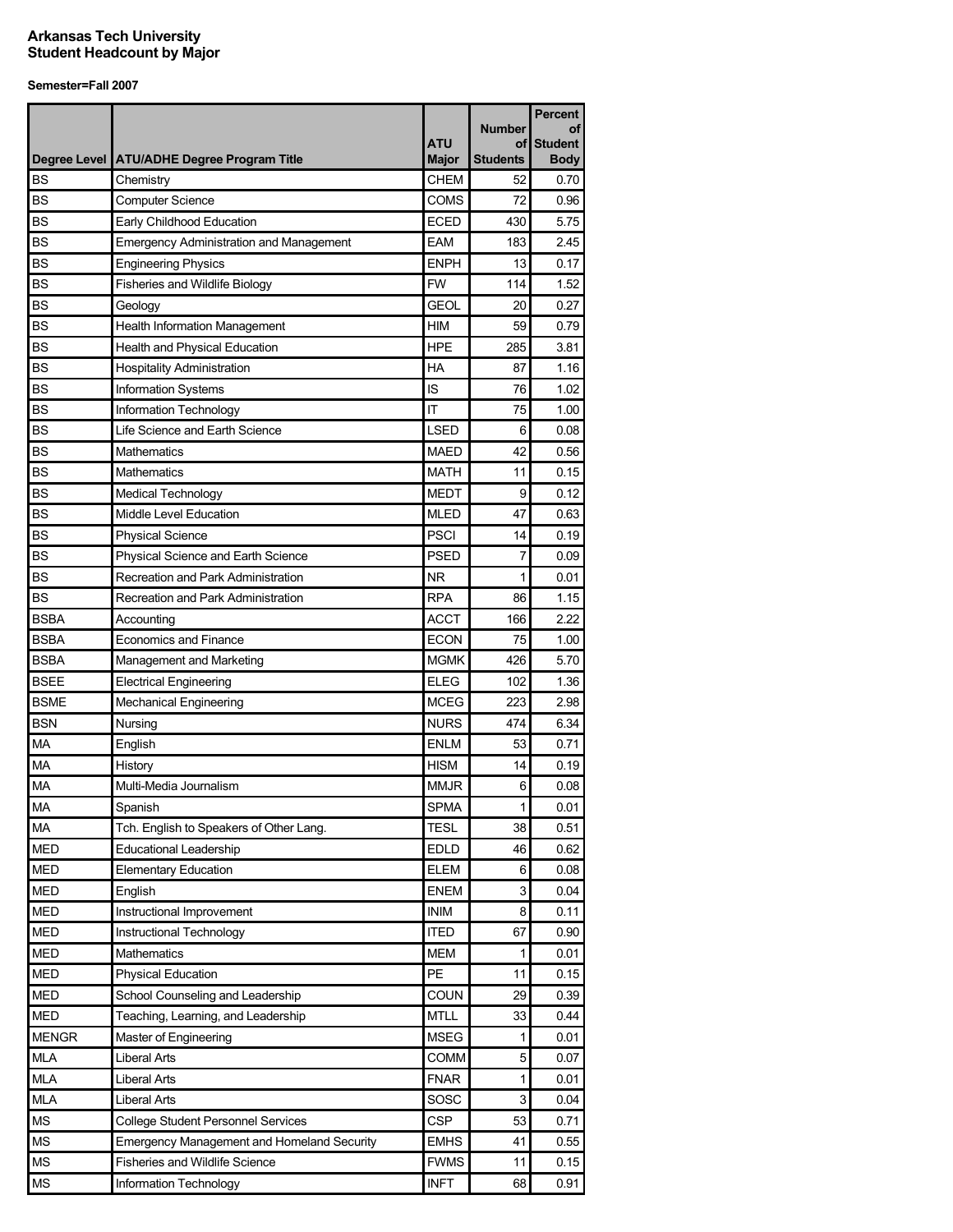|            | Degree Level ATU/ADHE Degree Program Title | <b>ATU</b><br><b>Major</b> | <b>Number</b><br><b>of</b><br><b>Students</b> | <b>Percent</b><br>of<br><b>Student</b><br><b>Body</b> |
|------------|--------------------------------------------|----------------------------|-----------------------------------------------|-------------------------------------------------------|
| <b>MS</b>  | Psychology                                 | <b>PSYM</b>                | 9                                             | 0.12                                                  |
| <b>MSE</b> | Gifted and Talented                        | <b>GTED</b>                | 8                                             | 0.11                                                  |
| <b>EDS</b> | <b>Educational Leadership</b>              | <b>EDLS</b>                | 22                                            | 0.29                                                  |
| N/A        | Biology                                    | <b>PMDB</b>                | 76                                            | 1.02                                                  |
| N/A        | Chemistry                                  | <b>PDEN</b>                | 18                                            | 0.24                                                  |
| N/A        | Chemistry                                  | <b>PDH</b>                 | 10                                            | 0.13                                                  |
| N/A        | Chemistry                                  | <b>PMDC</b>                | 15                                            | 0.20                                                  |
| N/A        | Chemistry                                  | <b>PPHA</b>                | 43                                            | 0.58                                                  |
| N/A        | History                                    | <b>PLAW</b>                | 21                                            | 0.28                                                  |
| N/A        | Undeclared                                 | <b>NDG</b>                 | 33                                            | 0.44                                                  |
| N/A        | Undeclared                                 | <b>NDGR</b>                | 45                                            | 0.60                                                  |
| N/A        | Undeclared                                 | <b>NDUG</b>                | 297                                           | 3.97                                                  |
| N/A        | Undeclared                                 | <b>TRUG</b>                | 5                                             | 0.07                                                  |
| N/A        | Undeclared                                 | <b>UND</b>                 | 39                                            | 0.52                                                  |
| N/A        | Undeclared                                 | <b>UNDE</b>                | 739                                           | 9.88                                                  |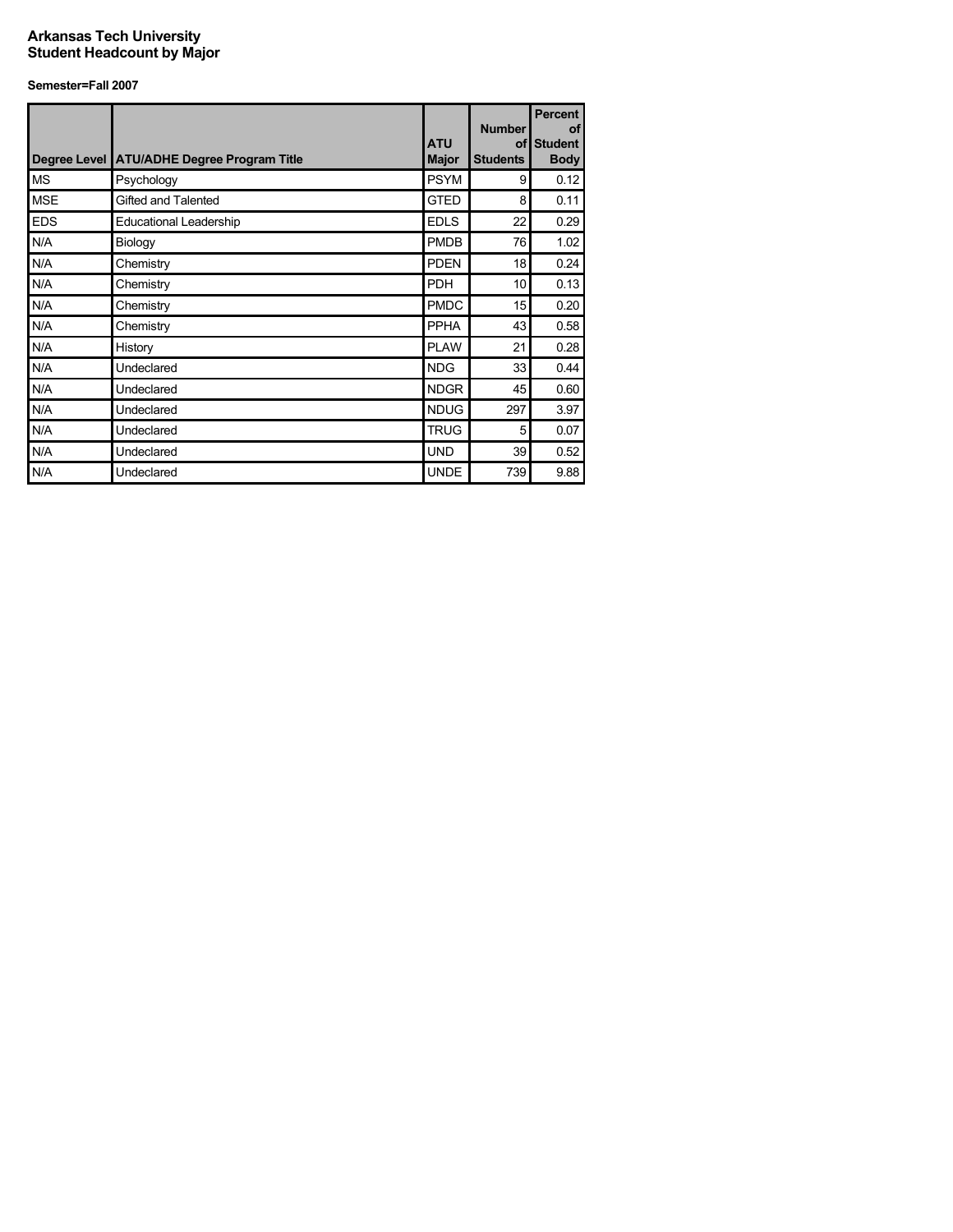|             |                                                         |                            |                       | <b>Percent</b>                |
|-------------|---------------------------------------------------------|----------------------------|-----------------------|-------------------------------|
|             |                                                         |                            | <b>Number</b>         | οf                            |
|             | Degree Level   ATU/ADHE Degree Program Title            | <b>ATU</b><br><b>Major</b> | οf<br><b>Students</b> | <b>Student</b><br><b>Body</b> |
| <b>CER</b>  | Air Conditioning, Heating, and Refrigeration Technology | <b>ACR</b>                 | 12                    | 0.17                          |
| <b>CER</b>  | Automotive Service Technology                           | <b>AST</b>                 | 10                    | 0.14                          |
| <b>CER</b>  | <b>Business Technology</b>                              | <b>BT</b>                  | 24                    | 0.34                          |
| <b>CER</b>  | <b>Business Technology</b>                              | <b>BTMT</b>                | 12                    | 0.17                          |
| <b>CER</b>  | <b>Collision Repair Technology</b>                      | <b>CRT</b>                 | 14                    | 0.20                          |
| <b>CER</b>  | <b>Computer Information Systems</b>                     | <b>CIS</b>                 | 6                     | 0.09                          |
| <b>CER</b>  | Cosmetology                                             | COS                        | 17                    | 0.24                          |
| <b>CER</b>  | <b>EMT/Paramedic</b>                                    | <b>EMTP</b>                | 29                    | 0.41                          |
| CER         | <b>Electronics Technology</b>                           | ELT                        | 2                     | 0.03                          |
| CER         | Medical Transcription                                   | <b>MDTR</b>                | 5                     | 0.07                          |
| <b>CER</b>  | <b>Practical Nursing</b>                                | <b>LPN</b>                 | 44                    | 0.63                          |
| <b>CER</b>  | <b>Welding Technology</b>                               | <b>WLD</b>                 | 11                    | 0.16                          |
| AA          | Criminal Justice                                        | CJ                         | 20                    | 0.28                          |
| AA          | General Education                                       | <b>GSAA</b>                | 13                    | 0.18                          |
| AAS         | <b>Allied Health</b>                                    | AH                         | 90                    | 1.28                          |
| AAS         | <b>Business Technology</b>                              | <b>BST</b>                 | 117                   | 1.66                          |
| AAS         | General Technology                                      | GT                         | 106                   | 1.51                          |
| AAS         | Industrial Systems Technology                           | <b>INDS</b>                | 20                    | 0.28                          |
| AAS         | Information Technology                                  | <b>ITAS</b>                | 6                     | 0.09                          |
| AAS         | <b>Medical Assistant</b>                                | <b>MEDA</b>                | 14                    | 0.20                          |
| AS          | Early Childhood Education                               | ECE                        | 16                    | 0.23                          |
| <b>ASNT</b> | Nuclear Technology                                      | <b>NUCT</b>                | 16                    | 0.23                          |
| BA          | Art                                                     | <b>ART</b>                 | 128                   | 1.82                          |
| BA          | <b>Art Education</b>                                    | <b>ARTE</b>                | 35                    | 0.50                          |
| BA          | Communication                                           | <b>SPH</b>                 | 113                   | 1.61                          |
| BA          | English                                                 | <b>ENED</b>                | 48                    | 0.68                          |
| BA          | English                                                 | <b>ENGL</b>                | 44                    | 0.63                          |
| BA          | Foreign Language                                        | <b>FR</b>                  | $\overline{c}$        | 0.03                          |
| ΒA          | Foreign Language                                        | GER                        | 2                     | 0.03                          |
| <b>BA</b>   | Foreign Language                                        | <b>SPAN</b>                | 37                    | 0.53                          |
| BA          | Foreign Languages Education                             | <b>FRED</b>                | $\mathbf{1}$          | 0.01                          |
| BA          | Foreign Languages Education                             | <b>GERE</b>                | 1                     | 0.01                          |
| BA          | Foreign Languages Education                             | SPAE                       | 12                    | 0.17                          |
| BA          | <b>General Studies</b>                                  | GS                         | 42                    | 0.60                          |
| BA          | History                                                 | <b>HIST</b>                | 135                   | 1.92                          |
| BA          | <b>International Studies</b>                            | <b>INST</b>                | 28                    | 0.40                          |
| BA          | Journalism                                              | <b>JOUR</b>                | 106                   | 1.51                          |
| BA          | Music                                                   | <b>MUS</b>                 | 31                    | 0.44                          |
| BA          | Psychology                                              | <b>PSY</b>                 | 150                   | 2.13                          |
| BA          | <b>Rehabilitation Science</b>                           | <b>RS</b>                  | 70                    | 0.99                          |
| BA          | Social Studies                                          | <b>HISE</b>                | 100                   | 1.42                          |
| BA          | Sociology                                               | SOC                        | 114                   | 1.62                          |
| BA          | Speech                                                  | <b>SPED</b>                | 15                    | 0.21                          |
| <b>BFA</b>  | <b>Creative Writing</b>                                 | <b>CRWR</b>                | 37                    | 0.53                          |
| <b>BFA</b>  | <b>Creative Writing</b>                                 | <b>CWED</b>                | 6                     | 0.09                          |
| <b>BME</b>  | Music Education                                         | <b>KBV</b>                 | 1                     | 0.01                          |
| <b>BME</b>  | Music Education                                         | <b>MUED</b>                | 129                   | 1.83                          |
| <b>BPS</b>  | <b>Professional Studies</b>                             | <b>CRJ</b>                 | 1                     | 0.01                          |
| <b>BPS</b>  | <b>Professional Studies</b>                             | PS                         | 38                    | 0.54                          |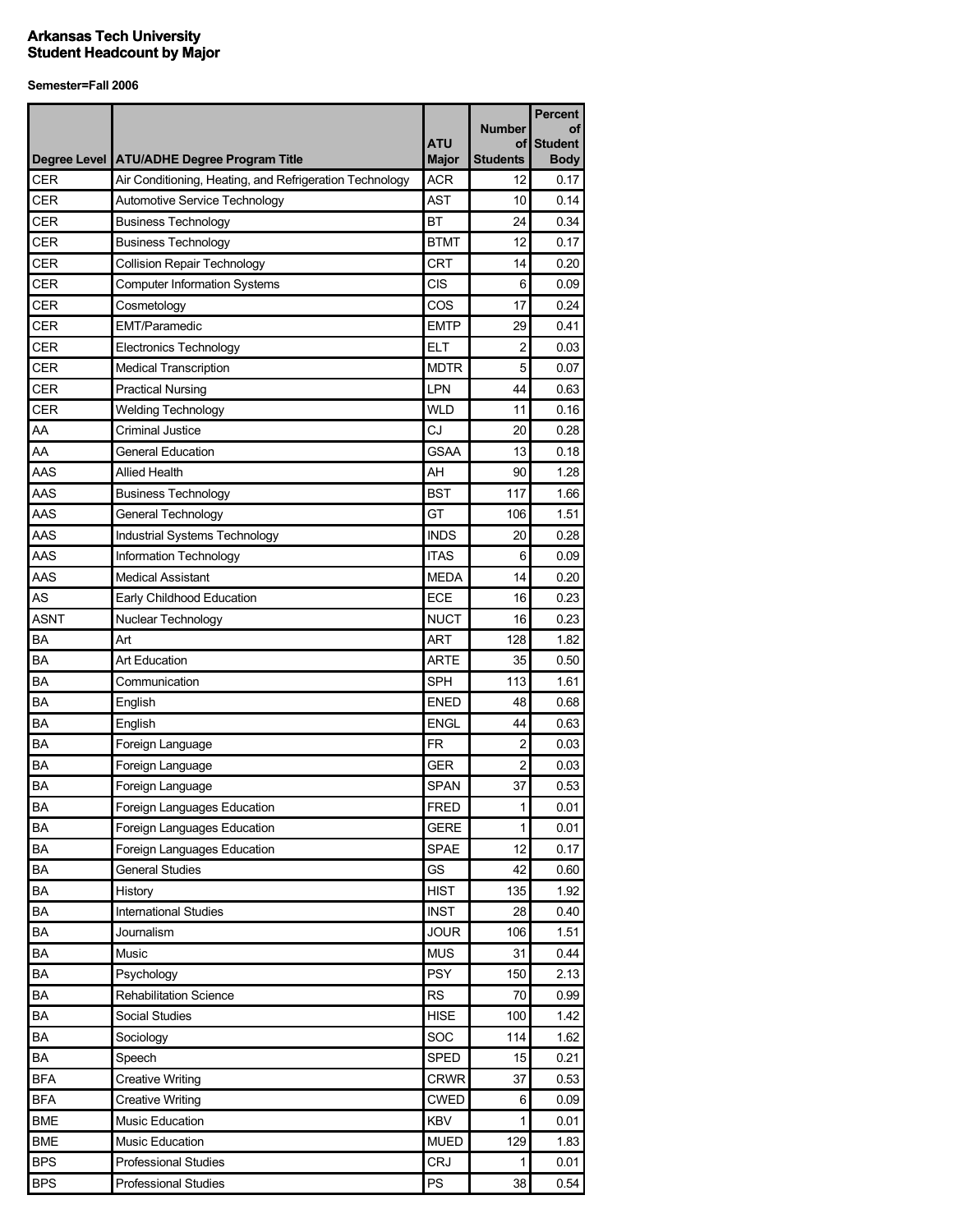|              |                                                   |                     |                       | Percent                       |
|--------------|---------------------------------------------------|---------------------|-----------------------|-------------------------------|
|              |                                                   |                     | <b>Number</b>         | οf                            |
| Degree Level | <b>ATU/ADHE Degree Program Title</b>              | ATU<br><b>Major</b> | of<br><b>Students</b> | <b>Student</b><br><b>Body</b> |
| <b>BS</b>    | <b>Agriculture Business</b>                       | <b>AGBU</b>         | 161                   | 2.29                          |
| <b>BS</b>    | <b>Agriculture Business</b>                       | <b>VET</b>          | 1                     | 0.01                          |
| <b>BS</b>    | Biology                                           | <b>BIOL</b>         | 153                   | 2.17                          |
| <b>BS</b>    | <b>Business Education</b>                         | <b>BUED</b>         | 20                    | 0.28                          |
| <b>BS</b>    | Chemistry                                         | <b>CHEM</b>         | 52                    | 0.74                          |
| <b>BS</b>    | <b>Computer Science</b>                           | <b>COMS</b>         | 79                    | 1.12                          |
| <b>BS</b>    | Early Childhood Education                         | <b>ECED</b>         | 400                   | 5.68                          |
| <b>BS</b>    | <b>Emergency Administration and Management</b>    | <b>EAM</b>          | 139                   | 1.97                          |
| <b>BS</b>    | <b>Engineering Physics</b>                        | <b>ENPH</b>         | 12                    | 0.17                          |
| <b>BS</b>    | Fisheries and Wildlife Biology                    | <b>FW</b>           | 98                    | 1.39                          |
| <b>BS</b>    | Geology                                           | <b>GEOL</b>         | 23                    | 0.33                          |
| <b>BS</b>    | Health Information Management                     | <b>HIM</b>          | 63                    | 0.90                          |
| <b>BS</b>    | Health and Physical Education                     | <b>HPE</b>          | 262                   | 3.72                          |
| <b>BS</b>    | <b>Hospitality Administration</b>                 | HA                  | 92                    | 1.31                          |
| <b>BS</b>    | Information Systems                               | IS                  | 79                    | 1.12                          |
| <b>BS</b>    | Information Technology                            | IT                  | 32                    | 0.45                          |
| <b>BS</b>    | Life Science and Earth Science                    | <b>LSED</b>         | 12                    | 0.17                          |
| <b>BS</b>    | Mathematics                                       | <b>MAED</b>         | 26                    | 0.37                          |
| <b>BS</b>    | Mathematics                                       | <b>MATH</b>         | 17                    | 0.24                          |
| <b>BS</b>    | <b>Medical Technology</b>                         | <b>MEDT</b>         | 15                    | 0.21                          |
| <b>BS</b>    | Middle Level Education                            | <b>MLED</b>         | 62                    | 0.88                          |
| <b>BS</b>    | <b>Physical Science</b>                           | <b>PSCI</b>         | 20                    | 0.28                          |
| <b>BS</b>    | <b>Physical Science and Earth Science</b>         | <b>PSED</b>         | 3                     | 0.04                          |
| <b>BS</b>    | Recreation and Park Administration                | <b>RPA</b>          | 95                    | 1.35                          |
| <b>BSBA</b>  | Accounting                                        | <b>ACCT</b>         | 150                   | 2.13                          |
| <b>BSBA</b>  | Economics and Finance                             | <b>ECON</b>         | 75                    | 1.07                          |
| <b>BSBA</b>  | Management and Marketing                          | <b>MGMK</b>         | 379                   | 5.39                          |
| <b>BSEE</b>  | <b>Electrical Engineering</b>                     | <b>ELEG</b>         | 101                   | 1.44                          |
| <b>BSME</b>  | <b>Mechanical Engineering</b>                     | <b>MCEG</b>         | 197                   | 2.80                          |
| <b>BSN</b>   | Nursing                                           | <b>NURS</b>         | 429                   | 6.10                          |
| MA           | English                                           | <b>ENLM</b>         | 42                    | 0.60                          |
| <b>MA</b>    | History                                           | <b>HISM</b>         | 19                    | 0.27                          |
| MA           | Multi-Media Journalism                            | <b>MMJR</b>         | 10                    | 0.14                          |
| MA           | Spanish                                           | <b>SPMA</b>         | 2                     | 0.03                          |
| MA           | Tch. English to Speakers of Other Lang.           | <b>TESL</b>         | 56                    | 0.80                          |
| <b>MED</b>   | <b>Educational Leadership</b>                     | <b>EDLD</b>         | 46                    | 0.65                          |
| <b>MED</b>   | <b>Elementary Education</b>                       | <b>ELEM</b>         | 11                    | 0.16                          |
| <b>MED</b>   | English                                           | <b>ENEM</b>         | 2                     | 0.03                          |
| <b>MED</b>   | Instructional Improvement                         | <b>INIM</b>         | 5                     | 0.07                          |
| <b>MED</b>   | Instructional Technology                          | <b>ITED</b>         | 72                    | 1.02                          |
| <b>MED</b>   | Mathematics                                       | <b>MEM</b>          | 3                     | 0.04                          |
| <b>MED</b>   | <b>Physical Education</b>                         | PE                  | 13                    | 0.18                          |
| <b>MED</b>   | School Counseling and Leadership                  | <b>COUN</b>         | 34                    | 0.48                          |
| <b>MED</b>   | Teaching, Learning, and Leadership                | MTLL                | 17                    | 0.24                          |
| <b>MLA</b>   | <b>Liberal Arts</b>                               | <b>COMM</b>         | 3                     | 0.04                          |
| MLA          | Liberal Arts                                      | <b>FNAR</b>         | 1                     | 0.01                          |
| <b>MLA</b>   | <b>Liberal Arts</b>                               | SOSC                | 6                     | 0.09                          |
| МS           | <b>College Student Personnel Services</b>         | <b>CSP</b>          | 55                    | 0.78                          |
| <b>MS</b>    | <b>Emergency Management and Homeland Security</b> | <b>EMHS</b>         | 29                    | 0.41                          |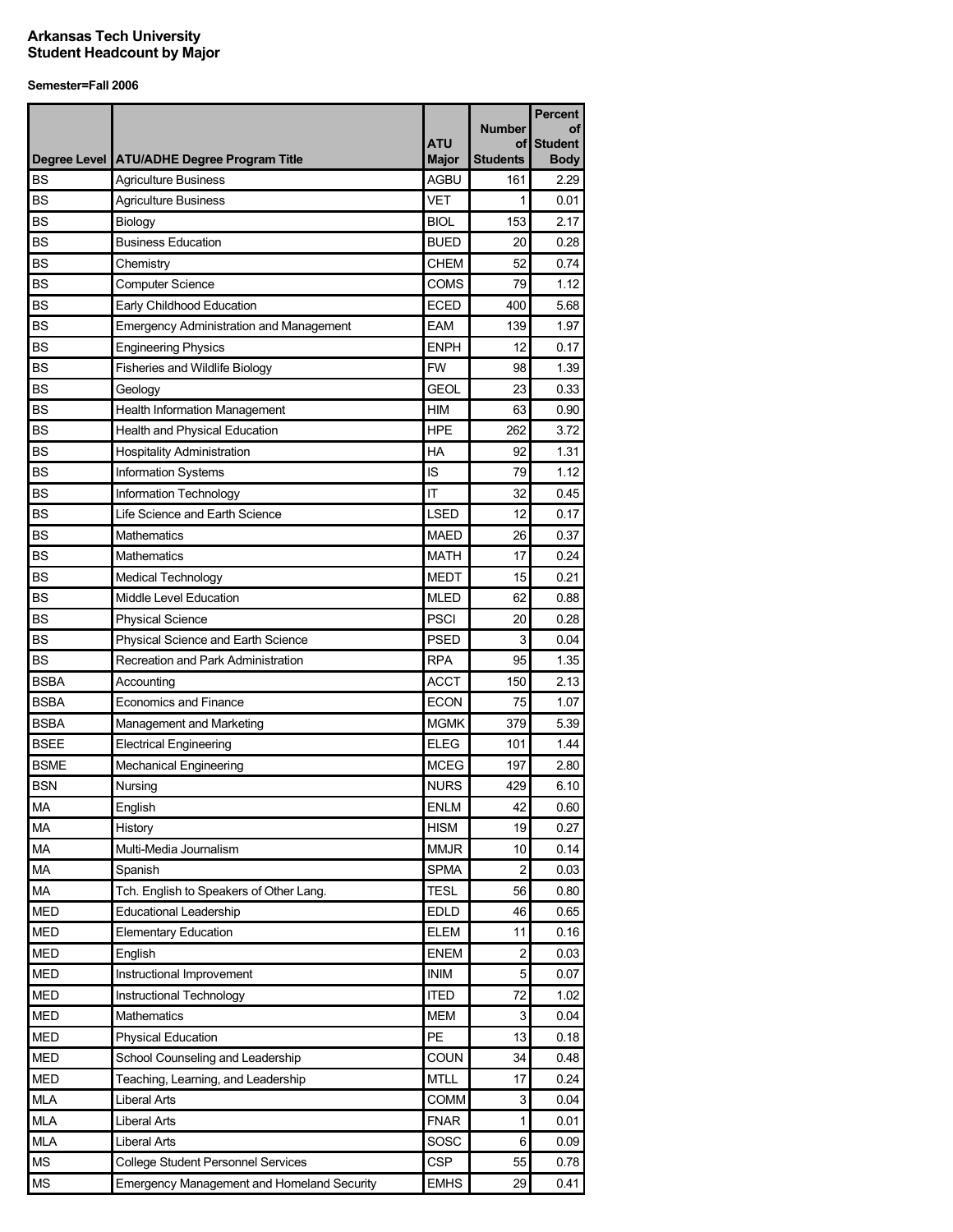|            | Degree Level ATU/ADHE Degree Program Title | <b>ATU</b><br><b>Major</b> | <b>Number</b><br>of l<br><b>Students</b> | <b>Percent</b><br>of<br><b>Student</b><br><b>Body</b> |
|------------|--------------------------------------------|----------------------------|------------------------------------------|-------------------------------------------------------|
| <b>MS</b>  | <b>Fisheries and Wildlife Science</b>      | <b>FWMS</b>                | 7                                        | 0.10                                                  |
| <b>MS</b>  | Information Technology                     | <b>INFT</b>                | 72                                       | 1.02                                                  |
| <b>MS</b>  | Psychology                                 | <b>PSYM</b>                | 8                                        | 0.11                                                  |
| <b>MSE</b> | Gifted and Talented                        | <b>GTED</b>                | 10                                       | 0.14                                                  |
| <b>EDS</b> | <b>Educational Leadership</b>              | <b>EDLS</b>                | 25                                       | 0.36                                                  |
| N/A        | Biology                                    | <b>PMDB</b>                | 68                                       | 0.97                                                  |
| N/A        | Chemistry                                  | <b>PDEN</b>                | 17                                       | 0.24                                                  |
| N/A        | Chemistry                                  | <b>PDH</b>                 | 9                                        | 0.13                                                  |
| N/A        | Chemistry                                  | <b>PMDC</b>                | 5                                        | 0.07                                                  |
| N/A        | Chemistry                                  | <b>PPHA</b>                | 41                                       | 0.58                                                  |
| N/A        | History                                    | <b>PLAW</b>                | 16                                       | 0.23                                                  |
| N/A        | Undeclared                                 | <b>NDGR</b>                | 55                                       | 0.78                                                  |
| N/A        | Undeclared                                 | <b>NDUG</b>                | 218                                      | 3.10                                                  |
| N/A        | Undeclared                                 | <b>TRUG</b>                | 9                                        | 0.13                                                  |
| N/A        | Undeclared                                 | <b>UNDE</b>                | 775                                      | 11.01                                                 |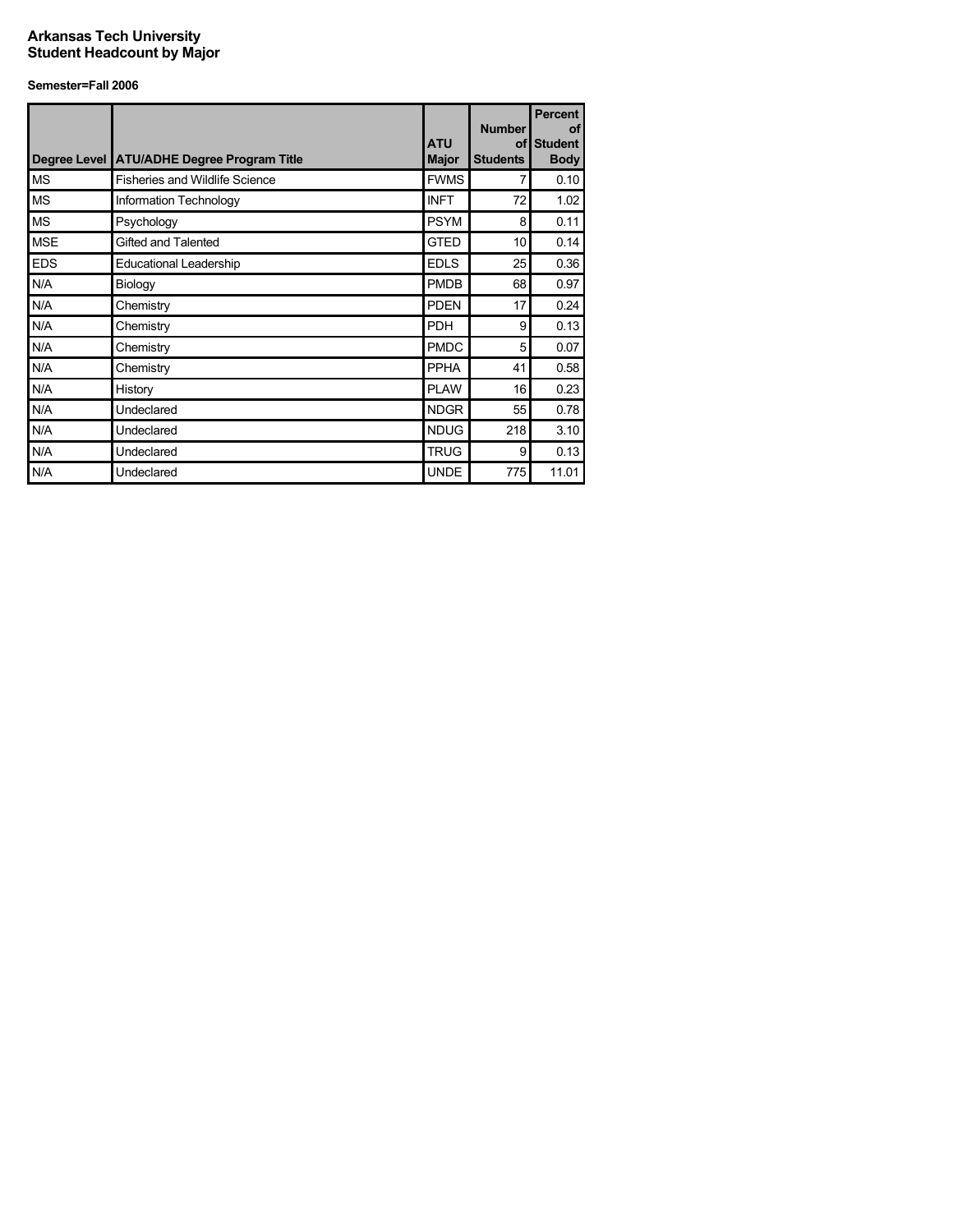| <b>Number</b><br>οf<br>ATU<br><b>Student</b><br>οf<br>Degree Level   ATU/ADHE Degree Program Title<br><b>Major</b><br><b>Students</b><br><b>Body</b><br>CER<br><b>ACR</b><br>Air Conditioning, Heating, and Refrigeration Technology<br>14<br>0.20<br><b>CER</b><br><b>ALT</b><br>Applied Laboratory Technology<br>1<br>0.01<br><b>CER</b><br><b>AMT</b><br>1<br>Automation Maintenance Technology<br>0.01<br>CER<br>AST<br>0.26<br>Automotive Service Technology<br>18<br><b>BT</b><br>CER<br>25<br>0.37<br><b>Business Technology</b><br><b>CER</b><br><b>BTMT</b><br><b>Business Technology</b><br>33<br>0.48<br><b>CER</b><br>CRT<br><b>Collision Repair Technology</b><br>29<br>0.42<br><b>CER</b><br>CIS<br><b>Computer Information Systems</b><br>13<br>0.19<br>CER<br>COS<br>24<br>0.35<br>Cosmetology<br>CER<br><b>EMT/Paramedic</b><br><b>EMTP</b><br>40<br>0.58<br>CER<br><b>ELT</b><br><b>Electronics Technology</b><br>6<br>0.09<br><b>CER</b><br><b>MDTR</b><br>8<br>0.12<br><b>Medical Transcription</b><br>LPN<br>CER<br><b>Practical Nursing</b><br>54<br>0.79<br>CER<br><b>WLD</b><br><b>Welding Technology</b><br>18<br>0.26<br>CJ<br>AA<br><b>Criminal Justice</b><br>15<br>0.22<br><b>GSAA</b><br>AA<br><b>General Education</b><br>10<br>0.15<br>AAS<br><b>Allied Health</b><br>AH<br>27<br>0.39<br><b>BST</b><br>AAS<br><b>Business Technology</b><br>65<br>0.95<br>AAS<br>GT<br>48<br>0.70<br>General Technology<br>AAS<br><b>INDS</b><br>Industrial Systems Technology<br>0.39<br>27<br>AAS<br><b>ITAS</b><br>Information Technology<br>8<br>0.12<br>AAS<br>16<br><b>Medical Assistant</b><br><b>MEDA</b><br>0.23<br>AS<br><b>ECE</b><br>Early Childhood Education<br>21<br>0.31<br><b>ASNT</b><br><b>NUCT</b><br>0.23<br>Nuclear Technology<br>16<br><b>BA</b><br>Art<br><b>ART</b><br>125<br>1.83<br><b>BA</b><br><b>ARTE</b><br>0.38<br>Art Education<br>26<br><b>BA</b><br><b>SPH</b><br>Communication<br>98<br>1.43<br>BA<br><b>ENED</b><br>English<br>48<br>0.70<br><b>BA</b><br><b>ENGL</b><br>English<br>30<br>0.44<br>BA<br><b>FR</b><br>0.01<br>Foreign Language<br>1<br><b>BA</b><br>GER<br>3<br>Foreign Language<br>0.04<br>BA<br>Foreign Language<br><b>SPAN</b><br>24<br>0.35<br>Foreign Languages Education<br><b>FRED</b><br>BA<br>1<br>0.01<br>BA<br>Foreign Languages Education<br><b>SPAE</b><br>24<br>0.35<br><b>General Studies</b><br>ΒA<br>GS<br>36<br>0.53<br><b>HIST</b><br>134<br>BA<br>History<br>1.96<br>International Studies<br><b>INST</b><br>29<br>BA<br>0.42<br>BA<br>Journalism<br><b>JOUR</b><br>110<br>1.61<br>BA<br>Music<br><b>MUS</b><br>34<br>0.50<br><b>PSY</b><br>BA<br>179<br>Psychology<br>2.62<br><b>RS</b><br>62<br>ΒA<br><b>Rehabilitation Science</b><br>0.91<br>BA<br>Social Studies<br><b>HISE</b><br>107<br>1.56<br>BA<br>SOC<br>111<br>1.62<br>Sociology<br>BA<br><b>SPED</b><br>14<br>Speech<br>0.20<br><b>CRWR</b><br><b>BFA</b><br><b>Creative Writing</b><br>44<br>0.64<br><b>CWED</b><br><b>BFA</b><br><b>Creative Writing</b><br>7<br>0.10<br><b>BME</b><br>Music Education<br><b>MUED</b><br>111<br>1.62<br><b>BPS</b><br><b>Professional Studies</b><br>AB<br>1<br>0.01<br><b>BPS</b><br>Professional Studies<br><b>IFT</b><br>1<br>0.01 |  |  | <b>Percent</b> |
|-------------------------------------------------------------------------------------------------------------------------------------------------------------------------------------------------------------------------------------------------------------------------------------------------------------------------------------------------------------------------------------------------------------------------------------------------------------------------------------------------------------------------------------------------------------------------------------------------------------------------------------------------------------------------------------------------------------------------------------------------------------------------------------------------------------------------------------------------------------------------------------------------------------------------------------------------------------------------------------------------------------------------------------------------------------------------------------------------------------------------------------------------------------------------------------------------------------------------------------------------------------------------------------------------------------------------------------------------------------------------------------------------------------------------------------------------------------------------------------------------------------------------------------------------------------------------------------------------------------------------------------------------------------------------------------------------------------------------------------------------------------------------------------------------------------------------------------------------------------------------------------------------------------------------------------------------------------------------------------------------------------------------------------------------------------------------------------------------------------------------------------------------------------------------------------------------------------------------------------------------------------------------------------------------------------------------------------------------------------------------------------------------------------------------------------------------------------------------------------------------------------------------------------------------------------------------------------------------------------------------------------------------------------------------------------------------------------------------------------------------------------------------------------------------------------------------------------------------------------------------------------------------------------------------------------------------------------------------------------------------------------------------------------------------------------------------------------------------------------------------------------------------------------------------------------------------------------------------------|--|--|----------------|
|                                                                                                                                                                                                                                                                                                                                                                                                                                                                                                                                                                                                                                                                                                                                                                                                                                                                                                                                                                                                                                                                                                                                                                                                                                                                                                                                                                                                                                                                                                                                                                                                                                                                                                                                                                                                                                                                                                                                                                                                                                                                                                                                                                                                                                                                                                                                                                                                                                                                                                                                                                                                                                                                                                                                                                                                                                                                                                                                                                                                                                                                                                                                                                                                                               |  |  |                |
|                                                                                                                                                                                                                                                                                                                                                                                                                                                                                                                                                                                                                                                                                                                                                                                                                                                                                                                                                                                                                                                                                                                                                                                                                                                                                                                                                                                                                                                                                                                                                                                                                                                                                                                                                                                                                                                                                                                                                                                                                                                                                                                                                                                                                                                                                                                                                                                                                                                                                                                                                                                                                                                                                                                                                                                                                                                                                                                                                                                                                                                                                                                                                                                                                               |  |  |                |
|                                                                                                                                                                                                                                                                                                                                                                                                                                                                                                                                                                                                                                                                                                                                                                                                                                                                                                                                                                                                                                                                                                                                                                                                                                                                                                                                                                                                                                                                                                                                                                                                                                                                                                                                                                                                                                                                                                                                                                                                                                                                                                                                                                                                                                                                                                                                                                                                                                                                                                                                                                                                                                                                                                                                                                                                                                                                                                                                                                                                                                                                                                                                                                                                                               |  |  |                |
|                                                                                                                                                                                                                                                                                                                                                                                                                                                                                                                                                                                                                                                                                                                                                                                                                                                                                                                                                                                                                                                                                                                                                                                                                                                                                                                                                                                                                                                                                                                                                                                                                                                                                                                                                                                                                                                                                                                                                                                                                                                                                                                                                                                                                                                                                                                                                                                                                                                                                                                                                                                                                                                                                                                                                                                                                                                                                                                                                                                                                                                                                                                                                                                                                               |  |  |                |
|                                                                                                                                                                                                                                                                                                                                                                                                                                                                                                                                                                                                                                                                                                                                                                                                                                                                                                                                                                                                                                                                                                                                                                                                                                                                                                                                                                                                                                                                                                                                                                                                                                                                                                                                                                                                                                                                                                                                                                                                                                                                                                                                                                                                                                                                                                                                                                                                                                                                                                                                                                                                                                                                                                                                                                                                                                                                                                                                                                                                                                                                                                                                                                                                                               |  |  |                |
|                                                                                                                                                                                                                                                                                                                                                                                                                                                                                                                                                                                                                                                                                                                                                                                                                                                                                                                                                                                                                                                                                                                                                                                                                                                                                                                                                                                                                                                                                                                                                                                                                                                                                                                                                                                                                                                                                                                                                                                                                                                                                                                                                                                                                                                                                                                                                                                                                                                                                                                                                                                                                                                                                                                                                                                                                                                                                                                                                                                                                                                                                                                                                                                                                               |  |  |                |
|                                                                                                                                                                                                                                                                                                                                                                                                                                                                                                                                                                                                                                                                                                                                                                                                                                                                                                                                                                                                                                                                                                                                                                                                                                                                                                                                                                                                                                                                                                                                                                                                                                                                                                                                                                                                                                                                                                                                                                                                                                                                                                                                                                                                                                                                                                                                                                                                                                                                                                                                                                                                                                                                                                                                                                                                                                                                                                                                                                                                                                                                                                                                                                                                                               |  |  |                |
|                                                                                                                                                                                                                                                                                                                                                                                                                                                                                                                                                                                                                                                                                                                                                                                                                                                                                                                                                                                                                                                                                                                                                                                                                                                                                                                                                                                                                                                                                                                                                                                                                                                                                                                                                                                                                                                                                                                                                                                                                                                                                                                                                                                                                                                                                                                                                                                                                                                                                                                                                                                                                                                                                                                                                                                                                                                                                                                                                                                                                                                                                                                                                                                                                               |  |  |                |
|                                                                                                                                                                                                                                                                                                                                                                                                                                                                                                                                                                                                                                                                                                                                                                                                                                                                                                                                                                                                                                                                                                                                                                                                                                                                                                                                                                                                                                                                                                                                                                                                                                                                                                                                                                                                                                                                                                                                                                                                                                                                                                                                                                                                                                                                                                                                                                                                                                                                                                                                                                                                                                                                                                                                                                                                                                                                                                                                                                                                                                                                                                                                                                                                                               |  |  |                |
|                                                                                                                                                                                                                                                                                                                                                                                                                                                                                                                                                                                                                                                                                                                                                                                                                                                                                                                                                                                                                                                                                                                                                                                                                                                                                                                                                                                                                                                                                                                                                                                                                                                                                                                                                                                                                                                                                                                                                                                                                                                                                                                                                                                                                                                                                                                                                                                                                                                                                                                                                                                                                                                                                                                                                                                                                                                                                                                                                                                                                                                                                                                                                                                                                               |  |  |                |
|                                                                                                                                                                                                                                                                                                                                                                                                                                                                                                                                                                                                                                                                                                                                                                                                                                                                                                                                                                                                                                                                                                                                                                                                                                                                                                                                                                                                                                                                                                                                                                                                                                                                                                                                                                                                                                                                                                                                                                                                                                                                                                                                                                                                                                                                                                                                                                                                                                                                                                                                                                                                                                                                                                                                                                                                                                                                                                                                                                                                                                                                                                                                                                                                                               |  |  |                |
|                                                                                                                                                                                                                                                                                                                                                                                                                                                                                                                                                                                                                                                                                                                                                                                                                                                                                                                                                                                                                                                                                                                                                                                                                                                                                                                                                                                                                                                                                                                                                                                                                                                                                                                                                                                                                                                                                                                                                                                                                                                                                                                                                                                                                                                                                                                                                                                                                                                                                                                                                                                                                                                                                                                                                                                                                                                                                                                                                                                                                                                                                                                                                                                                                               |  |  |                |
|                                                                                                                                                                                                                                                                                                                                                                                                                                                                                                                                                                                                                                                                                                                                                                                                                                                                                                                                                                                                                                                                                                                                                                                                                                                                                                                                                                                                                                                                                                                                                                                                                                                                                                                                                                                                                                                                                                                                                                                                                                                                                                                                                                                                                                                                                                                                                                                                                                                                                                                                                                                                                                                                                                                                                                                                                                                                                                                                                                                                                                                                                                                                                                                                                               |  |  |                |
|                                                                                                                                                                                                                                                                                                                                                                                                                                                                                                                                                                                                                                                                                                                                                                                                                                                                                                                                                                                                                                                                                                                                                                                                                                                                                                                                                                                                                                                                                                                                                                                                                                                                                                                                                                                                                                                                                                                                                                                                                                                                                                                                                                                                                                                                                                                                                                                                                                                                                                                                                                                                                                                                                                                                                                                                                                                                                                                                                                                                                                                                                                                                                                                                                               |  |  |                |
|                                                                                                                                                                                                                                                                                                                                                                                                                                                                                                                                                                                                                                                                                                                                                                                                                                                                                                                                                                                                                                                                                                                                                                                                                                                                                                                                                                                                                                                                                                                                                                                                                                                                                                                                                                                                                                                                                                                                                                                                                                                                                                                                                                                                                                                                                                                                                                                                                                                                                                                                                                                                                                                                                                                                                                                                                                                                                                                                                                                                                                                                                                                                                                                                                               |  |  |                |
|                                                                                                                                                                                                                                                                                                                                                                                                                                                                                                                                                                                                                                                                                                                                                                                                                                                                                                                                                                                                                                                                                                                                                                                                                                                                                                                                                                                                                                                                                                                                                                                                                                                                                                                                                                                                                                                                                                                                                                                                                                                                                                                                                                                                                                                                                                                                                                                                                                                                                                                                                                                                                                                                                                                                                                                                                                                                                                                                                                                                                                                                                                                                                                                                                               |  |  |                |
|                                                                                                                                                                                                                                                                                                                                                                                                                                                                                                                                                                                                                                                                                                                                                                                                                                                                                                                                                                                                                                                                                                                                                                                                                                                                                                                                                                                                                                                                                                                                                                                                                                                                                                                                                                                                                                                                                                                                                                                                                                                                                                                                                                                                                                                                                                                                                                                                                                                                                                                                                                                                                                                                                                                                                                                                                                                                                                                                                                                                                                                                                                                                                                                                                               |  |  |                |
|                                                                                                                                                                                                                                                                                                                                                                                                                                                                                                                                                                                                                                                                                                                                                                                                                                                                                                                                                                                                                                                                                                                                                                                                                                                                                                                                                                                                                                                                                                                                                                                                                                                                                                                                                                                                                                                                                                                                                                                                                                                                                                                                                                                                                                                                                                                                                                                                                                                                                                                                                                                                                                                                                                                                                                                                                                                                                                                                                                                                                                                                                                                                                                                                                               |  |  |                |
|                                                                                                                                                                                                                                                                                                                                                                                                                                                                                                                                                                                                                                                                                                                                                                                                                                                                                                                                                                                                                                                                                                                                                                                                                                                                                                                                                                                                                                                                                                                                                                                                                                                                                                                                                                                                                                                                                                                                                                                                                                                                                                                                                                                                                                                                                                                                                                                                                                                                                                                                                                                                                                                                                                                                                                                                                                                                                                                                                                                                                                                                                                                                                                                                                               |  |  |                |
|                                                                                                                                                                                                                                                                                                                                                                                                                                                                                                                                                                                                                                                                                                                                                                                                                                                                                                                                                                                                                                                                                                                                                                                                                                                                                                                                                                                                                                                                                                                                                                                                                                                                                                                                                                                                                                                                                                                                                                                                                                                                                                                                                                                                                                                                                                                                                                                                                                                                                                                                                                                                                                                                                                                                                                                                                                                                                                                                                                                                                                                                                                                                                                                                                               |  |  |                |
|                                                                                                                                                                                                                                                                                                                                                                                                                                                                                                                                                                                                                                                                                                                                                                                                                                                                                                                                                                                                                                                                                                                                                                                                                                                                                                                                                                                                                                                                                                                                                                                                                                                                                                                                                                                                                                                                                                                                                                                                                                                                                                                                                                                                                                                                                                                                                                                                                                                                                                                                                                                                                                                                                                                                                                                                                                                                                                                                                                                                                                                                                                                                                                                                                               |  |  |                |
|                                                                                                                                                                                                                                                                                                                                                                                                                                                                                                                                                                                                                                                                                                                                                                                                                                                                                                                                                                                                                                                                                                                                                                                                                                                                                                                                                                                                                                                                                                                                                                                                                                                                                                                                                                                                                                                                                                                                                                                                                                                                                                                                                                                                                                                                                                                                                                                                                                                                                                                                                                                                                                                                                                                                                                                                                                                                                                                                                                                                                                                                                                                                                                                                                               |  |  |                |
|                                                                                                                                                                                                                                                                                                                                                                                                                                                                                                                                                                                                                                                                                                                                                                                                                                                                                                                                                                                                                                                                                                                                                                                                                                                                                                                                                                                                                                                                                                                                                                                                                                                                                                                                                                                                                                                                                                                                                                                                                                                                                                                                                                                                                                                                                                                                                                                                                                                                                                                                                                                                                                                                                                                                                                                                                                                                                                                                                                                                                                                                                                                                                                                                                               |  |  |                |
|                                                                                                                                                                                                                                                                                                                                                                                                                                                                                                                                                                                                                                                                                                                                                                                                                                                                                                                                                                                                                                                                                                                                                                                                                                                                                                                                                                                                                                                                                                                                                                                                                                                                                                                                                                                                                                                                                                                                                                                                                                                                                                                                                                                                                                                                                                                                                                                                                                                                                                                                                                                                                                                                                                                                                                                                                                                                                                                                                                                                                                                                                                                                                                                                                               |  |  |                |
|                                                                                                                                                                                                                                                                                                                                                                                                                                                                                                                                                                                                                                                                                                                                                                                                                                                                                                                                                                                                                                                                                                                                                                                                                                                                                                                                                                                                                                                                                                                                                                                                                                                                                                                                                                                                                                                                                                                                                                                                                                                                                                                                                                                                                                                                                                                                                                                                                                                                                                                                                                                                                                                                                                                                                                                                                                                                                                                                                                                                                                                                                                                                                                                                                               |  |  |                |
|                                                                                                                                                                                                                                                                                                                                                                                                                                                                                                                                                                                                                                                                                                                                                                                                                                                                                                                                                                                                                                                                                                                                                                                                                                                                                                                                                                                                                                                                                                                                                                                                                                                                                                                                                                                                                                                                                                                                                                                                                                                                                                                                                                                                                                                                                                                                                                                                                                                                                                                                                                                                                                                                                                                                                                                                                                                                                                                                                                                                                                                                                                                                                                                                                               |  |  |                |
|                                                                                                                                                                                                                                                                                                                                                                                                                                                                                                                                                                                                                                                                                                                                                                                                                                                                                                                                                                                                                                                                                                                                                                                                                                                                                                                                                                                                                                                                                                                                                                                                                                                                                                                                                                                                                                                                                                                                                                                                                                                                                                                                                                                                                                                                                                                                                                                                                                                                                                                                                                                                                                                                                                                                                                                                                                                                                                                                                                                                                                                                                                                                                                                                                               |  |  |                |
|                                                                                                                                                                                                                                                                                                                                                                                                                                                                                                                                                                                                                                                                                                                                                                                                                                                                                                                                                                                                                                                                                                                                                                                                                                                                                                                                                                                                                                                                                                                                                                                                                                                                                                                                                                                                                                                                                                                                                                                                                                                                                                                                                                                                                                                                                                                                                                                                                                                                                                                                                                                                                                                                                                                                                                                                                                                                                                                                                                                                                                                                                                                                                                                                                               |  |  |                |
|                                                                                                                                                                                                                                                                                                                                                                                                                                                                                                                                                                                                                                                                                                                                                                                                                                                                                                                                                                                                                                                                                                                                                                                                                                                                                                                                                                                                                                                                                                                                                                                                                                                                                                                                                                                                                                                                                                                                                                                                                                                                                                                                                                                                                                                                                                                                                                                                                                                                                                                                                                                                                                                                                                                                                                                                                                                                                                                                                                                                                                                                                                                                                                                                                               |  |  |                |
|                                                                                                                                                                                                                                                                                                                                                                                                                                                                                                                                                                                                                                                                                                                                                                                                                                                                                                                                                                                                                                                                                                                                                                                                                                                                                                                                                                                                                                                                                                                                                                                                                                                                                                                                                                                                                                                                                                                                                                                                                                                                                                                                                                                                                                                                                                                                                                                                                                                                                                                                                                                                                                                                                                                                                                                                                                                                                                                                                                                                                                                                                                                                                                                                                               |  |  |                |
|                                                                                                                                                                                                                                                                                                                                                                                                                                                                                                                                                                                                                                                                                                                                                                                                                                                                                                                                                                                                                                                                                                                                                                                                                                                                                                                                                                                                                                                                                                                                                                                                                                                                                                                                                                                                                                                                                                                                                                                                                                                                                                                                                                                                                                                                                                                                                                                                                                                                                                                                                                                                                                                                                                                                                                                                                                                                                                                                                                                                                                                                                                                                                                                                                               |  |  |                |
|                                                                                                                                                                                                                                                                                                                                                                                                                                                                                                                                                                                                                                                                                                                                                                                                                                                                                                                                                                                                                                                                                                                                                                                                                                                                                                                                                                                                                                                                                                                                                                                                                                                                                                                                                                                                                                                                                                                                                                                                                                                                                                                                                                                                                                                                                                                                                                                                                                                                                                                                                                                                                                                                                                                                                                                                                                                                                                                                                                                                                                                                                                                                                                                                                               |  |  |                |
|                                                                                                                                                                                                                                                                                                                                                                                                                                                                                                                                                                                                                                                                                                                                                                                                                                                                                                                                                                                                                                                                                                                                                                                                                                                                                                                                                                                                                                                                                                                                                                                                                                                                                                                                                                                                                                                                                                                                                                                                                                                                                                                                                                                                                                                                                                                                                                                                                                                                                                                                                                                                                                                                                                                                                                                                                                                                                                                                                                                                                                                                                                                                                                                                                               |  |  |                |
|                                                                                                                                                                                                                                                                                                                                                                                                                                                                                                                                                                                                                                                                                                                                                                                                                                                                                                                                                                                                                                                                                                                                                                                                                                                                                                                                                                                                                                                                                                                                                                                                                                                                                                                                                                                                                                                                                                                                                                                                                                                                                                                                                                                                                                                                                                                                                                                                                                                                                                                                                                                                                                                                                                                                                                                                                                                                                                                                                                                                                                                                                                                                                                                                                               |  |  |                |
|                                                                                                                                                                                                                                                                                                                                                                                                                                                                                                                                                                                                                                                                                                                                                                                                                                                                                                                                                                                                                                                                                                                                                                                                                                                                                                                                                                                                                                                                                                                                                                                                                                                                                                                                                                                                                                                                                                                                                                                                                                                                                                                                                                                                                                                                                                                                                                                                                                                                                                                                                                                                                                                                                                                                                                                                                                                                                                                                                                                                                                                                                                                                                                                                                               |  |  |                |
|                                                                                                                                                                                                                                                                                                                                                                                                                                                                                                                                                                                                                                                                                                                                                                                                                                                                                                                                                                                                                                                                                                                                                                                                                                                                                                                                                                                                                                                                                                                                                                                                                                                                                                                                                                                                                                                                                                                                                                                                                                                                                                                                                                                                                                                                                                                                                                                                                                                                                                                                                                                                                                                                                                                                                                                                                                                                                                                                                                                                                                                                                                                                                                                                                               |  |  |                |
|                                                                                                                                                                                                                                                                                                                                                                                                                                                                                                                                                                                                                                                                                                                                                                                                                                                                                                                                                                                                                                                                                                                                                                                                                                                                                                                                                                                                                                                                                                                                                                                                                                                                                                                                                                                                                                                                                                                                                                                                                                                                                                                                                                                                                                                                                                                                                                                                                                                                                                                                                                                                                                                                                                                                                                                                                                                                                                                                                                                                                                                                                                                                                                                                                               |  |  |                |
|                                                                                                                                                                                                                                                                                                                                                                                                                                                                                                                                                                                                                                                                                                                                                                                                                                                                                                                                                                                                                                                                                                                                                                                                                                                                                                                                                                                                                                                                                                                                                                                                                                                                                                                                                                                                                                                                                                                                                                                                                                                                                                                                                                                                                                                                                                                                                                                                                                                                                                                                                                                                                                                                                                                                                                                                                                                                                                                                                                                                                                                                                                                                                                                                                               |  |  |                |
|                                                                                                                                                                                                                                                                                                                                                                                                                                                                                                                                                                                                                                                                                                                                                                                                                                                                                                                                                                                                                                                                                                                                                                                                                                                                                                                                                                                                                                                                                                                                                                                                                                                                                                                                                                                                                                                                                                                                                                                                                                                                                                                                                                                                                                                                                                                                                                                                                                                                                                                                                                                                                                                                                                                                                                                                                                                                                                                                                                                                                                                                                                                                                                                                                               |  |  |                |
|                                                                                                                                                                                                                                                                                                                                                                                                                                                                                                                                                                                                                                                                                                                                                                                                                                                                                                                                                                                                                                                                                                                                                                                                                                                                                                                                                                                                                                                                                                                                                                                                                                                                                                                                                                                                                                                                                                                                                                                                                                                                                                                                                                                                                                                                                                                                                                                                                                                                                                                                                                                                                                                                                                                                                                                                                                                                                                                                                                                                                                                                                                                                                                                                                               |  |  |                |
|                                                                                                                                                                                                                                                                                                                                                                                                                                                                                                                                                                                                                                                                                                                                                                                                                                                                                                                                                                                                                                                                                                                                                                                                                                                                                                                                                                                                                                                                                                                                                                                                                                                                                                                                                                                                                                                                                                                                                                                                                                                                                                                                                                                                                                                                                                                                                                                                                                                                                                                                                                                                                                                                                                                                                                                                                                                                                                                                                                                                                                                                                                                                                                                                                               |  |  |                |
|                                                                                                                                                                                                                                                                                                                                                                                                                                                                                                                                                                                                                                                                                                                                                                                                                                                                                                                                                                                                                                                                                                                                                                                                                                                                                                                                                                                                                                                                                                                                                                                                                                                                                                                                                                                                                                                                                                                                                                                                                                                                                                                                                                                                                                                                                                                                                                                                                                                                                                                                                                                                                                                                                                                                                                                                                                                                                                                                                                                                                                                                                                                                                                                                                               |  |  |                |
|                                                                                                                                                                                                                                                                                                                                                                                                                                                                                                                                                                                                                                                                                                                                                                                                                                                                                                                                                                                                                                                                                                                                                                                                                                                                                                                                                                                                                                                                                                                                                                                                                                                                                                                                                                                                                                                                                                                                                                                                                                                                                                                                                                                                                                                                                                                                                                                                                                                                                                                                                                                                                                                                                                                                                                                                                                                                                                                                                                                                                                                                                                                                                                                                                               |  |  |                |
|                                                                                                                                                                                                                                                                                                                                                                                                                                                                                                                                                                                                                                                                                                                                                                                                                                                                                                                                                                                                                                                                                                                                                                                                                                                                                                                                                                                                                                                                                                                                                                                                                                                                                                                                                                                                                                                                                                                                                                                                                                                                                                                                                                                                                                                                                                                                                                                                                                                                                                                                                                                                                                                                                                                                                                                                                                                                                                                                                                                                                                                                                                                                                                                                                               |  |  |                |
|                                                                                                                                                                                                                                                                                                                                                                                                                                                                                                                                                                                                                                                                                                                                                                                                                                                                                                                                                                                                                                                                                                                                                                                                                                                                                                                                                                                                                                                                                                                                                                                                                                                                                                                                                                                                                                                                                                                                                                                                                                                                                                                                                                                                                                                                                                                                                                                                                                                                                                                                                                                                                                                                                                                                                                                                                                                                                                                                                                                                                                                                                                                                                                                                                               |  |  |                |
|                                                                                                                                                                                                                                                                                                                                                                                                                                                                                                                                                                                                                                                                                                                                                                                                                                                                                                                                                                                                                                                                                                                                                                                                                                                                                                                                                                                                                                                                                                                                                                                                                                                                                                                                                                                                                                                                                                                                                                                                                                                                                                                                                                                                                                                                                                                                                                                                                                                                                                                                                                                                                                                                                                                                                                                                                                                                                                                                                                                                                                                                                                                                                                                                                               |  |  |                |
|                                                                                                                                                                                                                                                                                                                                                                                                                                                                                                                                                                                                                                                                                                                                                                                                                                                                                                                                                                                                                                                                                                                                                                                                                                                                                                                                                                                                                                                                                                                                                                                                                                                                                                                                                                                                                                                                                                                                                                                                                                                                                                                                                                                                                                                                                                                                                                                                                                                                                                                                                                                                                                                                                                                                                                                                                                                                                                                                                                                                                                                                                                                                                                                                                               |  |  |                |
|                                                                                                                                                                                                                                                                                                                                                                                                                                                                                                                                                                                                                                                                                                                                                                                                                                                                                                                                                                                                                                                                                                                                                                                                                                                                                                                                                                                                                                                                                                                                                                                                                                                                                                                                                                                                                                                                                                                                                                                                                                                                                                                                                                                                                                                                                                                                                                                                                                                                                                                                                                                                                                                                                                                                                                                                                                                                                                                                                                                                                                                                                                                                                                                                                               |  |  |                |
|                                                                                                                                                                                                                                                                                                                                                                                                                                                                                                                                                                                                                                                                                                                                                                                                                                                                                                                                                                                                                                                                                                                                                                                                                                                                                                                                                                                                                                                                                                                                                                                                                                                                                                                                                                                                                                                                                                                                                                                                                                                                                                                                                                                                                                                                                                                                                                                                                                                                                                                                                                                                                                                                                                                                                                                                                                                                                                                                                                                                                                                                                                                                                                                                                               |  |  |                |
|                                                                                                                                                                                                                                                                                                                                                                                                                                                                                                                                                                                                                                                                                                                                                                                                                                                                                                                                                                                                                                                                                                                                                                                                                                                                                                                                                                                                                                                                                                                                                                                                                                                                                                                                                                                                                                                                                                                                                                                                                                                                                                                                                                                                                                                                                                                                                                                                                                                                                                                                                                                                                                                                                                                                                                                                                                                                                                                                                                                                                                                                                                                                                                                                                               |  |  |                |
|                                                                                                                                                                                                                                                                                                                                                                                                                                                                                                                                                                                                                                                                                                                                                                                                                                                                                                                                                                                                                                                                                                                                                                                                                                                                                                                                                                                                                                                                                                                                                                                                                                                                                                                                                                                                                                                                                                                                                                                                                                                                                                                                                                                                                                                                                                                                                                                                                                                                                                                                                                                                                                                                                                                                                                                                                                                                                                                                                                                                                                                                                                                                                                                                                               |  |  |                |
|                                                                                                                                                                                                                                                                                                                                                                                                                                                                                                                                                                                                                                                                                                                                                                                                                                                                                                                                                                                                                                                                                                                                                                                                                                                                                                                                                                                                                                                                                                                                                                                                                                                                                                                                                                                                                                                                                                                                                                                                                                                                                                                                                                                                                                                                                                                                                                                                                                                                                                                                                                                                                                                                                                                                                                                                                                                                                                                                                                                                                                                                                                                                                                                                                               |  |  |                |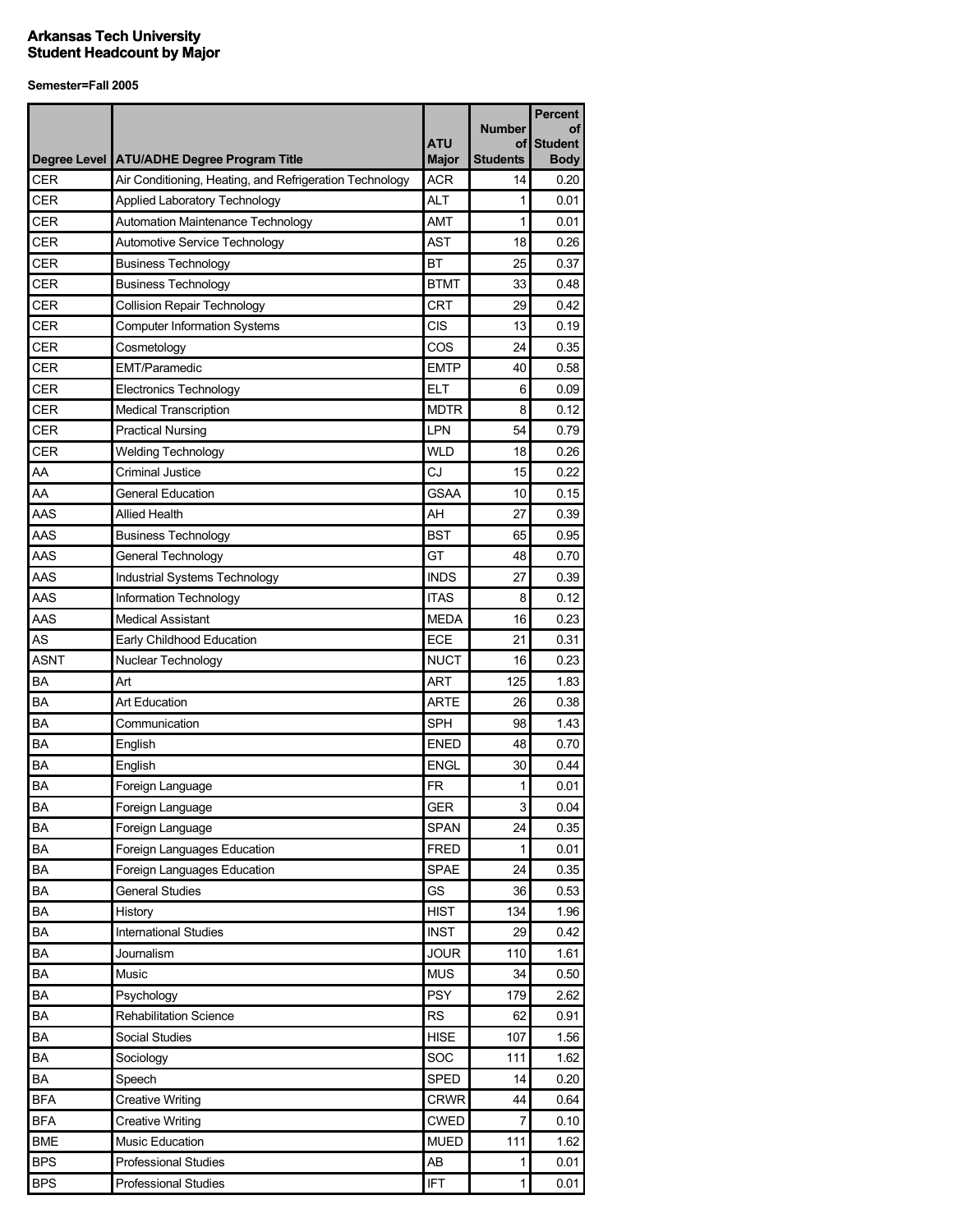|             |                                                |              |                     | <b>Percent</b>       |
|-------------|------------------------------------------------|--------------|---------------------|----------------------|
|             |                                                | <b>ATU</b>   | <b>Number</b><br>οf | οf<br><b>Student</b> |
|             | Degree Level   ATU/ADHE Degree Program Title   | <b>Major</b> | Students            | <b>Body</b>          |
| <b>BPS</b>  | <b>Professional Studies</b>                    | <b>IOP</b>   | 1                   | 0.01                 |
| <b>BPS</b>  | <b>Professional Studies</b>                    | PS           | 33                  | 0.48                 |
| <b>BS</b>   | <b>Agriculture Business</b>                    | <b>AGBU</b>  | 127                 | 1.86                 |
| <b>BS</b>   | Biology                                        | <b>BIOL</b>  | 148                 | 2.16                 |
| <b>BS</b>   | <b>Business Education</b>                      | <b>BUED</b>  | 23                  | 0.34                 |
| <b>BS</b>   | Chemistry                                      | CHEM         | 33                  | 0.48                 |
| <b>BS</b>   | <b>Computer Science</b>                        | COMS         | 115                 | 1.68                 |
| <b>BS</b>   | Early Childhood Education                      | <b>ECED</b>  | 408                 | 5.96                 |
| <b>BS</b>   | <b>Emergency Administration and Management</b> | EAM          | 108                 | 1.58                 |
| <b>BS</b>   | <b>Engineering Physics</b>                     | <b>ENPH</b>  | 3                   | 0.04                 |
| <b>BS</b>   | Fisheries and Wildlife Biology                 | <b>FW</b>    | 115                 | 1.68                 |
| <b>BS</b>   | Geology                                        | <b>GEOL</b>  | 18                  | 0.26                 |
| <b>BS</b>   | <b>Health Information Management</b>           | HIM          | 53                  | 0.77                 |
| <b>BS</b>   | Health and Physical Education                  | <b>HPE</b>   | 235                 | 3.43                 |
| <b>BS</b>   | <b>Hospitality Administration</b>              | HA           | 85                  | 1.24                 |
| <b>BS</b>   | Information Systems                            | IS           | 80                  | 1.17                 |
| <b>BS</b>   | Life Science and Earth Science                 | <b>LSED</b>  | 13                  | 0.19                 |
| <b>BS</b>   | <b>Mathematics</b>                             | <b>MAED</b>  | 38                  | 0.56                 |
| <b>BS</b>   | Mathematics                                    | <b>MATH</b>  | 24                  | 0.35                 |
| <b>BS</b>   | Medical Technology                             | <b>MEDT</b>  | 16                  | 0.23                 |
| <b>BS</b>   | Middle Level Education                         | <b>MLED</b>  | 52                  | 0.76                 |
| <b>BS</b>   | <b>Physical Science</b>                        | <b>PSCI</b>  | 14                  | 0.20                 |
| <b>BS</b>   | Physical Science and Earth Science             | PSED         | 9                   | 0.13                 |
| <b>BS</b>   | Recreation and Park Administration             | <b>RPA</b>   | 87                  | 1.27                 |
| <b>BSBA</b> | Accounting                                     | <b>ACCT</b>  | 149                 | 2.18                 |
| <b>BSBA</b> | <b>Economics and Finance</b>                   | <b>ECON</b>  | 58                  | 0.85                 |
| <b>BSBA</b> | Management and Marketing                       | <b>MGMK</b>  | 425                 | 6.21                 |
| <b>BSEE</b> | <b>Electrical Engineering</b>                  | <b>ELEG</b>  | 96                  | 1.40                 |
| <b>BSME</b> | <b>Mechanical Engineering</b>                  | <b>MCEG</b>  | 199                 | 2.91                 |
| <b>BSN</b>  | Nursing                                        | <b>NURS</b>  | 502                 | 7.34                 |
| <b>MA</b>   | English                                        | <b>ENLM</b>  | 46                  | 0.67                 |
| <b>MA</b>   | English                                        | TL           | 1                   | 0.01                 |
| MA          | History                                        | <b>HISM</b>  | 15                  | 0.22                 |
| MA          | Multi-Media Journalism                         | <b>MMJR</b>  | 11                  | 0.16                 |
| MA          | Spanish                                        | <b>SPMA</b>  | 4                   | 0.06                 |
| MA          | Tch. English to Speakers of Other Lang.        | <b>TESL</b>  | $\overline{c}$      | 0.03                 |
| <b>MED</b>  | <b>Educational Leadership</b>                  | <b>EDLD</b>  | 49                  | 0.72                 |
| <b>MED</b>  | <b>Elementary Education</b>                    | <b>ELEM</b>  | 13                  | 0.19                 |
| <b>MED</b>  | English                                        | <b>ENEM</b>  | 3                   | 0.04                 |
| <b>MED</b>  | Instructional Improvement                      | <b>INIM</b>  | 5                   | 0.07                 |
| <b>MED</b>  | Instructional Technology                       | <b>ITED</b>  | 69                  | 1.01                 |
| <b>MED</b>  | Mathematics                                    | <b>MEM</b>   | $\overline{c}$      | 0.03                 |
| <b>MED</b>  | <b>Physical Education</b>                      | PE           | 17                  | 0.25                 |
| <b>MED</b>  | School Counseling and Leadership               | <b>COUN</b>  | 32                  | 0.47                 |
| <b>MED</b>  | Teaching, Learning, and Leadership             | <b>MTLL</b>  | 15                  | 0.22                 |
| <b>MLA</b>  | <b>Liberal Arts</b>                            | COMM         | 6                   | 0.09                 |
| <b>MLA</b>  | Liberal Arts                                   | <b>FNAR</b>  | 2                   | 0.03                 |
| <b>MLA</b>  | Liberal Arts                                   | SOSC         | 13                  | 0.19                 |
| MS          | <b>College Student Personnel Services</b>      | <b>CSP</b>   | 41                  | 0.60                 |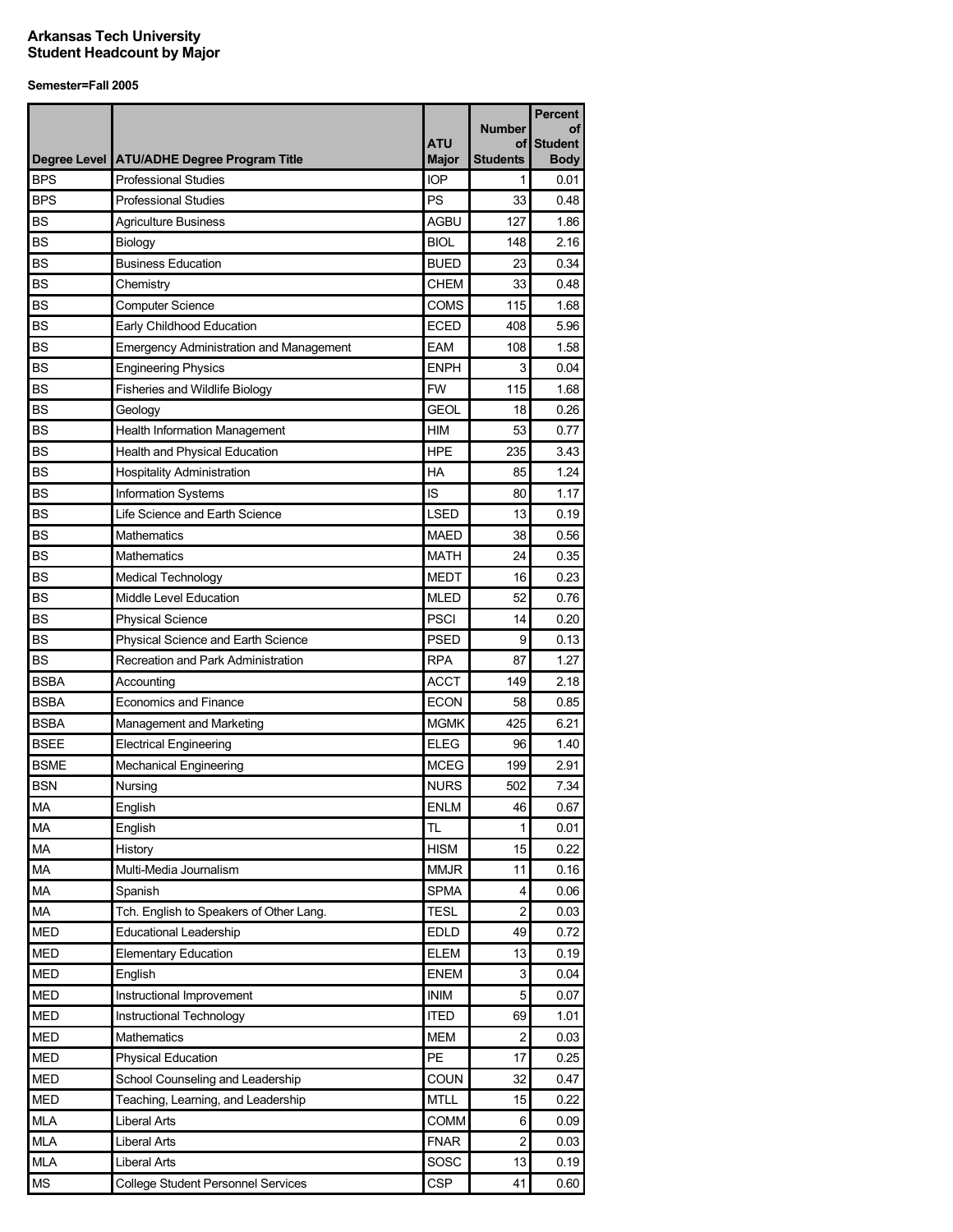|            | Degree Level ATU/ADHE Degree Program Title | <b>ATU</b><br><b>Major</b> | <b>Number</b><br>οf<br><b>Students</b> | <b>Percent</b><br><b>of</b><br><b>Student</b><br><b>Body</b> |
|------------|--------------------------------------------|----------------------------|----------------------------------------|--------------------------------------------------------------|
| <b>MS</b>  | <b>Fisheries and Wildlife Science</b>      | <b>FWMS</b>                | 11                                     | 0.16                                                         |
| <b>MS</b>  | Information Technology                     | <b>INFT</b>                | 66                                     | 0.96                                                         |
| <b>MSE</b> | Gifted and Talented                        | <b>GTED</b>                | 6                                      | 0.09                                                         |
| <b>EDS</b> | <b>Educational Leadership</b>              | <b>EDLS</b>                | 15                                     | 0.22                                                         |
| N/A        | <b>Agriculture Business</b>                | <b>PVET</b>                | 26                                     | 0.38                                                         |
| N/A        | Biology                                    | <b>PMDB</b>                | 59                                     | 0.86                                                         |
| N/A        | Chemistry                                  | <b>PDEN</b>                | 26                                     | 0.38                                                         |
| N/A        | Chemistry                                  | <b>PMDC</b>                | 13                                     | 0.19                                                         |
| N/A        | Chemistry                                  | <b>PPHA</b>                | 40                                     | 0.58                                                         |
| N/A        | History                                    | <b>PLAW</b>                | 29                                     | 0.42                                                         |
| N/A        | Undeclared                                 | <b>NDGR</b>                | 69                                     | 1.01                                                         |
| N/A        | Undeclared                                 | <b>NDUG</b>                | 165                                    | 2.41                                                         |
| N/A        | Undeclared                                 | <b>TRGR</b>                | 1                                      | 0.01                                                         |
| N/A        | Undeclared                                 | <b>UNDE</b>                | 806                                    | 11.78                                                        |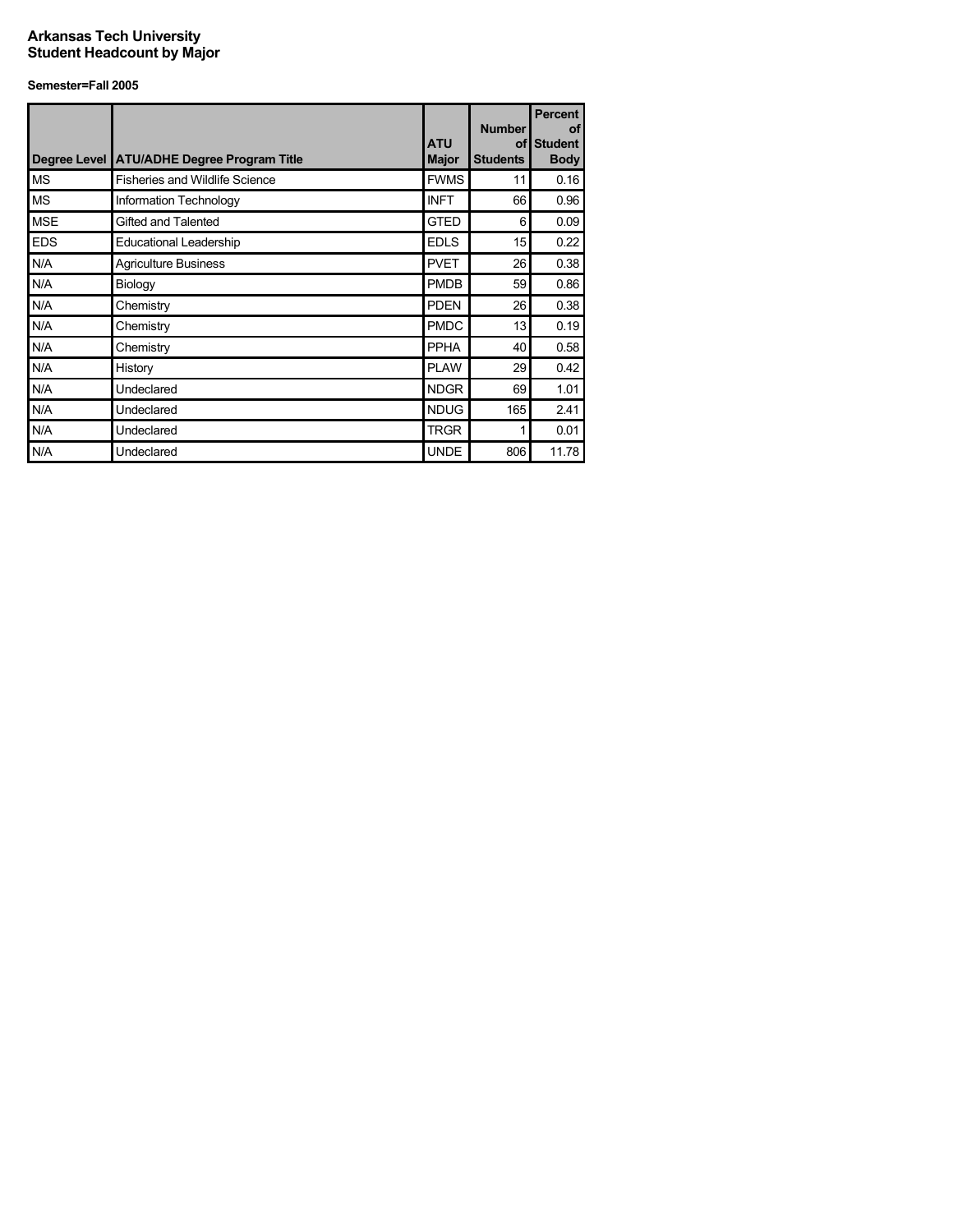|            |                                                         |                            |                       | <b>Percent</b> |
|------------|---------------------------------------------------------|----------------------------|-----------------------|----------------|
|            |                                                         |                            | <b>Number</b>         | οf             |
|            |                                                         | ATU                        | οf<br><b>Students</b> | <b>Student</b> |
| CER        | Degree Level   ATU/ADHE Degree Program Title            | <b>Major</b><br><b>ACR</b> |                       | <b>Body</b>    |
|            | Air Conditioning, Heating, and Refrigeration Technology |                            | 14                    | 0.22           |
| <b>CER</b> | Applied Laboratory Technology                           | <b>ALT</b>                 | 9                     | 0.14           |
| <b>CER</b> | Automation Maintenance Technology                       | <b>AMT</b>                 | $\overline{2}$        | 0.03           |
| CER        | Automotive Service Technology                           | AST                        | 26                    | 0.40           |
| CER        | <b>Business Technology</b>                              | <b>BT</b>                  | 35                    | 0.54           |
| <b>CER</b> | <b>Business Technology</b>                              | <b>BTMT</b>                | 19                    | 0.29           |
| <b>CER</b> | <b>Collision Repair Technology</b>                      | CRT                        | 25                    | 0.39           |
| <b>CER</b> | <b>Computer Information Systems</b>                     | CIS                        | 23                    | 0.35           |
| CER        | Cosmetology                                             | COS                        | 27                    | 0.42           |
| <b>CER</b> | <b>EMT/Paramedic</b>                                    | <b>EMTP</b>                | 34                    | 0.52           |
| CER        | <b>Electronics Technology</b>                           | <b>ELT</b>                 | 16                    | 0.25           |
| <b>CER</b> | <b>Medical Transcription</b>                            | <b>MDTR</b>                | 6                     | 0.09           |
| CER        | <b>Practical Nursing</b>                                | LPN                        | 55                    | 0.85           |
| CER        | <b>Welding Technology</b>                               | <b>WLD</b>                 | 10                    | 0.15           |
| AA         | <b>Criminal Justice</b>                                 | CJ                         | 7                     | 0.11           |
| AA         | <b>General Education</b>                                | <b>GSAA</b>                | 8                     | 0.12           |
| AAS        | Industrial Electronic Technology                        | INT                        | 15                    | 0.23           |
| AAS        | Industrial Plant Maintenance                            | <b>INPM</b>                | 18                    | 0.28           |
| AAS        | Information Technology                                  | <b>ITAS</b>                | 14                    | 0.22           |
| AAS        | <b>Medical Assistant</b>                                | <b>MEDA</b>                | 13                    | 0.20           |
| AS         | Early Childhood Education                               | <b>ECE</b>                 | 20                    | 0.31           |
| ASNT       | Nuclear Technology                                      | <b>NUCT</b>                | 25                    | 0.39           |
| <b>BA</b>  | Art                                                     | ART                        | 101                   | 1.56           |
| BA         | <b>Art Education</b>                                    | <b>ARTE</b>                | 23                    | 0.35           |
| <b>BA</b>  | Communication                                           | <b>SPH</b>                 | 91                    | 1.40           |
| <b>BA</b>  | English                                                 | <b>ENED</b>                | 47                    | 0.72           |
| <b>BA</b>  | English                                                 | <b>ENGL</b>                | 40                    | 0.62           |
| BA         | Foreign Language                                        | FR.                        | 1                     | 0.02           |
| <b>BA</b>  | Foreign Language                                        | <b>GER</b>                 | 2                     | 0.03           |
| BA         | Foreign Language                                        | <b>SPAN</b>                | 27                    | 0.42           |
| BA         | Foreign Languages Education                             | <b>FRED</b>                | $\mathbf{1}$          | 0.02           |
| BA         | Foreign Languages Education                             | <b>GERE</b>                | 1                     | 0.02           |
| BA         | Foreign Languages Education                             | <b>SPAE</b>                | 20                    | 0.31           |
| BA         | <b>General Studies</b>                                  | GS                         | 44                    | 0.68           |
| BA         | History                                                 | <b>HIST</b>                | 137                   | 2.11           |
| BA         | International Studies                                   | <b>INST</b>                | 31                    | 0.48           |
| BA         | Journalism                                              | <b>JOUR</b>                | 94                    | 1.45           |
| BA         | Music                                                   | <b>MUS</b>                 | 31                    | 0.48           |
| BA         | Psychology                                              | <b>PSY</b>                 | 170                   | 2.62           |
| BA         | <b>Rehabilitation Science</b>                           | <b>RS</b>                  | 43                    | 0.66           |
| ΒA         | Social Studies                                          | <b>HISE</b>                | 100                   | 1.54           |
| BA         | Sociology                                               | SOC                        | 114                   | 1.76           |
| BA         | Speech                                                  | <b>SPED</b>                | 14                    | 0.22           |
| <b>BFA</b> | <b>Creative Writing</b>                                 | <b>CRWR</b>                | 36                    | 0.56           |
| <b>BFA</b> | <b>Creative Writing</b>                                 | <b>CWED</b>                | 5                     | 0.08           |
| <b>BME</b> | Music Education                                         | KBI                        | 1                     | 0.02           |
| <b>BME</b> | Music Education                                         | <b>MUED</b>                | 101                   | 1.56           |
| <b>BPS</b> |                                                         |                            | 1                     |                |
| <b>BPS</b> | <b>Professional Studies</b>                             | EC<br><b>PBR</b>           | 1                     | 0.02<br>0.02   |
|            | Professional Studies                                    |                            |                       |                |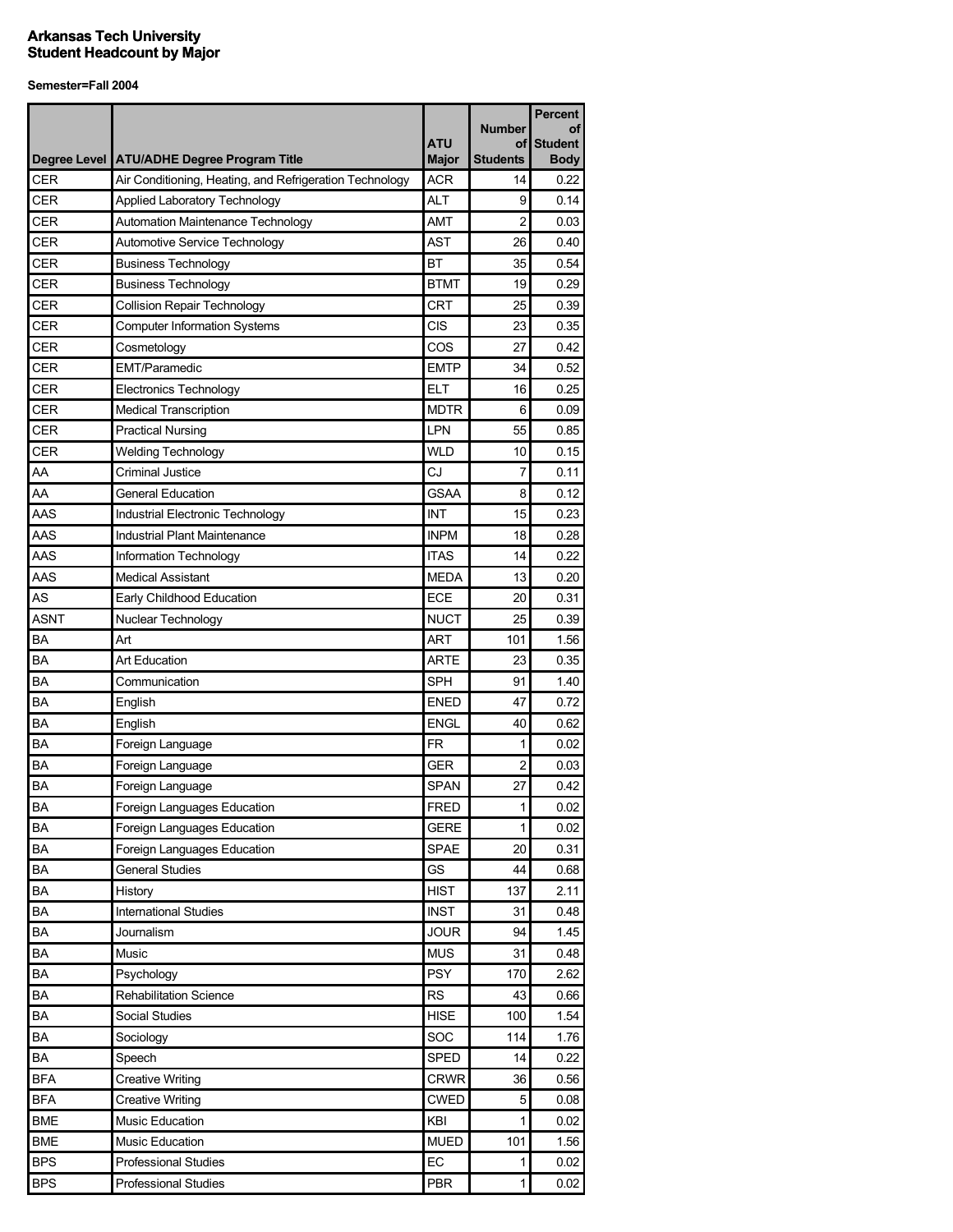|             |                                                | <b>ATU</b>   | <b>Number</b><br>οf | <b>Percent</b><br>οf<br><b>Student</b> |
|-------------|------------------------------------------------|--------------|---------------------|----------------------------------------|
|             | Degree Level   ATU/ADHE Degree Program Title   | <b>Major</b> | <b>Students</b>     | <b>Body</b>                            |
| <b>BPS</b>  | <b>Professional Studies</b>                    | PS           | 26                  | 0.40                                   |
| <b>BS</b>   | <b>Agriculture Business</b>                    | <b>AGBU</b>  | 127                 | 1.96                                   |
| <b>BS</b>   | Biology                                        | <b>BIOL</b>  | 127                 | 1.96                                   |
| <b>BS</b>   | <b>Business Education</b>                      | <b>BUED</b>  | 30                  | 0.46                                   |
| <b>BS</b>   | Chemistry                                      | <b>CHEM</b>  | 25                  | 0.39                                   |
| <b>BS</b>   | <b>Computer Science</b>                        | <b>COMS</b>  | 165                 | 2.55                                   |
| <b>BS</b>   | Early Childhood Education                      | <b>ECED</b>  | 396                 | 6.11                                   |
| <b>BS</b>   | <b>Emergency Administration and Management</b> | <b>EAM</b>   | 113                 | 1.74                                   |
| <b>BS</b>   | <b>Engineering Physics</b>                     | <b>ENPH</b>  | 8                   | 0.12                                   |
| <b>BS</b>   | Fisheries and Wildlife Biology                 | <b>FW</b>    | 108                 | 1.67                                   |
| <b>BS</b>   | Geology                                        | <b>GEOL</b>  | 16                  | 0.25                                   |
| <b>BS</b>   | Health Information Management                  | <b>HIM</b>   | 53                  | 0.82                                   |
| <b>BS</b>   | Health and Physical Education                  | <b>HPE</b>   | 250                 | 3.86                                   |
| <b>BS</b>   | <b>Hospitality Administration</b>              | HA           | 62                  | 0.96                                   |
| <b>BS</b>   | Information Systems                            | IS           | 37                  | 0.57                                   |
| <b>BS</b>   | Life Science and Earth Science                 | <b>LSED</b>  | 20                  | 0.31                                   |
| <b>BS</b>   | <b>Mathematics</b>                             | <b>MAED</b>  | 30                  | 0.46                                   |
| <b>BS</b>   | <b>Mathematics</b>                             | <b>MATH</b>  | 20                  | 0.31                                   |
| <b>BS</b>   | Medical Technology                             | <b>MEDT</b>  | 26                  | 0.40                                   |
| <b>BS</b>   | Middle Level Education                         | <b>MLED</b>  | 55                  | 0.85                                   |
| <b>BS</b>   | <b>Physical Science</b>                        | <b>PSCI</b>  | 10                  | 0.15                                   |
| <b>BS</b>   | <b>Physical Science and Earth Science</b>      | <b>PSED</b>  | 6                   | 0.09                                   |
| <b>BS</b>   | Recreation and Park Administration             | <b>RPA</b>   | 110                 | 1.70                                   |
| <b>BSBA</b> | Accounting                                     | <b>ACCT</b>  | 127                 | 1.96                                   |
| <b>BSBA</b> | Economics and Finance                          | <b>ECON</b>  | 76                  | 1.17                                   |
| <b>BSBA</b> | Management and Marketing                       | <b>MGMK</b>  | 378                 | 5.83                                   |
| <b>BSEE</b> | <b>Electrical Engineering</b>                  | <b>ELEG</b>  | 96                  | 1.48                                   |
| <b>BSME</b> | <b>Mechanical Engineering</b>                  | <b>MCEG</b>  | 190                 | 2.93                                   |
| <b>BSN</b>  | Nursing                                        | <b>NURS</b>  | 477                 | 7.36                                   |
| <b>MA</b>   | English                                        | <b>ENLM</b>  | 26                  | 0.40                                   |
| MA          | History                                        | <b>HISM</b>  | 17                  | 0.26                                   |
| <b>MA</b>   | Multi-Media Journalism                         | <b>MMJR</b>  | 11                  | 0.17                                   |
| MA          | Spanish                                        | <b>SPMA</b>  | 3                   | 0.05                                   |
| <b>MED</b>  | <b>Educational Leadership</b>                  | <b>EDLD</b>  | 39                  | 0.60                                   |
| <b>MED</b>  | <b>Elementary Education</b>                    | <b>ELEM</b>  | 8                   | 0.12                                   |
| <b>MED</b>  | English                                        | <b>ENEM</b>  | 1                   | 0.02                                   |
| <b>MED</b>  | Instructional Improvement                      | <b>INIM</b>  | 17                  | 0.26                                   |
| <b>MED</b>  | Instructional Technology                       | <b>ITED</b>  | 68                  | 1.05                                   |
| <b>MED</b>  | Mathematics                                    | <b>MEM</b>   | 3                   | 0.05                                   |
| <b>MED</b>  | Physical Education                             | PE           | 12                  | 0.19                                   |
| <b>MED</b>  | School Counseling and Leadership               | <b>COUN</b>  | 31                  | 0.48                                   |
| <b>MED</b>  | Teaching, Learning, and Leadership             | <b>MTLL</b>  | 10                  | 0.15                                   |
| <b>MLA</b>  | <b>Liberal Arts</b>                            | COMM         | 4                   | 0.06                                   |
| <b>MLA</b>  | Liberal Arts                                   | <b>FNAR</b>  | 1                   | 0.02                                   |
| <b>MLA</b>  | Liberal Arts                                   | SOSC         | 7                   | 0.11                                   |
| <b>MS</b>   | <b>College Student Personnel Services</b>      | <b>CSP</b>   | 33                  | 0.51                                   |
| <b>MS</b>   | Fisheries and Wildlife Science                 | <b>FWMS</b>  | 12                  | 0.19                                   |
| <b>MS</b>   | Information Technology                         | <b>INFT</b>  | 57                  | 0.88                                   |
| <b>MSE</b>  | Gifted and Talented                            | <b>GTED</b>  | 5                   | 0.08                                   |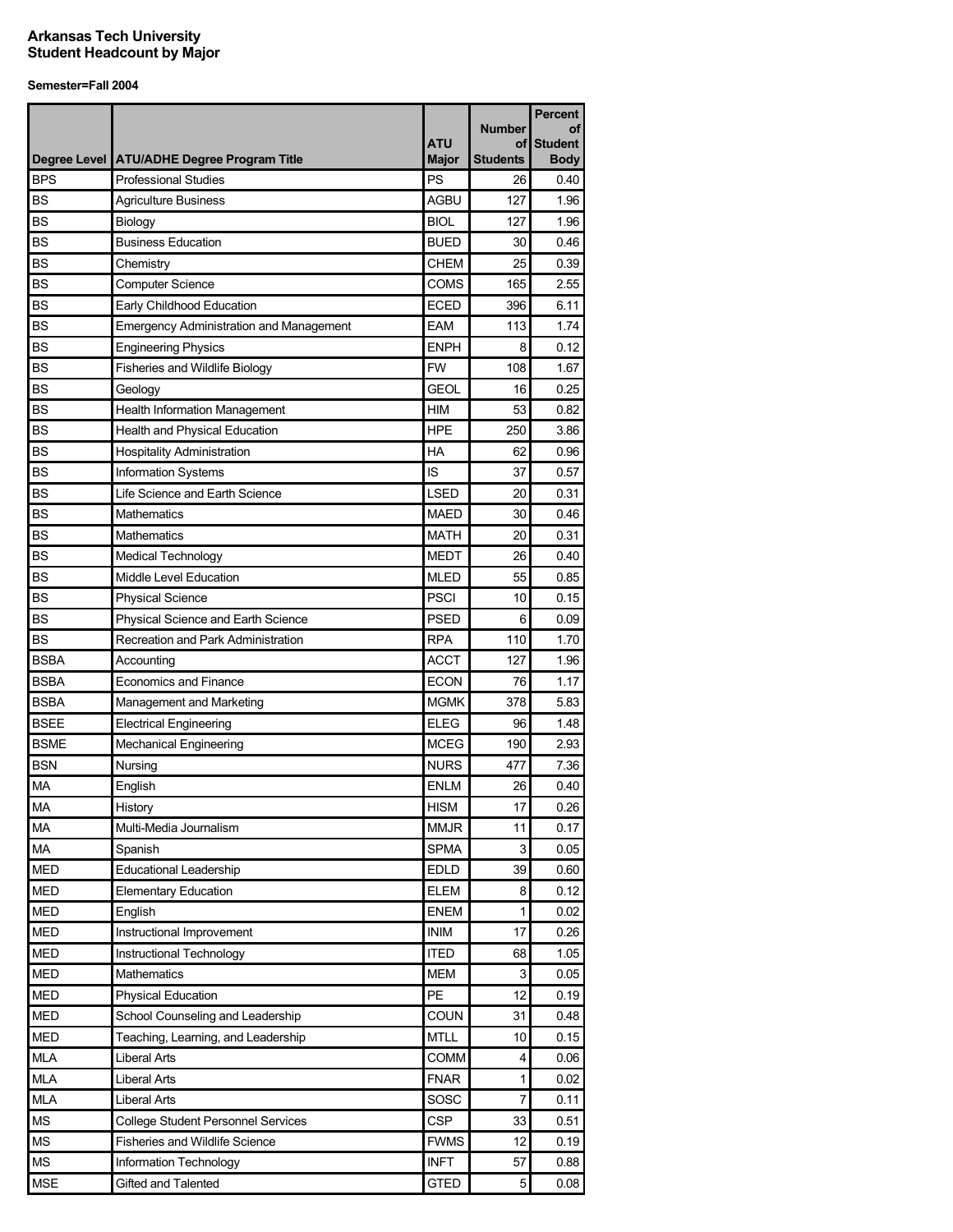|            | Degree Level ATU/ADHE Degree Program Title | <b>ATU</b><br><b>Major</b> | <b>Number</b><br>οf<br><b>Students</b> | <b>Percent</b><br>of<br><b>Student</b><br><b>Body</b> |
|------------|--------------------------------------------|----------------------------|----------------------------------------|-------------------------------------------------------|
| <b>EDS</b> | <b>Educational Leadership</b>              | <b>EDLS</b>                | 9                                      | 0.14                                                  |
| N/A        | <b>Agriculture Business</b>                | <b>PFOR</b>                |                                        | 0.02                                                  |
| N/A        | <b>Agriculture Business</b>                | <b>PVET</b>                | 33                                     | 0.51                                                  |
| N/A        | Biology                                    | <b>PMDB</b>                | 86                                     | 1.33                                                  |
| N/A        | Chemistry                                  | <b>PDEN</b>                | 24                                     | 0.37                                                  |
| N/A        | Chemistry                                  | <b>PMDC</b>                | 12                                     | 0.19                                                  |
| N/A        | Chemistry                                  | <b>PPHA</b>                | 52                                     | 0.80                                                  |
| N/A        | History                                    | <b>PLAW</b>                | 40                                     | 0.62                                                  |
| N/A        | Undeclared                                 | <b>NDGR</b>                | 18                                     | 0.28                                                  |
| N/A        | Undeclared                                 | <b>NDUG</b>                | 124                                    | 1.91                                                  |
| N/A        | Undeclared                                 | <b>UNDE</b>                | 857                                    | 13.22                                                 |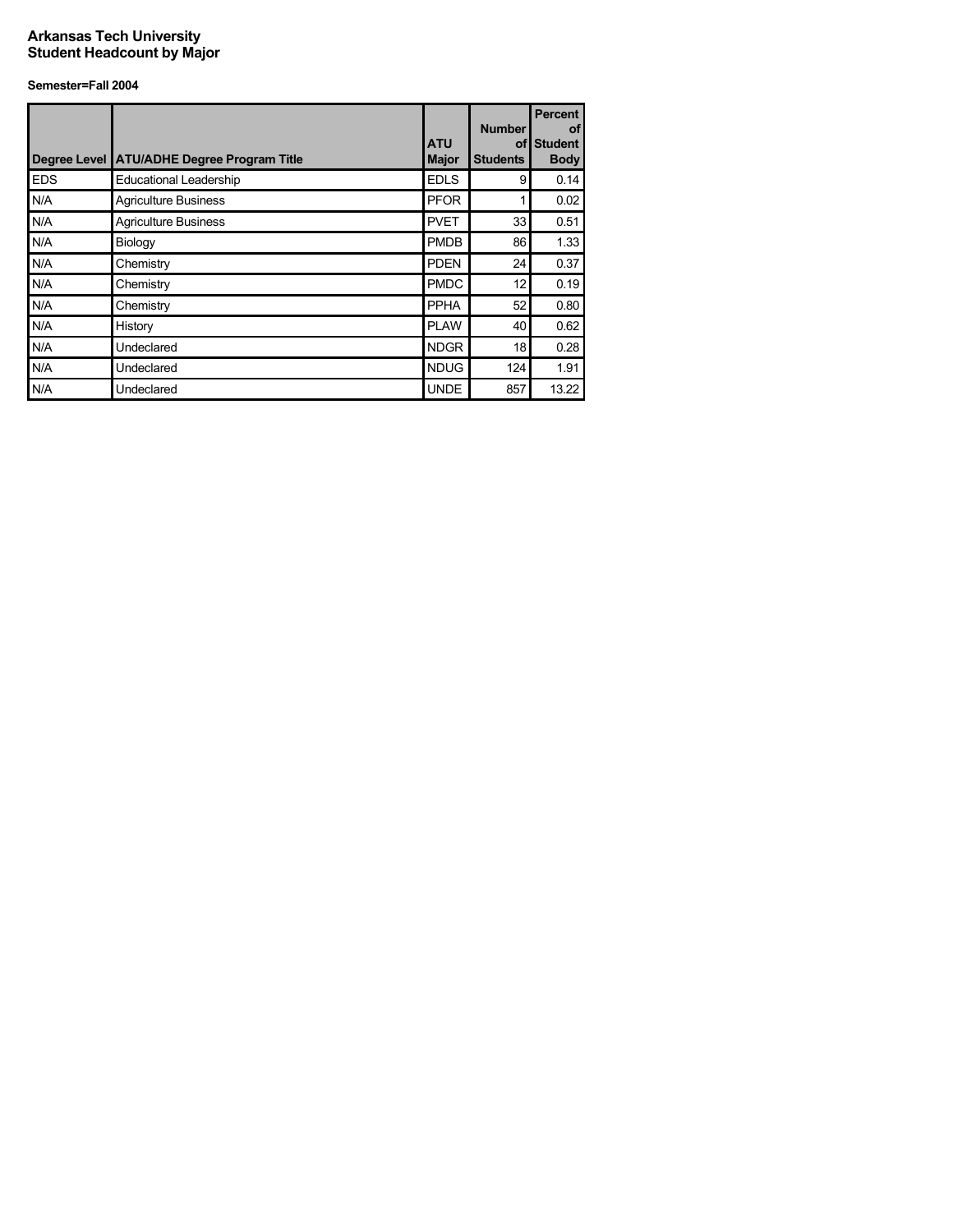|             |                                                         |              |                 | <b>Percent</b> |
|-------------|---------------------------------------------------------|--------------|-----------------|----------------|
|             |                                                         |              | <b>Number</b>   | οf             |
|             |                                                         | <b>ATU</b>   | οf              | <b>Student</b> |
|             | Degree Level   ATU/ADHE Degree Program Title            | <b>Major</b> | <b>Students</b> | <b>Body</b>    |
| <b>CER</b>  | Air Conditioning, Heating, and Refrigeration Technology | <b>ACR</b>   | 23              | 0.37           |
| <b>CER</b>  | <b>Applied Laboratory Technology</b>                    | <b>ALT</b>   | 8               | 0.13           |
| <b>CER</b>  | Automotive Service Technology                           | <b>AST</b>   | 21              | 0.34           |
| <b>CER</b>  | Basic Emergency Medical Technician                      | <b>EMT</b>   | 23              | 0.37           |
| <b>CER</b>  | <b>Business Technology</b>                              | <b>BT</b>    | 66              | 1.06           |
| <b>CER</b>  | <b>Business Technology</b>                              | <b>BTMT</b>  | 26              | 0.42           |
| <b>CER</b>  | <b>Collision Repair Technology</b>                      | <b>CRT</b>   | 20              | 0.32           |
| <b>CER</b>  | <b>Computer Information Systems</b>                     | <b>CIS</b>   | 17              | 0.27           |
| <b>CER</b>  | Cosmetology                                             | COS          | 24              | 0.38           |
| <b>CER</b>  | <b>Electronics Technology</b>                           | <b>ELT</b>   | 16              | 0.26           |
| <b>CER</b>  | <b>Medical Transcription</b>                            | <b>MDTR</b>  | 7               | 0.11           |
| <b>CER</b>  | <b>Practical Nursing</b>                                | <b>LPN</b>   | 54              | 0.86           |
| <b>CER</b>  | <b>Welding Technology</b>                               | <b>WLD</b>   | 9               | 0.14           |
| AA          | <b>General Education</b>                                | GSAA         | 46              | 0.74           |
| AAS         | Industrial Electronic Technology                        | <b>INT</b>   | 18              | 0.29           |
| AAS         | <b>Industrial Plant Maintenance</b>                     | <b>INPM</b>  | 14              | 0.22           |
| AAS         | Industrial Systems Technology                           | <b>INDS</b>  | 1               | 0.02           |
| AAS         | <b>Medical Assistant</b>                                | <b>MEDA</b>  | 15              | 0.24           |
| AS          | Early Childhood Education                               | ECE          | 12              | 0.19           |
| <b>ASNT</b> | Nuclear Technology                                      | <b>NUCT</b>  | 12              | 0.19           |
| <b>BA</b>   | Art                                                     | <b>ART</b>   | 100             | 1.60           |
| <b>BA</b>   | Art Education                                           | ARTE         | 24              | 0.38           |
| <b>BA</b>   | Communication                                           | SPH          | 99              | 1.58           |
| ΒA          | English                                                 | <b>ENED</b>  | 46              | 0.74           |
| BA          | English                                                 | <b>ENGL</b>  | 42              | 0.67           |
| BA          | Foreign Language                                        | <b>FR</b>    | 1               | 0.02           |
| BA          | Foreign Language                                        | <b>GER</b>   | 1               | 0.02           |
| BA          | Foreign Language                                        | <b>SPAN</b>  | 29              | 0.46           |
| ΒA          | Foreign Languages Education                             | <b>FRED</b>  | 1               | 0.02           |
| BA          | Foreign Languages Education                             | <b>GERE</b>  | 1               | 0.02           |
| BA          | Foreign Languages Education                             | <b>SPAE</b>  | 19              | 0.30           |
| BA          | History                                                 | <b>HIST</b>  | 114             | 1.82           |
| BA          | International Studies                                   | <b>INST</b>  | 31              | 0.50           |
| BA          | Journalism                                              | BC           | 1               | 0.02           |
| BA          | Journalism                                              | JOUR         | 91              | 1.46           |
| BA          | Journalism                                              | <b>PR</b>    | $\mathbf{1}$    | 0.02           |
| BA          | Journalism                                              | <b>PRT</b>   | 1               | 0.02           |
| BA          | Music                                                   | <b>MUS</b>   | 39              | 0.62           |
| BA          | Psychology                                              | <b>PSY</b>   | 146             | 2.34           |
| BA          | <b>Rehabilitation Science</b>                           | <b>RS</b>    | 58              | 0.93           |
| BA          | Social Studies                                          | <b>HISE</b>  | 94              | 1.50           |
| BA          | Sociology                                               | SOC          | 115             | 1.84           |
| BA          | Speech                                                  | SPED         | 11              | 0.18           |
| <b>BFA</b>  | <b>Creative Writing</b>                                 | <b>CRWR</b>  | 32              | 0.51           |
| <b>BFA</b>  | Creative Writing                                        | <b>CWED</b>  | 6               | 0.10           |
| <b>BME</b>  | Music Education                                         | <b>MUED</b>  | 103             | 1.65           |
| BS          |                                                         | AGBU         | 140             | 2.24           |
| BS          | <b>Agriculture Business</b>                             |              | 127             |                |
|             | Biology                                                 | <b>BIOL</b>  |                 | 2.03           |
| <b>BS</b>   | <b>Business Education</b>                               | <b>BUED</b>  | 29              | 0.46           |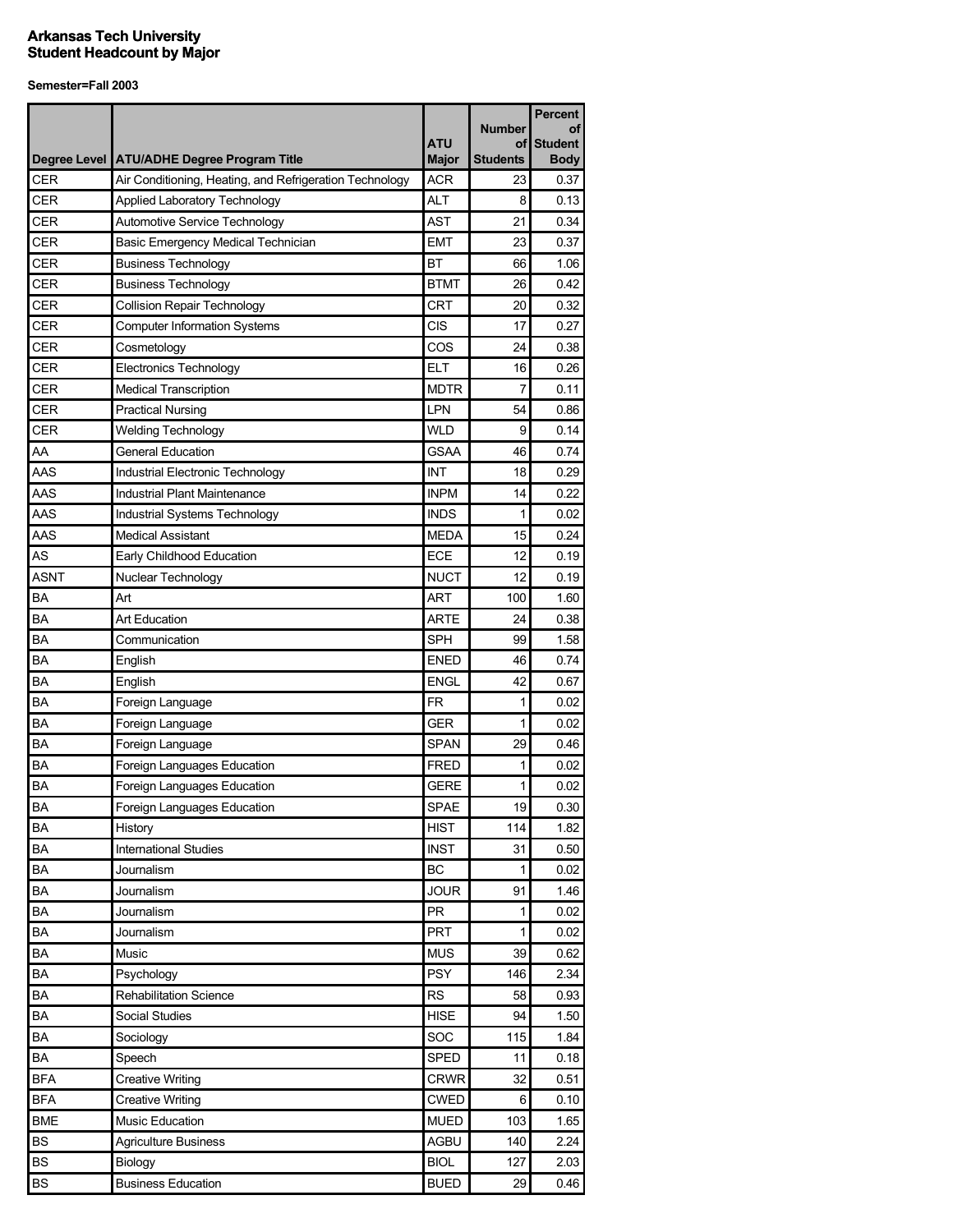|             |                                                |              |                     | <b>Percent</b>       |
|-------------|------------------------------------------------|--------------|---------------------|----------------------|
|             |                                                | ATU          | <b>Number</b><br>οf | οf<br><b>Student</b> |
|             | Degree Level   ATU/ADHE Degree Program Title   | <b>Major</b> | <b>Students</b>     | <b>Body</b>          |
| <b>BS</b>   | Chemistry                                      | CHED         | 1                   | 0.02                 |
| <b>BS</b>   | Chemistry                                      | <b>CHEM</b>  | 30                  | 0.48                 |
| <b>BS</b>   | <b>Computer Science</b>                        | <b>COMS</b>  | 201                 | 3.22                 |
| <b>BS</b>   | Early Childhood Education                      | <b>ECED</b>  | 330                 | 5.28                 |
| <b>BS</b>   | <b>Elementary Education</b>                    | <b>ELED</b>  | 2                   | 0.03                 |
| <b>BS</b>   | <b>Emergency Administration and Management</b> | <b>EAM</b>   | 124                 | 1.98                 |
| <b>BS</b>   | <b>Engineering Physics</b>                     | <b>ENPH</b>  | 4                   | 0.06                 |
| <b>BS</b>   | <b>Fisheries and Wildlife Biology</b>          | <b>FW</b>    | 110                 | 1.76                 |
| <b>BS</b>   | Geology                                        | <b>GEOL</b>  | 16                  | 0.26                 |
| <b>BS</b>   | <b>Health Information Management</b>           | <b>HIM</b>   | 47                  | 0.75                 |
| <b>BS</b>   | Health and Physical Education                  | <b>HPE</b>   | 241                 | 3.86                 |
| <b>BS</b>   | <b>Hospitality Administration</b>              | <b>HA</b>    | 51                  | 0.82                 |
| <b>BS</b>   | Information Systems                            | IS           | 23                  | 0.37                 |
| <b>BS</b>   | Life Science and Earth Science                 | <b>LSED</b>  | 16                  | 0.26                 |
| <b>BS</b>   | <b>Mathematics</b>                             | <b>MAED</b>  | 28                  | 0.45                 |
| <b>BS</b>   | Mathematics                                    | <b>MATH</b>  | 22                  | 0.35                 |
| BS          | Medical Technology                             | <b>MEDT</b>  | 14                  | 0.22                 |
| <b>BS</b>   | Middle Level Education                         | <b>MLED</b>  | 63                  | 1.01                 |
| <b>BS</b>   | <b>Physical Science</b>                        | <b>NUC</b>   | 1                   | 0.02                 |
| <b>BS</b>   | <b>Physical Science</b>                        | <b>PSCI</b>  | 10                  | 0.16                 |
| <b>BS</b>   | Physical Science and Earth Science             | <b>PSED</b>  | 4                   | 0.06                 |
| <b>BS</b>   | Recreation and Park Administration             | <b>RPA</b>   | 120                 | 1.92                 |
| <b>BSBA</b> | Accounting                                     | ACCT         | 149                 | 2.38                 |
| <b>BSBA</b> | <b>Economics and Finance</b>                   | <b>ECON</b>  | 75                  | 1.20                 |
| <b>BSBA</b> | Management and Marketing                       | <b>MGMK</b>  | 368                 | 5.89                 |
| <b>BSEE</b> | <b>Electrical Engineering</b>                  | <b>ELEG</b>  | 101                 | 1.62                 |
| <b>BSEG</b> | Engineering                                    | <b>ENGR</b>  | 5                   | 0.08                 |
| <b>BSME</b> | <b>Mechanical Engineering</b>                  | <b>MCEG</b>  | 171                 | 2.74                 |
| <b>BSN</b>  | Nursing                                        | <b>NURS</b>  | 411                 | 6.58                 |
| <b>MA</b>   | History                                        | <b>HISM</b>  | 11                  | 0.18                 |
| <b>MA</b>   | Spanish                                        | <b>SPMA</b>  | 3                   | 0.05                 |
| <b>MED</b>  | <b>Educational Leadership</b>                  | <b>EDLD</b>  | 29                  | 0.46                 |
| <b>MED</b>  | <b>Elementary Education</b>                    | <b>ELEM</b>  | 6                   | 0.10                 |
| <b>MED</b>  | English                                        | <b>ENEM</b>  | 5                   | 0.08                 |
| <b>MED</b>  | Instructional Improvement                      | <b>INIM</b>  | 25                  | 0.40                 |
| <b>MED</b>  | Instructional Improvement                      | <b>TE</b>    | 1                   | 0.02                 |
| <b>MED</b>  | Instructional Technology                       | <b>ITED</b>  | 76                  | 1.22                 |
| <b>MED</b>  | <b>Mathematics</b>                             | <b>MEM</b>   | 1                   | 0.02                 |
| <b>MED</b>  | <b>Physical Education</b>                      | PE           | 9                   | 0.14                 |
| <b>MED</b>  | School Counseling and Leadership               | <b>COUN</b>  | 33                  | 0.53                 |
| <b>MED</b>  | Teaching, Learning, and Leadership             | <b>MTLL</b>  | 6                   | 0.10                 |
| MLA         | Liberal Arts                                   | <b>COMM</b>  | 4                   | 0.06                 |
| <b>MLA</b>  | Liberal Arts                                   | <b>FNAR</b>  | 1                   | 0.02                 |
| <b>MLA</b>  | Liberal Arts                                   | SOSC         | 11                  | 0.18                 |
| <b>MS</b>   | <b>College Student Personnel Services</b>      | <b>CSP</b>   | 21                  | 0.34                 |
| MS          | Fisheries and Wildlife Science                 | <b>FWMS</b>  | 8                   | 0.13                 |
| <b>MS</b>   | Information Technology                         | <b>INFT</b>  | 57                  | 0.91                 |
| <b>MSE</b>  | Gifted and Talented                            | <b>GTED</b>  | 6                   | 0.10                 |
| <b>EDS</b>  | <b>Educational Leadership</b>                  | <b>EDLS</b>  | 5                   | 0.08                 |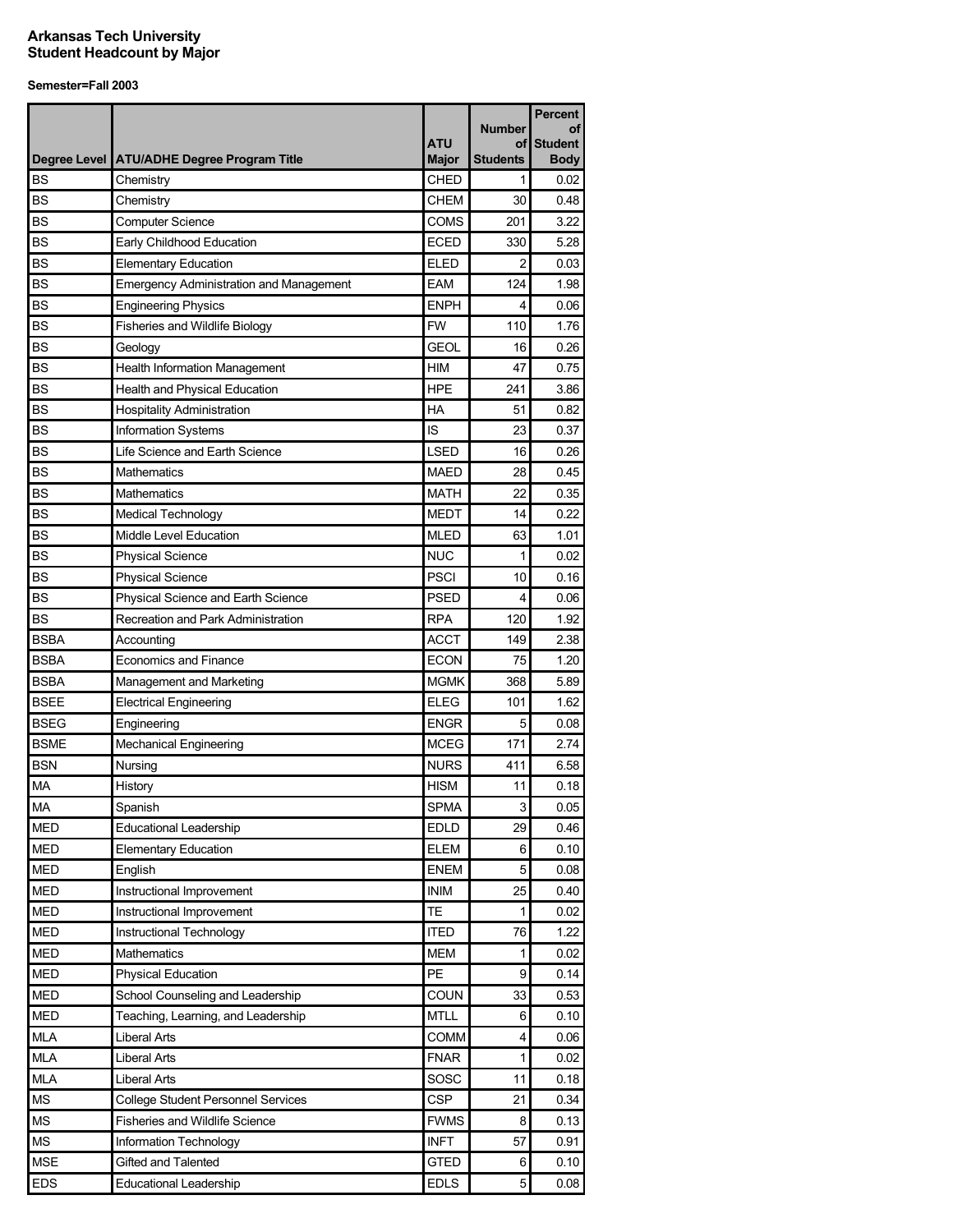|     | Degree Level ATU/ADHE Degree Program Title | <b>ATU</b><br><b>Major</b> | <b>Number</b><br><b>Students</b> | <b>Percent</b><br><b>of</b><br>of Student<br><b>Body</b> |
|-----|--------------------------------------------|----------------------------|----------------------------------|----------------------------------------------------------|
| N/A |                                            | <b>ENLM</b>                | 13                               | 0.21                                                     |
| N/A |                                            | <b>ITAS</b>                | 14                               | 0.22                                                     |
| N/A |                                            | <b>MMJR</b>                | 10                               | 0.16                                                     |
| N/A | <b>Agriculture Business</b>                | <b>PFOR</b>                | 3                                | 0.05                                                     |
| N/A | <b>Agriculture Business</b>                | <b>PVET</b>                | 28                               | 0.45                                                     |
| N/A | Biology                                    | <b>PMDB</b>                | 78                               | 1.25                                                     |
| N/A | Chemistry                                  | <b>PDEN</b>                | 20                               | 0.32                                                     |
| N/A | Chemistry                                  | <b>PMDC</b>                | 9                                | 0.14                                                     |
| N/A | Chemistry                                  | <b>PPHA</b>                | 63                               | 1.01                                                     |
| N/A | History                                    | <b>PLAW</b>                | 35                               | 0.56                                                     |
| N/A | Undeclared                                 | <b>NDGR</b>                | 19                               | 0.30                                                     |
| N/A | Undeclared                                 | <b>NDUG</b>                | 125                              | 2.00                                                     |
| N/A | Undeclared                                 | <b>UNDE</b>                | 842                              | 13.47                                                    |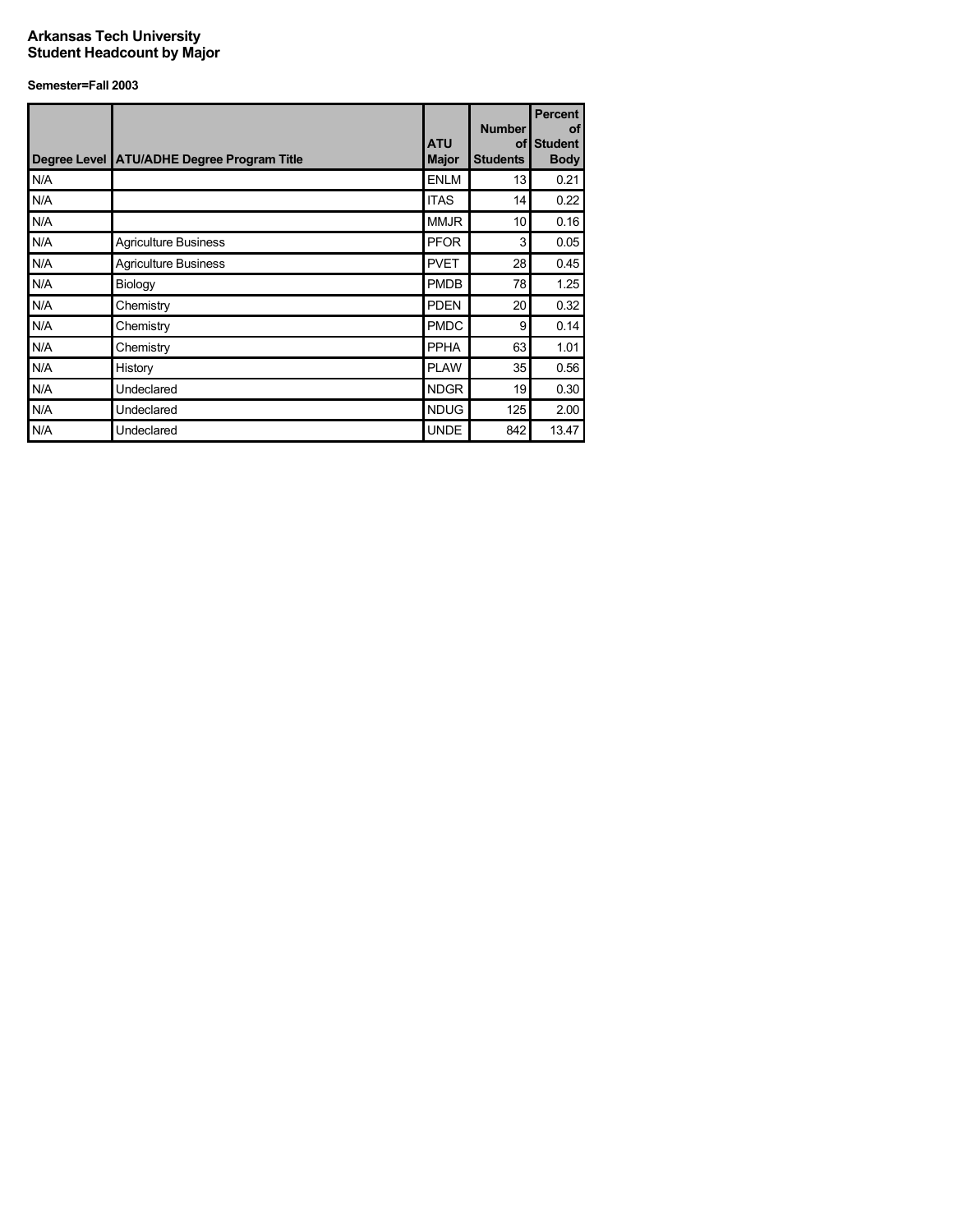|             |                                                |              |                     | <b>Percent</b>       |
|-------------|------------------------------------------------|--------------|---------------------|----------------------|
|             |                                                | <b>ATU</b>   | <b>Number</b><br>οf | οf<br><b>Student</b> |
|             | Degree Level ATU/ADHE Degree Program Title     | <b>Major</b> | <b>Students</b>     | <b>Body</b>          |
| <b>CER</b>  | <b>Medical Transcription</b>                   | <b>MDTR</b>  | 8                   | 0.14                 |
| AA          | <b>General Education</b>                       | <b>GSAA</b>  | 38                  | 0.65                 |
| AAS         | Industrial Electronic Technology               | <b>INT</b>   | 26                  | 0.44                 |
| AAS         | Industrial Plant Maintenance                   | <b>INPM</b>  | 15                  | 0.26                 |
| AAS         | <b>Medical Assistant</b>                       | <b>MEDA</b>  | 14                  | 0.24                 |
| AS          | Early Childhood Education                      | ECE          | 15                  | 0.26                 |
| <b>ASNT</b> | Nuclear Technology                             | <b>NUCT</b>  | 12                  | 0.20                 |
| ΒA          | Art                                            | <b>ART</b>   | 88                  | 1.50                 |
| BA          | Art                                            | <b>FA</b>    | 1                   | 0.02                 |
| ΒA          | Art                                            | GD           | 1                   | 0.02                 |
| BA          | <b>Art Education</b>                           | <b>ARTE</b>  | 25                  | 0.43                 |
| <b>BA</b>   | Communication                                  | <b>COM</b>   | 1                   | 0.02                 |
| BA          | Communication                                  | <b>SPH</b>   | 106                 | 1.81                 |
| BA          | Communication                                  | TH           | 1                   | 0.02                 |
| BA          | English                                        | <b>ENED</b>  | 49                  | 0.84                 |
| BA          | English                                        | <b>ENGL</b>  | 45                  | 0.77                 |
| BA          | Foreign Language                               | <b>FR</b>    | 1                   | 0.02                 |
| BA          | Foreign Language                               | <b>GER</b>   | 2                   | 0.03                 |
| BA          | Foreign Language                               | <b>SPAN</b>  | 31                  | 0.53                 |
| BA          | Foreign Languages Education                    | <b>GERE</b>  | 1                   | 0.02                 |
| BA          | Foreign Languages Education                    | <b>SPAE</b>  | 20                  | 0.34                 |
| ΒA          | History                                        | <b>HIST</b>  | 136                 | 2.32                 |
| ΒA          | <b>International Studies</b>                   | <b>INST</b>  | 30                  | 0.51                 |
| BA          | Journalism                                     | <b>JOUR</b>  | 71                  | 1.21                 |
| ΒA          | Music                                          | <b>MUS</b>   | 33                  | 0.56                 |
| <b>BA</b>   | Psychology                                     | <b>PSY</b>   | 187                 | 3.19                 |
| ΒA          | <b>Rehabilitation Science</b>                  | <b>RS</b>    | 44                  | 0.75                 |
| BA          | <b>Social Studies</b>                          | <b>HISE</b>  | 86                  | 1.47                 |
| BA          | Sociology                                      | SOC          | 93                  | 1.59                 |
| BA          | Speech                                         | SPED         | 7                   | 0.12                 |
| <b>BFA</b>  | <b>Creative Writing</b>                        | <b>CRWR</b>  | 36                  | 0.61                 |
| <b>BFA</b>  | <b>Creative Writing</b>                        | <b>CWED</b>  | 3                   | 0.05                 |
| <b>BME</b>  | Music Education                                | <b>INS</b>   | 1                   | 0.02                 |
| <b>BME</b>  | Music Education                                | <b>MUED</b>  | 99                  | 1.69                 |
| <b>BME</b>  | Music Education                                | <b>VOC</b>   | 1                   | 0.02                 |
| <b>BS</b>   | <b>Agriculture Business</b>                    | AGBU         | 144                 | 2.46                 |
| <b>BS</b>   | <b>Agriculture Business</b>                    | <b>ANS</b>   | 1                   | 0.02                 |
| <b>BS</b>   | <b>Agriculture Business</b>                    | <b>BUS</b>   | 1                   | 0.02                 |
| <b>BS</b>   | <b>Agriculture Business</b>                    | <b>HRB</b>   | 1                   | 0.02                 |
| <b>BS</b>   | Biology                                        | <b>BIOL</b>  | 115                 | 1.96                 |
| <b>BS</b>   | <b>Business Education</b>                      | <b>BUED</b>  | 33                  | 0.56                 |
| <b>BS</b>   | Chemistry                                      | CHED         | 1                   | 0.02                 |
| <b>BS</b>   | Chemistry                                      | CHEM         | 32                  | 0.55                 |
| <b>BS</b>   | Chemistry                                      | <b>ENC</b>   | 1                   | 0.02                 |
| <b>BS</b>   | <b>Computer Science</b>                        | COMS         | 294                 | 5.02                 |
| <b>BS</b>   | Early Childhood Education                      | <b>ECED</b>  | 362                 | 6.18                 |
| <b>BS</b>   | <b>Emergency Administration and Management</b> | EAM          | 112                 | 1.91                 |
| BS          | <b>Engineering Physics</b>                     | <b>ENPH</b>  | 7                   | 0.12                 |
| BS          | Fisheries and Wildlife Biology                 | FW           | 110                 | 1.88                 |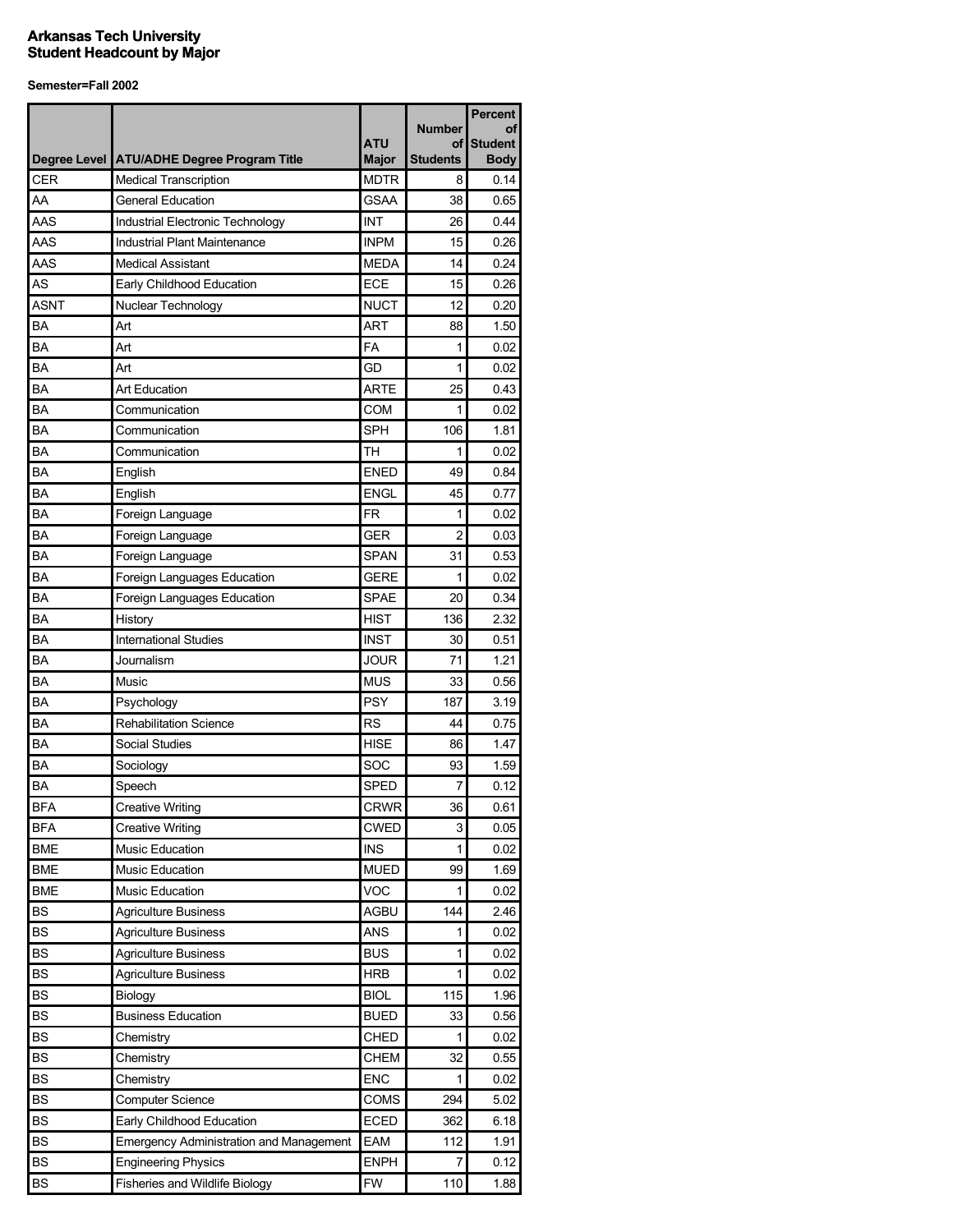|              |                                           |              | <b>Number</b>   | <b>Percent</b><br>Οt |
|--------------|-------------------------------------------|--------------|-----------------|----------------------|
|              |                                           | <b>ATU</b>   | οf              | <b>Student</b>       |
| Degree Level | <b>ATU/ADHE Degree Program Title</b>      | <b>Major</b> | <b>Students</b> | <b>Body</b>          |
| <b>BS</b>    | Geology                                   | <b>ENV</b>   | 1               | 0.02                 |
| <b>BS</b>    | Geology                                   | <b>GEOL</b>  | 18              | 0.31                 |
| BS           | Geology                                   | <b>PRO</b>   | 1               | 0.02                 |
| <b>BS</b>    | <b>Health Information Management</b>      | НM           | 44              | 0.75                 |
| <b>BS</b>    | Health and Physical Education             | <b>HPE</b>   | 235             | 4.01                 |
| <b>BS</b>    | Health and Physical Education             | TC           | 1               | 0.02                 |
| <b>BS</b>    | Health and Physical Education             | WF           | 1               | 0.02                 |
| <b>BS</b>    | <b>Hospitality Administration</b>         | HA           | 44              | 0.75                 |
| <b>BS</b>    | Information Systems                       | IS           | $\overline{c}$  | 0.03                 |
| <b>BS</b>    | Life Science and Earth Science            | <b>BIOE</b>  | 1               | 0.02                 |
| <b>BS</b>    | Life Science and Earth Science            | <b>LSED</b>  | 12              | 0.20                 |
| <b>BS</b>    | <b>Mathematics</b>                        | <b>MAED</b>  | 25              | 0.43                 |
| <b>BS</b>    | Mathematics                               | <b>MATH</b>  | 22              | 0.38                 |
| <b>BS</b>    | <b>Medical Technology</b>                 | <b>MEDT</b>  | 10              | 0.17                 |
| <b>BS</b>    | Middle Level Education                    | ESS          | 1               | 0.02                 |
| <b>BS</b>    | Middle Level Education                    | <b>MLED</b>  | 43              | 0.73                 |
| <b>BS</b>    | Middle Level Education                    | <b>MS</b>    | 1               | 0.02                 |
| <b>BS</b>    | <b>Physical Science</b>                   | <b>PHY</b>   | 1               | 0.02                 |
| <b>BS</b>    | <b>Physical Science</b>                   | <b>PSCI</b>  | 6               | 0.10                 |
| <b>BS</b>    | Physical Science and Earth Science        | <b>PSED</b>  | 5               | 0.09                 |
| <b>BS</b>    | Recreation and Park Administration        | IN           | 1               | 0.02                 |
| <b>BS</b>    | Recreation and Park Administration        | <b>RA</b>    | 1               | 0.02                 |
| <b>BS</b>    | Recreation and Park Administration        | <b>RPA</b>   | 100             | 1.71                 |
| <b>BS</b>    | Recreation and Park Administration        | <b>TM</b>    | 1               | 0.02                 |
| <b>BS</b>    | Recreation and Park Administration        | <b>TR</b>    | 1               | 0.02                 |
| <b>BSBA</b>  | Accounting                                | <b>ACCT</b>  | 130             | 2.22                 |
| <b>BSBA</b>  | <b>Economics and Finance</b>              | <b>ECON</b>  | 72              | 1.23                 |
| <b>BSBA</b>  | Management and Marketing                  | <b>MGMK</b>  | 355             | 6.06                 |
| <b>BSEE</b>  | <b>Electrical Engineering</b>             | CC           | 1               | 0.02                 |
| <b>BSEE</b>  | <b>Electrical Engineering</b>             | <b>ELEG</b>  | 82              | 1.40                 |
| <b>BSEG</b>  | Engineering                               | <b>ENGR</b>  | 45              | 0.77                 |
| <b>BSME</b>  | <b>Mechanical Engineering</b>             | <b>MCEG</b>  | 119             | 2.03                 |
| <b>BSN</b>   | Nursing                                   | <b>NURS</b>  | 315             | 5.38                 |
| MA           | History                                   | <b>HISM</b>  | 11              | 0.19                 |
| MA           | Spanish                                   | <b>SPMA</b>  | 3               | 0.05                 |
| <b>MED</b>   | <b>Educational Leadership</b>             | <b>EDLD</b>  | 41              | 0.70                 |
| <b>MED</b>   | <b>Elementary Education</b>               | <b>ELEM</b>  | 14              | 0.24                 |
| <b>MED</b>   | Instructional Improvement                 | <b>INIM</b>  | 24              | 0.41                 |
| <b>MED</b>   | Instructional Technology                  | <b>ITED</b>  | 67              | 1.14                 |
| <b>MED</b>   | Mathematics                               | <b>MEM</b>   | 4               | 0.07                 |
| <b>MED</b>   | <b>Physical Education</b>                 | PE           | 16              | 0.27                 |
| <b>MED</b>   | School Counseling and Leadership          | COUN         | 22              | 0.38                 |
| <b>MED</b>   | <b>Social Studies</b>                     | SSTU         | 1               | 0.02                 |
| <b>MED</b>   | Teaching, Learning, and Leadership        | <b>MTLL</b>  | 14              | 0.24                 |
| <b>MLA</b>   | <b>Liberal Arts</b>                       | COMM         | 5               | 0.09                 |
| <b>MLA</b>   | <b>Liberal Arts</b>                       | <b>FNAR</b>  | $\overline{c}$  | 0.03                 |
| <b>MLA</b>   | <b>Liberal Arts</b>                       | SOSC         | 10              | 0.17                 |
| <b>MS</b>    | <b>College Student Personnel Services</b> | <b>CSP</b>   | 11              | 0.19                 |
| MS           | Fisheries and Wildlife Science            | <b>FWMS</b>  | 6               | 0.10                 |
|              |                                           |              |                 |                      |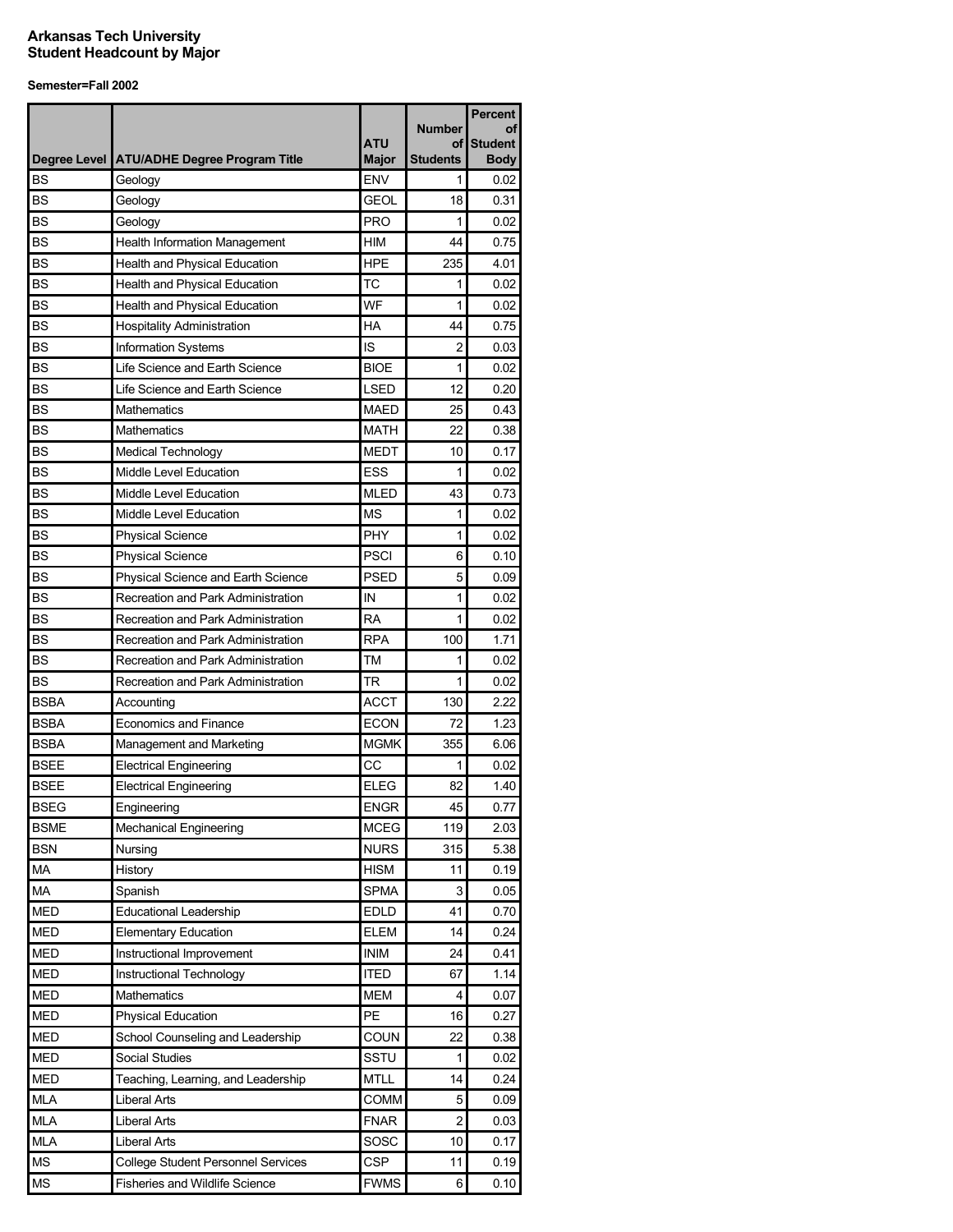| Degree Level | <b>ATU/ADHE Degree Program Title</b> | <b>ATU</b><br><b>Major</b> | <b>Number</b><br><b>Students</b> | <b>Percent</b><br>οf<br>of Student<br><b>Body</b> |
|--------------|--------------------------------------|----------------------------|----------------------------------|---------------------------------------------------|
| <b>MS</b>    | Information Technology               | <b>INFT</b>                | 78                               | 1.33                                              |
| <b>MSE</b>   | Gifted and Talented                  | <b>GTED</b>                | 7                                | 0.12                                              |
| N/A          |                                      | <b>ENLM</b>                | 14                               | 0.24                                              |
| N/A          |                                      | <b>ITAS</b>                | 4                                | 0.07                                              |
| N/A          |                                      | <b>MMJR</b>                | 11                               | 0.19                                              |
| N/A          | <b>Agriculture Business</b>          | <b>PFOR</b>                | 5                                | 0.09                                              |
| N/A          | <b>Agriculture Business</b>          | <b>PVET</b>                | 23                               | 0.39                                              |
| N/A          | Biology                              | <b>PMDB</b>                | 78                               | 1.33                                              |
| N/A          | Chemistry                            | <b>PDEN</b>                | 20                               | 0.34                                              |
| N/A          | Chemistry                            | <b>PMDC</b>                | 9                                | 0.15                                              |
| N/A          | Chemistry                            | <b>PPHA</b>                | 47                               | 0.80                                              |
| N/A          | History                              | <b>PLAW</b>                | 27                               | 0.46                                              |
| N/A          | Undeclared                           | <b>NDGR</b>                | 33                               | 0.56                                              |
| N/A          | Undeclared                           | <b>NDUG</b>                | 214                              | 3.65                                              |
| N/A          | Undeclared                           | <b>TRGR</b>                | 4                                | 0.07                                              |
| N/A          | Undeclared                           | <b>UNDE</b>                | 792                              | 13.53                                             |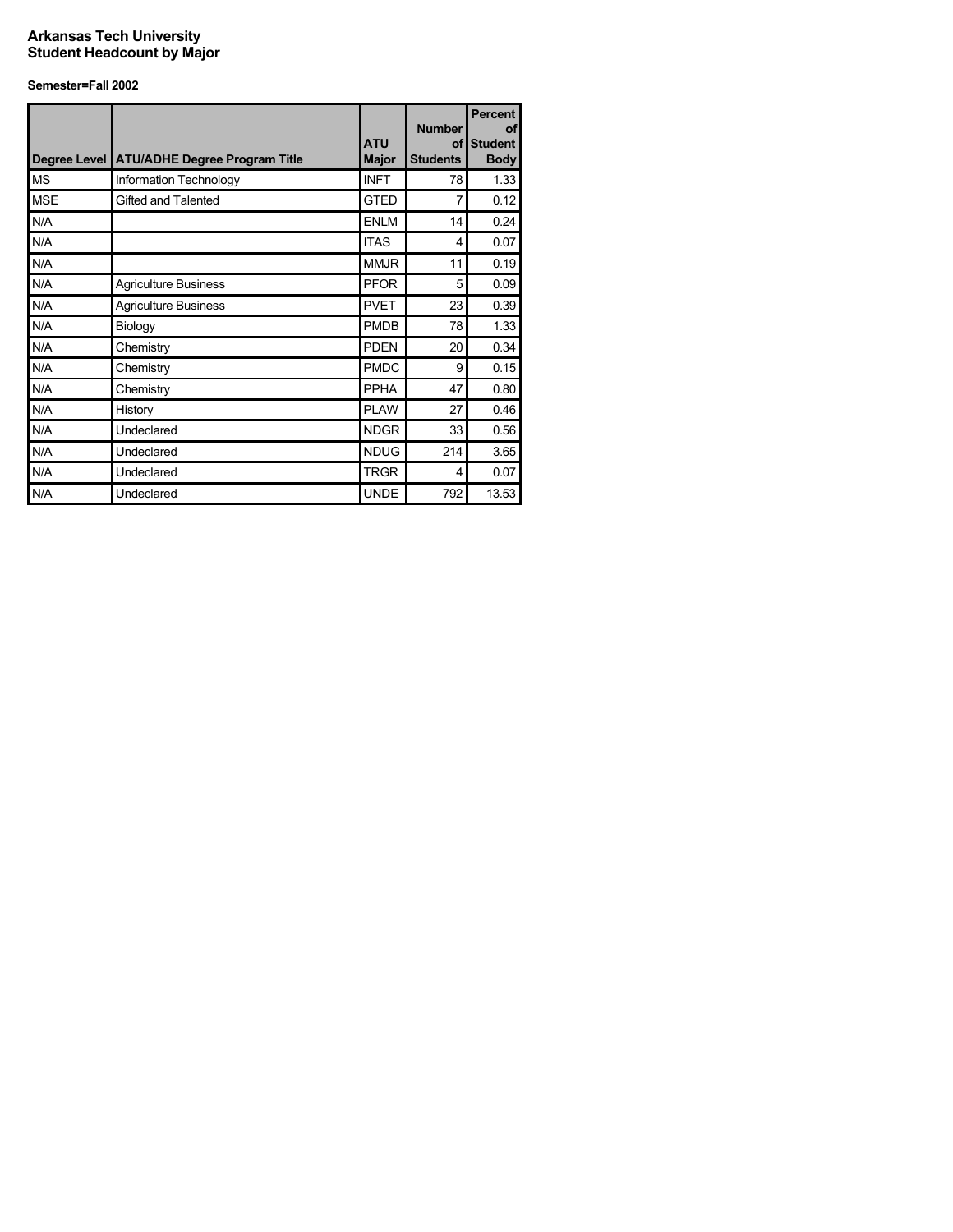|            |                                                |              | <b>Number</b>   | <b>Percent</b><br>Οt |
|------------|------------------------------------------------|--------------|-----------------|----------------------|
|            |                                                | <b>ATU</b>   | οf              | <b>Student</b>       |
|            | Degree Level   ATU/ADHE Degree Program Title   | <b>Major</b> | <b>Students</b> | <b>Body</b>          |
| <b>CER</b> | <b>Medical Transcription</b>                   | <b>MDTR</b>  | 7               | 0.13                 |
| AA         | <b>General Education</b>                       | <b>GSAA</b>  | 31              | 0.56                 |
| AAS        | Industrial Electronic Technology               | INT          | 18              | 0.32                 |
| AAS        | Industrial Plant Maintenance                   | INPM         | 10              | 0.18                 |
| AAS        | Industrial Systems Technology                  | <b>INDS</b>  | 2               | 0.04                 |
| AAS        | <b>Medical Assistant</b>                       | <b>MEDA</b>  | 21              | 0.38                 |
| AS         | Early Childhood Education                      | ECE          | 15              | 0.27                 |
| ASNT       | Nuclear Technology                             | <b>NUCT</b>  | 9               | 0.16                 |
| BA         | Art                                            | <b>ART</b>   | 81              | 1.45                 |
| BA         | <b>Art Education</b>                           | <b>ARTE</b>  | 14              | 0.25                 |
| BA         | Communication                                  | <b>SPH</b>   | 89              | 1.60                 |
| BA         | English                                        | <b>ENED</b>  | 41              | 0.74                 |
| BA         | English                                        | <b>ENGL</b>  | 37              | 0.66                 |
| BA         | Foreign Language                               | <b>FR</b>    | 2               | 0.04                 |
| BA         | Foreign Language                               | <b>GER</b>   | $\overline{2}$  | 0.04                 |
| BA         | Foreign Language                               | <b>SPAN</b>  | 23              | 0.41                 |
| BA         | Foreign Languages Education                    | <b>GERE</b>  | 1               | 0.02                 |
| BA         | Foreign Languages Education                    | <b>SPAE</b>  | 18              | 0.32                 |
| BA         | History                                        | <b>HIST</b>  | 123             | 2.21                 |
| BA         | <b>International Studies</b>                   | <b>INST</b>  | 31              | 0.56                 |
| BA         | Journalism                                     | <b>JOUR</b>  | 81              | 1.45                 |
| ΒA         | Music                                          | <b>MUS</b>   | 40              | 0.72                 |
| ΒA         | Psychology                                     | PSY          | 170             | 3.05                 |
| ΒA         | <b>Rehabilitation Science</b>                  | <b>RS</b>    | 57              | 1.02                 |
| BA         | <b>Social Studies</b>                          | <b>HISE</b>  | 69              | 1.24                 |
| BA         | Sociology                                      | SOC          | 92              | 1.65                 |
| BA         | Speech                                         | <b>SPED</b>  | 8               | 0.14                 |
| <b>BFA</b> | <b>Creative Writing</b>                        | <b>CRWR</b>  | 34              | 0.61                 |
| BFA        | <b>Creative Writing</b>                        | <b>CWED</b>  | 1               | 0.02                 |
| <b>BME</b> | <b>Music Education</b>                         | <b>MUED</b>  | 81              | 1.45                 |
| <b>BS</b>  | <b>Agriculture Business</b>                    | AGBU         | 146             | 2.62                 |
| <b>BS</b>  | Biology                                        | <b>BIOL</b>  | 125             | 2.24                 |
| <b>BS</b>  | <b>Business Education</b>                      | <b>BUED</b>  | 36              | 0.65                 |
| <b>BS</b>  | Chemistry                                      | <b>CHEM</b>  | 20              | 0.36                 |
| <b>BS</b>  | <b>Computer Science</b>                        | COMS         | 349             | 6.26                 |
| BS         | Early Childhood Education                      | <b>ECED</b>  | 392             | 7.03                 |
| <b>BS</b>  | <b>Elementary Education</b>                    | <b>ELED</b>  | 21              | 0.38                 |
| <b>BS</b>  | <b>Emergency Administration and Management</b> | EAM          | 108             | 1.94                 |
| <b>BS</b>  | <b>Engineering Physics</b>                     | <b>ENPH</b>  | 6               | 0.11                 |
| <b>BS</b>  | Fisheries and Wildlife Biology                 | <b>FW</b>    | 113             | 2.03                 |
| <b>BS</b>  | Geology                                        | <b>GEOL</b>  | 14              | 0.25                 |
| <b>BS</b>  | <b>Health Information Management</b>           | <b>HIM</b>   | 46              | 0.82                 |
| <b>BS</b>  | Health and Physical Education                  | <b>HPE</b>   | 230             | 4.12                 |
| <b>BS</b>  | <b>Hospitality Administration</b>              | HA           | 46              | 0.82                 |
| <b>BS</b>  | Life Science and Earth Science                 | <b>BIOE</b>  | 5               | 0.09                 |
| <b>BS</b>  | Life Science and Earth Science                 | <b>LSED</b>  | 3               | 0.05                 |
| <b>BS</b>  | Life Science and Earth Science                 | <b>NSCE</b>  | 6               | 0.11                 |
| <b>BS</b>  | Mathematics                                    | <b>MAED</b>  | 23              | 0.41                 |
| BS         | Mathematics                                    | <b>MATH</b>  | 19              | 0.34                 |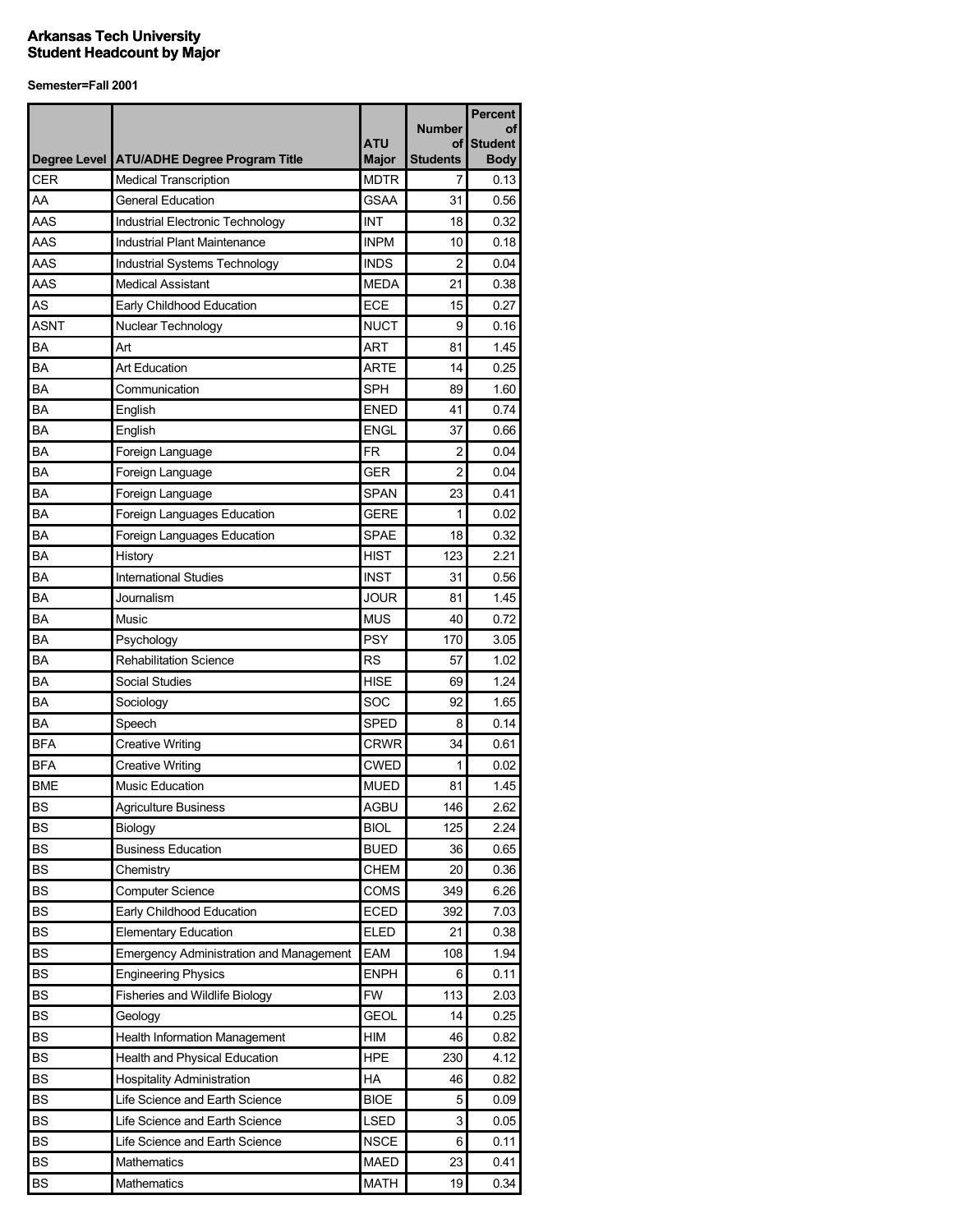|             | Degree Level   ATU/ADHE Degree Program Title              | <b>ATU</b><br>Major | <b>Number</b><br>οf<br><b>Students</b> | <b>Percent</b><br>οf<br><b>Student</b><br><b>Body</b> |
|-------------|-----------------------------------------------------------|---------------------|----------------------------------------|-------------------------------------------------------|
| <b>BS</b>   | <b>Medical Technology</b>                                 | <b>MEDT</b>         | 10                                     | 0.18                                                  |
| <b>BS</b>   | Middle Level Education                                    | <b>MLED</b>         | 32                                     | 0.57                                                  |
| <b>BS</b>   | <b>Natural Science</b>                                    | <b>NSCI</b>         | 1                                      | 0.02                                                  |
| <b>BS</b>   | <b>Physical Science</b>                                   | <b>PSCI</b>         | 11                                     | 0.20                                                  |
| <b>BS</b>   | Physical Science and Earth Science                        | <b>PSED</b>         | 5                                      | 0.09                                                  |
| <b>BS</b>   | Recreation and Park Administration                        | <b>RPA</b>          | 95                                     | 1.70                                                  |
| <b>BSBA</b> | Accounting                                                | <b>ACCT</b>         | 147                                    | 2.64                                                  |
| <b>BSBA</b> | <b>Economics and Finance</b>                              | <b>ECON</b>         | 76                                     | 1.36                                                  |
| <b>BSBA</b> | Management and Marketing                                  | <b>MGMK</b>         | 354                                    | 6.35                                                  |
| <b>BSEE</b> | <b>Electrical Engineering</b>                             | <b>ELEG</b>         | 57                                     | 1.02                                                  |
| <b>BSEG</b> | Engineering                                               | <b>ENGR</b>         | 87                                     | 1.56                                                  |
| <b>BSME</b> | <b>Mechanical Engineering</b>                             | <b>MCEG</b>         | 79                                     | 1.42                                                  |
| <b>BSN</b>  | Nursing                                                   | <b>NURS</b>         | 234                                    | 4.20                                                  |
| MA          | History                                                   | <b>HISM</b>         | 5                                      | 0.09                                                  |
| <b>MED</b>  | <b>Educational Leadership</b>                             | <b>EDLD</b>         | 42                                     | 0.75                                                  |
| <b>MED</b>  |                                                           | <b>ELEM</b>         | 19                                     |                                                       |
| <b>MED</b>  | <b>Elementary Education</b>                               | <b>INIM</b>         | 24                                     | 0.34                                                  |
| <b>MED</b>  | Instructional Improvement<br>Instructional Technology     | <b>ITED</b>         | 58                                     | 0.43<br>1.04                                          |
| <b>MED</b>  | <b>Mathematics</b>                                        | <b>MEM</b>          | 4                                      | 0.07                                                  |
| <b>MED</b>  |                                                           | PE                  | 23                                     | 0.41                                                  |
| <b>MED</b>  | <b>Physical Education</b>                                 | COUN                | 16                                     | 0.29                                                  |
| <b>MED</b>  | School Counseling and Leadership<br>Social Studies        | SSTU                | 1                                      | 0.02                                                  |
| <b>MED</b>  |                                                           | <b>MTLL</b>         |                                        | 0.16                                                  |
| <b>MLA</b>  | Teaching, Learning, and Leadership<br><b>Liberal Arts</b> | <b>COMM</b>         | 9                                      |                                                       |
| <b>MLA</b>  | <b>Liberal Arts</b>                                       | <b>FNAR</b>         | 6                                      | 0.11                                                  |
| <b>MLA</b>  |                                                           | SOSC                | 4                                      | 0.07                                                  |
|             | <b>Liberal Arts</b>                                       |                     | 5                                      | 0.09                                                  |
| <b>MS</b>   | <b>Fisheries and Wildlife Science</b>                     | <b>FWMS</b>         | 8                                      | 0.14                                                  |
| <b>MS</b>   | Information Technology                                    | <b>INFT</b>         | 87                                     | 1.56                                                  |
| <b>MSE</b>  | Gifted and Talented                                       | GTED                | 4                                      | 0.07                                                  |
| N/A         |                                                           | <b>ENLM</b>         | 15                                     | 0.27                                                  |
| N/A         |                                                           | <b>MMJR</b>         | 11                                     | 0.20                                                  |
| N/A         | <b>Agriculture Business</b>                               | <b>PFOR</b>         | $\overline{2}$                         | 0.04                                                  |
| N/A         | <b>Agriculture Business</b>                               | <b>PVET</b>         | 25                                     | 0.45                                                  |
| N/A         | Biology                                                   | <b>PMDB</b>         | 68                                     | 1.22                                                  |
| N/A         | Chemistry                                                 | <b>PDEN</b>         | 10                                     | 0.18                                                  |
| N/A         | Chemistry                                                 | <b>PMDC</b>         | 9                                      | 0.16                                                  |
| N/A         | Chemistry                                                 | PPHA                | 46                                     | 0.82                                                  |
| N/A         | History                                                   | <b>PLAW</b>         | 35                                     | 0.63                                                  |
| N/A         | Undeclared                                                | <b>NDGR</b>         | 27                                     | 0.48                                                  |
| N/A         | Undeclared                                                | <b>NDUG</b>         | 163                                    | 2.92                                                  |
| N/A         | Undeclared                                                | <b>TRGR</b>         | 3                                      | 0.05                                                  |
| N/A         | Undeclared                                                | <b>UNDE</b>         | 743                                    | 13.32                                                 |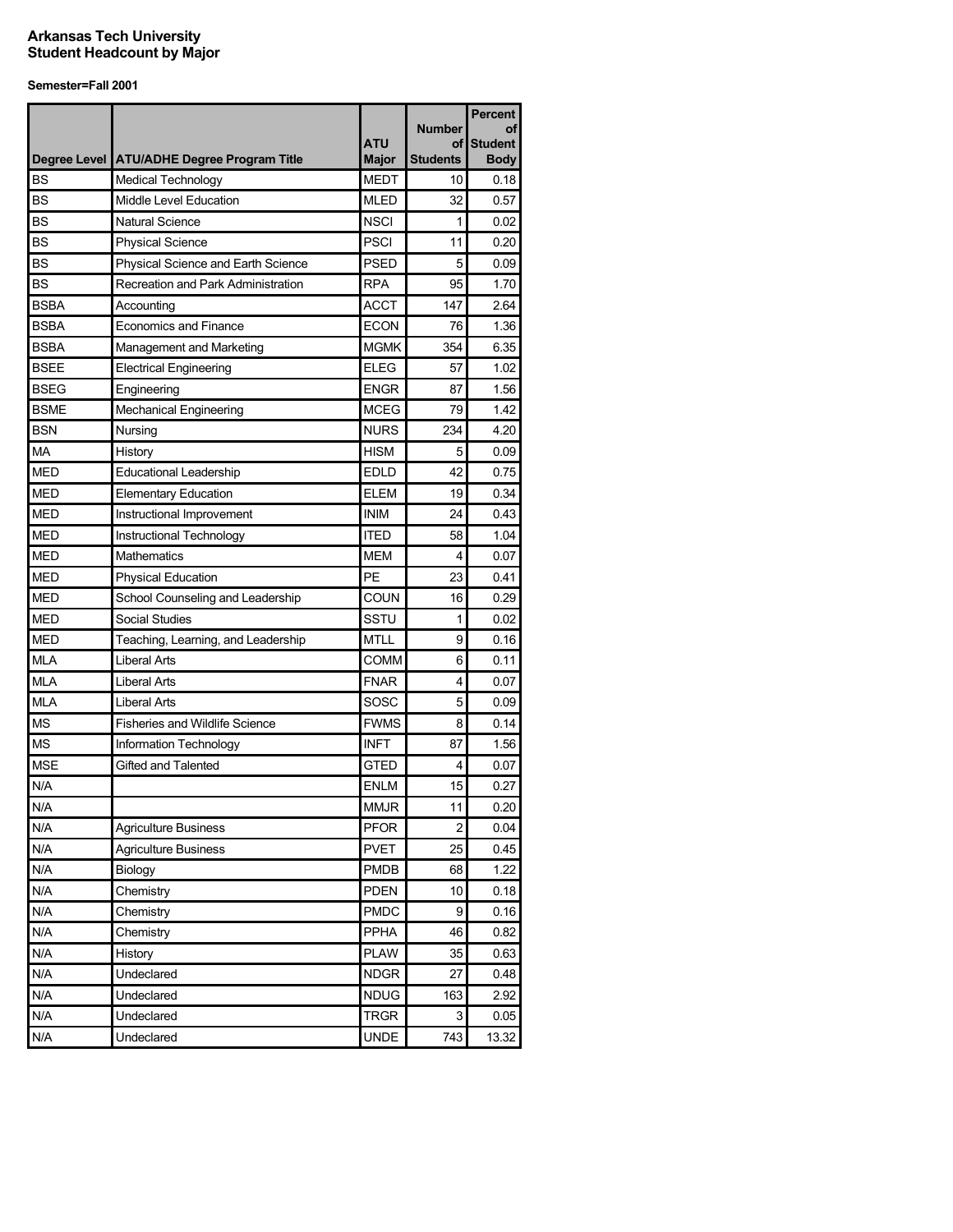|            |                                                |                            | <b>Number</b>         | <b>Percent</b><br>Οt          |
|------------|------------------------------------------------|----------------------------|-----------------------|-------------------------------|
|            | Degree Level ATU/ADHE Degree Program Title     | <b>ATU</b><br><b>Major</b> | οf<br><b>Students</b> | <b>Student</b><br><b>Body</b> |
| <b>CER</b> | <b>Medical Transcription</b>                   | <b>MDTR</b>                | 16                    | 0.31                          |
| AA         | <b>General Education</b>                       | <b>GSAA</b>                | 9                     | 0.17                          |
| AAS        | Industrial Electronic Technology               | INT                        | 23                    | 0.44                          |
| AAS        | Industrial Plant Maintenance                   | <b>INPM</b>                | 18                    | 0.35                          |
| AAS        | Industrial Systems Technology                  | <b>INDS</b>                | 1                     | 0.02                          |
| AAS        | <b>Medical Assistant</b>                       | <b>MEDA</b>                | 29                    | 0.56                          |
| AS         | Early Childhood Education                      | ECE                        | 22                    | 0.43                          |
| ASNT       | Nuclear Technology                             | <b>NUCT</b>                | 3                     | 0.06                          |
| BA         | Art                                            | <b>ART</b>                 | 71                    | 1.37                          |
| BA         | <b>Art Education</b>                           | <b>ARTE</b>                | 11                    | 0.21                          |
| BA         | Communication                                  | <b>SPH</b>                 | 72                    | 1.39                          |
| BA         | English                                        | <b>ENED</b>                | 49                    | 0.95                          |
| BA         | English                                        | <b>ENGL</b>                | 37                    | 0.72                          |
| BA         | Foreign Language                               | <b>FR</b>                  | 3                     | 0.06                          |
| BA         | Foreign Language                               | <b>GER</b>                 | $\overline{2}$        | 0.04                          |
| BA         | Foreign Language                               | <b>SPAN</b>                | 24                    | 0.46                          |
| BA         | Foreign Languages Education                    | <b>SPAE</b>                | 12                    | 0.23                          |
| BA         | History                                        | <b>HIST</b>                | 88                    | 1.70                          |
| BA         | <b>International Studies</b>                   | <b>INST</b>                | 15                    | 0.29                          |
| BA         | Journalism                                     | <b>JOUR</b>                | 83                    | 1.60                          |
| BA         | Music                                          | <b>MUS</b>                 | 41                    | 0.79                          |
| ΒA         | Psychology                                     | <b>PSY</b>                 | 159                   | 3.07                          |
| ΒA         | <b>Rehabilitation Science</b>                  | <b>RS</b>                  | 52                    | 1.01                          |
| ΒA         | <b>Social Studies</b>                          | <b>HISE</b>                | 54                    | 1.04                          |
| BA         | Sociology                                      | SOC                        | 81                    | 1.57                          |
| BA         | Speech                                         | <b>SPED</b>                | 7                     | 0.14                          |
| <b>BFA</b> | <b>Creative Writing</b>                        | <b>CRWR</b>                | 16                    | 0.31                          |
| <b>BME</b> | <b>Music Education</b>                         | <b>MUED</b>                | 72                    | 1.39                          |
| BS         | <b>Agriculture Business</b>                    | <b>AGBU</b>                | 138                   | 2.67                          |
| <b>BS</b>  | Biology                                        | <b>BIOL</b>                | 106                   | 2.05                          |
| <b>BS</b>  | <b>Business Education</b>                      | <b>BUED</b>                | 31                    | 0.60                          |
| <b>BS</b>  | Chemistry                                      | CHED                       | 2                     | 0.04                          |
| <b>BS</b>  | Chemistry                                      | <b>CHEM</b>                | 19                    | 0.37                          |
| <b>BS</b>  | <b>Computer Science</b>                        | COMS                       | 345                   | 6.67                          |
| <b>BS</b>  | Early Childhood Education                      | ECED                       | 277                   | 5.36                          |
| <b>BS</b>  | <b>Elementary Education</b>                    | <b>ELED</b>                | 135                   | 2.61                          |
| <b>BS</b>  | <b>Emergency Administration and Management</b> | EAM                        | 79                    | 1.53                          |
| <b>BS</b>  | <b>Engineering Physics</b>                     | <b>ENPH</b>                | 5                     | 0.10                          |
| <b>BS</b>  | Fisheries and Wildlife Biology                 | <b>FW</b>                  | 101                   | 1.95                          |
| <b>BS</b>  | Geology                                        | <b>GEOL</b>                | 14                    | 0.27                          |
| <b>BS</b>  | <b>Health Information Management</b>           | HIM                        | 40                    | 0.77                          |
| <b>BS</b>  | Health and Physical Education                  | <b>HPE</b>                 | 234                   | 4.52                          |
| <b>BS</b>  | <b>Hospitality Administration</b>              | HA                         | 36                    | 0.70                          |
| <b>BS</b>  | Life Science and Earth Science                 | <b>BIOE</b>                | 11                    | 0.21                          |
| <b>BS</b>  | Life Science and Earth Science                 | <b>NSCE</b>                | 5                     | 0.10                          |
| <b>BS</b>  | Mathematics                                    | <b>MAED</b>                | 28                    | 0.54                          |
| <b>BS</b>  | Mathematics                                    | <b>MATH</b>                | 16                    | 0.31                          |
| <b>BS</b>  | <b>Medical Technology</b>                      | <b>MEDT</b>                | 10                    | 0.19                          |
| BS         | Middle Level Education                         | <b>MLED</b>                | 25                    | 0.48                          |